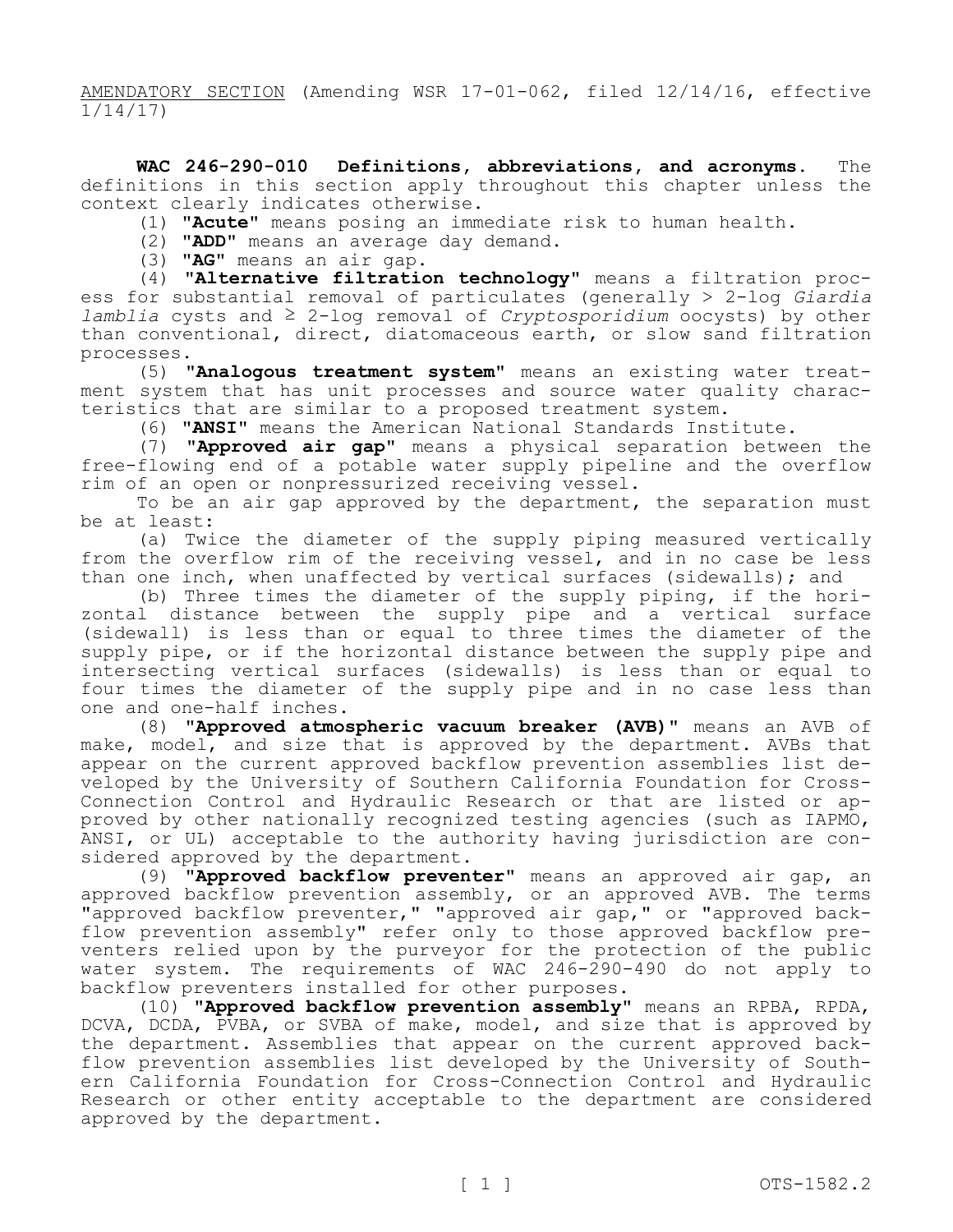(11) **"As-built drawing"** means the drawing created by an engineer from the collection of the original design plans, including changes made to the design or to the system, that reflects the actual constructed condition of the water system.

(12) **"Assessment source water monitoring"** means an evaluation of groundwater sources that may be at risk for fecal contamination. Assessment source water monitoring involves the collection of source water samples at regular intervals and analysis of those samples for fecal indicators as directed by the department.

(13) **"Authority having jurisdiction"** (formerly known as local administrative authority) means the local official, board, department, or agency authorized to administer and enforce the provisions of the Uniform Plumbing Code as adopted under chapter 19.27 RCW.

(14) **"Authorized agent"** means any person who:

(a) Makes decisions regarding the operation and management of a public water system whether or not he or she is engaged in the physical operation of the system;

(b) Makes decisions whether to improve, expand, purchase, or sell the system; or

(c) Has discretion over the finances of the system.

(15) **"Authorized consumption"** means the volume of metered and unmetered water used for municipal water supply purposes by consumers, the purveyor, and others authorized to do so by the purveyor, including, but not limited to, ((<del>fire fighting</del>)) firefighting and training, flushing of mains and sewers, street cleaning, and watering of parks and landscapes. These volumes may be billed or unbilled.

(16) **"AVB"** means an atmospheric vacuum breaker.

(17) **"Average day demand (ADD)"** means the total quantity of water use from all sources of supply as measured or estimated over a calendar year divided by three hundred sixty-five. ADD is typically expressed as gallons per day (gpd) per equivalent residential unit (ERU).

(18) **"AWWA"** means the American Water Works Association.

(19) **"Backflow"** means the undesirable reversal of flow of water or other substances through a cross-connection into the public water system or consumer's potable water system.

(20) **"Backflow assembly tester"** means a person holding a valid BAT certificate issued under chapter 246-292 WAC.

(21) **"Backpressure"** means a pressure (caused by a pump, elevated tank or piping, boiler, or other means) on the consumer's side of the service connection that is greater than the pressure provided by the public water system and which may cause backflow.

(22) **"Backsiphonage"** means backflow due to a reduction in system pressure in the purveyor's distribution system and/or consumer's water system.

(23) **"Bag filter"** means a pressure-driven separation device that removes particulate matter larger than 1 micrometer using an engineered porous filtration media. They are typically constructed of a nonrigid, fabric filtration media housed in a pressure vessel in which the direction of flow is from the inside of the bag to outside.

(24) **"Bank filtration"** means a water treatment process that uses a well to recover surface water that has naturally infiltrated into groundwater through a river bed or bank(s). Infiltration is typically enhanced by the hydraulic gradient imposed by a nearby pumping water supply or other well(s).

(25) **"BAT"** means a backflow assembly tester.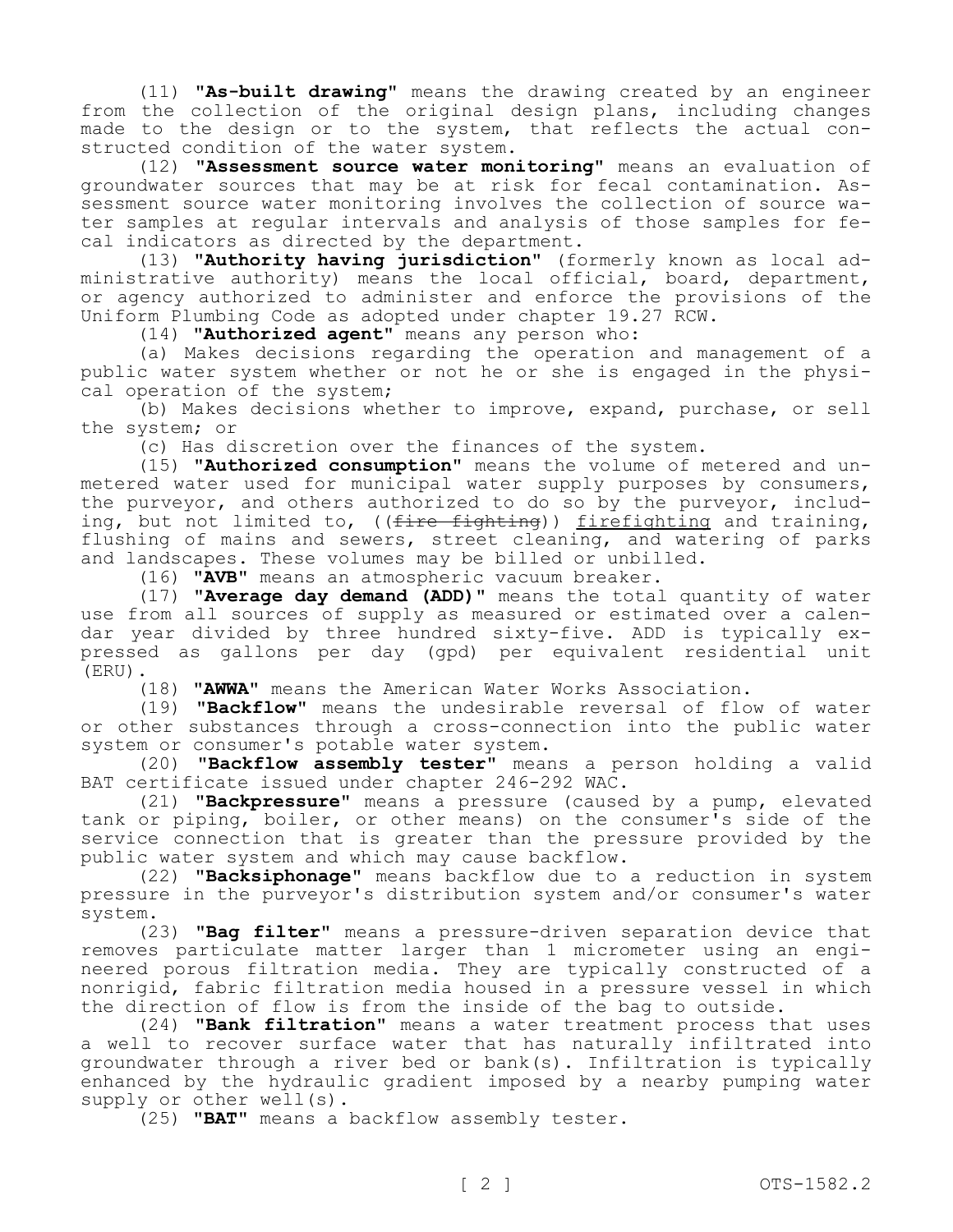(26) **"Best available technology"** means the best technology, treatment techniques, or other means that EPA finds, after examination for efficacy under field conditions, are available, taking cost into consideration.

(27) **"Bioaccumulative"** means a chemical that can accumulate in the body with daily exposure through drinking water. Bioaccumulation generally occurs when a chemical is absorbed into the body faster than it can be eliminated. Some bioaccumulative chemicals are bound in fat deposits while others are bound in liver, bone, and other tissues.

(28) **"Blended sample"** means a sample collected from two or more individual sources at a point downstream of the confluence of the individual sources and prior to the first connection.

(((28))) (29) **"C"** means the residual disinfectant concentration in mg/L at a point before or at the first consumer.

(((29))) (30) **"Cartridge filter"** means a pressure-driven separation device that removes particulate matter larger than 1 micrometer using an engineered porous filtration media. They are typically constructed as rigid or semi-rigid, self-supporting filter elements housed in pressure vessels in which flow is from the outside of the cartridge to the inside.

(((30))) (31) **"Category red operating permit"** means an operating permit identified under chapter 246-294 WAC. Placement in this category results in permit issuance with conditions and a determination that the system is inadequate.

(((31))) (32) **"CCP"** means composite correction program.

(((32))) (33) **"CCS"** means a cross-connection control specialist.

(((33))) (34) **"C.F.R."** means the Code of Federal Regulations.

(((34))) (35) **"Chemical contaminant treatment facility"** means a treatment facility specifically used for the purpose of removing chemical contaminants.

(((35))) (36) **"Clarification"** means a treatment process that uses gravity (sedimentation) or dissolved air (flotation) to remove flocculated particles.

(((36))) (37) **"Clean compliance history"** means a record of:

(a) No *E. coli* MCL violations;

(b) No monitoring violations under WAC 246-290-300(3); and

(c) No coliform treatment technique trigger exceedances or treatment technique violations under WAC 246-290-320(2) or 246-290-415.

(((37))) (38) **"Closed system"** means any water system or portion of a water system in which water is transferred to a higher pressure zone closed to the atmosphere, such as when no gravity storage is present.

(((38))) (39) **"Coagulant"** means a chemical used in water treatment to destabilize particulates and accelerate the rate at which they aggregate into larger particles.

(((39))) (40) **"Coagulation"** means a process using coagulant chemicals and rapid mixing to destabilize colloidal and suspended particles and agglomerate them into flocs.

(((40))) (41) **"Combination fire protection system"** means a fire sprinkler system that:

(a) Is supplied only by the purveyor's water;

(b) Does not have a fire department pumper connection; and

(c) Is constructed of approved potable water piping and materials that serve both the fire sprinkler system and the consumer's potable water system.

(((41))) (42) **"Combined distribution system"** means the interconnected distribution system consisting of the distribution systems of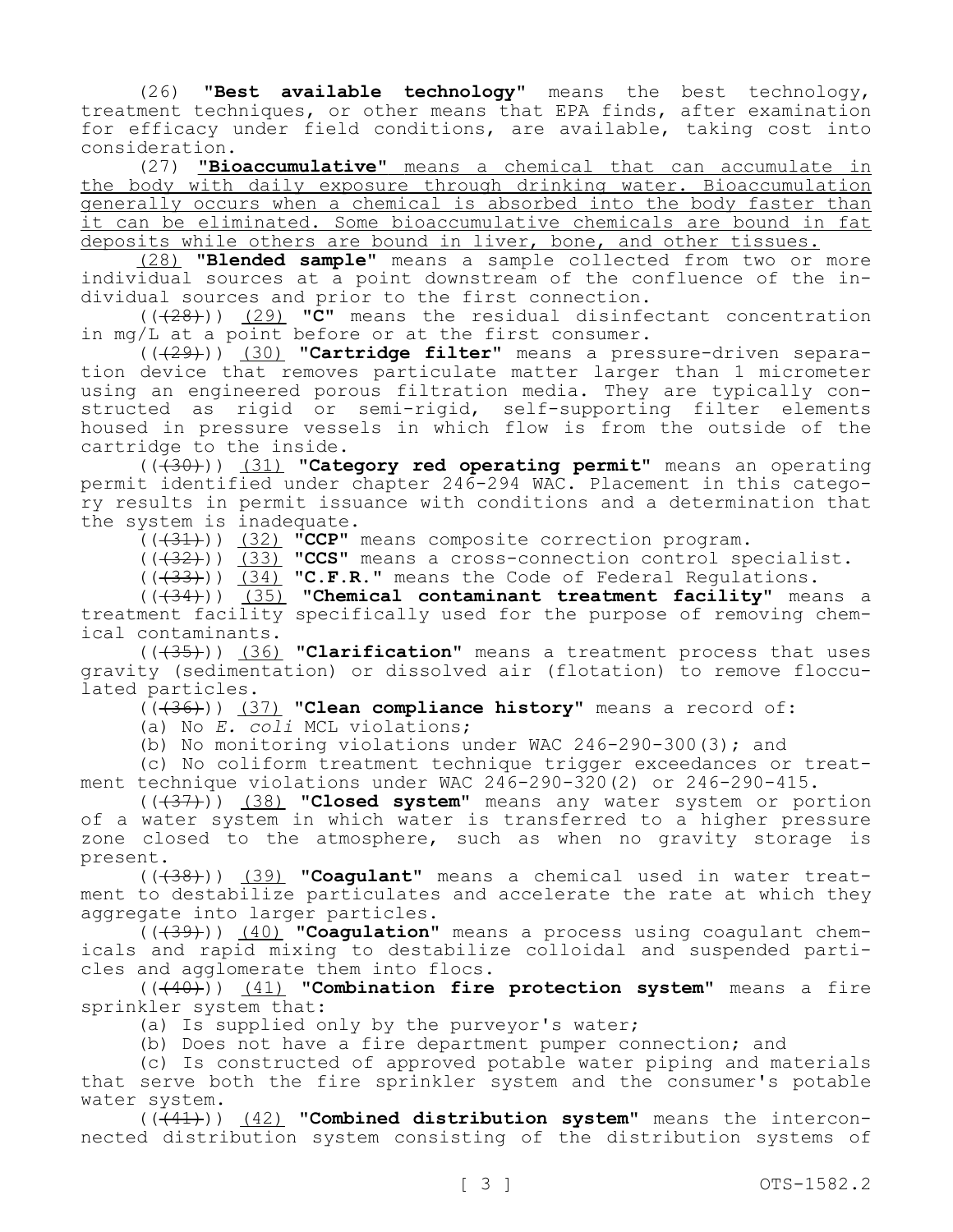wholesale systems and of the consecutive systems that receive finished water.

(((42))) (43) **"Completely treated water"** means water from a surface water source, or a groundwater source under the direct influence of surface water (GWI) source that receives filtration or disinfection treatment that fully complies with the treatment technique requirements of Part 6 of this chapter as determined by the department.

(((43))) (44) **"Composite correction program (CCP)"** means a program that consists of two elements - a comprehensive performance evaluation (CPE) and comprehensive technical assistance (CTA).

(((44))) (45) **"Composite sample"** means a sample in which more than one source is sampled individually by the water system and then composited by a certified laboratory by mixing equal parts of water from each source (up to five different sources) and then analyzed as a single sample.

(((45))) (46) **"Comprehensive monitoring plan"** means a schedule that describes both the frequency and appropriate locations for sampling of drinking water contaminants as required by state and federal rules.

(((46))) (47) **"Comprehensive performance evaluation (CPE)"** means a thorough review and analysis of a treatment plant's performancebased capabilities and associated administrative, operation and maintenance practices. It is conducted to identify factors that may be adversely impacting a plant's capability to achieve compliance and emphasizes approaches that can be implemented without significant capital improvements.

The comprehensive performance evaluation must consist of at least the following components:

(a) Assessment of plant performance;

(b) Evaluation of major unit processes;

(c) Identification and prioritization of performance limiting factors;

(d) Assessment of the applicability of comprehensive technical assistance; and

(e) Preparation of a CPE report.

(((47))) (48) **"Comprehensive technical assistance (CTA)"** means the performance improvement phase that is implemented if the CPE results indicate improved performance potential. The system must identify and systematically address plant-specific factors. The CTA is a combination of using CPE results as a basis for follow-up, implementing process control priority-setting techniques, and maintaining longterm involvement to systematically train staff and administrators.

(((48))) (49) **"Confirmation"** means to demonstrate the accuracy of results of a sample by analyzing another sample from the same location within a reasonable period of time, generally not to exceed two weeks. Confirmation is when analysis results fall within plus or minus thirty percent of the original sample results.

(((49))) (50) **"Confluent growth"** means a continuous bacterial growth covering a portion or the entire filtration area of a membrane filter in which bacterial colonies are not discrete.

(((50))) (51) **"Consecutive system"** means a public water system that receives some or all of its finished water from one or more wholesale systems. Delivery may be through a direct connection or through the distribution system of one or more consecutive systems.

(((51))) (52) **"Construction completion report"** means a form provided by the department and completed for each specific construction project to document: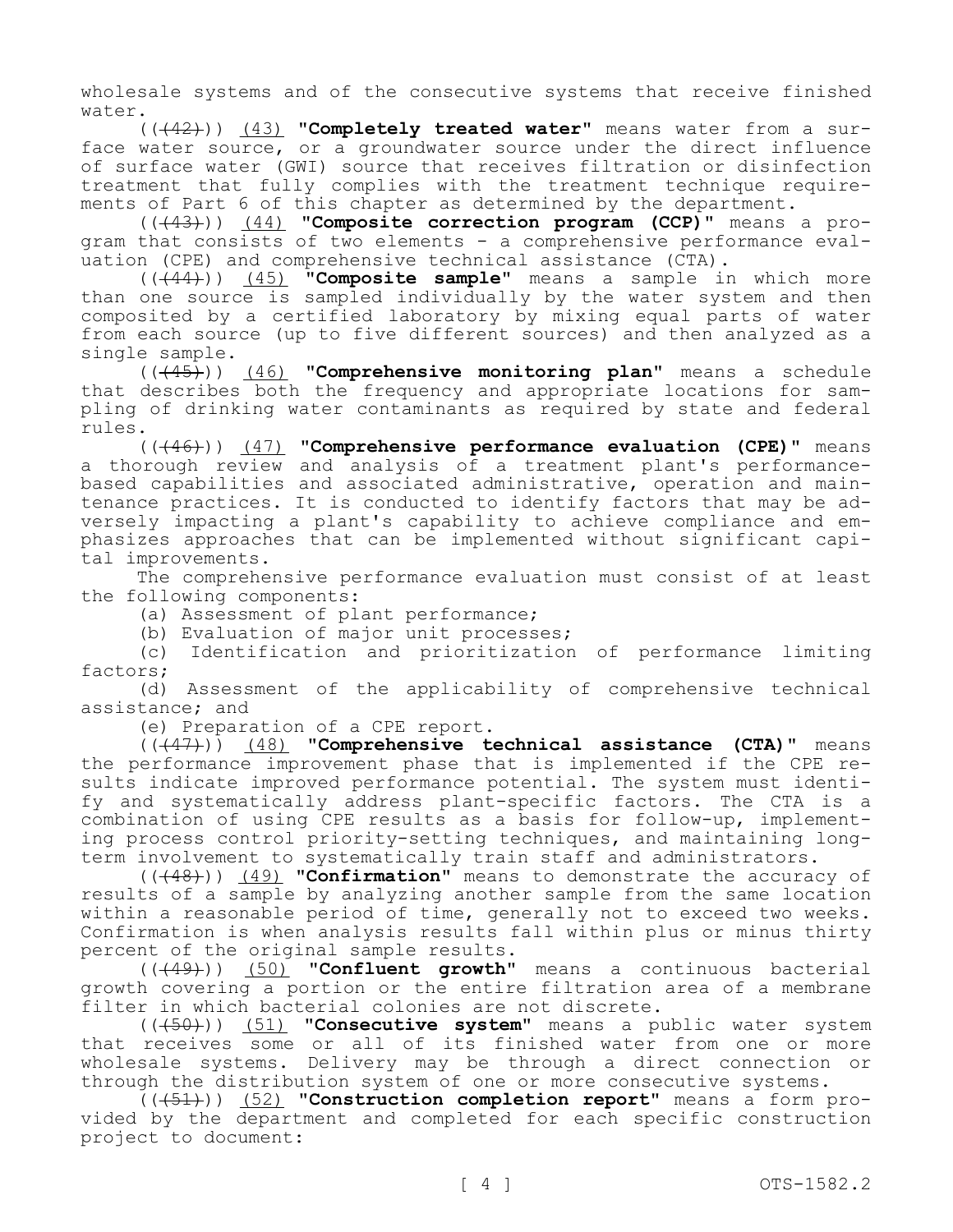(a) Project construction in accordance with this chapter and general standards of engineering practice;

(b) Physical capacity changes; and

(c) Satisfactory test results.

The completed form must be stamped with an engineer's seal, and signed and dated by a professional engineer.

(((52))) (53) **"Consumer"** means any person receiving water from a public water system from either the meter, or the point where the service line connects with the distribution system if no meter is present. For purposes of cross-connection control, "consumer" means the owner or operator of a water system connected to a public water system through a service connection.

(((53))) (54) **"Consumer's water system,"** as used in WAC 246-290-490, means any potable or industrial water system that begins at the point of delivery from the public water system and is located on the consumer's premises. The consumer's water system includes all auxiliary sources of supply, storage, treatment, and distribution facilities, piping, plumbing, and fixtures under the control of the consumer.

(((54))) (55) **"Contaminant"** means a substance present in drinking water that may adversely affect the health of the consumer or the aesthetic qualities of the water.

(((55))) (56) **"Contingency plan"** means that portion of the wellhead protection program section of the water system plan or small water system management program that addresses the replacement of the major well(s) or wellfield in the event of loss due to groundwater contamination.

(((56))) (57) **"Continuous monitoring"** means determining water quality with automatic recording analyzers that operate without interruption twenty-four hours per day.

(((57))) (58) **"Conventional filtration treatment"** means a series of processes including coagulation, flocculation, clarification, and filtration that together result in substantial particulate removal in compliance with Part 6 of this chapter.

(((58))) (59) **"Corrective action plan"** means specific written actions and deadlines developed by the water system or the department that the system must follow as a result of either the identification of significant deficiencies during a sanitary survey or the determination of a fecal indicator-positive sample in source water monitoring.

(((59))) (60) **"Cost-effective"** means the benefits exceed the costs.

(((60))) (61) **"Council"** means the Washington state building code council under WAC 51-04-015(2).

(((61))) (62) **"CPE"** means a comprehensive performance evaluation.

(((62))) (63) **"Critical water supply service area (CWSSA)"** means a geographical area which is characterized by a proliferation of small, inadequate water systems, or by water supply problems which threaten the present or future water quality or reliability of service in a manner that efficient and orderly development may best be achieved through coordinated planning by the water utilities in the area as set forth by the Public Water System Coordination Act, chapter 70.116 RCW and chapter 246-293 WAC.

(((63))) (64) **"Cross-connection"** means any actual or potential physical connection between a public water system or the consumer's water system and any source of nonpotable liquid, solid, or gas that could contaminate the potable water supply by backflow.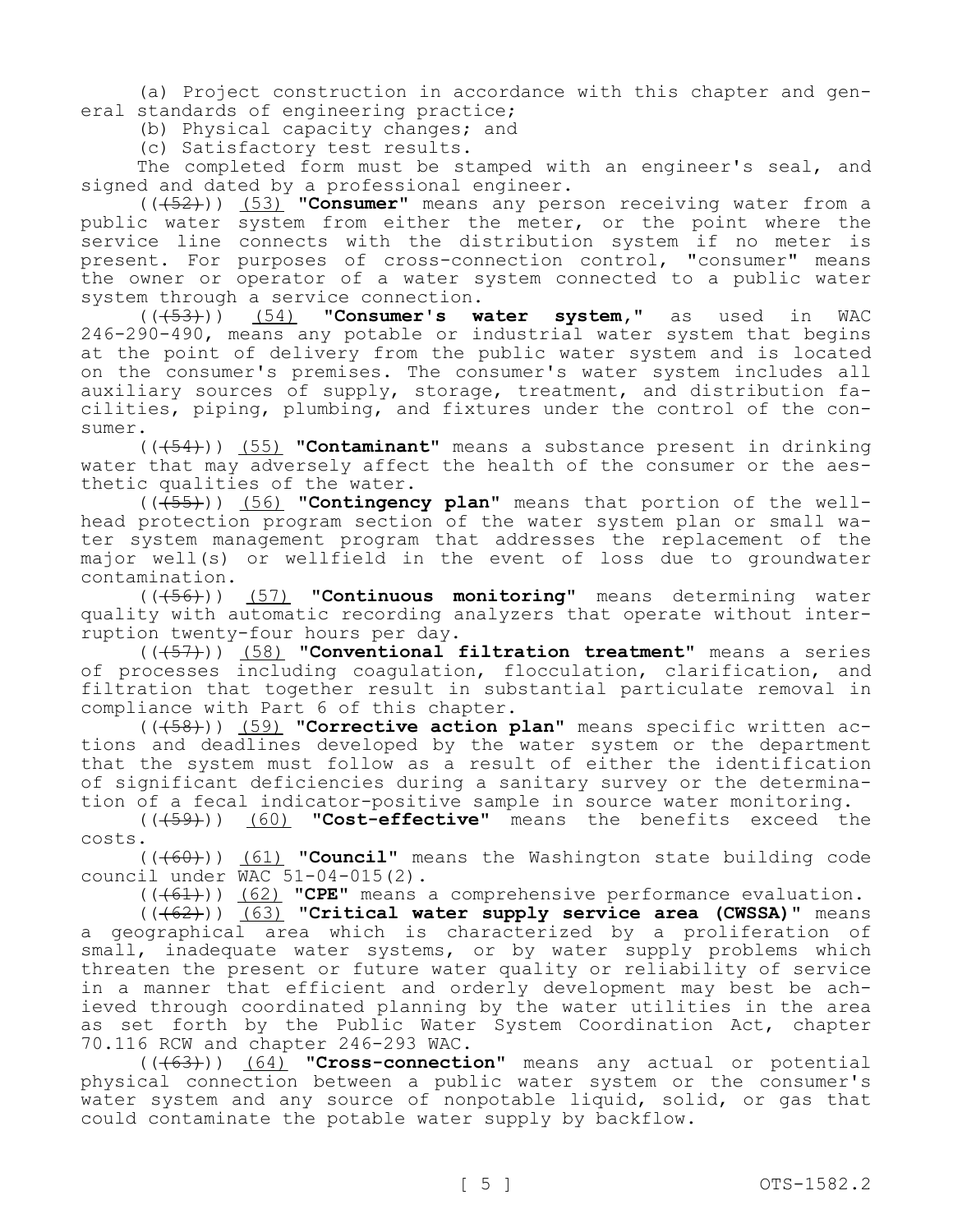(((64))) (65) **"Cross-connection control program"** means the administrative and technical procedures the purveyor implements to protect the public water system from contamination via cross-connections as required in WAC 246-290-490.

(((65))) (66) **"Cross-connection control specialist"** means a person holding a valid CCS certificate issued under chapter 246-292 WAC.

(((66))) (67) **"Cross-connection control summary report"** means the annual report that describes the status of the purveyor's cross-connection control program.

(((67))) (68) **"CT"** or **"CTcalc"** means the product of "residual disinfectant concentration" (C) and the corresponding "disinfectant contact time" (T) i.e., "C" x "T."

(((68))) (69) **"CT99.9"** means the CT value required for 99.9 percent (3-log) inactivation of *Giardia lamblia* cysts.

(((69))) (70) **"CTA"** means comprehensive technical assistance.

(((70))) (71) **"CTreq"** means the CT value a system shall provide to achieve a specific percent inactivation of *Giardia lamblia* cysts or other pathogenic organisms of health concern as directed by the department.

(((71))) (72) **"Curtailment"** means short-term, infrequent actions by a purveyor and its consumers to reduce their water use during or in anticipation of a water shortage.

(((72))) (73) **"CWSSA"** means a critical water supply service area.

(((73))) (74) **"DBPs"** means disinfection byproducts.

(((74))) (75) **"DCDA"** means a double check detector assembly.

(((75))) (76) **"DCVA"** means a double check valve assembly.

(((76))) (77) **"Dead storage"** means the volume of stored water not available to all consumers at the minimum design pressure under WAC 246-290-230 (5) and (6).

(((77))) (78) **"Demand forecast"** means an estimate of future water system water supply needs assuming historically normal weather conditions and calculated using numerous parameters, including population, historic water use, local land use plans, water rates and their impacts on consumption, employment, projected water use efficiency savings from implementation of a water use efficiency program, and other appropriate factors.

(((78))) (79) **"Department"** means the Washington state department of health or health officer as identified in a joint plan of responsibility under WAC 246-290-030(1).

(((79))) (80) **"Design and construction standards"** means department design guidance and other peer reviewed documents generally accepted by the engineering profession as containing fundamental criteria for design and construction of water facility projects. Design and construction standards are comprised of performance and sizing criteria and reference general construction materials and methods.

(((80))) (81) **"Detectable residual disinfectant concentration"**  means 0.2 mg/L free chlorine, total chlorine, combined chlorine, or chlorine dioxide.

(((81))) (82) **"Diatomaceous earth filtration"** means a filtration process for substantial removal of particulates (˃ 2-log *Giardia lamblia* cysts) in which:

(a) A precoat cake of graded diatomaceous earth filter media is deposited on a support membrane (septum); and

(b) Water is passed through the cake on the septum while additional filter media, known as body feed, is continuously added to the feed water to maintain the permeability of the filter cake.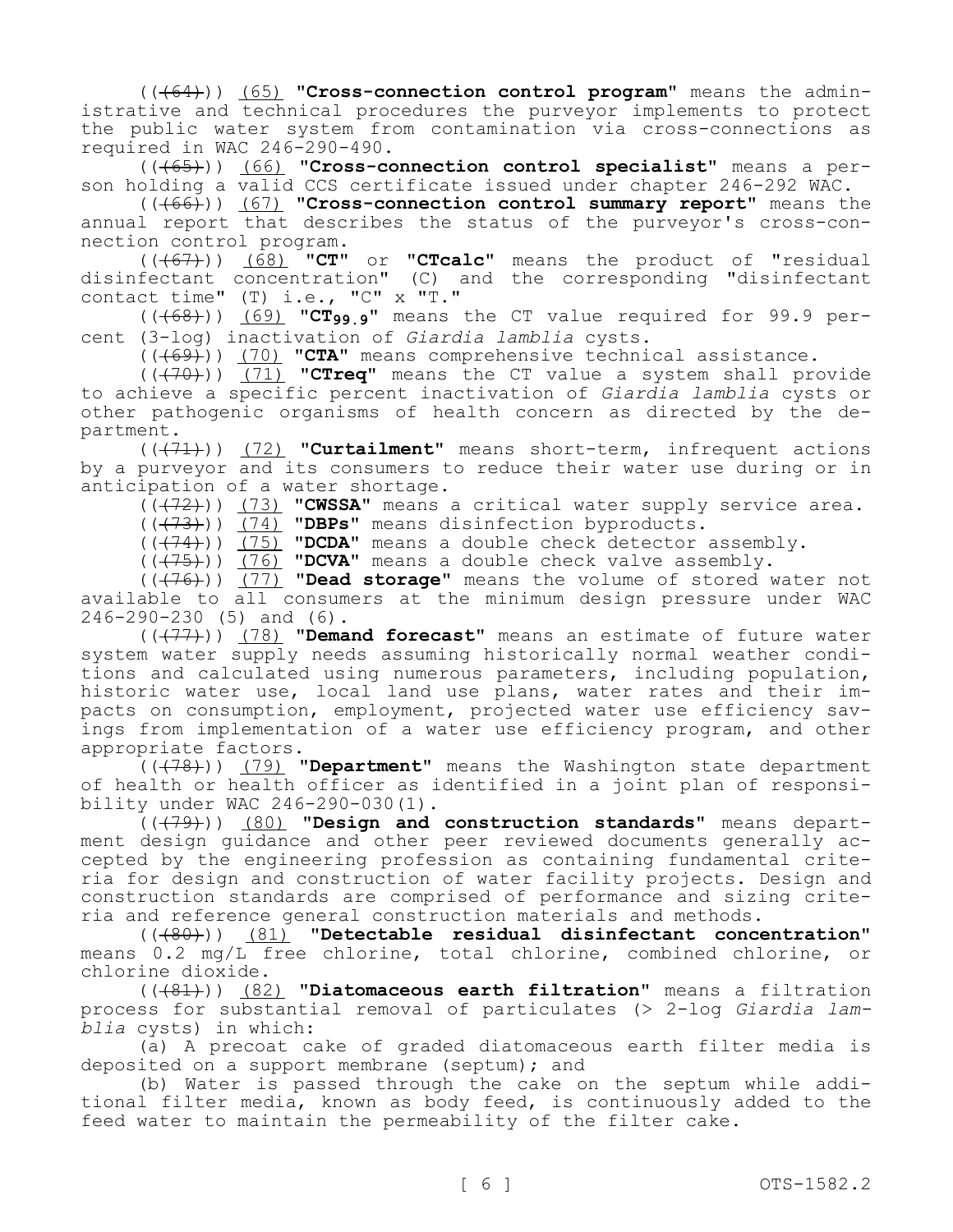(((82))) (83) **"Direct filtration"** means a series of processes including coagulation, flocculation, and filtration (but excluding sedimentation) that together result in substantial particulate removal in compliance with Part 6 of this chapter.

(((83))) (84) **"Direct service connection"** means a service hookup to a property that is contiguous to a water distribution main and where additional distribution mains or extensions are not needed to provide service.

(((84))) (85) **"Disinfectant contact time (T in CT)"** means:

(a) When measuring the first or only C, the time in minutes it takes water to move from the point of disinfectant application to a point where the C is measured; and

(b) For subsequent measurements of C, the time in minutes it takes water to move from one C measurement point to the C measurement point for which the particular T is being calculated.

(((85))) (86) **"Disinfection"** means the use of chlorine or other agent or process the department approves for killing or inactivating microbiological organisms, including pathogenic and indicator organisms.

(((86))) (87) **"Disinfection profile"** means a summary of *Giardia lamblia* inactivation through a surface water treatment plant.

(((87))) (88) **"Distribution coliform sample"** means a sample of water collected from a representative location in the distribution system at or after the first service and analyzed for coliform presence in compliance with this chapter.

(((88))) (89) **"Distribution-related projects"** means distribution projects such as storage tanks, booster pump facilities, transmission mains, pipe linings, and tank coating. It does not mean source of supply (including interties) or water quality treatment projects.

(((89))) (90) **"Distribution system"** means all piping components of a public water system that serve to convey water from transmission mains linked to source, storage and treatment facilities to the consumer excluding individual services.

(((90))) (91) **"Domestic or other nondistribution system plumbing problem"** means contamination of a system having more than one service connection with the contamination limited to the specific service connection from which the sample was taken.

(((91))) (92) **"Dual sample set"** means a set of two samples collected at the same time and same location, with one sample analyzed for TTHM and the other sample analyzed for HAA5. Dual sample sets are collected for the purposes of conducting an IDSE under WAC 246-290-300 (6)(b)(i)(F) and determining compliance with the TTHM and HAA5 MCLs under WAC 246-290-310(4).

(((92))) (93) **"Duplicate (verification) sample"** means a second sample collected at the same time and location as the first sample and used for verification.

(((93))) (94) **"DVGW"** means Deutsche Vereinigung des Gas und Wasserfaches.

(((94))) (95) **"Elected governing board"** means the elected officers with ultimate legal responsibility for operational, technical, managerial, and financial decisions for a public water system.

(((95))) (96) **"Emergency"** means an unforeseen event that causes damage or disrupts normal operations and requires immediate action to protect public health and safety.

(((96))) (97) **"Emergency source"** means any source that a purveyor intends to use for emergency purposes only and not used for routine or seasonal water demands.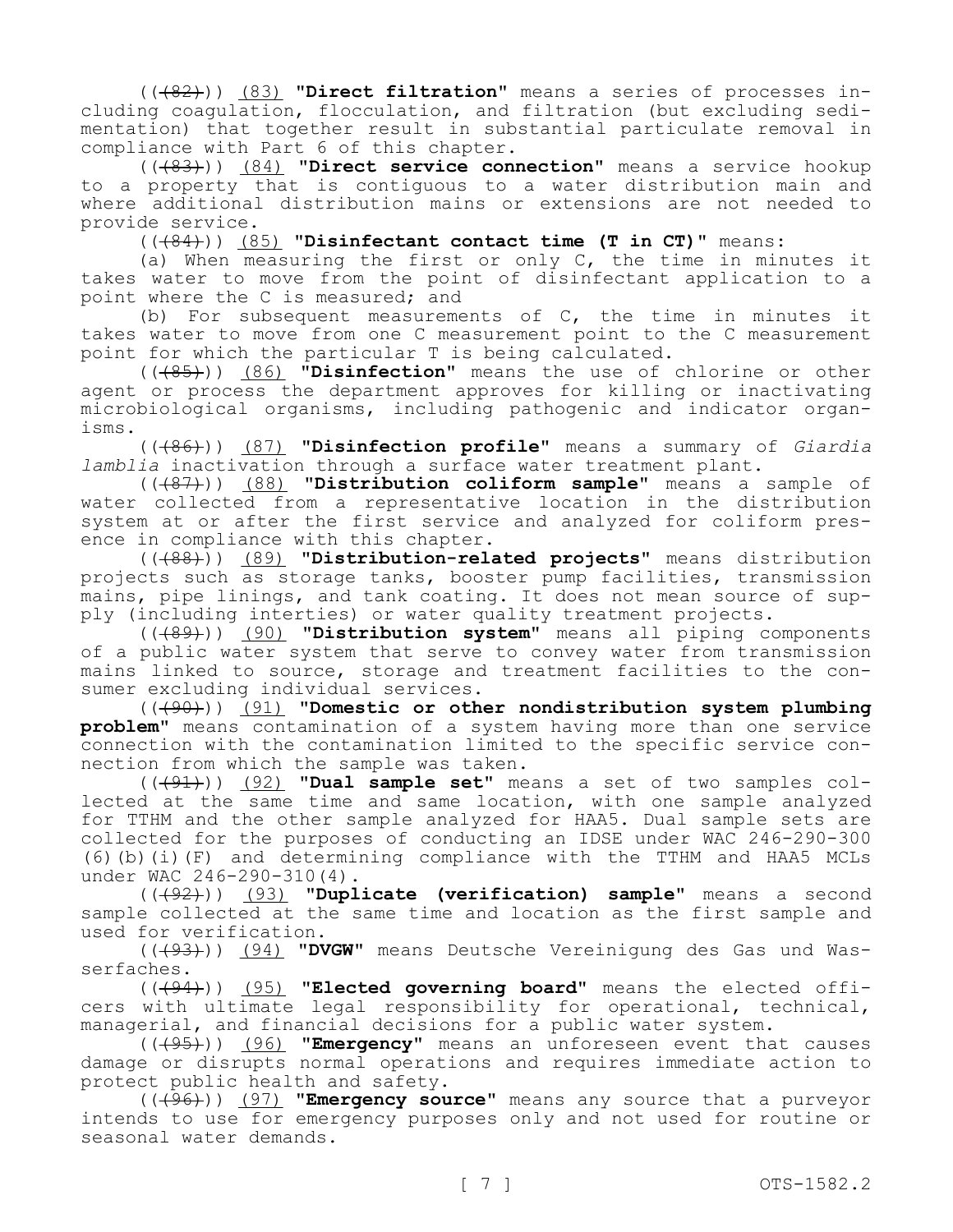(((97))) (98) **"Engineering design review report"** means a form provided by the department and completed for a specific distributionrelated project to document:

(a) Engineering review of a project report and/or construction documents under the submittal exception process in WAC  $246-290-125(3)$ ; and

(b) Design in accordance with this chapter and general standards of engineering practice.

(c) The completed form must be stamped with engineer's seal, and signed and dated by a professional engineer.

(((98))) (99) **"EPA"** means the U.S. Environmental Protection Agency.

(((99))) (100) **"Equalizing storage"** means the volume of storage needed to supplement supply to consumers when the peak hourly demand exceeds the total source pumping capacity.

(((100))) (101) **"Equivalent residential unit (ERU)"** means a system-specific unit of measure used to express the amount of water consumed by a typical full-time single family residence.

(((101))) (102) **"ERU"** means an equivalent residential unit.

(((102))) (103) **"Expanding public water system"** means a public water system that increases the geographical area where direct service connections are available or increases the approved number of service connections.

(((103))) (104) **"Filter profile"** means a graphical representation of individual filter performance in a direct or conventional surface water filtration plant, based on continuous turbidity measurements or total particle counts versus time for an entire filter run, from startup to backwash inclusively, that includes an assessment of filter performance while another filter is being backwashed.

(((104))) (105) **"Filtration"** means a process for removal of particulate matter from water by passage through porous media.

(((105))) (106) **"Financial viability"** means the capability of a water system to obtain sufficient funds to construct, operate, maintain, and manage a public water system, on a continuing basis, in full compliance with federal, state, and local requirements.

(((106))) (107) **"Finished water"** means water introduced into a public water system's distribution system and is intended for distribution and consumption without further treatment, except as treatment necessary to maintain water quality in the distribution system (e.g., booster disinfection, addition of corrosion control chemicals).

(((107))) (108) **"Finished water storage facility"** means a water storage structure that is integrated with a water system's distribution network to provide for variable system demands including, but not limited to, daily equalizing storage, standby storage, or fire reserves, or to provide for disinfectant contact time.

(((108))) (109) **"Fire flow"** means the maximum rate and duration of water flow needed to suppress a fire under WAC 246-293-640 or as required under local fire protection authority standards.

(((109))) (110) **"Fire suppression storage"** means the volume of stored water available during fire suppression activities to satisfy minimum pressure requirements per WAC 246-290-230.

(((110))) (111) **"First consumer"** means the first service connection associated with any source (i.e., the point where water is first withdrawn for human consumption, excluding connections where water is delivered to another water system covered by these regulations).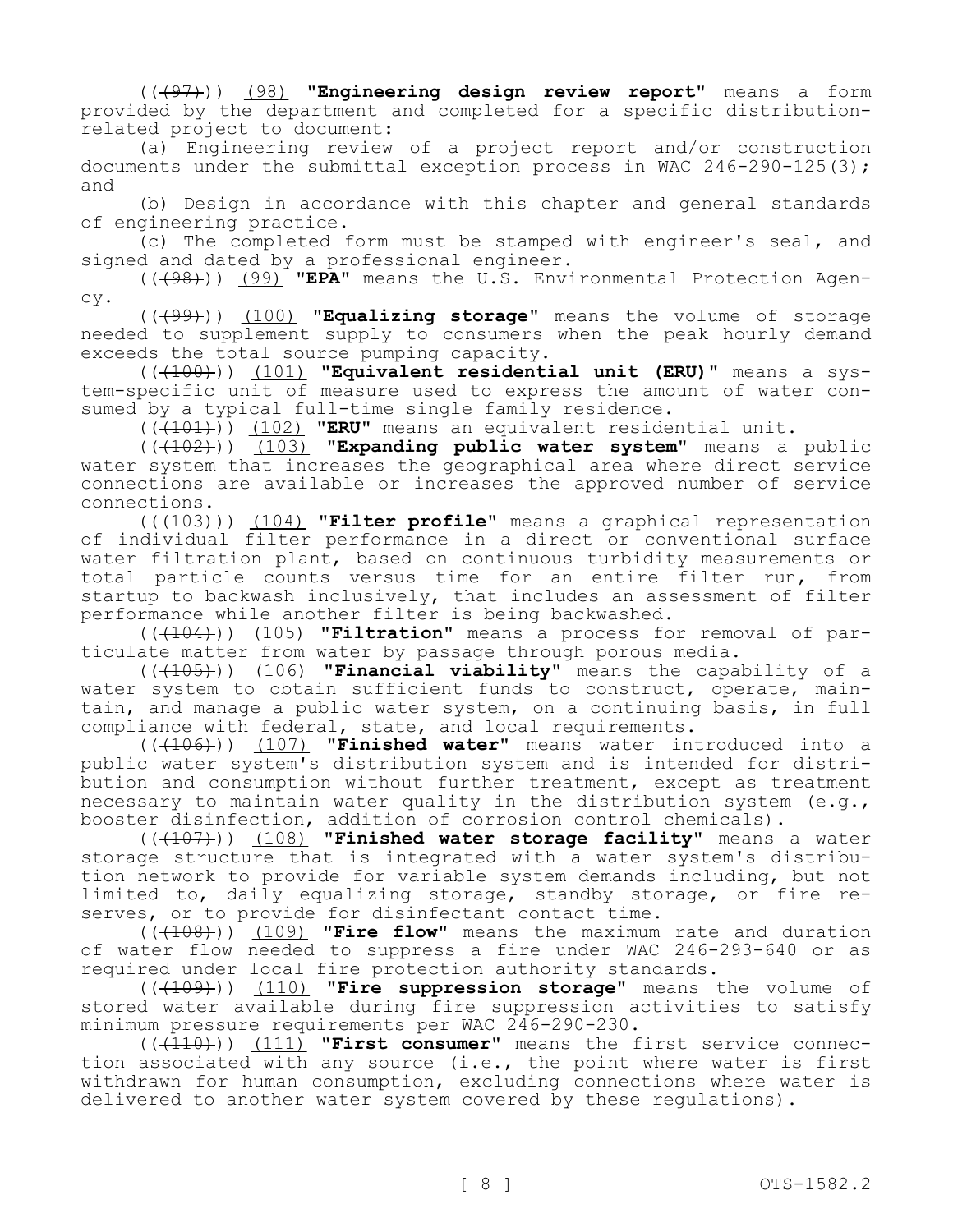(((111))) (112) **"Flocculation"** means a process enhancing agglomeration and collection of colloidal and suspended particles into larger, more easily settleable or filterable particles by gentle stirring.

(((112))) (113) **"Flowing stream"** means a course of running water flowing in a definite channel.

(((113))) (114) **"Flow-through fire protection system"** means a fire sprinkler system that:

(a) Is supplied only by the purveyor's water;

(b) Does not have a fire department pumper connection;

(c) Is constructed of approved potable water piping and materials to which sprinkler heads are attached; and

(d) Terminates at a connection to a toilet or other plumbing fixture to prevent stagnant water.

(((114))) (115) **"Forecasted demand characteristics"** means the factors that may affect a public water system's projected water needs.

(((115))) (116) **"Future service area"** means a specific area a water system in a CWSSA plans to provide water service as determined by a written agreement between purveyors under chapter 70.116 RCW and chapter 246-293 WAC.

(((116)) (117) **"GAC"** means granular activated carbon.

(((117))) (118) **"GAC10"** means granular activated carbon filter beds with an empty-bed contact time of ten minutes based on average daily flow and a carbon reactivation frequency of every one hundred eighty days, except that the reactivation frequency for GAC10 used as a best available technology for compliance with MCLs under WAC 246-290-310(4) shall be one hundred twenty days.

(((118))) (119) **"GAC20"** means granular activated carbon filter beds with an empty-bed contact time of twenty minutes based on average daily flow and a carbon reactivation frequency of every two hundred forty days.

(((119))) (120) **"Governing body"** means the individual or group of individuals with ultimate legal responsibility for operational, technical, managerial, and financial decisions for a public water system.

(((120))) (121) **"gph"** means gallons per hour.

 $((+121))$   $(122)$  **"gpm"** means gallons per minute.

 $((\text{(+122+)}))$   $(123)$  **"Grab sample"** means a water quality sample collected at a specific instant in time and analyzed as an individual sample.

(((123))) (124) **"Groundwater system"** means all public water systems that use groundwater including:

(a) Consecutive systems receiving finished groundwater; or

(b) Surface water systems with groundwater sources except those systems that combine all sources prior to treatment.

(((124))) (125) **"Groundwater under the direct influence of sur**face water (GWI)" means any water beneath the surface of the ground that the department determines has the following characteristics:

(a) Significant occurrence of insects or other macroorganisms, algae, or large-diameter pathogens such as *Giardia lamblia* or, *Cryptosporidium*; or

(b) Significant and relatively rapid shifts in water characteristics such as turbidity, temperature, conductivity, or pH closely correlating to climatological or surface water conditions where natural conditions cannot prevent the introduction of surface water pathogens into the source at the system's point of withdrawal.

(((125))) (126) **"Guideline"** means a department document assisting the purveyor in meeting a rule requirement.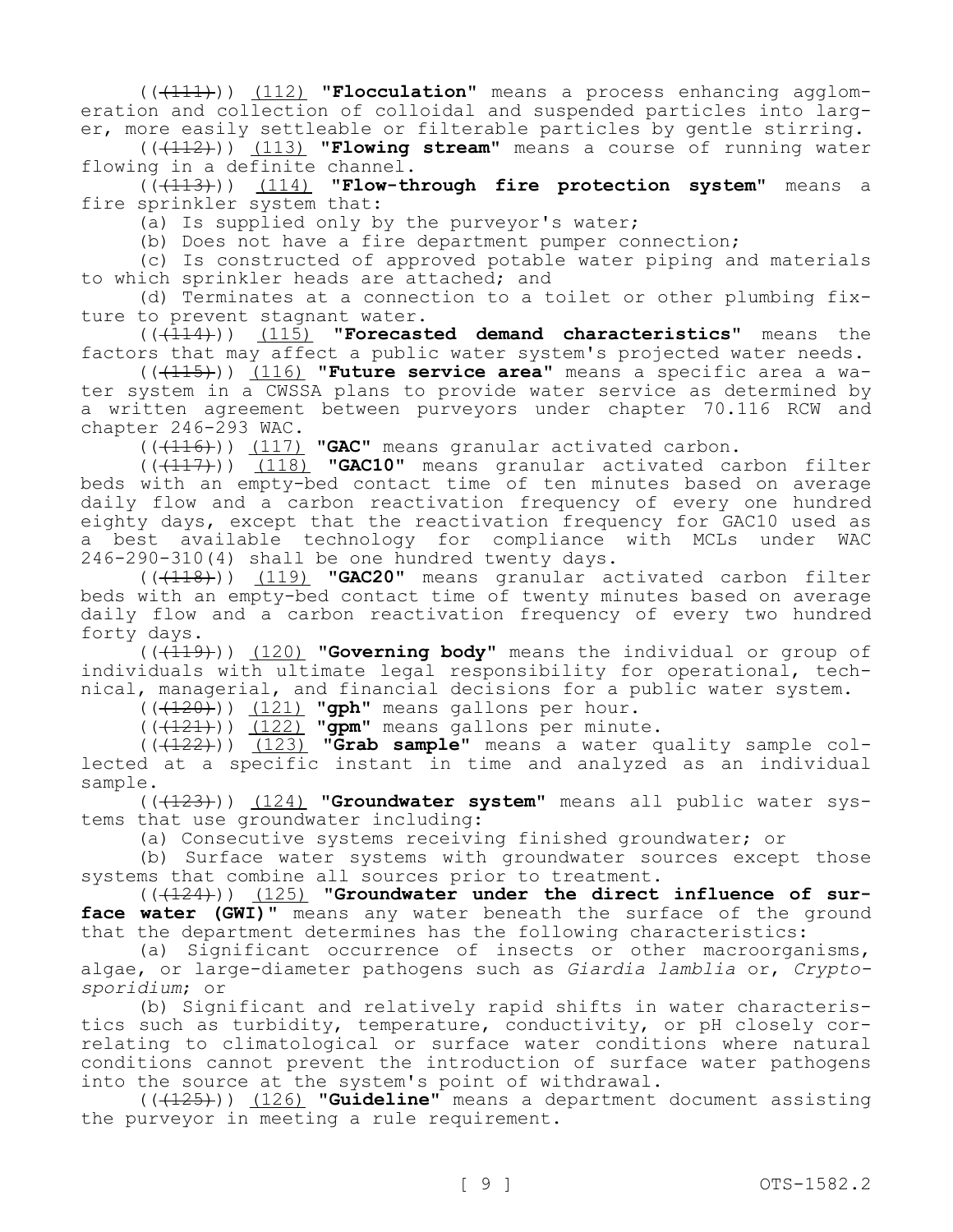(((126))) (127) **"GWI"** means groundwater under the direct influence of surface water.

(((127))) (128) **"GWR"** means groundwater rule.

(((128))) (129) **"HAA5"** means haloacetic acids (five).

(((129))) (130) **"Health officer"** means the health officer of the city, county, city-county health department or district, or an authorized representative.

(((130))) (131) **"Heterotrophic Plate Count (HPC)"** means a procedure to measure a class of bacteria that use organic nutrients for growth. The density of these bacteria in drinking water is measured as colony forming units per milliliter and is referred to as the HPC.

(((131))) (132) **"High health cross-connection hazard"** means a cross-connection involving any substance that could impair the quality of potable water and create an actual public health hazard through injury, poisoning, or spread of disease.

(((132))) (133) **"HPC"** means heterotrophic plate count.

(((133))) (134) **"Human consumption"** means the use of water for drinking, bathing or showering, hand washing, food preparation, cooking, or oral hygiene.

(((134))) (135) **"Hydraulic analysis"** means the study of a water system's distribution main and storage network to determine present or future adequacy for provision of service to consumers within the established design parameters for the system under peak flow conditions, including fire flow. The analysis is used to establish any need for improvements to existing systems or to substantiate adequacy of design for distribution system components such as piping, elevated storage, booster stations or similar facilities used to pump and convey water to consumers.

(((135))) (136) **"IAPMO"** means the International Association of Plumbing and Mechanical Officials.

(((136))) (137) **"IDSE"** means an initial distribution system evaluation.

(((137))) (138) **"Inactivation"** means a process which renders pathogenic microorganisms incapable of producing disease.

(((138))) (139) **"Inactivation ratio"** means the ratio obtained by dividing CTcalc by CTreq.

(((139))) (140) **"Incompletely treated water"** means water from a surface or GWI source that receives filtration and/or disinfection treatment that does not fully comply with the treatment technique requirements of Part 6 of this chapter as determined by the department.

(((140))) (141) **"In-line filtration"** means a series of processes, including coagulation and filtration (but excluding flocculation and sedimentation) that together result in particulate removal.

(((141))) (142) **"In-premises protection"** means a method of protecting the health of consumers served by the consumer's potable water system, located within the property lines of the consumer's premises by the installation of an approved air gap or backflow prevention assembly at the point of hazard, which is generally a plumbing fixture.

(((142))) (143) **"Intertie"** means an interconnection between public water systems permitting the exchange or delivery of water between those systems.

(((143))) (144) **"kPa"** means kilo pascal (SI units of pressure).

(((144))) (145) **"Lake or reservoir"** means a natural or man-made basin or hollow on the earth's surface in which water collects or is stored that may or may not have a current or single direction of flow.

(((145))) (146) **"Legionella"** means a genus of bacteria containing species which cause a type of pneumonia called Legionnaires' disease.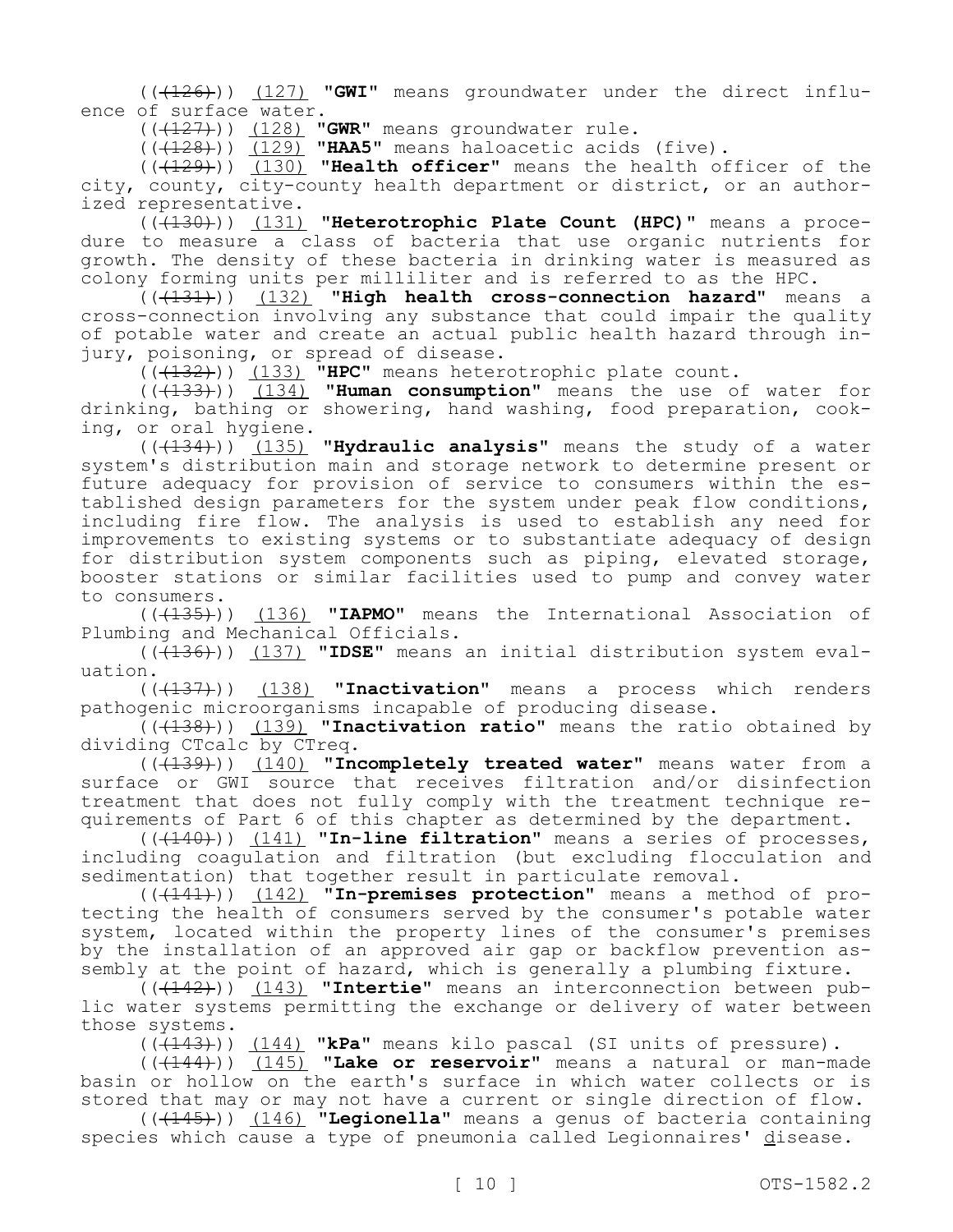(((146))) (147) **"Level 1 assessment"** means an evaluation to identify the possible presence of sanitary defects, defects in distribution system coliform monitoring practices, and when possible, the likely reason that the system triggered the assessment. The assessment is conducted by the system operator or the purveyor.

(((147))) (148) **"Level 2 assessment"** means an evaluation to identify the possible presence of sanitary defects, defects in distribution system coliform monitoring practices, and when possible, the likely reason that the system triggered the assessment. A level 2 assessment is a more detailed examination of the system (including the system's monitoring and operational practices) than is a level 1 assessment through the use of a more comprehensive investigation and review of available information, additional internal and external resources, and other relevant practices. The level 2 assessment is conducted by a party approved by the department.

(((148))) (149) **"Limited alternative to filtration"** means a process that ensures greater removal and/or inactivation efficiencies of pathogenic organisms than would be achieved by the combination of filtration and chlorine disinfection.

(((149))) (150) **"Local plans and regulations"** means any comprehensive plan or development regulation adopted under chapter 36.70A RCW or any other applicable comprehensive plan, land use plan, or development regulation adopted by a city, town, or county for the applicable service area.

(((150))) (151) **"Locational running annual average (LRAA)"** means the average of sample analytical results for samples taken at a particular monitoring location during the previous four calendar quarters.

(((151))) (152) **"Low cross-connection hazard"** means a cross-connection that could impair the quality of potable water to a degree that does not create a hazard to the public health, but does adversely and unreasonably affect the aesthetic qualities of potable waters for domestic use.

(((152))) (153) **"LRAA"** means the locational running annual average.

(((153))) (154) **"Major project"** means all construction projects subject to the State Environmental Policy Act (SEPA) under chapter 43.21C RCW, and meeting the requirements of WAC 246-03-030 (3)(a).

(((154))) (155) **"Mandatory curtailment"** means curtailment required by a public water system of specified water uses and consumer classes for a specified period of time.

(((155))) (156) **"Marginal costs"** means the costs incurred by producing the next increment of supply.

(((156))) (157) **"Maximum contaminant level (MCL)"** means the maximum permissible level of a contaminant in water the purveyor delivers to any public water system user, measured at the locations identified under WAC 246-290-310, Table 5.

(((157))) (158) **"Maximum contaminant level violation"** means a confirmed measurement above the MCL and for a duration of time, where applicable, as outlined under WAC 246-290-310.

(((158))) (159) **"Maximum day demand (MDD)"** means the highest actual or estimated quantity of water that is, or is expected to be, used over a twenty-four hour period, excluding unusual events or emergencies. MDD is typically expressed as gallons per day per ERU (gpd/ ERU).

(((159))) (160) **"MCL"** means the maximum contaminant level.

 $((+160))$   $(161)$  **"MDD"** means the maximum day demand.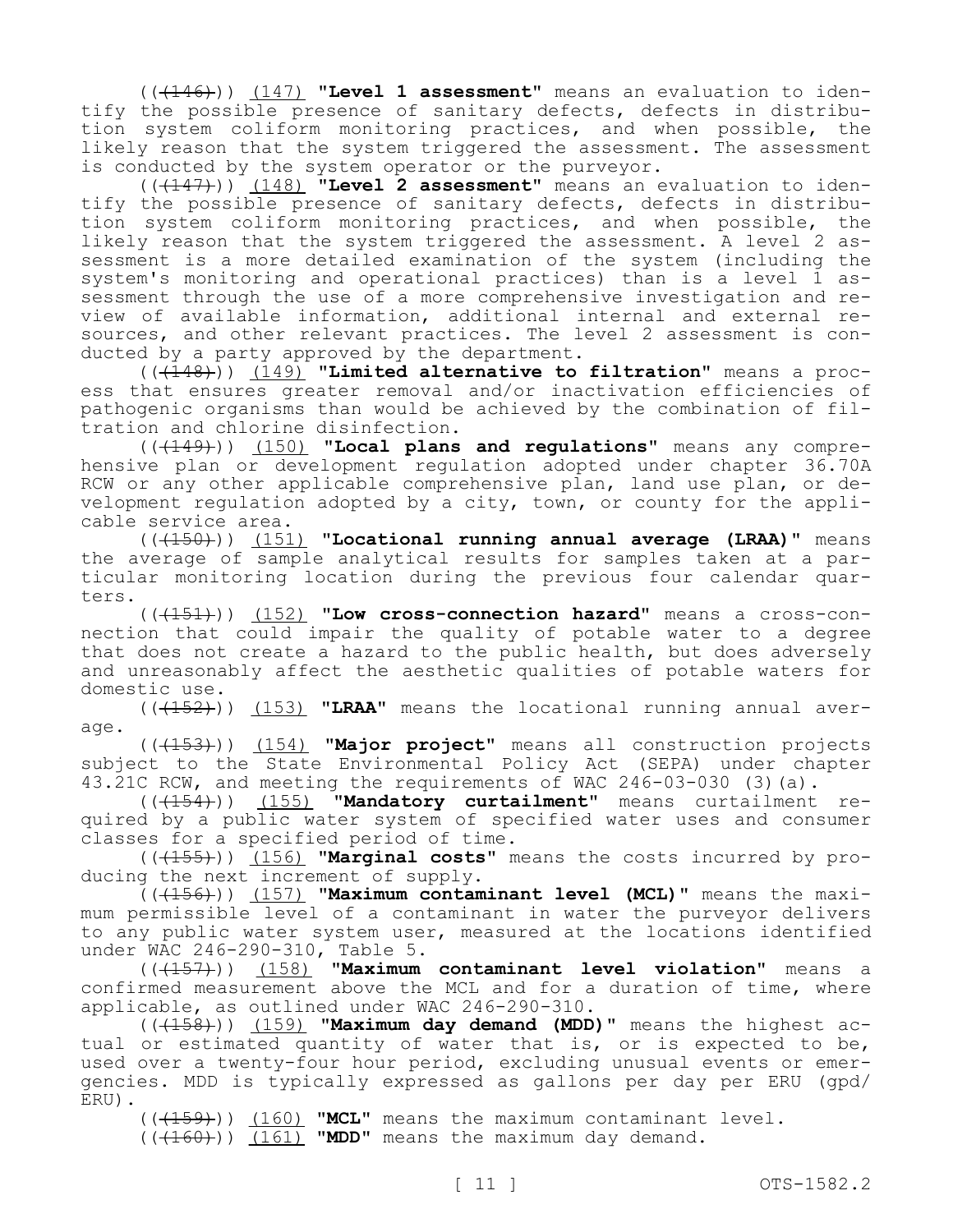(((161))) (162) **"Membrane filtration"** means a pressure or vacuum driven separation process in which particulate matter larger than 1 micrometer is rejected by an engineered barrier, primarily through a size-exclusion mechanism, and which has a measurable removal efficiency of a target organism that can be verified through the application of a direct integrity test. This definition includes the common membrane technologies of microfiltration, ultrafiltration, nanofiltration, and reverse osmosis.

 $((+162))$   $(163)$  **"mg/L"** means milligrams per liter  $(1 \text{ mg/L} = 1$ ppm).

(((163))) (164) **"mL"** means a milliliter.

(((164))) (165) **"mm"** means a millimeter.

(((165))) (166) **"Monitoring waiver"** means an action taken by the department under WAC 246-290-300 (4)(g) or (7)(f) to allow a water system to reduce specific monitoring requirements based on a determination of low source vulnerability to contamination.

(((166))) (167) **"MRDL"** means the maximum residual disinfectant level.

(((167))) (168) **"MRDLG"** means the maximum residual disinfectant level goal.

(((168))) (169) **"MTTP"** means maximum total trihalomethane potential.

(((169))) (170) **"Municipal water supplier"** means an entity that supplies water for municipal water supply purposes.

(((170))) (171) **"Municipal water supply purposes"** means a beneficial use of water:

(a) For residential purposes through fifteen or more residential service connections or for providing residential use of water for a nonresidential population that is, on average, at least twenty-five people for at least sixty days a year;

(b) For governmental or governmental proprietary purposes by a city, town, public utility district, county, sewer district, or water district; or

(c) Indirectly for the purposes in (a) or (b) of this definition through the delivery of treated or raw water to a public water system for such use.

(i) If water is beneficially used under a water right for the purposes listed in (a), (b), or (c) of this definition, any other beneficial use of water under the right generally associated with the use of water within a municipality is also for "municipal water supply purposes," including, but not limited to, beneficial use for commercial, industrial, irrigation of parks and open spaces, institutional, landscaping, fire flow, water system maintenance and repair, or related purposes.

(ii) If a governmental entity holds a water right that is for the purposes listed in (a), (b), or (c) of this definition, its use of water or its delivery of water for any other beneficial use generally associated with the use of water within a municipality is also for "municipal water supply purposes," including, but not limited to, beneficial use for commercial, industrial, irrigation of parks and open spaces, institutional, landscaping, fire flow, water system maintenance and repair, or related purposes.

(((171))) (172) **"Nested storage"** means one component of storage is contained within the component of another.

(((172))) (173) **"Nonacute"** means posing a possible or less than immediate risk to human health.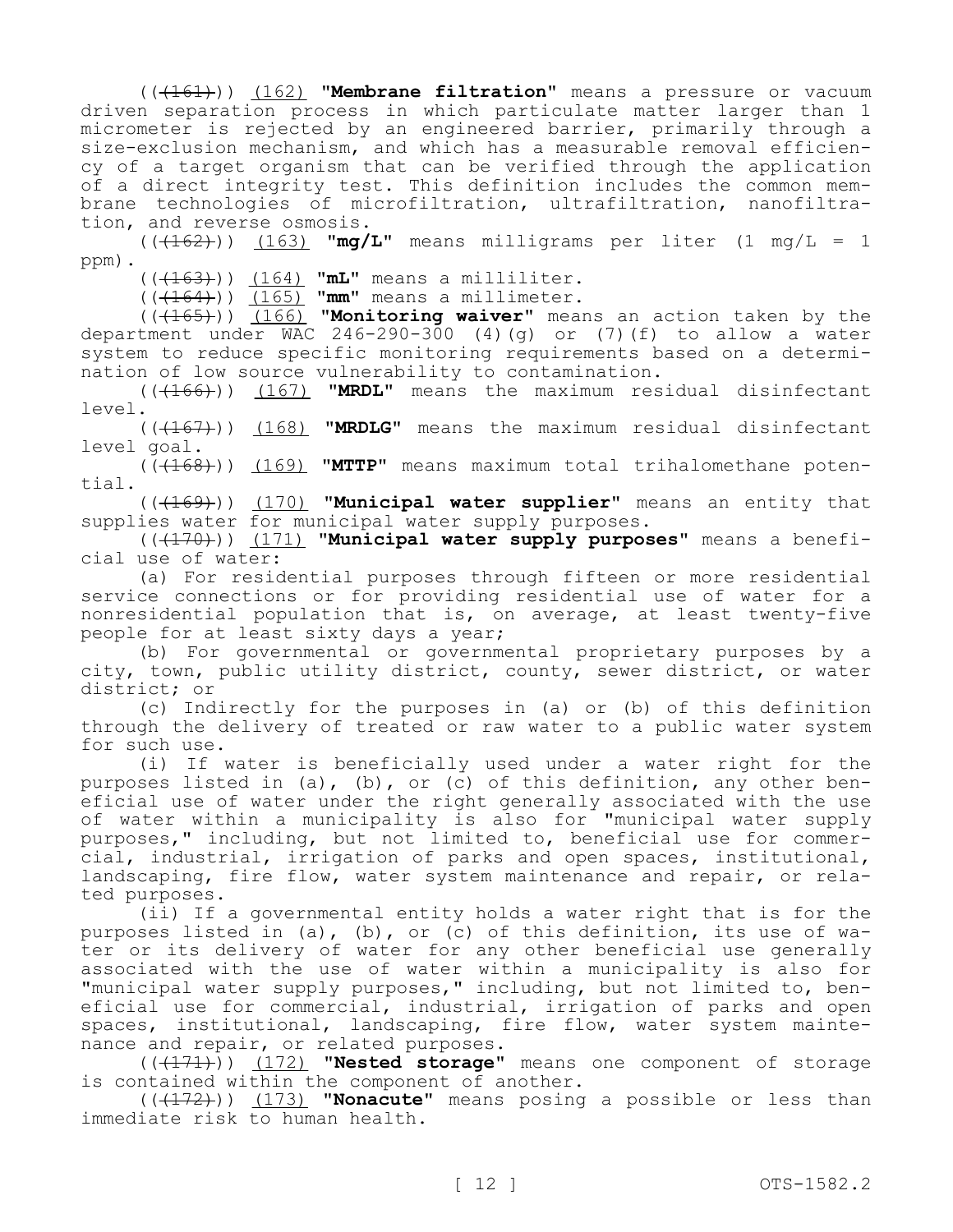(((173))) (174) **"Nonresident"** means a person having access to drinking water from a public water system who lives elsewhere. Examples include travelers, transients, employees, students, etc.

(((174))) (175) **"Normal operating conditions"** means those conditions associated with the designed, day-to-day provision of potable drinking water that meets regulatory water quality standards and the routine service expectations of the system's consumers at all times, including meeting fire flow demands. Operation under conditions such as power outages, floods, or unscheduled transmission or distribution disruptions, even if considered in the system design, are considered abnormal.

(((175))) (176) **"NSF"** means NSF International (formerly known as the National Sanitation Foundation (NSF)).

(((176))) (177) **"NTNC"** means nontransient noncommunity.

(((177))) (178) **"NTU"** means a nephelometric turbidity unit.

(((178))) (179) **"ONORM"** means Osterreichisches Normungsinstitut.

(((179))) (180) **"Operational storage"** means the volume of distribution storage associated with source or booster pump normal cycling times under normal operating conditions and is additive to the equalizing and standby storage components, and to fire flow storage if this storage component exists for any given tank.

(((180))) (181) **"PAA"** means a project approval application.

(((181))) (182) **"pCi/L"** means picocuries per liter.

(((182))) (183) **"Peak hourly demand (PHD)"** means the maximum rate of water use, excluding fire flow, that can be expected to occur within a defined service area over a continuous sixty minute time period. PHD is typically expressed in gallons per minute (qpm).

(((183))) (184) **"Peak hourly flow"** means, for the purpose of CT calculations, the greatest volume of water passing through the system during any one hour in a day.

(((184))) (185) **"Performance criteria"** means the level at which a system shall operate in order to maintain system reliability compliance, in accordance with WAC 246-290-420, and to meet consumers' reasonable expectations.

(((185))) (186) **"Permanent residence"** means any dwelling that is, or could reasonably be expected to be, occupied on a continuous basis.

(((186))) (187) **"Permanent source"** means a public water system supply source that is used regularly each year, and based on expected operational requirements of the system, will be used more than three consecutive months in any twelve-month period. For seasonal water systems that are in operation for less than three consecutive months per year, their sources shall also be considered to be permanent.

(((187))) (188) **"PHD"** means peak hourly demand.

(((188))) (189) **"Plant intake"** means the works or structures at the head of a conduit through which water is diverted from a source (e.g., river or lake) into the treatment plant.

(((189))) (190) **"Point of disinfectant application"** means the point where the disinfectant is added, and where water downstream of that point is not subject to contamination by untreated surface water.

(((190))) (191) **"Population served"** means the number of persons, resident and nonresident, having immediate access to drinking water from a public water system, whether or not persons have actually consumed water from that system. The number of nonresidents shall be the average number of persons having immediate access to drinking water on days access was provided during that month. In the absence of specific population data, the number of residents shall be computed by multiplying the number of active services by two and one-half.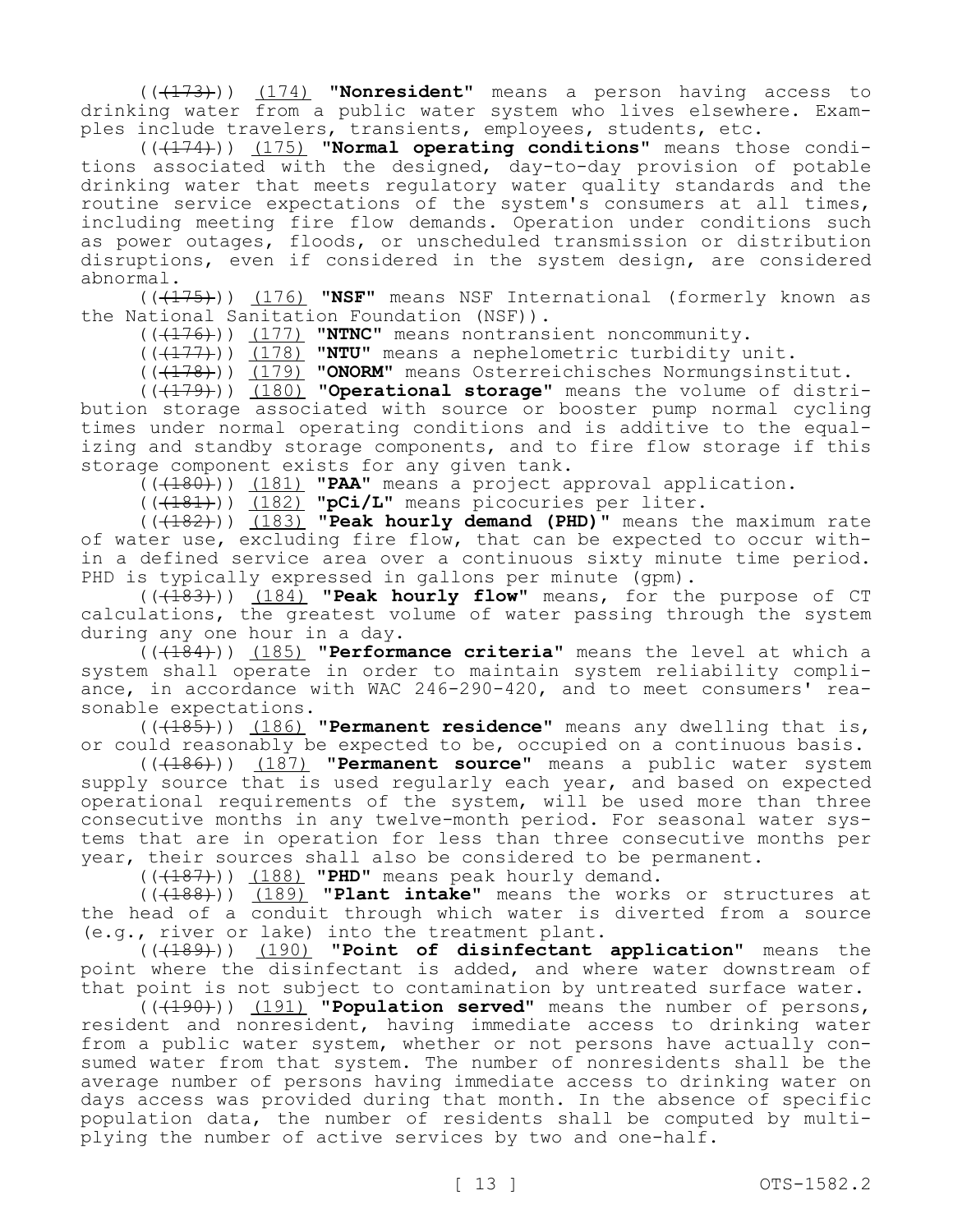(((191))) (192) **"Potable"** means water suitable for drinking by the public.

(((192))) (193) **"Potential GWI"** means a source identified by the department as possibly under the influence of surface water, and includes, but is not limited to, all wells with a screened interval fifty feet or less from the ground surface at the wellhead and located within two hundred feet of a surface water, and all Ranney wells, infiltration galleries, and springs.

 $((+193))$   $(194)$  **"ppm"** means parts per million (1 ppm = 1 mq/L).

(((194))) (195) **"Premises isolation"** means a method of protecting a public water system by installation of approved air gaps or approved backflow prevention assemblies at or near the service connection or alternative location acceptable to the purveyor to isolate the consumer's water system from the purveyor's distribution system.

(((195))) (196) **"Presedimentation"** means a preliminary treatment process used to remove gravel, sand, and other particulate material from the source water through settling before the water enters the primary clarification and filtration processes in a treatment plant.

(((196))) (197) **"Pressure filter"** means an enclosed vessel containing properly sized and graded granular media through which water is forced under greater than atmospheric pressure.

(((197))) (198) **"Primary disinfection"** means a treatment process for achieving inactivation of *Giardia lamblia* cysts, viruses, or other pathogenic organisms of public health concern to comply with the treatment technique requirements of Part 6 of this chapter.

(((198))) (199) **"Primary standards"** means standards based on chronic, nonacute, or acute human health effects.

(((199))) (200) **"Primary turbidity standard"** means an accurately prepared formazin solution or commercially prepared polymer solution of known turbidity (prepared in accordance with "standard methods") that is used to calibrate bench model and continuous turbidimeters (instruments used to measure turbidity).

(((200))) (201) **"Project approval application (PAA)"** means a department form documenting ownership of water system, design engineer for the project, and type of project.

(((201))) (202) **"Protected groundwater source"** means a groundwater source the purveyor shows to the department's satisfaction as protected from potential sources of contamination on the basis of hydrogeologic data and/or satisfactory water quality history.

(((202))) (203) **"psi"** means pounds per square inch.

(((203))) (204) **"Public forum"** means a meeting open to the general public that allows for their participation.

(((204))) (205) **"Public water system"** is defined and referenced under WAC 246-290-020.

(((205))) (206) **"Purchased source"** means water a purveyor purchases from a public water system not under the control of the purveyor for distribution to the purveyor's consumers.

(((206))) (207) **"Purveyor"** means an agency, subdivision of the state, municipal corporation, firm, company, mutual or cooperative association, institution, partnership, or person or other entity owning or operating a public water system. Purveyor also means the authorized agents of these entities.

(((207))) (208) **"PVBA"** means a pressure vacuum breaker assembly.

(((208))) (209) **"RAA"** means the running annual average.

(((209))) (210) **"Reclaimed water"** means effluent derived in any part from sewage from a wastewater treatment system that has been adequately and reliably treated, so that as a result of that treatment,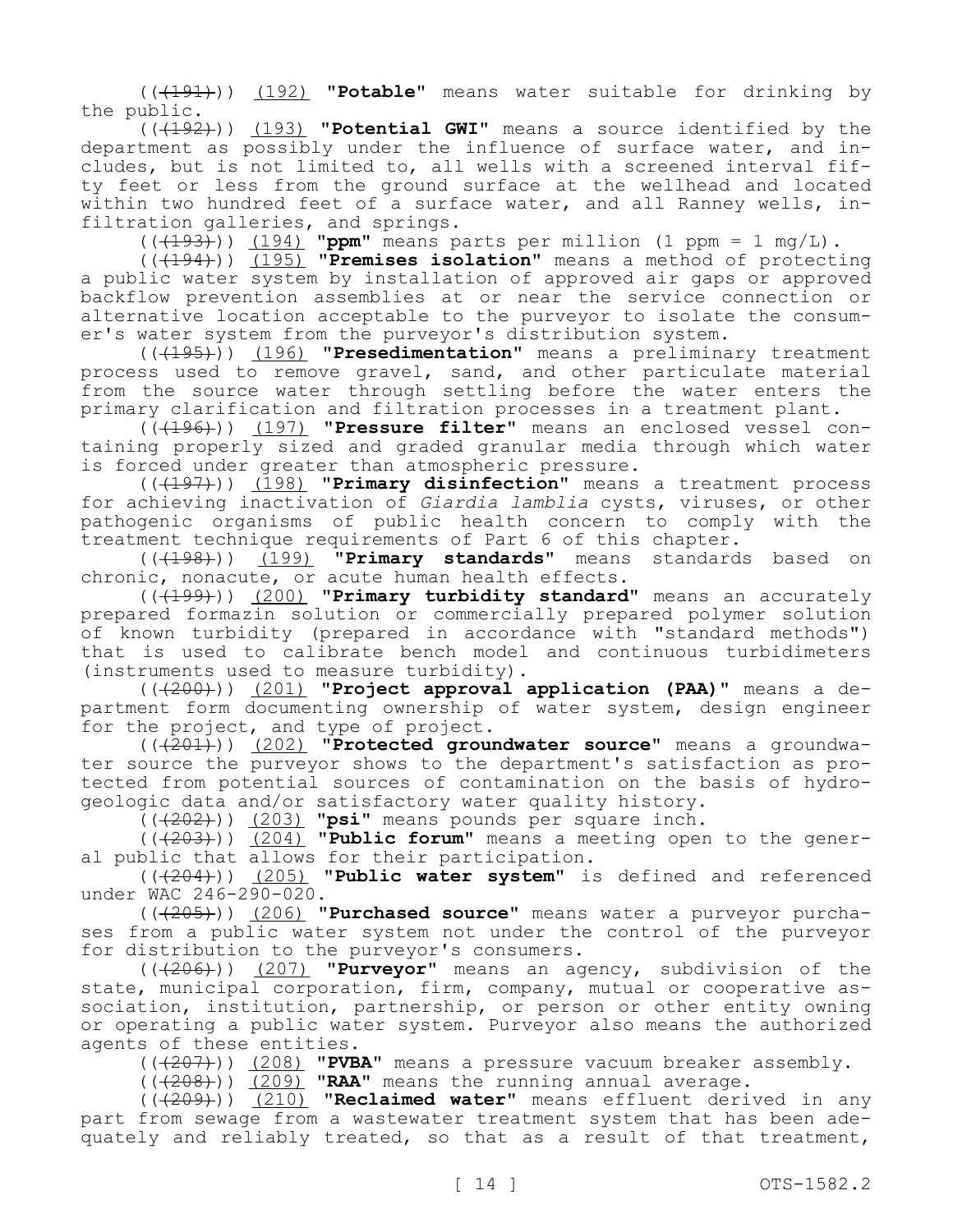it is suitable for beneficial use or a controlled use that would not otherwise occur, and it is no longer considered wastewater.

(((210))) (211) **"Record drawings"** means the drawings bearing the seal and signature of a professional engineer that reflect the modifications made to construction documents, documenting actual constructed conditions of the water system facilities.

(((211))) (212) **"Recreational tract"** means an area that is clearly defined for each occupant, but has no permanent structures with internal plumbing, and the area has been declared in the covenants or on the recorded plat in order to be eligible for reduced design considerations.

(((212))) (213) **"Regional public water supplier"** means a water system that provides drinking water to one, or more, other public water systems.

(((213))) (214) **"Regularly"** means four hours or more per day for four days or more per week.

(((214))) (215) **"Removal credit"** means the level (expressed as a percent or log) of *Giardia* and virus removal the department grants a system's filtration process.

(((215))) (216) **"Repeat sample"** means a sample collected to confirm the results of a previous analysis.

(((216))) (217) **"Resident"** means an individual living in a dwelling unit served by a public water system.

(((217))) (218) **"Residual disinfectant concentration"** means the analytical level of a disinfectant, measured in milligrams per liter, that remains in water following the application (dosing) of the disinfectant after some period of contact time.

(((218))) (219) **"Retail service area"** means the specific area defined by the municipal water supplier where the municipal water supplier has a duty to provide service to all new service connections as set forth in RCW 43.20.260.

(((219))) (220) **"RPBA"** means reduced pressure backflow assembly.

(((220))) (221) **"RPDA"** means reduced pressure detector assembly.

(((221))) (222) **"Running annual average (RAA)"** means the average of analytical results from compliance samples collected at the monitoring locations identified in WAC 246-290-300 during any consecutive four calendar quarters. If a system fails to collect the required number of samples, the RAA is based on the total number of samples collected. If a sample result is less than the SDRL, zero is used to calculate the RAA.

(223) **"SAL"** means state ((advisory)) action level.

(((222))) (224) **"Same farm"** means a parcel of land or series of parcels that are connected by covenants and devoted to the production of livestock or agricultural commodities for commercial purposes and does not qualify as a **Group A** public water system.

(((223))) (225) **"Sanitary defect"** means a defect that could provide a pathway of entry for microbial contamination into the distribution system or that is indicative of a failure or imminent failure in a barrier that is already in place.

(((224))) (226) **"Sanitary survey"** means a review, inspection, and assessment of a public water system, by the department or department designee, to determine the adequacy of the system and its operation for producing and distributing safe and reliable drinking water. Each survey includes, but is not limited to, an evaluation of the following components:

(a) Source;

(b) Treatment;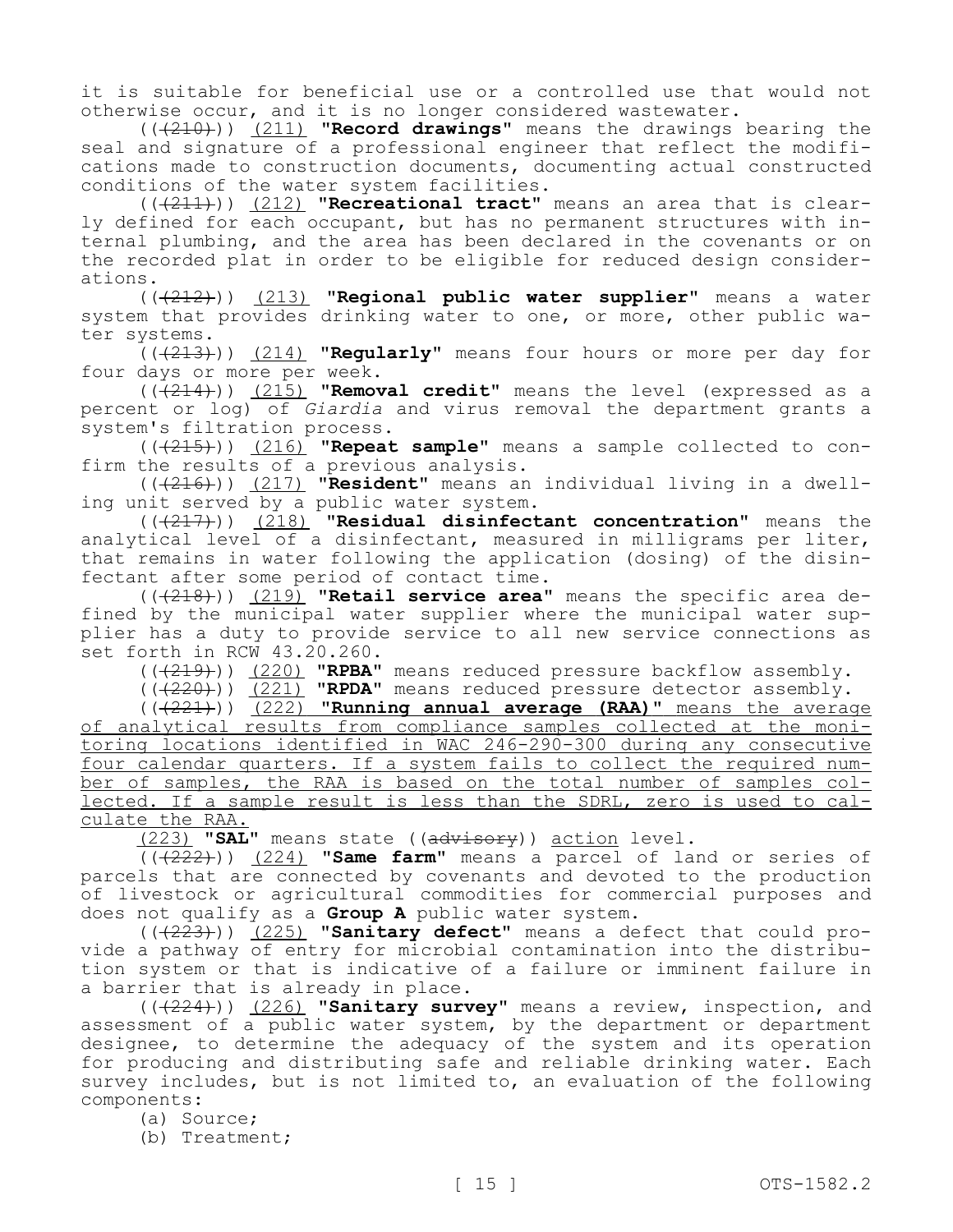(c) Distribution system;

(d) Finished water storage;

(e) Pump, pump facilities, and controls;

(f) Monitoring, reporting, and data verification;

(g) System management and operation; and

(h) Operator compliance.

(((225))) (227) **"Satellite system management agency (SMA)"** means a person or entity that is approved by the department to own or operate public water systems on a regional or county-wide basis without the necessity for a physical connection between the systems.

(((226))) (228) **"SCA"** means a sanitary control area.

(((227))) (229) **"SDWA"** means the Safe Drinking Water Act.

(((228))) (230) **"Seasonal source"** means a public water system source used on a regular basis, that is not a permanent or emergency source.

(((229))) (231) **"Seasonal system"** means a noncommunity water system defined and referenced under WAC 246-290-020 that is not operated as a public water system on a year-round basis and starts up and shuts down at the beginning and end of each operating season.

(((230))) (232) **"Secondary standards"** means standards based on factors other than health effects.

(((231))) (233) **"SEPA"** means the State Environmental Policy Act.

(((232))) (234) **"Service area"** means the specific area a water system currently serves and areas where future water service is planned. A wholesale system may include areas where it provides wholesale water to other public water systems in its service area. A water system in a CWSSA includes its future service area in its service area as "future service area" as defined under chapters 70.116 RCW and 246-293 WAC.

(((233))) (235) **"Service connection"** means a connection to a public water system designed to provide potable water to a single family residence, or other residential or nonresidential population. When the connection provides water to a residential population without clearly defined single family residences, the following formulas shall be used in determining the number of services to be included as residential connections on the WFI form:

(a) Divide the average population served each day by two and onehalf; or

(b) Using actual water use data, calculate the total ERUs represented by the service connection in accordance with department design guidance.

(c) In no case shall the calculated number of services be less than one.

(((234))) (236) **"Severe health cross-connection hazard"** means a cross-connection which could impair the quality of potable water and create an immediate, severe public health hazard through poisoning or spread of disease by contaminants from radioactive material processing plants, nuclear reactors, or wastewater treatment plants.

(((235))) (237) **"Simple disinfection"** means any form of disinfection that requires minimal operational control in order to maintain the disinfection at proper functional levels, and that does not pose safety concerns that would require special care, equipment, or expertise. Examples include hypochlorination, UV-light, contactor chlorination, or any other form of disinfection practice that is safe to use and easy to routinely operate and maintain.

(((236))) (238) **"Slow sand filtration"** means a process involving passage of source water through a bed of sand at low velocity (gener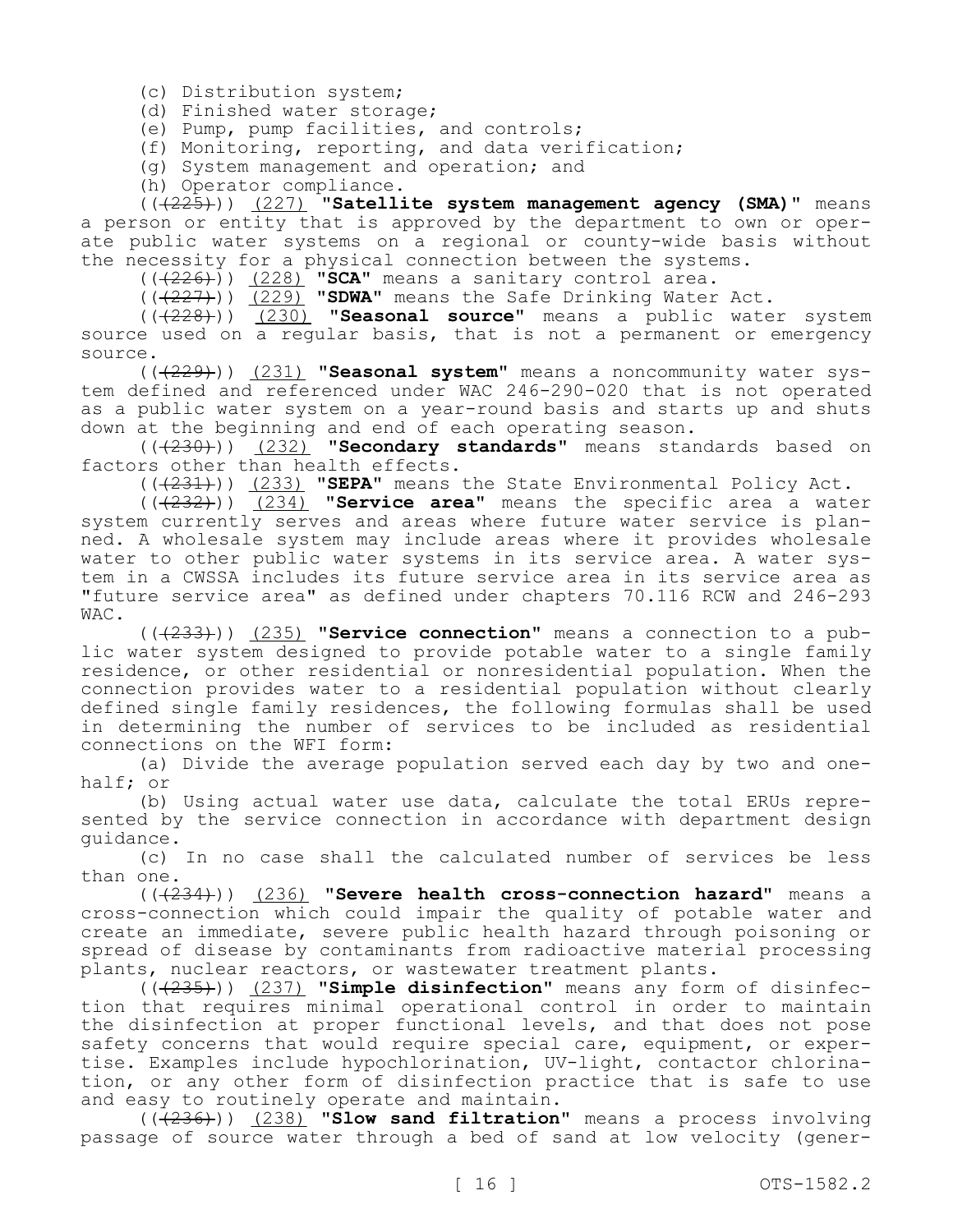ally less than  $0.10$  gpm/ft<sup>2</sup>) that results in substantial particulate removal (˃ 2-log *Giardia lamblia* cysts) by physical and biological mechanisms.

(((237))) (239) **"SMA"** means a satellite system management agency.

(((238))) (240) **"SOC"** means a synthetic organic chemical.

(((239))) (241) **"Societal perspective"** means:

A point of view that includes a broad spectrum of public benefits including, but not limited to:

(a) Enhanced system reliability;

(b) Savings that result from delaying, deferring, or minimizing capital costs; and

(c) Environmental benefits such as increased water in streams, improvements in aquifer recharge and other environmental factors.

(((240))) (242) **"Source meter"** means a meter that measures total output of a water source over specific time periods.

(((241))) (243) **"Source water"** means untreated water that is not subject to recontamination by surface runoff and:

(a) For unfiltered systems, enters the system immediately before the first point of disinfectant application; and

(b) For filtered systems, enters immediately before the first treatment unit of a water treatment facility.

(((242))) (244) **"SPI"** means a special purpose investigation.

(((243))) (245) **"Special purpose investigation (SPI)"** means onsite inspection of a public water system by the department or designee to address a potential public health concern, regulatory violation, or consumer complaint.

(((244))) (246) **"Special purpose sample"** means a sample collected for reasons other than the monitoring compliance specified in this chapter.

(((245))) (247) **"Spring"** means a source of water where an aquifer comes in contact with the ground surface.

(((246))) (248) **"SRF"** means the state revolving fund.

(((247))) (249) **"SSNC"** means state significant noncomplier.

(((248))) (250) **"Standard methods"** means the book, titled *Standard Methods for the Examination of Water and Waste Water,* jointly published by the American Public Health Association, American Water Works Association (AWWA), and Water Pollution Control Federation. This book is available through public libraries or may be ordered from AWWA, 6666 West Quincy Avenue, Denver, Colorado 80235. The edition to be used is that specified by EPA for the relevant drinking water parameter in 40 C.F.R. Part 141.

(((249))) (251) **"Standby storage"** means the volume of stored water available for use during a loss of source capacity, power, or similar short-term emergency.

(((250))) (252) **"State ((advisory)) action level (SAL)"** means ((a level established by the department and state board of health for a contaminant without an existing MCL. The SAL represents a level that when exceeded, indicates the need for further assessment to determine if the chemical is an actual or potential threat to human health)) the concentration of a contaminant or group of contaminants, without an MCL, established to protect public health in accordance with WAC 246-290-315 and which, if exceeded, triggers actions a purveyor takes in accordance with WAC 246-290-320.

(((251))) (253) **"State board of health"** and **"board"** means the board created by RCW 43.20.030.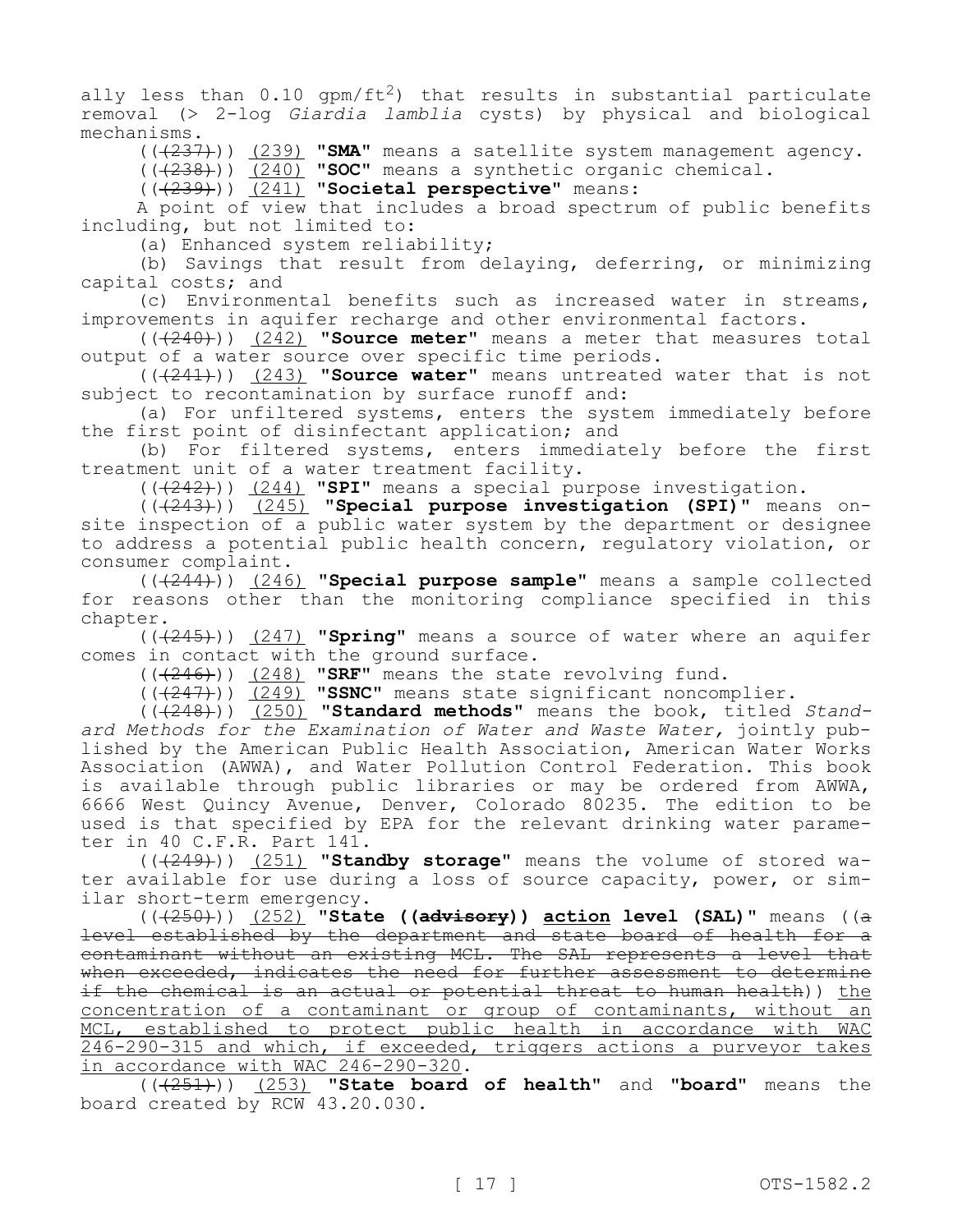(((252))) (254) **"State building code"** means the codes adopted by and referenced in chapter 19.27 RCW; the state energy code; and any other codes so designated by the Washington state legislature as adopted and amended by the council.

(((253))) (255) **"State detection reporting limit (SDRL)"** means the minimum reportable detection of an analyte established in chapter 246-390 WAC, Tables 1 through 4.

(256) **"State revolving fund (SRF)"** means the revolving loan program financed by the state and federal governments and managed by the state for the purpose of assisting water systems to meet their capital needs associated with complying with the federal Safe Drinking Water Act under chapter 246-296 WAC.

(((254))) (257) **"State significant noncomplier (SSNC)"** means a system that is violating or has violated department rules, and the violations may create, or have created an imminent or a significant risk to human health.

The violations include, but are not limited to:

(a) Repeated violations of monitoring requirements;

(b) Failure to address an exceedance of permissible levels of regulated contaminants;

(c) Failure to comply with treatment technique standards or requirements;

(d) Failure to comply with waterworks operator certification requirements; or

(e) Failure to submit to a sanitary survey.

(((255))) (258) **"Subpart H System"** see definition for **"surface water system."**

(((256))) (259) **"Surface water"** means a body of water open to the atmosphere and subject to surface runoff.

(((257))) (260) **"Surface water system"** means a public water system that uses in whole, or in part, source water from a surface supply, or GWI supply. This includes systems that operate surface water treatment facilities, and systems that purchase "completely treated water". A "surface water system" is also referred to as a "Subpart H System" in some federal regulatory language adopted by reference and the two terms are considered equivalent for the purposes of this chapter.

(((258))) (261) **"Susceptibility assessment"** means the completed Susceptibility Assessment Survey Form developed by the department to evaluate the hydrologic setting of the water source and assess its contribution to the source's overall susceptibility to contamination from surface activities.

(((259))) (262) **"SUVA"** means specific ultraviolet absorption.

(((260))) (263) **"SVBA"** means spill resistant vacuum breaker assembly.

(((261))) (264) **"SWTR"** means the surface water treatment rule.

(((262))) (265) **"Synthetic organic chemical (SOC)"** means a manufactured carbon-based chemical.

(((263))) (266) **"System capacity"** means the system's operational, technical, managerial, and financial capability to achieve and maintain compliance with all relevant local, state, and federal plans and regulations.

(((264))) (267) **"System physical capacity"** means the maximum number of service connections or equivalent residential units (ERUs) that the system can serve when considering the limitation of each system component such as source, treatment, storage, transmission, or distribution, individually and in combination with each other.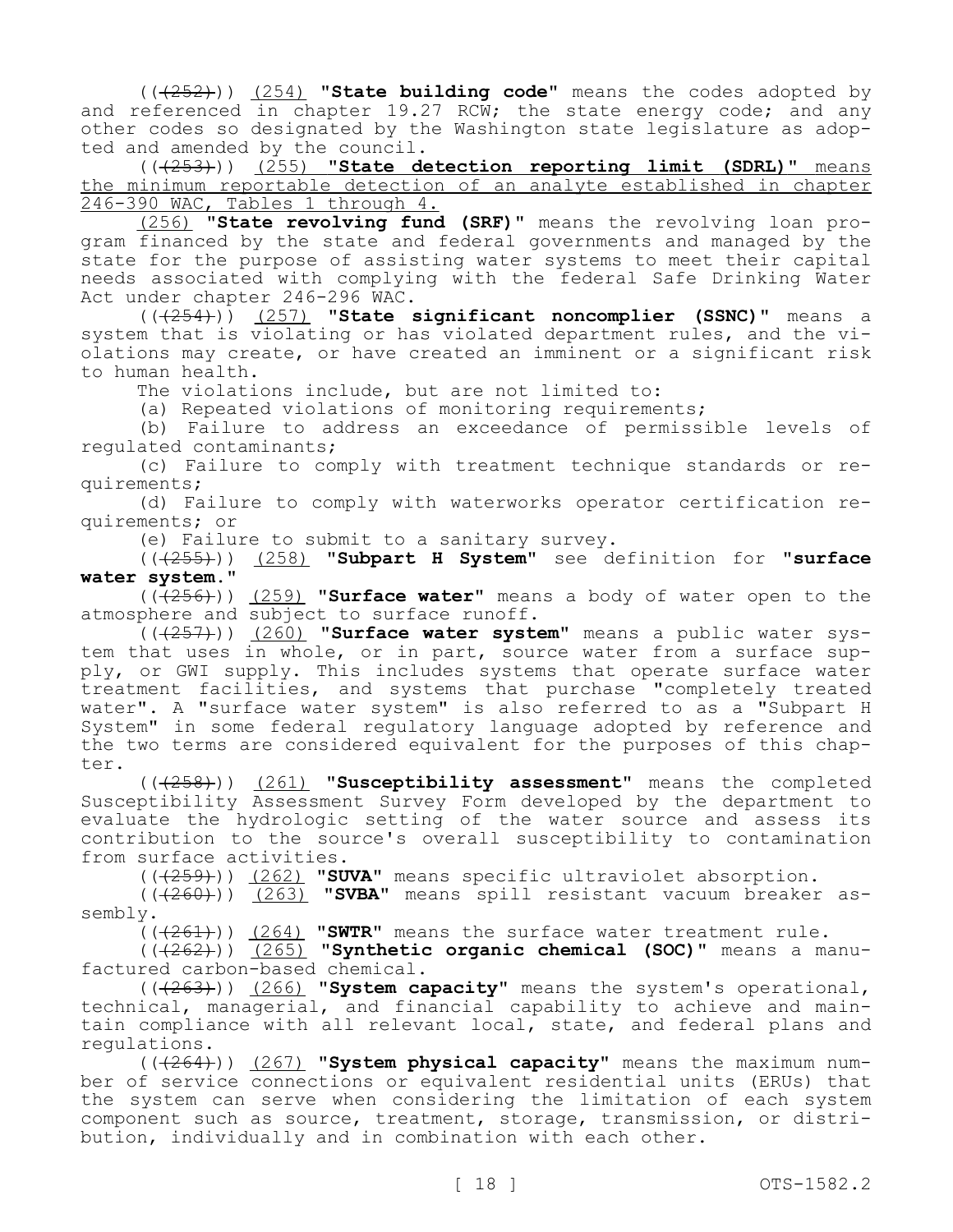(((265))) (268) **"T"** means disinfectant contact time in minutes.

(((266))) (269) **"Time-of-travel"** means the time required for groundwater to move through the water bearing zone from a specific point to a well.

(((267))) (270) **"TNC"** means transient noncommunity.

(((268))) (271) **"TNTC"** means too numerous to count.

(((269))) (272) **"TOC"** means total organic carbon.

 $((270))$   $(273)$  **"Too numerous to count (TNTC)"** means the total number of bacterial colonies exceeds 200 on a 47-mm diameter membrane filter used for coliform detection.

(((271))) (274) **"Tracer study"** means a field study conducted to determine the disinfectant contact time, T, provided by a water system component, such as a clearwell or storage reservoir, used for *Giardia lamblia* cyst and virus inactivation. The study involves introducing a tracer chemical at the inlet of the contact basin and measuring the resulting outlet tracer concentration as a function of time.

(((272))) (275) **"Transmission line"** means pipes used to convey water from source, storage, or treatment facilities to points of distribution or distribution mains, and from source facilities to treatment or storage facilities. This also can include transmission mains connecting one section of distribution system to another section of distribution system as long as this transmission main is clearly defined on the plans and no service connections are allowed along the transmission main.

(((273))) (276) **"Treatment technique (TT) requirement"** means a department-established requirement for a public water system to provide treatment, such as filtration or disinfection, as defined by specific design, operating, and monitoring requirements. A (("treatment technique)) TT requirement((")) is established in lieu of a primary MCL when monitoring for the contaminant is not economically or technologically feasible.

(((274))) (277) **"Triggered source water monitoring"** means collection of groundwater source samples as a result of a total coliformpositive routine sample in the distribution system under WAC 246-290-300(3).

(((275))) (278) **"Trihalomethane (THM)"** means one of a family of organic compounds, named as derivatives of methane, where three of the four hydrogen atoms in methane are each substituted by a halogen atom in the molecular structure. THMs may occur when chlorine, a halogen, is added to water containing organic material and are generally found in water samples as disinfection byproducts.

(((276))) (279) **"TTHM"** means total trihalomethane.

(((277))) (280) **"Turbidity event"** means a single day or series of consecutive days, not to exceed fourteen, when one or more turbidity measurement each day exceeds 5 NTU.

(((278))) (281) **"Two-stage lime softening"** means a process in which chemical addition and hardness precipitation occur in each of two distinct unit clarification processes in series prior to filtration.

(((279))) (282) **"T10"** means the time it takes ten percent of the water passing through a system contact tank intended for use in the inactivation of *Giardia lamblia* cysts, viruses, and other microorganisms of public health concern, as determined from a tracer study conducted at peak hourly flow or from published engineering reports or guidance documents for similarly configured tanks.

(((280))) (283) **"ug/L"** means micrograms per liter.

(((281))) (284) **"UL"** means the Underwriters Laboratories, Inc.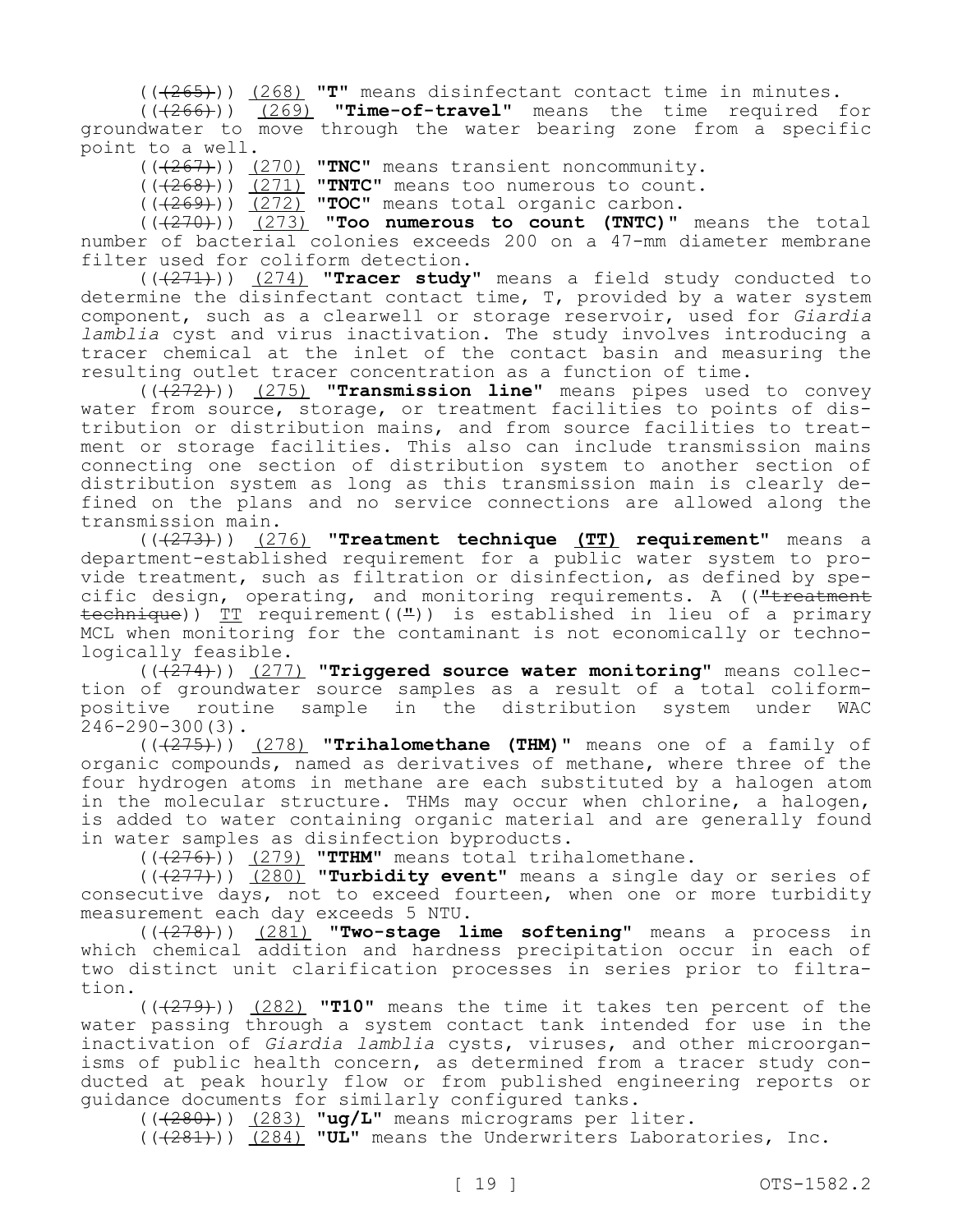(((282))) (285) **"umhos/cm"** means micromhos per centimeter.

(((283))) (286) **"Unapproved auxiliary water supply"** means a water supply (other than the purveyor's water supply) on or available to the consumer's premises that is either not approved for human consumption by the health agency having jurisdiction or is not otherwise acceptable to the purveyor.

(((284))) (287) **"Uncovered finished water storage facility"** means a tank, reservoir, or other facility used to store water, which will undergo no further treatment to reduce microbial pathogens except residual disinfection and is directly open to the atmosphere without a suitable water-tight roof or cover.

(((285))) (288) **"Uniform Plumbing Code (UPC)"** means the code adopted under RCW 19.27.031(4) and implemented under chapter 51-56 WAC. This code establishes statewide minimum plumbing standards applicable within the property lines of the consumer's premises.

(((286))) (289) **"UPC"** means the Uniform Plumbing Code.

(((287))) (290) **"Used water"** means water which has left the control of the purveyor.

(((288))) (291) **"UTC"** means the utilities and transportation commission.

(((289))) (292) **"Verification"** means to demonstrate the results of a sample to be precise by analyzing a duplicate sample. Verification occurs when analysis results fall within plus or minus thirty percent of the original sample.

(((290))) (293) **"Virus"** means a virus of fecal origin which is infectious to humans and transmitted through water.

(((291))) (294) **"VOC"** means a volatile organic chemical.

(((292))) (295) **"Volatile organic chemical (VOC)"** means a manufactured carbon-based chemical that vaporizes quickly at standard pressure and temperature.

(((293))) (296) **"Voluntary curtailment"** means a curtailment of water use requested, but not required of consumers.

(((294))) (297) **"WAC"** means the Washington Administrative Code.

(((295))) (298) **"Waterborne disease outbreak"** means the significant occurrence of acute infectious illness, epidemiologically associated with drinking water from a public water system, as determined by the appropriate local health agency or the department.

(((296))) (299) **"Water demand efficiency"** means minimizing water use by the public water system's consumers through purveyor sponsored activities that may include, but are not limited to, distributing water saving devices, providing rebates or incentives to promote water efficient technologies or by providing water audits to homes, businesses, or landscapes.

(((297))) (300) **"Water facilities inventory (WFI) form"** means the department form summarizing each public water system's characteristics.

(((298))) (301) **"Water right"** means a certificated water right, water right permit, valid claim, or other authorization, on record with or accepted by the department of ecology, authorizing the beneficial use of water in accordance with all applicable state laws.

(((299))) (302) **"Water right self-assessment"** means an evaluation of the legal ability of a water system to use water for existing or proposed usages in conformance with state water right laws. The assessment may be done by a water system, a purveyor, the department of ecology, or any combination thereof.

(((300))) (303) **"Watershed"** means the region or area that: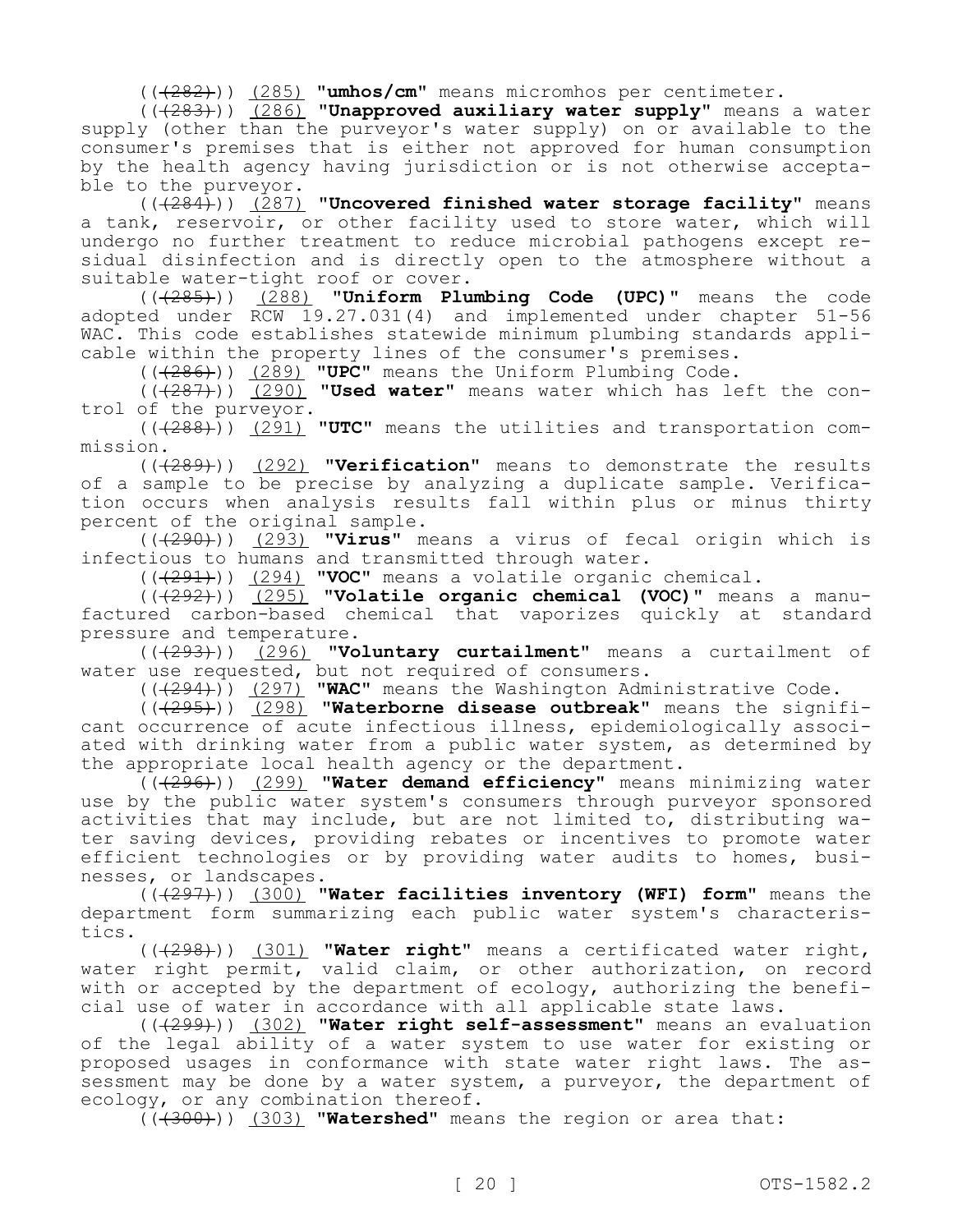(a) Ultimately drains into a surface water source diverted for drinking water supply; and

(b) Affects the physical, chemical, microbiological, and radiological quality of the source.

(((301))) (304) **"Water shortage"** means a situation during which the water supplies of a system cannot meet normal water demands for the system, including peak periods.

(((302))) (305) **"Water shortage response plan"** means a plan outlining policies and activities to be implemented to reduce water use on a short-term basis during or in anticipation of a water shortage.

(((303))) (306) **"Water supply characteristics"** means the factors related to a public water system's source of water supply that may affect its availability and suitability to provide for both short-term and long-term needs.

Factors include, but are not limited to:

(a) Source location;

(b) Name of any body of water and water resource inventory area from which water is diverted or withdrawn;

(c) Production capacity;

(d) The source's natural variability;

(e) The system's water rights for the source;

(f) Other legal demands on the source such as water rights for other uses;

(g) Conditions established to protect species listed under the Endangered Species Act in 50 C.F.R. 17.11;

(h) Instream flow restrictions established under Title 173 WAC; and

(i) Any conditions established by watershed plans approved under chapter  $90.82$  RCW and RCW  $90.54.040(1)$  or salmon recovery plans under chapter 77.85 RCW.

(((304))) (307) **"Water supply efficiency"** means increasing a public water system's transmission, storage and delivery potential through activities that may include, but are not limited to:

(a) System-wide water audits;

(b) Documenting authorized uses;

(c) Conducting leak surveys; and

- (d) Repairs on:
- (i) Meters;
- (ii) Lines;
- (iii) Storage facilities; and

(iv) Valves.

(((305))) (308) **"Water use efficiency (WUE)"** means increasing water supply efficiency and water demand efficiency to minimize water withdrawals and water use.

(((306))) (309) **"Water use efficiency program"** means policies and activities focusing on increasing water supply efficiency and water demand efficiency to minimize water withdrawals and water use.

(((307))) (310) **"Well field"** means a group of wells one purveyor owns or controls that:

(a) Draw from the same aquifer or aquifers as determined by comparable inorganic chemical analysis and comparable static water level and top of the open interval elevations; and

(b) Discharge water through a common pipe and the common pipe shall allow for collection of a single sample before the first distribution system connection.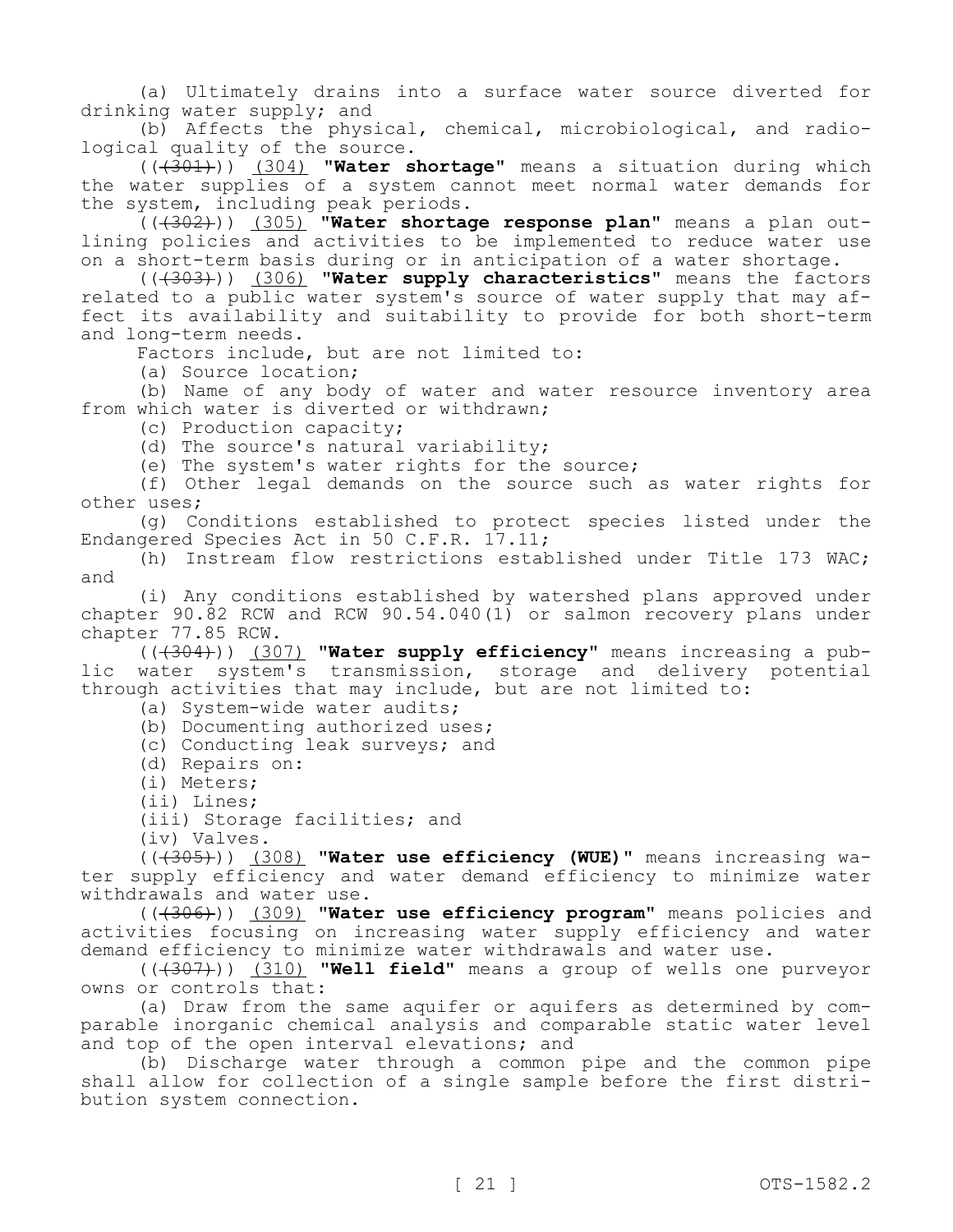(((308))) (311) **"Wellhead protection area (WHPA)"** means the portion of a well's, wellfield's or spring's zone of contribution defined using WHPA criteria established by the department.

(((309))) (312) **"WFI"** means a water facilities inventory form.

(((310))) (313) **"Wholesale system"** means a public water system that treats source water as necessary to produce finished water and then delivers some or all of that finished water to another public water system. Delivery may be through a direct connection or through the distribution system of one or more consecutive systems.

(((311))) (314) **"WHPA"** means a wellhead protection area.

(((312))) (315) **"WUE"** means water use efficiency.

(((313))) (316) **"Zone of contribution"** means the area surrounding a pumping well or spring that encompasses all areas or features that supply groundwater recharge to the well or spring.

## AMENDATORY SECTION (Amending WSR 17-01-062, filed 12/14/16, effective 1/14/17)

**WAC 246-290-130 Source approval.** (1) Every purveyor shall obtain drinking water from the highest quality source feasible. No new source, previously unapproved source, or modification of an existing source shall be used as a public water supply without department approval. No intake or other connection shall be maintained between a public water system and a source of water not approved by the department.

(2) Before initiating source development or modification, the purveyor shall contact the department to identify submittal requirements.

(3) Any party seeking source approval shall provide the department sufficient documentation, in a project report, construction documents, or in supplemental documents, that the source:

(a) Is reasonable and feasible for the type and size of the system;

(b) May legally be used in conformance with state water rights laws;

(c) Supplies water that is physically and reliably available in the necessary quantities, as shown in:

(i) A hydrogeologic assessment of the proposed source;

(ii) A general description of the watershed, spring, and/or aquifer recharge area affecting the quantity or quality of flow, which includes seasonal variation and upstream water uses that may significantly affect the proposed source;

(iii) For groundwater and spring sources, well source development data that are available from a pump test at the maximum design rate and duration, or are available from other sources of information, that establish pump settings (depth) in the well and demonstrate adequacy of water quantity to meet design criteria while not leading to water quality problems;

(iv) For groundwater and spring sources, installation of a source meter or other equivalent device that reliably measures volume of flow into the system;

(d) Is, or is not, a GWI under WAC 246-290-640, and meets or can meet the applicable requirements for GWI sources as described in that section including treatment;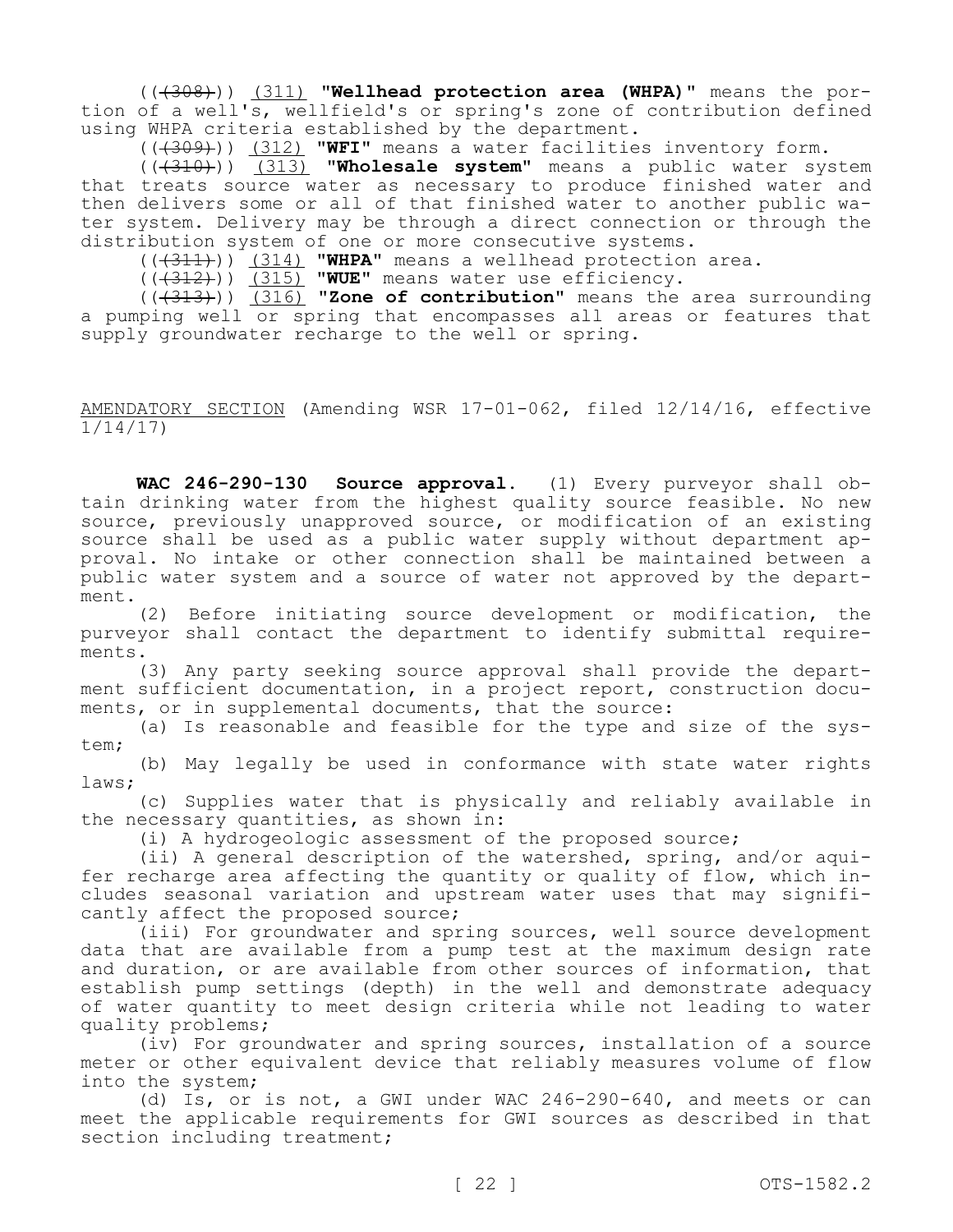(e) Adequately provides for source protection, as shown in:

(i) For surface water and GWI sources, the watershed control program identified under WAC 246-290-135 and Part 6 of this chapter;

(ii) For wells, a preliminary department susceptibility assessment or equivalent information, and preliminary WHPA delineation and contaminant inventory, under the requirements for sanitary control and wellhead protection under WAC 246-290-135;

(f) Is designed and constructed in conformance with this chapter, and relevant requirements of chapter 173-160 WAC (department of ecology well construction standards);

(g) Meets water quality standards under WAC 246-290-310 and 246-290-315, as shown in an initial water quality analysis that includes, at a minimum, the following:

(i) Bacteriological;

(ii) Complete inorganic chemical and physical except that the MCL for arsenic under WAC 246-290-310 does not apply to TNC systems;

(iii) Complete VOC;

(iv) Radionuclides, if source approval is requested for a community system;

(v) SOC, except where waived or not required under WAC  $246 - 290 - 300$ ; ((and))

(vi) Contaminants with a SAL, except where waived or not applicable under WAC 246-290-300(10); and

(vii) Any other information required by the department relevant to the circumstances of the particular source.

(h) Sources that otherwise would not meet water quality standards may be approved if treatment is provided.

(4) The required documentation under subsection (3) of this section shall include, at a minimum:

(a) A water right self-assessment;

(b) A map showing the project location and vicinity;

(c) A map depicting topography, distances to the surface water intake, well or spring from existing property lines, buildings, potential sources of contamination, ditches, drainage patterns, and any other natural or man-made features affecting the quality or quantity of water;

(d) The dimensions, location, and legal documentation of the SCA under WAC 246-290-135;

(e) A copy of the on-site inspection form completed by the department or local health department representative;

(f) A copy of the water well report including the unique well identification tag number, depth to open interval or top of screened interval, overall depth of well from the top of the casing, vertical elevation, and location (both plat location and latitude/longitude); and

(g) Documentation of source meter installation. The purveyor may utilize other documents, such as a water system plan, susceptibility assessment, wellhead protection program, project report, or construction documents, to provide the documentation and information to the department, provided that the documents are current, and the purveyor indicates the location in the document of the relevant information.

(5) If treatment of a source is necessary to meet water quality standards, the purveyor may be required to meet the provisions of WAC 246-290-250 and Part 6 of this chapter, if applicable, prior to or as a condition of approval.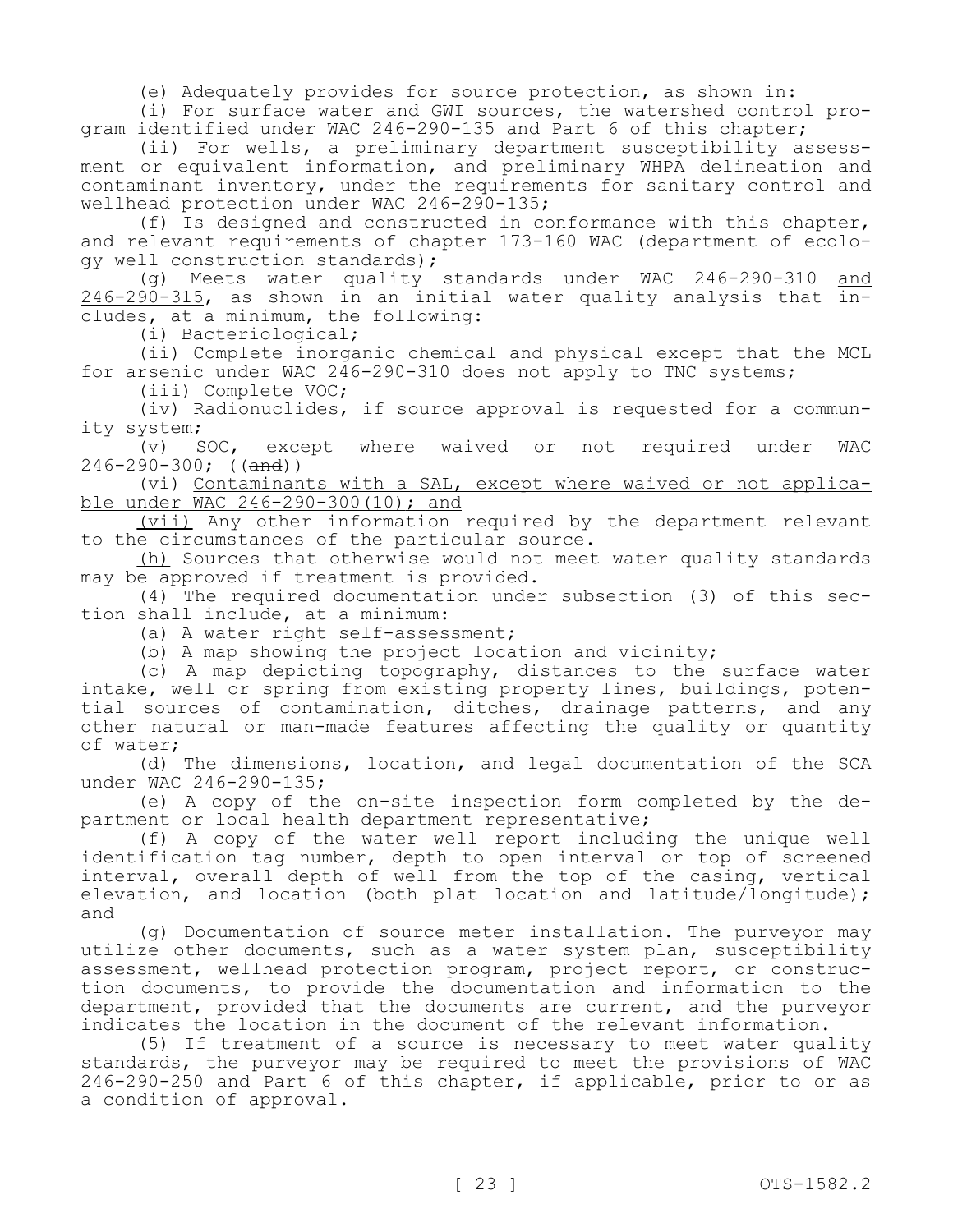(6) An intertie must be adequately described in a written agreement between the purveyor and the supplier of the water, and otherwise meet the requirements of WAC 246-290-132.

(7) The purveyor shall not construct facilities for source development and use without prior approval of the department pursuant to the provisions of WAC 246-290-120.

(8) The purveyor may request a conditional source approval, such as one that sets limits on use or requires interim treatment, if further analysis of the quality of the source is required before final approval.

(9) For sources or supplies of water used by bottled water or ice plants to produce bottled water or ice:

(a) If the bottled water or ice plant is a Group A community water system and the plant uses the system's source for the water that is bottled or made into ice, the source and supply used for the bottled water and ice shall meet the applicable Group A requirements;

(b) If the bottled water or ice plant uses its own source for the water that is bottled or made into ice, and the plant is not a Group A community water system, the owner or operator shall obtain source approval from the department, and the source water shall meet the ongoing source water quality monitoring requirements for a Group A community system;

(c) If the bottled water or ice plant purchases the water for bottling or making ice from another source or supply, the water shall meet the minimum requirements for a Group A community water system, and the owner or operator of the plant shall ensure that the water meets the requirements;

(d) The source or supply for the water that is bottled or made into ice shall be protected from contamination prior to the bottling or ice making process; and

(e) In addition to the requirements imposed under this subsection, the processing of bottled water shall be subject to regulation by the state department of agriculture and the United States Food and Drug Administration.

AMENDATORY SECTION (Amending WSR 17-01-062, filed 12/14/16, effective 1/14/17)

**WAC 246-290-300 Monitoring requirements.** (1) General.

(a) The monitoring requirements specified in this section are minimums. The department may require additional monitoring when:

(i) Contamination is present or suspected in the water system;

(ii) A groundwater source is determined to be a potential GWI;

(iii) The degree of source protection is not satisfactory;

(iv) Additional monitoring is needed to verify source vulnerability for a requested monitoring waiver;

(v) Under other circumstances as identified in a department order; or

(vi) Additional monitoring is needed to evaluate continuing effectiveness of a treatment process where problems with the treatment process may exist.

(b) Special purpose samples collected by the purveyor shall not count toward fulfillment of the monitoring requirements of this chap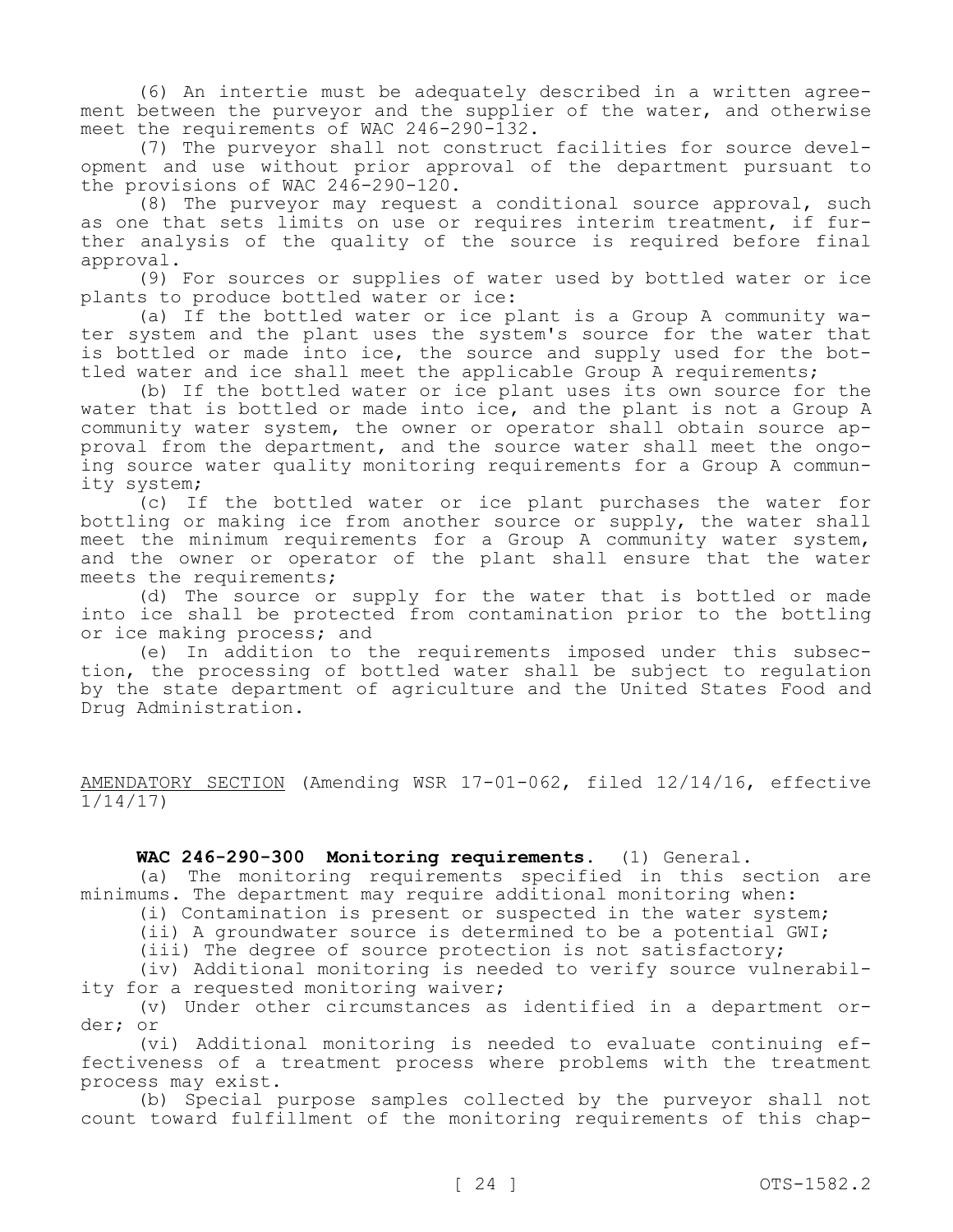ter unless the quality of data and method of sampling and analysis are acceptable to the department.

(c) The purveyor shall ensure samples required by this chapter are collected, transported, and submitted for analysis according to EPA-approved methods. The analyses shall be performed by a laboratory accredited by the state using EPA-approved methods or other department-approved methods. Qualified water utility, accredited laboratory, health department personnel, and other parties approved by the department may conduct measurements for pH, temperature, residual disinfectant concentration, alkalinity, bromide, chlorite, TOC, SUVA, turbidity, calcium, conductivity, orthophosphate, and silica as required by this chapter, provided, these measurements are made according to EPA approved methods.

(d) Compliance samples required by this chapter shall be taken at locations listed in Table 4 of this section.

(e) Purveyors failing to comply with a monitoring requirement shall notify:

(i) The department under WAC 246-290-480; and

(ii) The owner or operator of any consecutive system served and the appropriate water system users under  $40 \, \text{C.F.R.}$  141.201 and Part 7, Subpart A of this chapter.

(2) Selling and receiving water.

(a) Source monitoring. Purveyors, with the exception of those that "wheel" water to their consumers (i.e., sell water that has passed through another purchasing purveyor's distribution system), shall conduct source monitoring under this chapter for the sources under their control. The level of monitoring shall satisfy the monitoring requirements associated with the total population served by the source.

(b) Distribution system monitoring. The purveyor of a system that receives and distributes water shall perform distribution-related monitoring requirements. Monitoring shall include, but not be limited to, the following:

(i) Collect coliform samples under subsection (3) of this section;

(ii) Collect disinfection byproduct samples as required by subsection (6) of this section;

(iii) Perform the distribution system residual disinfectant concentration monitoring under subsection (6) of this section, and as required under WAC 246-290-451, 246-290-664, or 246-290-694. Systems with fewer than one hundred connections shall measure residual disinfectant concentration at the same time and location that a routine or repeat coliform sample is collected, unless the department determines that more frequent monitoring is necessary to protect public health;

(iv) Perform lead and copper monitoring required under 40 C.F.R. 141.86, 141.87, and 141.88;

(v) Perform the distribution system monitoring under 40 C.F.R. 141.23(b) for asbestos if applicable;

(vi) Other monitoring as required by the department.

(c) Reduced monitoring for regional programs. The receiving purveyor may receive reductions in the coliform, lead and copper, disinfection byproduct (including THMs and HAA5) and distribution system disinfectant residual concentration monitoring requirements, provided the receiving system:

(i) Purchases water from a purveyor that has a department-approved regional monitoring program;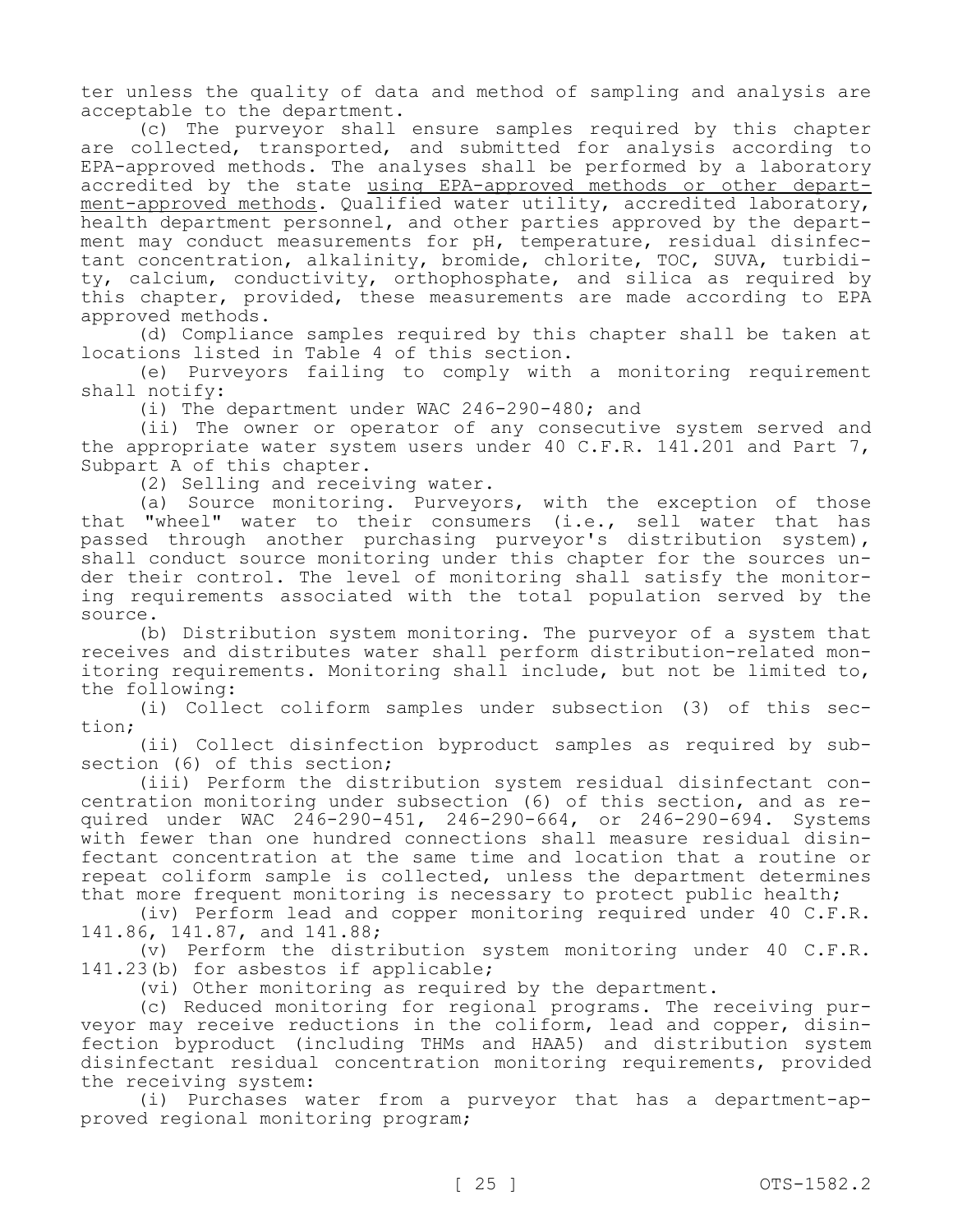(ii) Has a written agreement with the supplying system or regional water supplier that is acceptable to the department, and which identifies the responsibilities of both the supplying and receiving system(s) with regards to monitoring, reporting and maintenance of the distribution system; and

(iii) Has at least one compliance monitoring location for disinfection byproducts, if applicable.

(d) Periodic review of regional programs. The department may periodically review the sampling records of public water systems participating in a department-approved monitoring program to determine if continued reduced monitoring is appropriate. If the department determines a change in the monitoring requirements of the receiving system is appropriate:

(i) The department shall notify the purveyor of the change in monitoring requirements; and

(ii) The purveyor shall conduct monitoring as directed by the department.

(3) Bacteriological.

(a) The purveyor shall be responsible for collection and submittal of coliform samples from representative points throughout the distribution system. Samples shall be collected after the first service and at regular time intervals each month the system provides water to consumers. Samples shall be collected that represent normal system operating conditions.

(i) Systems providing disinfection treatment shall measure the residual disinfectant concentration within the distribution system at the same time and location of routine and repeat samples.

(ii) Systems providing disinfection treatment shall assure that disinfectant residual concentrations are measured and recorded on all coliform sample report forms submitted for compliance purposes.

(b) Coliform monitoring plan.

(i) Systems shall develop a written coliform monitoring plan that identifies sampling sites and a sample collection schedule that are representative of water throughout the distribution system. The plan is subject to department review and approval. Systems shall collect total coliform samples according to the plan. Monitoring may take place at a customer's premises, dedicated sampling station, or other designated compliance sampling location. Routine and repeat sample sites and any sampling points necessary to meet the requirements of Part 6 of this chapter and WAC 246-290-300 (3)(h) must be identified in the plan.

(ii) Systems shall collect samples at regular time intervals throughout the month, except for systems that use groundwater and serve four thousand nine hundred or fewer people may collect all required samples on a single day if the samples are taken from different sites.

(iii) Systems shall take at least the minimum number of required samples even if the system has had an *E. coli* MCL violation or has ex-<br>ceeded the coliform treatment technique triggers in WAC ceeded the coliform treatment technique triggers in WAC 246-290-320(2).

(iv) Systems may conduct more compliance monitoring than is required under subsection (3)(b) of this section to investigate potential problems in the distribution system and use monitoring as a tool to assist in identifying problems. Systems may take more than the minimum number of required routine samples and must include the results in calculating whether or not the coliform treatment technique triggers in WAC 246-290-320(2) have been exceeded only if the samples are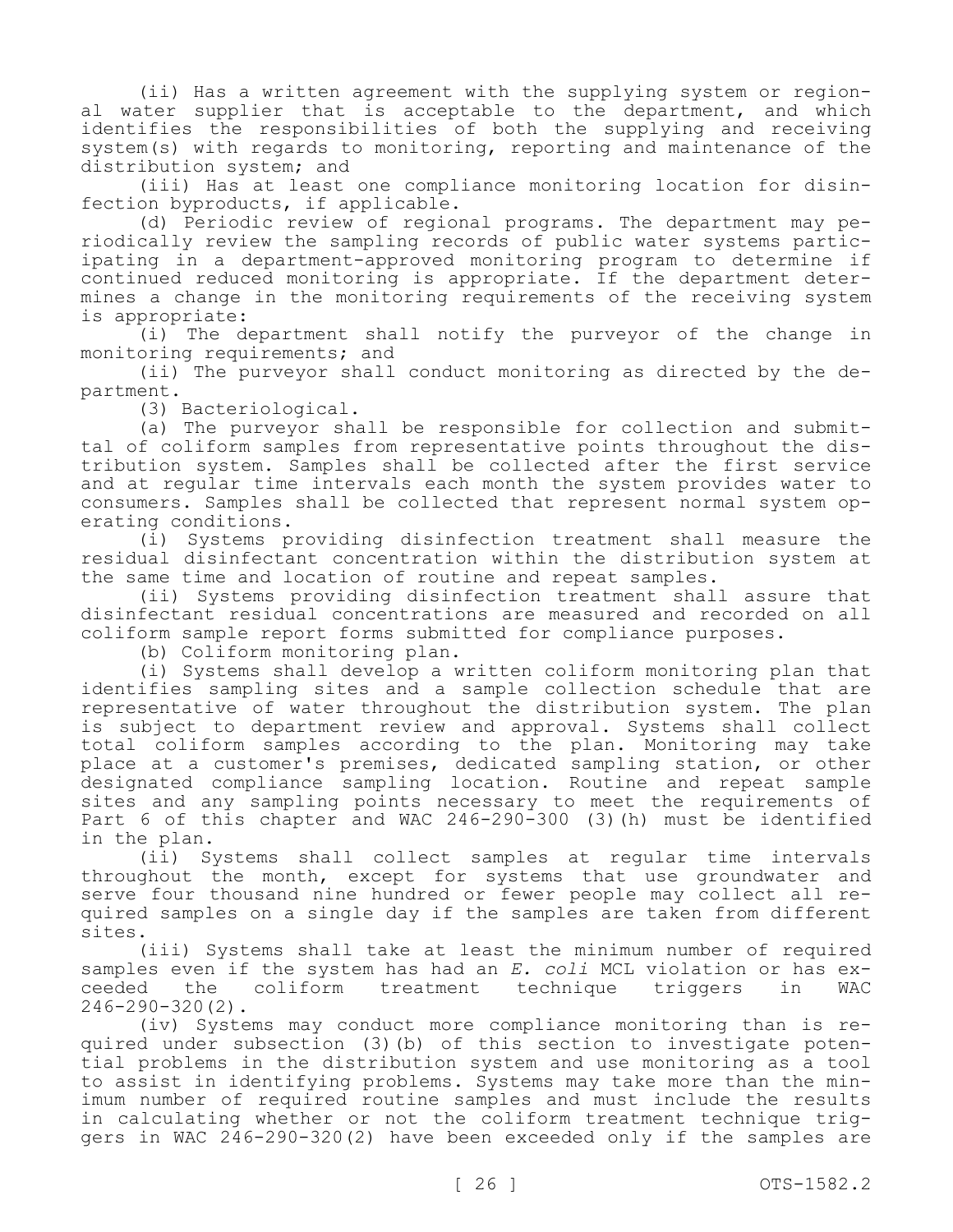taken in accordance with the plan and are representative of water throughout the distribution system.

(v) Systems shall identify repeat monitoring locations in the plan. Unless the provisions of subsection (3)(b)(i) through (iv) of this section are met, the system shall collect at least one repeat sample from the sample tap where the original total coliform-positive sample was taken, and at least one repeat sample at a tap within five service connections upstream and at least one repeat sample at a tap within five service connections downstream of the original sample site. If a total coliform-positive sample is at the end of the distribution system, or one service connection away from the end of the distribution system, the system shall still take all required repeat samples. The department may allow an alternative sampling location in lieu of the requirement to collect at least one repeat sample upstream or downstream of the original sampling site. Systems may propose repeat monitoring locations to the department that the system believes to be representative of a pathway for contamination of the distribution system. A system may elect to specify either alternative fixed locations or criteria for selecting repeat sampling sites on a situational basis in a standard operating procedure (SOP) in its plan. The system shall design its SOP to focus the repeat samples at locations that best verify and determine the extent of potential contamination of the distribution system area based on specific situations. The department may modify the SOP or require alternative monitoring locations as needed.

(vi) The purveyor shall:

(A) Keep the coliform monitoring plan on file with the system and make it available to the department for inspection upon request;

(B) Revise or expand the plan at any time the plan no longer ensures representative monitoring of the system, or as directed by the department; and

(C) Submit the plan to the department for review and approval when requested and as part of the water system plan required under WAC 246-290-100.

(c) Special purpose coliform samples. Special purpose coliform samples, such as those taken to determine whether disinfection practices are sufficient following pipe placement, replacement, or repair, must not be used to determine whether or not the coliform treatment technique trigger has been exceeded. Repeat samples taken in accordance with subsection (3) of this section are not considered special purpose coliform samples, and must be used to determine whether or not the coliform treatment technique trigger has been exceeded.

(d) Invalidation of total coliform samples. A total coliform-positive sample invalidated under subsection (3) of this section does not count toward meeting the minimum monitoring requirements of this section.

(i) The department may invalidate a total coliform-positive sample if one or more of the following conditions are met:

(A) The laboratory establishes that improper sample analysis caused the total coliform-positive result;

(B) The department, on the basis of the results of repeat samples collected as required under subsection (3) of this section, determines that the total coliform-positive samples resulted from a domestic or other nondistribution system plumbing problem. The department may not invalidate a sample on the basis of repeat sample results unless all repeat samples collected at the same tap as the original total coliform-positive sample are also total coliform-positive, and all repeat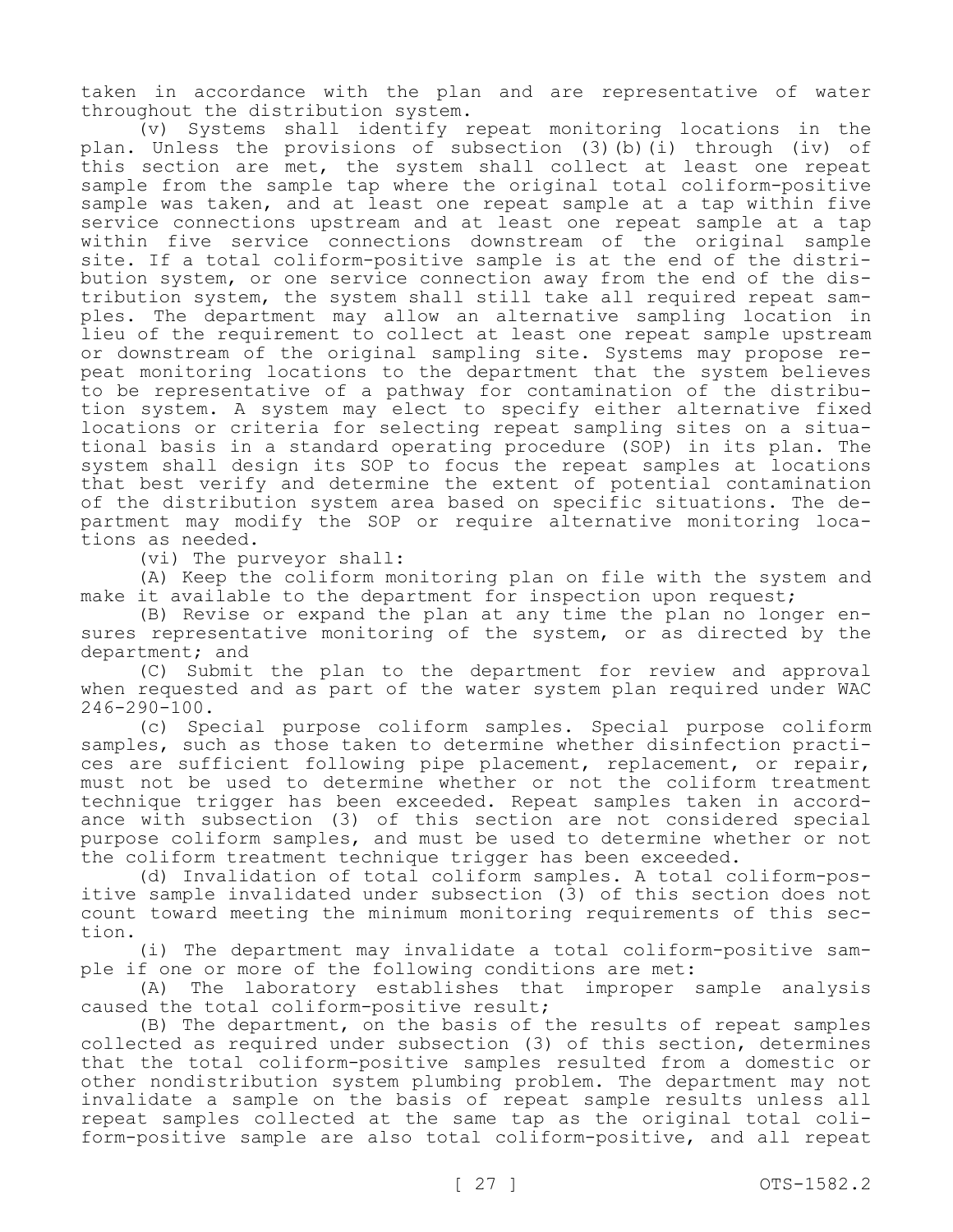samples collected at a location other than the original tap are total coliform-negative. For example, the department may not invalidate a total coliform-positive sample on the basis of repeat samples if all the repeat samples are total coliform-negative, or if the system has only one service connection; or

(C) The department has substantial grounds to believe that a total coliform-positive result is due to a circumstance or condition that does not reflect water quality in the distribution system. In this case, the system shall still collect all repeat samples required under subsection (3) of this section, and use the samples to determine<br>whether a coliform treatment technique trigger under WAC whether a coliform treatment technique trigger under WAC 246-290-320(2) has been exceeded.

(ii) Unless total coliforms are detected, a laboratory shall invalidate a total coliform sample if the sample produces a turbid culture in the absence of gas production using an analytical method where gas formation is examined such as the multiple-tube fermentation technique, produces a turbid culture in the absence of an acid reaction in the presence-absence coliform test, or exhibits confluent growth or produces colonies TNTC with an analytical method using a membrane filter such as a membrane filter technique. If a laboratory invalidates a sample because of such interference, the system shall collect another sample from the same location as the original sample within twentyfour hours of notification of the interference problem, and have it analyzed for the presence of total coliforms. The system shall continue to resample within twenty-four hours and have the samples analyzed until it obtains a valid result. The department may waive the twentyfour hour time limit on a case-by-case basis.

(e) Monitoring frequency. The number of required routine coliform samples is based on total population served.

(i) Purveyors of **community** systems shall collect and submit for analysis no less than the number of routine samples listed in Table 2 during each calendar month of operation;

(ii) Unless directed otherwise by the department, purveyors of **noncommunity** systems shall collect and submit for analysis no less than the number of samples required in Table 2. Each month's population shall be based on the average daily population and shall include all residents and nonresidents served during that month. During months when the average daily population served is less than twenty-five, routine sample collection is not required when:

(A) Using only protected groundwater sources;

(B) The system has a clean compliance history for a minimum of twelve months;

(C) The system has no sanitary defects or significant deficiencies;

(D) The system has detected no total coliform-positive routine or repeat samples in the previous month; and

(E) The system has collected and submitted for analysis one routine sample during one of the previous two months.

(iii) Purveyors of NTNC and TNC systems are not required to collect routine samples in months when the population served is zero.

(iv) Purveyors of systems serving both a resident and a nonresident population shall base their minimum sampling requirement on the total of monthly populations served, both resident and nonresident as determined by the department, but no less than the minimum required in Table 2.

(v) Seasonal systems.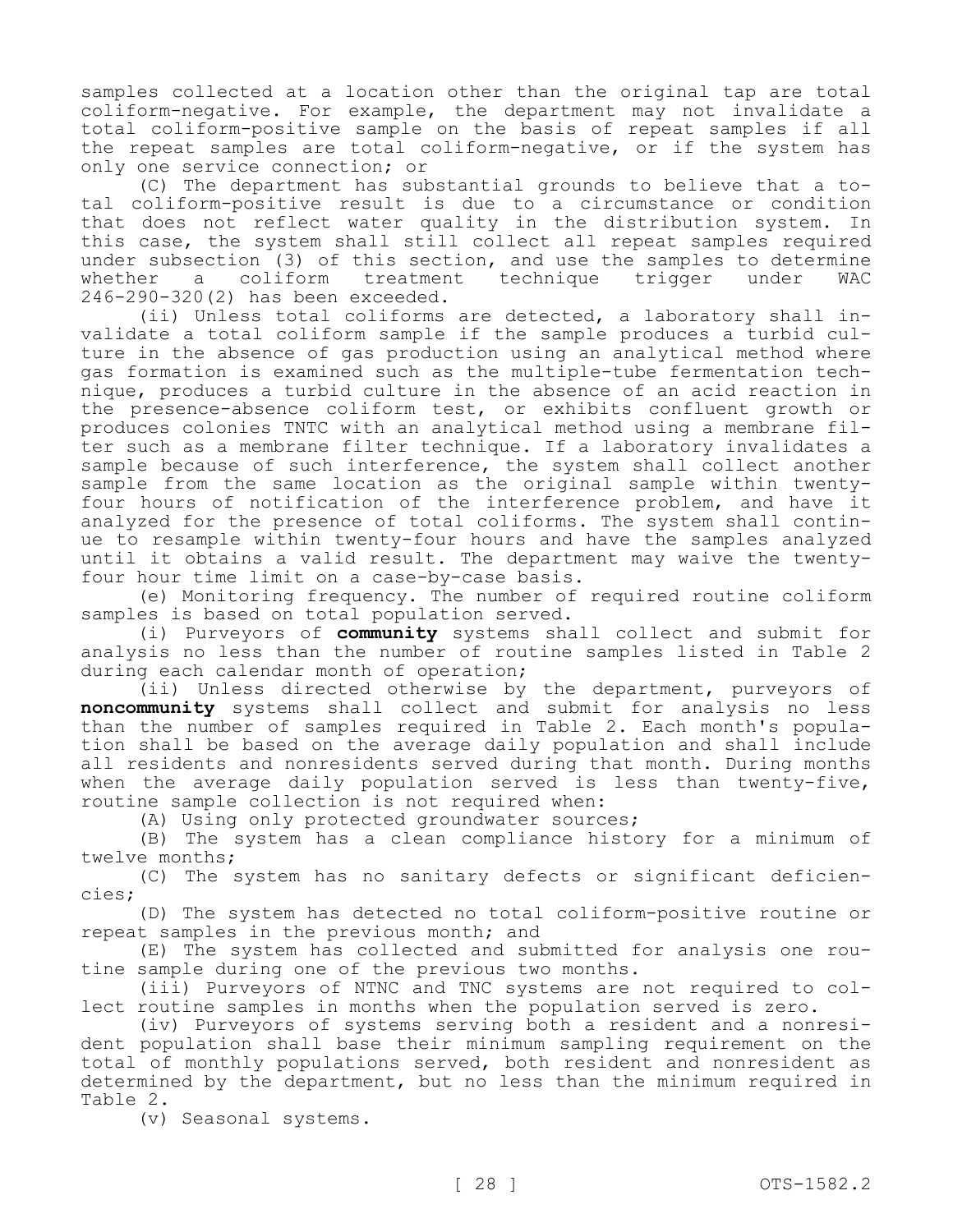(A) In accordance with WAC  $246-290-480$  (2)(f)(ii), seasonal systems shall certify that a department-approved start-up procedure, which may include a requirement for start-up sampling, was completed prior to serving water to the public.

(B) Seasonal systems shall monitor every month that it is in operation unless it meets the criteria in subsection (3)(e)(ii) of this section.

(C) The department may exempt a seasonal system from some or all of the requirements in subsection (3)(e)(v)(A) of this section if the entire distribution system remains pressurized during the entire period that the system is not operating, except that systems that monitor less frequently than monthly shall still monitor during the vulnerable period designated by the department.

| <b>Population served</b> | Minimum number of<br>samples per month |
|--------------------------|----------------------------------------|
| 1 to 1,000*              | 1                                      |
| 1,001 to 2,500           | 2                                      |
| 2,501 to 3,300           | 3                                      |
| 3,301 to 4,100           | 4                                      |
| 4,101 to 4,900           | 5                                      |
| 4,901 to 5,800           | 6                                      |
| 5,801 to 6,700           | $\overline{7}$                         |
| 6,701 to 7,600           | 8                                      |
| 7,601 to 8,500           | 9                                      |
| 8,501 to 12,900          | 10                                     |
| 12,901 to 17,200         | 15                                     |
| 17,201 to 21,500         | 20                                     |
| 21,501 to 25,000         | 25                                     |
| 25,001 to 33,000         | 30                                     |
| 33,001 to 41,000         | 40                                     |
| 41,001 to 50,000         | 50                                     |
| 50,001 to 59,000         | 60                                     |
| 59,001 to 70,000         | 70                                     |
| 70,001 to 83,000         | 80                                     |
| 83,001 to 96,000         | 90                                     |
| 96,001 to 130,000        | 100                                    |
| 130,001 to 220,000       | 120                                    |
| 220,001 to 320,000       | 150                                    |
| 320,001 to 450,000       | 180                                    |
| 450,001 to 600,000       | 210                                    |
| 600,001 to 780,000       | 240                                    |
| 780,001 to 970,000       | 270                                    |
| 970,001 to 1,230,000     | 300                                    |
| 1,230,001 to 1,520,000   | 330                                    |
| 1,520,001 to 1,850,000   | 360                                    |
| 1,850,001 to 2,270,000   | 390                                    |
| 2,270,001 to 3,020,000   | 420                                    |

**Table 2 Total Coliform Monitoring Frequency**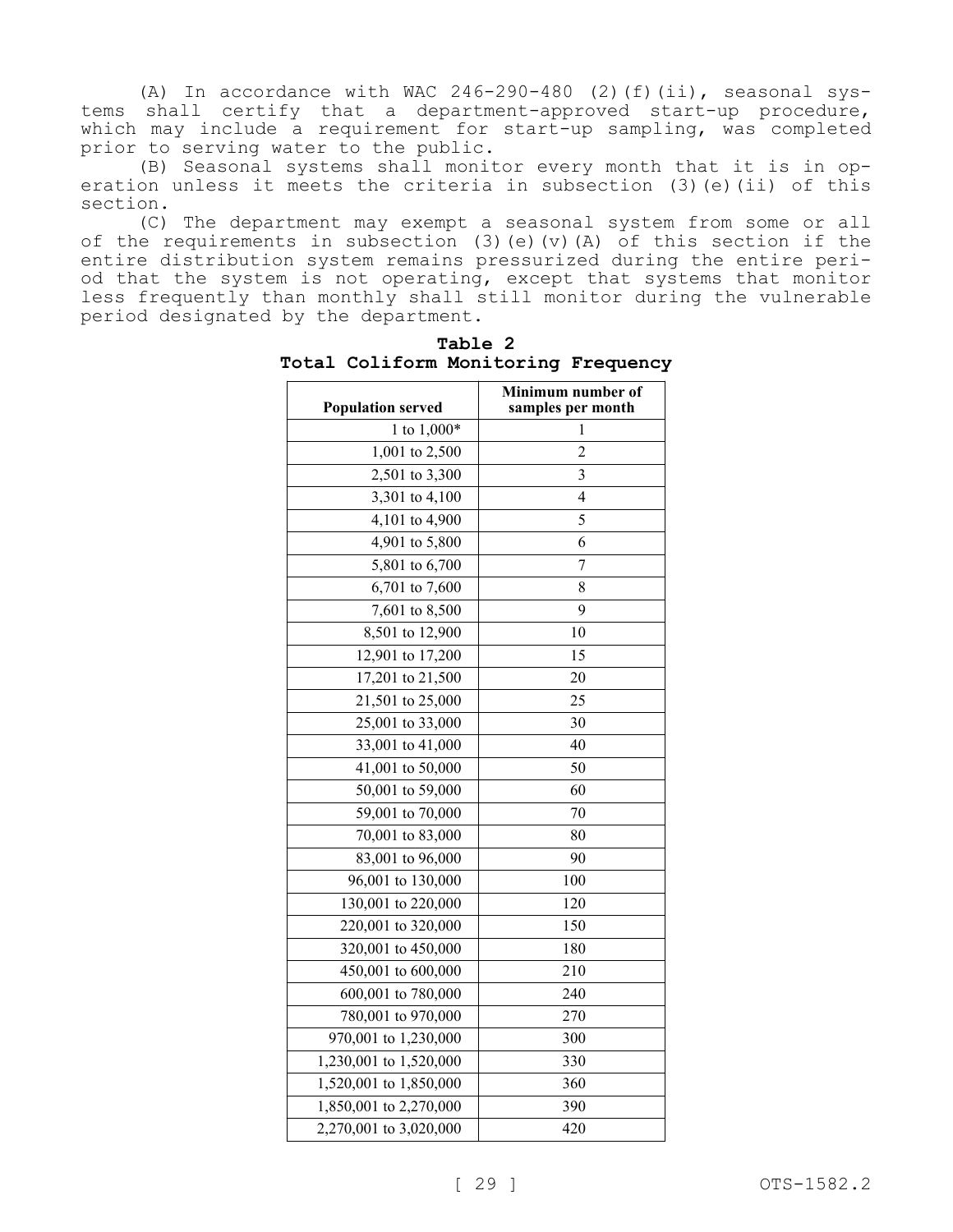| <b>Population served</b> | Minimum number of<br>samples per month |
|--------------------------|----------------------------------------|
| 3,020,001 to 3,960,000   | 450                                    |
| 3,960,001 or more        | 180                                    |

\*Noncommunity systems using only protected groundwater sources and serving less than twenty-five individuals, may collect and submit for analysis, one sample every three months per WAC 246-290-300  $(3)(e)(ii)$ .

(f) Repeat monitoring.

(i) If a routine sample taken under subsection (3) of this section is total coliform-positive, the system shall collect a set of repeat samples within twenty-four hours of being notified of the positive result. Additional treatment, such as batch or shock chlorination must not be started prior to the collection of repeat samples unless the department gives prior authorization. The purveyor shall contact the department to determine the best interim approach in this situation. The system shall collect no fewer than three repeat samples for each total coliform-positive sample found. The department may extend the twenty-four hour limit on a case-by-case basis if the system has a logistical problem in collecting the repeat samples within twenty-four hours that is beyond its control. Following the collection of repeat samples, and before the analytical results are known, the system may provide interim precautionary treatment or other means to protect public health.

(ii) The system shall collect all repeat samples on the same day, except the department may allow a system with a single connection to collect the required set of repeat samples over a three-day period or to collect a larger volume of repeat samples in one or more sample containers of any size, as long as the total volume collected is at least 300 ml.

(iii) The system shall collect an additional set of repeat samples in the manner specified in subsection (3)(f)(i) through (iii) of this section if one or more repeat samples in the current set of repeat samples is total coliform-positive. The system shall collect the additional set of repeat samples within twenty-four hours of being notified of the positive result, unless the department extends the time limit as provided in subsection (3)(f)(i) of this section. The system shall continue to collect additional sets of repeat samples until either total coliforms are not detected in one complete set of repeat samples or the system determines that a coliform treatment technique trigger specified in WAC 246-290-320 (2)(a) has been exceeded as a result of a repeat sample being total coliform-positive and notifies the department. If a treatment technique trigger identified in WAC 246-290-320 (2)(a) is exceeded as a result of a routine sample being total coliform-positive, the system is required to conduct only one round of repeat monitoring for each total coliform-positive routine sample.

(iv) After a system collects a routine sample and before it gets the results of the analysis of that sample, if it collects subsequent routine samples from within five adjacent service connections of the initial sample, and the initial sample, after analysis, is found to contain total coliforms, then the system may count the subsequent samples as a repeat sample instead of as a routine sample.

(v) Results of all routine and repeat samples taken under subsection (3)(e) and (f) of this section not invalidated by the department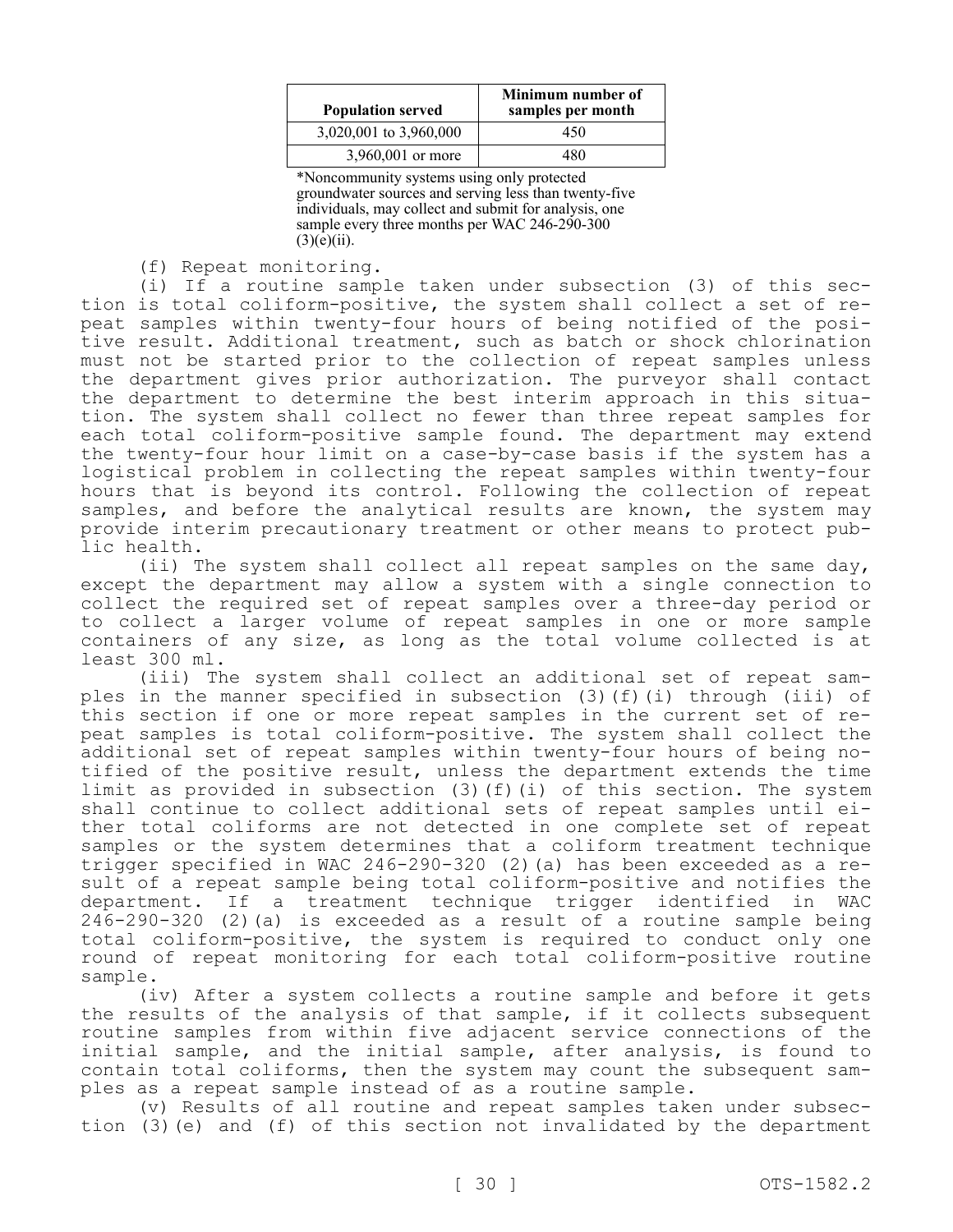under subsection (3)(d) of this section must be used to determine whether a coliform treatment technique trigger specified in WAC 246-290-320 (2)(a) has been exceeded.

(g) *E. coli* testing.

(i) If any routine or repeat sample is total coliform-positive, the system shall analyze that total coliform-positive culture medium to determine if *E. coli* are present. If *E. coli* are present, the system shall notify the department by the end of the day when the system is notified of the test result.

(ii) The department may allow a system, on a case-by-case basis, to forgo *E. coli* testing on a total coliform-positive sample if the system assumes that the total coliform-positive sample is *E. coli*-positive. Accordingly, the system shall notify the department as specified in WAC 246-290-320  $(1)$   $(a)$ .

(h) Triggered source water monitoring.

(i) All groundwater systems with their own groundwater sources must conduct triggered source water monitoring unless the following conditions exist:

(A) The system has submitted a project report and received department approval that it provides at least 4-log treatment of viruses using inactivation, removal, or a department-approved combination of 4-log virus inactivation and removal before or at the first customer for each groundwater source; and

(B) The system is conducting compliance monitoring under WAC 246-290-453(2).

(ii) Any groundwater source sample required under this subsection (3) must be collected at the source prior to any treatment unless otherwise approved by the department.

(iii) Any groundwater source sample collected under this subsection (3) must be at least 100 mL in size and must be analyzed for *E. coli* using one of the analytical methods under 40 C.F.R. 141.402(c).

(iv) Groundwater systems shall collect at least one sample from each groundwater source in use at the time a routine sample collected under subsection (3) of this section is total coliform-positive and not invalidated under subsection (3)(d) of this section. These source samples must be collected within twenty-four hours of notification of the total coliform-positive sample. The following exceptions apply:

(A) The twenty-four hour time limit may be extended if granted by the department and will be determined on a case-by-case basis. If an extension is granted, the system shall sample by the deadline set by the department.

(B) Systems with more than one groundwater source may meet the requirements of subsection (3)(h)(iv) of this section by sampling a representative groundwater source or sources. The system shall have a department-approved triggered source water monitoring plan that identifies one or more groundwater sources that are representative of each monitoring site in the system's coliform monitoring plan under subsection (3)(b) of this section. The plan must be approved by the department before representative sampling will be allowed.

(v) Groundwater systems with an *E. coli* positive source water sample that is not invalidated under subsection (3)(h)(vii) of this section, shall:

(A) Notify the department by the end of the day when the system is notified of the test result.

(B) Provide Tier 1 public notice as required under Part 7, Subpart A of this chapter and special notification under WAC 246-290-71005 (4) and (5);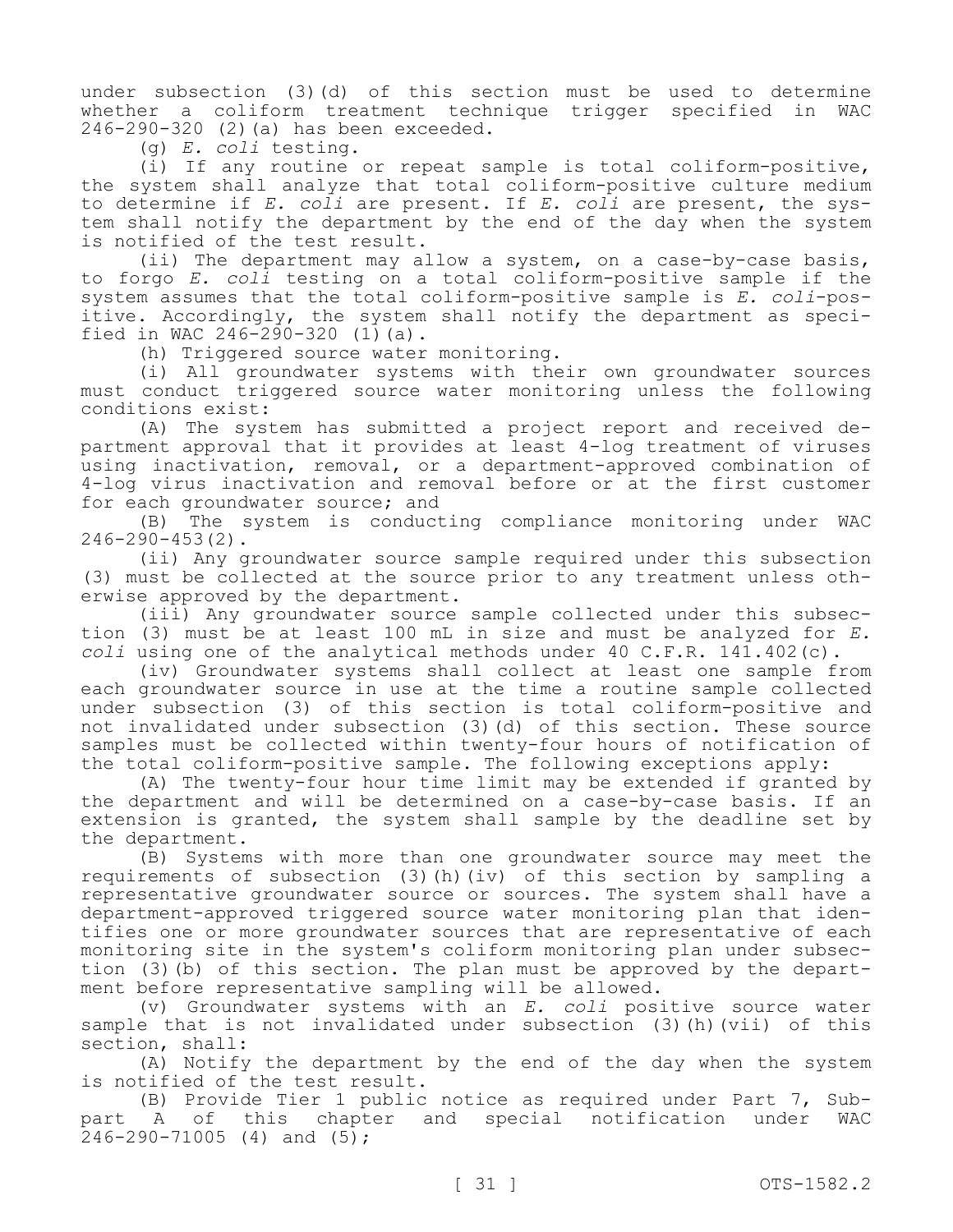(C) If directed by the department, take corrective action as required under WAC 246-290-453(1); and

(D) Systems that are not directed by the department to take corrective action shall collect five additional samples from the same source within twenty-four hours of being notified of the *E. coli* positive source water sample. If any of the five additional samples are *E. coli* positive, the system shall take corrective action under WAC 246-290-453(1).

(vi) Any consecutive groundwater system that has a total coliform-positive routine sample collected under this subsection and not invalidated under subsection (3)(d) of this section shall notify each wholesale system it receives water from within twenty-four hours of being notified of the total coliform-positive sample and comply with subsection (3) (h) of this section.

(A) A wholesale groundwater system that receives notice from a consecutive system under subsection (3)(h)(vi) of this section shall conduct triggered source water monitoring under subsection (3)(h) of this section unless the department determines and documents in writing that the total coliform-positive sample collected was caused by a distribution system deficiency in the consecutive system.

(B) If the wholesale groundwater system source sample is *E. coli*  positive, the wholesale system shall notify all consecutive systems served by that groundwater source within twenty-four hours of being notified of the results and shall meet the requirements of subsection (3)(h)(v) of this section.

(C) Any consecutive groundwater system receiving water from a source with an *E. coli* positive sample shall notify water system users as required under subsection  $(3)$  (h)(v)(B) of this section.

(vii) An *E. coli* positive groundwater source sample may be invalidated only if one of the following conditions apply:

(A) The system provides the department with written notice from the laboratory that improper sample analysis occurred; or

(B) The department determines and documents in writing that there is substantial evidence that the *E. coli* positive groundwater sample is not related to source water quality.

(viii) If the department invalidates an *E. coli* positive groundwater source sample, the system shall collect another source water sample within twenty-four hours of being notified by the department of its invalidation decision and have the sample analyzed using the same analytical method. The department may extend the twenty-four hour time limit as allowed under subsection (3)(h)(iv)(A) of this section.

(ix) Groundwater systems that fail to meet any of the monitoring requirements of subsection (3)(h) of this section shall conduct Tier 2 public notification under Part 7, Subpart A of this chapter.

(i) Assessment source water monitoring. If directed by the department, a groundwater system shall conduct assessment source water monitoring which may include, but is not limited to, the collection of at least one representative groundwater source sample each month the source provides groundwater to the public, for a minimum of twelve months.

(i) Sampling must be conducted as follows:

(A) Source samples must be collected at a location prior to any treatment. If the water system's configuration does not allow sampling at the source itself, the department may approve an alternative source sampling location representative of the source water quality.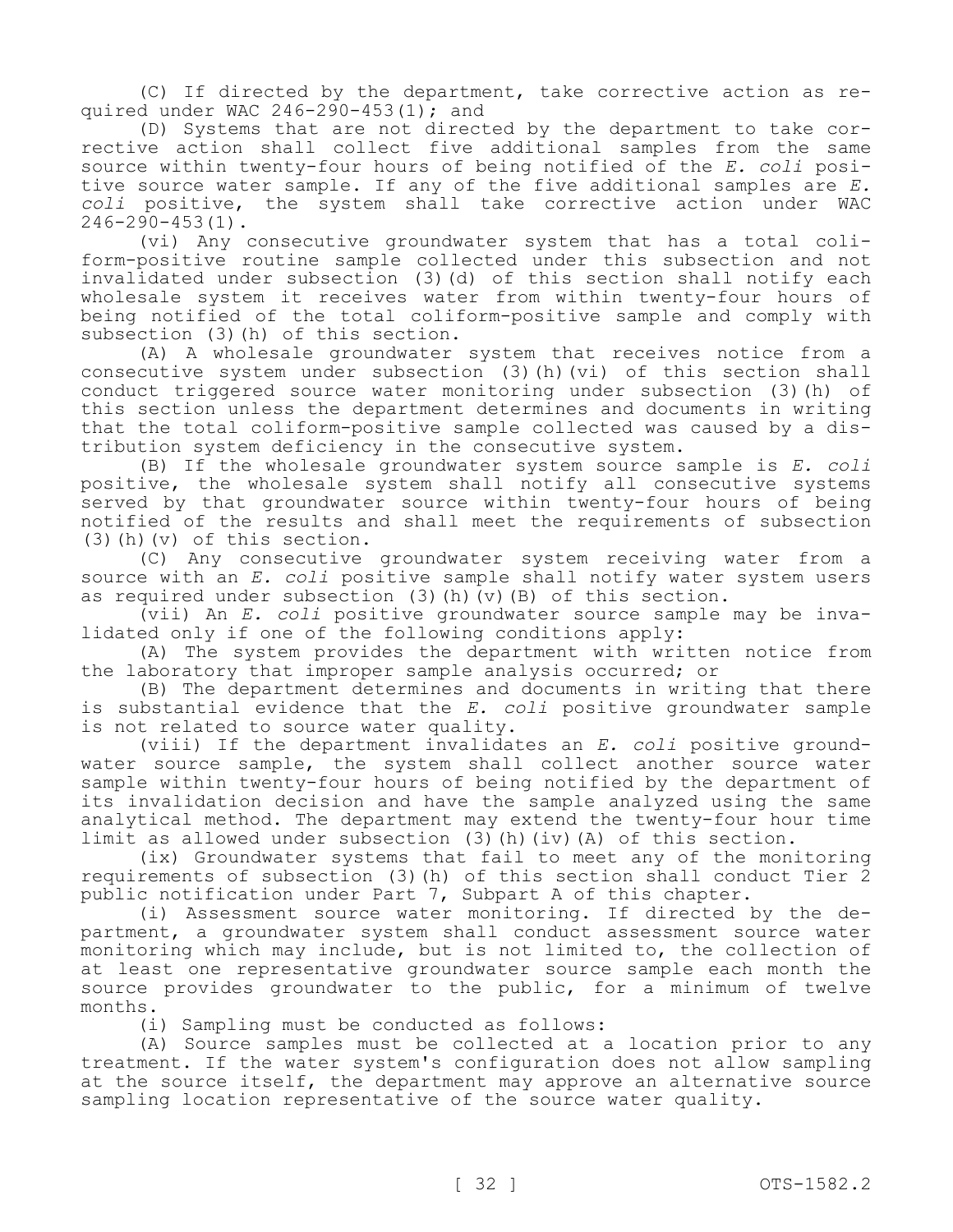(B) Source samples must be at least 100 mL in size and must be analyzed for *E. coli* using one of the analytical methods under 40 C.F.R. 141.402(c).

(ii) A groundwater system may use a triggered source water sample collected under subsection (3)(h) of this section to meet the requirements for assessment source water monitoring.

(iii) A groundwater system with an *E. coli* positive assessment source water sample that is not invalidated under subsection (3)(h)(vii) of this section, and consecutive systems receiving water from this source shall:

(A) Provide Tier 1 public notice under Part 7, Subpart A of this chapter and special notification under WAC  $246-290-71005$  (4) and (5); and

(B) Take corrective action as required under WAC 246-290-453(1).

(iv) A groundwater system that fails to conduct assessment source water monitoring as directed by the department shall provide Tier 2 public notice under Part 7, Subpart A of this chapter.

(4) Inorganic chemical and physical.

(a) A complete inorganic chemical and physical analysis shall consist of the primary and secondary chemical and physical substances.

(i) Primary chemical and physical substances are antimony, arsenic, asbestos, barium, beryllium, cadmium, chromium, cyanide, fluoride, mercury, nickel, nitrate (as N), nitrite (as N), selenium, sodium, thallium, and for unfiltered surface water, turbidity. (Except that the MCL for arsenic under WAC 246-290-310 does not apply to TNC systems.)

(ii) Secondary chemical and physical substances are chloride, color, hardness, iron, manganese, specific conductivity, silver, sulfate, total dissolved solids( $(*)$ ), and zinc. Total dissolved solids are required only when specific conductivity exceeds seven hundred micromhos/centimeter.

## ((\* Required only when specific conductivity exceeds seven hundred micromhos/centimeter.))

(b) Purveyors shall monitor for all primary and secondary chemical and physical substances identified in Table 5 and Table 6. Samples shall be collected in accordance with the monitoring requirements referenced in 40 C.F.R. 141.23 introductory text, 141.23(a) through 141.23(j), and 40 C.F.R. 143.4, except for composite samples for systems serving less than three thousand three hundred one persons. For these systems, compositing among different systems may be allowed if the systems are owned or operated by a department-approved satellite management agency.

(c) Samples required by this subsection shall be taken at designated locations under 40 C.F.R.  $141.23(a)$  through  $141.23(i)$ , and  $40$ C.F.R. 143.4, and Table 4 herein.

(i) Wellfield samples shall be allowed from department designated wellfields; and

(ii) Under 40 C.F.R. 141.23 (a)(3), alternate sampling locations may be used if approved by the department. The process for determining these alternate sites is described in department guidance. Purveyors of community and NTNC systems may ask the department to approve an alternate sampling location for multiple sources within a single system that are blended prior to entry to the distribution system. Alternate sampling plans shall address the following:

- (A) Source vulnerability;
- (B) Individual source characteristics;
- (C) Previous water quality information;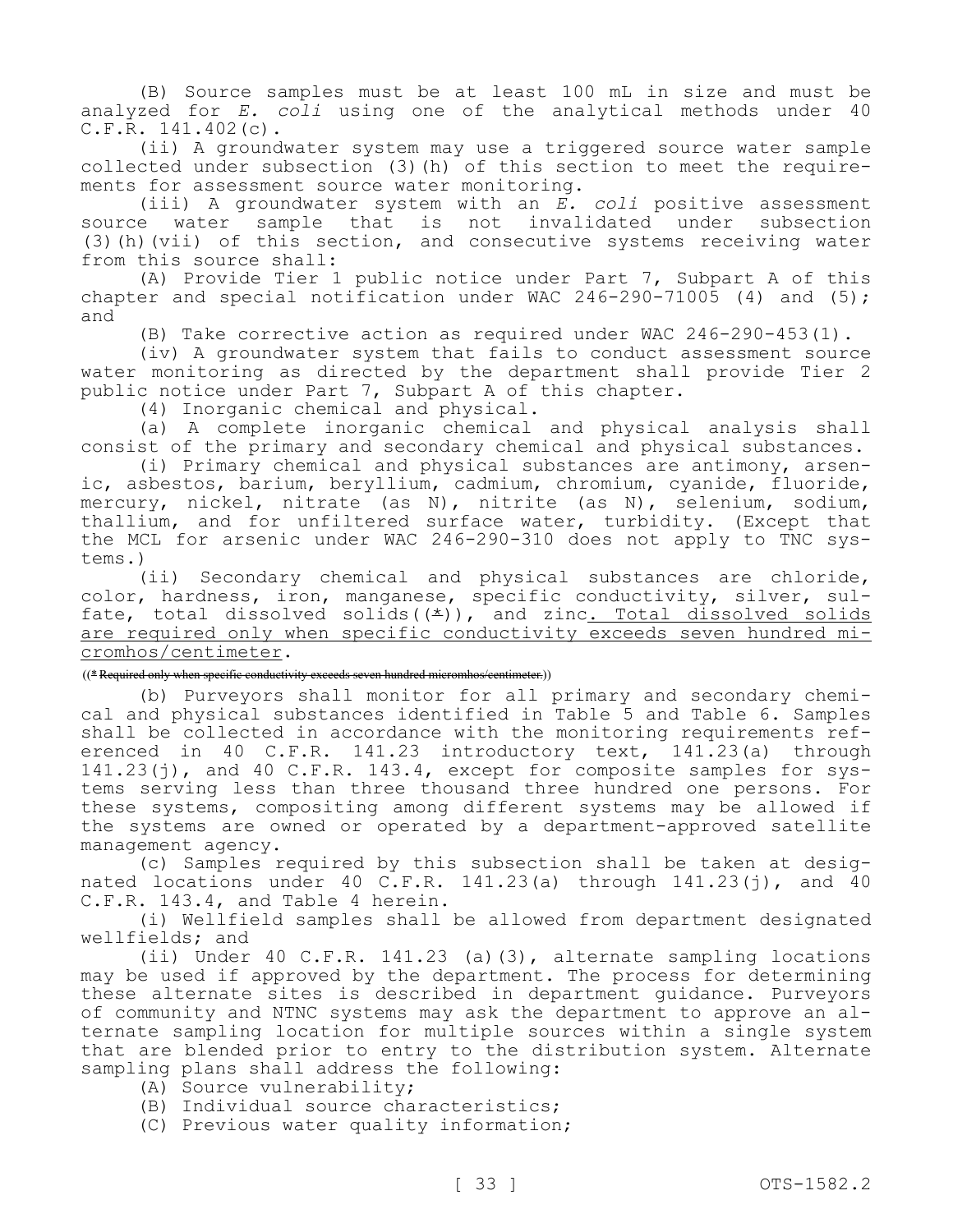(D) Status of monitoring waiver applications; and

(E) Other information deemed necessary by the department.

(d) Composite samples:

(i) Under 40 C.F.R. 141.23 (a)(4), purveyors may ask the certified lab to composite samples representing as many as five individual samples from within one system. Sampling procedures and protocols are outlined in department guidance; and

(ii) For systems serving a population of less than three thousand three hundred one, the department may approve composite sampling between systems when those systems are part of an approved satellite management agency.

(e) When the purveyor provides treatment for one or more inorganic chemical or physical contaminants, the department may require the purveyor to sample before and after treatment. The department shall notify the purveyor if and when this additional source sampling is required.

(f) Inorganic monitoring plans.

(i) Purveyors of community and NTNC systems shall prepare an inorganic chemical monitoring plan and base routine monitoring on the plan.

(ii) The purveyor shall:

(A) Keep the monitoring plan on file with the system and make it available to the department for inspection upon request;

(B) Revise or expand the plan at any time the plan no longer reflects the monitoring requirements, procedures or sampling locations, or as directed by the department; and

(C) Submit the plan to the department for review and approval when requested and as part of the water system plan required under WAC 246-290-100.

(g) Monitoring waivers.

(i) Purveyors may request in writing, a monitoring waiver from the department for any nonnitrate/nitrite inorganic chemical and physical monitoring requirements identified in this chapter.

(ii) Purveyors requesting a monitoring waiver shall comply with applicable subsections of 40 C.F.R. 141.23 (b)(3), and  $141.23$  (c)(3).

(iii) Purveyors shall update and resubmit requests for waiver renewals as applicable during each compliance cycle or period or more frequently as directed by the department.

(iv) Failure to provide complete and accurate information in the waiver application shall be grounds for denial of the monitoring waiver.

(h) The department may require the purveyor to repeat sample for confirmation of results.

(i) Purveyors with emergency and seasonal sources shall monitor those sources when they are in use.

(5) Lead and copper. Monitoring for lead and copper shall be conducted in accordance with 40 C.F.R. 141.86 (a)  $-$  (f), 141.87, and 141.88. All systems that have fewer than five drinking water taps used for human consumption shall collect at least one sample from each tap and then collect additional samples from those taps on different days during the monitoring period to meet the required number of samples as described in 40 C.F.R. 141.86(c).

(6) Disinfection byproducts (DBP), disinfectant residuals, and disinfection byproduct precursors (DBPP). Purveyors of community and NTNC systems providing water treated with chemical disinfectants and TNC systems using chlorine dioxide shall monitor as follows:

(a) General requirements.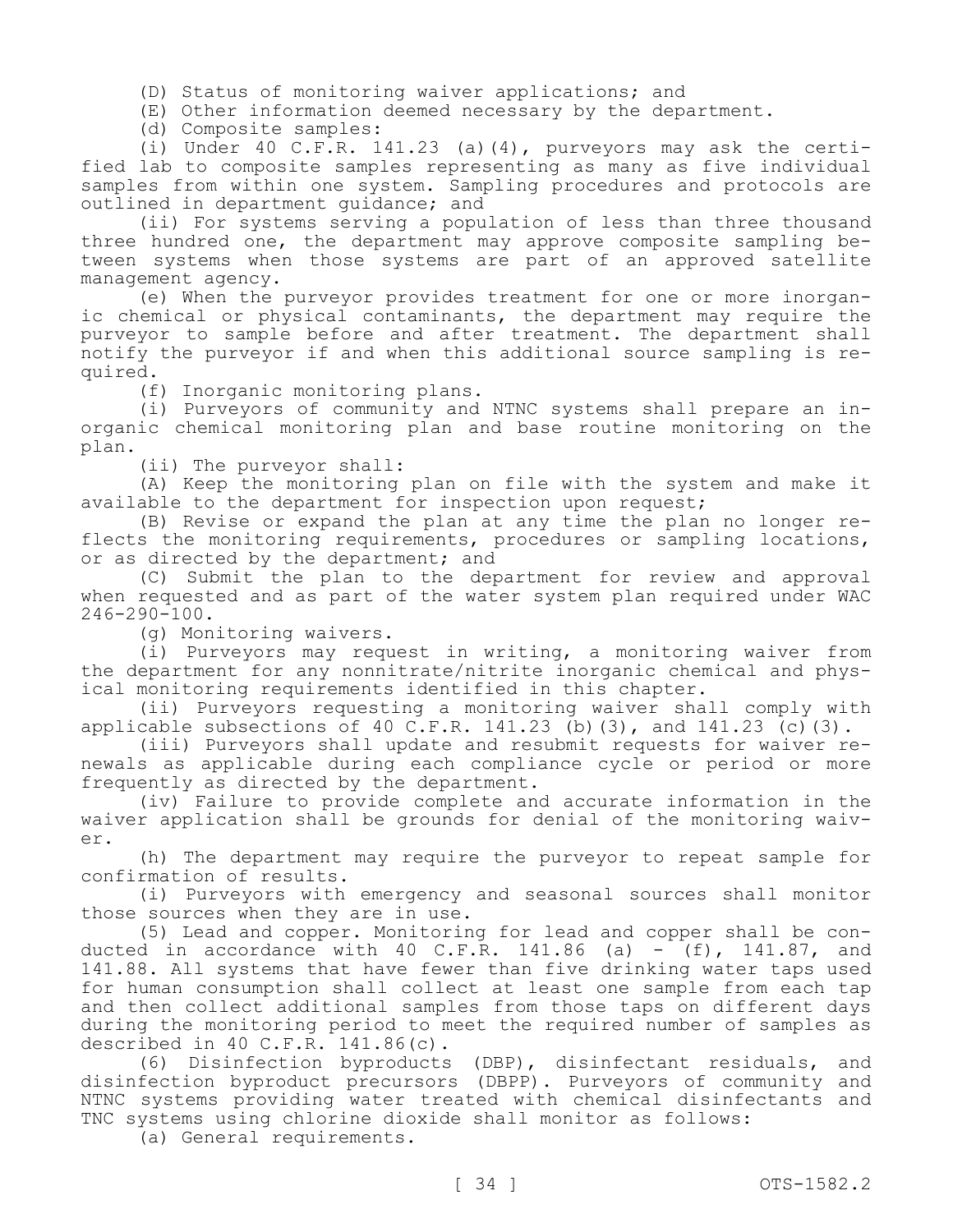(i) Systems shall collect samples during normal operating conditions.

(ii) All monitoring shall be conducted in accordance with the analytical requirements in 40 C.F.R. 141.131.

(iii) ((Systems may consider multiple wells drawing from a single aquifer as one treatment plant for determining the minimum number of TTHM and HAA5 samples required, with department approval in accordance with department quidance.

 $(\pm v)$ ) Systems required to monitor under this subsection shall prepare and implement a monitoring plan in accordance with 40 C.F.R. 141.132(f) or 40 C.F.R. 141.622, as applicable.

(A) Community and NTNC surface water and GWI systems that deliver water that has been treated with a disinfectant other than ultraviolet light and serve more than three thousand three hundred people shall submit a monitoring plan to the department.

(B) The department may require submittal of a monitoring plan from systems not specified in subsection (6)(a)( $(\frac{+iv}{+v})$ ) (iii)(A) of this section, and may require revision of any monitoring plan.

(C) Failure to monitor for TTHM, HAA5, or bromate will be treated as a violation for the entire period covered by the annual average where compliance is based on a locational running annual average or running annual average of monthly or quarterly samples or averages, as applicable.

(D) Failure to monitor for chlorine and chloramine residuals will be treated as a violation for the entire period covered by the annual average where compliance is based on a running annual average of monthly or quarterly samples or averages and the systems' failure to monitor makes it impossible to determine compliance with the MRDLs.

(b) Disinfection byproducts - **Community** and **NTNC** systems only.

(i) TTHMs and HAA5.

(A) Systems shall monitor for TTHM and HAA5 in accordance with 40 C.F.R.  $((141.132 (b) (1) (i)$  until the dates set in Table 3. On and after the dates set in Table 3, the systems shall monitor in accordance  $\overline{with 40 C.F.R.})$  141.620, 141.621, and 141.622.

| $1 + 2$  |  |
|----------|--|
| $\Gamma$ |  |

| Population Served  | Routine Monitoring Start Date <sup>1</sup> |
|--------------------|--------------------------------------------|
| 100,000 or more    | April 1, 2012                              |
| 50,000 - 99,999    | October 1, 2012                            |
| 10,000 - 49,999    | October 1, 2013                            |
| Less than $10.000$ | October 1, 2013 <sup>2</sup>               |
|                    | October 1, 2014 <sup>3</sup>               |

1Systems that have nonemergency interties with other systems must comply with the dates associated with the largest system in their combined distribution system.

2Surface water and GWI systems that did not have to do *Cryptosporidium* monitoring under 40 C.F.R. 141.701 (a)(4).

3Surface water and GWI systems that also did *Cryptosporidium* 

monitoring under 40 C.F.R. 141.701 (a)(4).))

(B) With department approval, systems may reduce monitoring in accordance with  $((40 \tC.F.R. 141.132 (b) (1) (ii) and (iii), or))$  40  $C.F.R. 141.623$  ( $\sqrt{as}$  applicable)).

(C) Systems on department-approved reduced monitoring schedules may be required to return to routine monitoring, or initiate increased monitoring in accordance with  $((40 \t C.F.R. 141.132 \t (b) (1) (iv),))$  40 C.F.R. 141.625( $(\tau)$ ) or 40 C.F.R. 141.627, as applicable.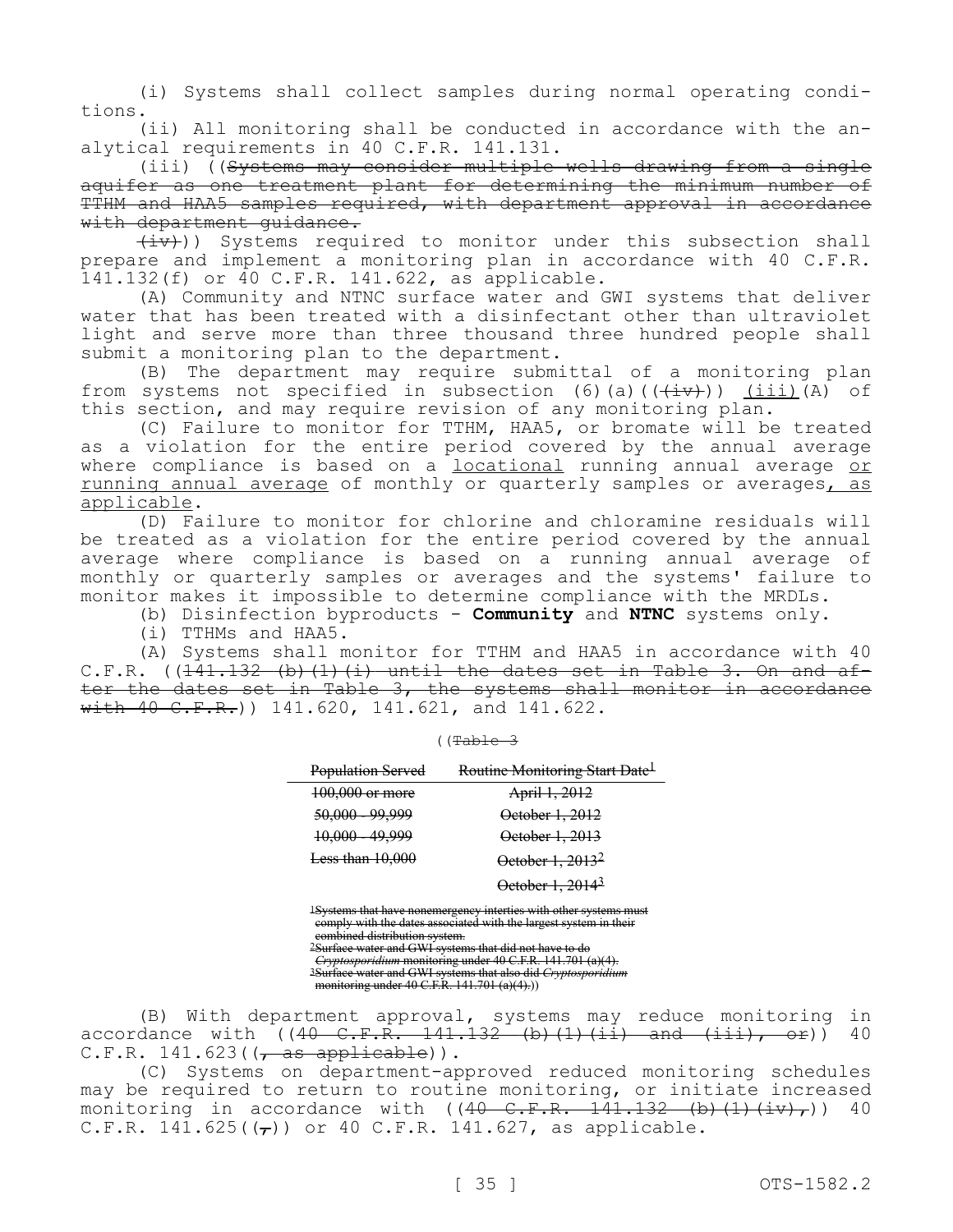(D) ((The department may return systems on increased monitoring to routine monitoring if, after one year, annual average results for TTHMs and HAA5 are less than or equal to 0.060 mg/L and 0.045 mg/L, respectively, or monitoring results are consistently below the MCLs indicating that increased monitoring is no longer necessary. After the dates set in Table  $3<sub>r</sub>$ )) Systems must meet requirements of 40 C.F.R. 141.628 and 40 C.F.R. 141.625(c) to return to routine monitoring.

(E) ((After the dates set in Table 3,)) Systems must calculate operational evaluation levels each calendar quarter and take action, as needed, in accordance with 40 C.F.R. 141.626.

(F) NTNC systems serving ten thousand or more people and community systems must comply with the provisions of 40 C.F.R. Subpart U - Initial Distribution System Evaluation under:

| 40 C.F.R. 141.600 | General requirements.                                        |
|-------------------|--------------------------------------------------------------|
| 40 C.F.R. 141.601 | Standard monitoring.                                         |
| 40 C.F.R. 141.602 | System specific studies.                                     |
| 40 C.F.R. 141.603 | 40/30 certification.                                         |
| 40 C.F.R. 141.604 | Very small system waivers.                                   |
| 40 C.F.R. 141.605 | Subpart V compliance monitoring<br>location recommendations. |

(ii) Chlorite - Only systems that use **chlorine dioxide.**

(A) Systems using chlorine dioxide shall conduct daily and monthly monitoring in accordance with 40 C.F.R. 141.132 (b)(2)(i) and additional chlorite monitoring in accordance with 40 C.F.R. 141.132 (b)(2)(ii).

(B) With department approval, monthly monitoring may be reduced in accordance with 40 C.F.R. 141.132 (b)(2)(iii)(B). Daily monitoring at entry to distribution required by 40 C.F.R.  $141.132$  (b)(2)(i)(A) may not be reduced.

(iii) Bromate - Only systems that use **ozone.**

(A) Systems using ozone for disinfection or oxidation must conduct bromate monitoring in accordance with 40 C.F.R. 141.132 (b)(3)(i).

(B) With department approval, monthly bromate monitoring may be reduced to once per quarter in accordance with 40 C.F.R. 141.132 (b)(3)(ii)(B).

(c) Disinfectant residuals.

(i) Chlorine and chloramines. Systems that deliver water continuously treated with chlorine or chloramines, including consecutive systems, shall monitor and record the residual disinfectant level in the distribution system under WAC 246-290-300 (2)(b), 246-290-451, distribution system under WAC  $246-290-300$  (2)(b), 246-290-664(6), or 246-290-694(8).

(ii) Chlorine dioxide. Community, NTNC, or TNC systems that use chlorine dioxide shall monitor in accordance with 40 C.F.R. 141.132 (c)(2) and record results.

(d) Disinfection byproducts precursors.

Community and NTNC surface water or GWI systems that use conventional filtration with sedimentation as defined in WAC 246-290-660(3) shall monitor under 40 C.F.R. 141.132(d), and meet the requirements of 40 C.F.R. 141.135.

(7) Organic chemicals.

(a) Purveyors of community and NTNC water systems shall comply with monitoring requirements under 40 C.F.R. 141.24 ( $(\overline{a})$  -  $(\overline{d})$ ,  $\overline{141.24}$ ) (f)(1) - (f)(15), 141.24 (f)(18) - (19), 141.24 (f)(21),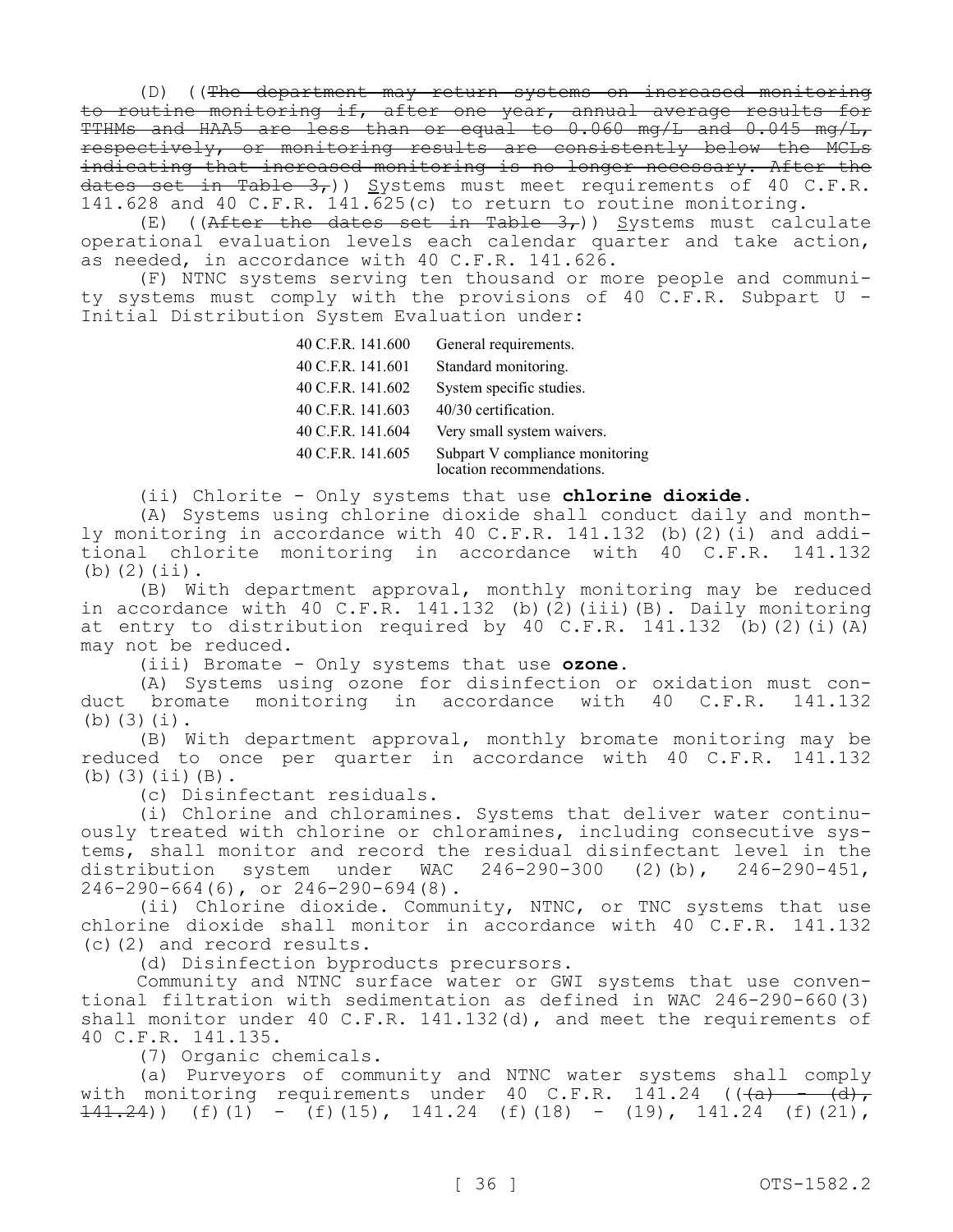$141.24$  ( $(\overline{q}(1) - (9), 141.24$   $\overline{q}(12) - (14), 141.24)$ ) (h)(1) - (11), and  $141.24$  (h)(14) - (17).

(b) Sampling locations shall be as defined in 40 C.F.R. 141.24(f)  $((\frac{141.24(q)}{g}))$  and 141.24(h).

(i) Wellfield samples shall be allowed from department designated wellfields; and

(ii) Under 40 C.F.R. 141.24 (f)(3) and 141.24 (h)(3), alternate sampling locations may be allowed if approved by the department. These alternate locations are described in department guidance. Purveyors may ask the department to approve an alternate sampling location for multiple sources within a single system that are blended prior to entry to the distribution system. The alternate sampling location shall consider the following:

(A) Source vulnerability;

(B) An updated organic monitoring plan showing location of all sources with current and proposed sampling locations;

(C) Individual source characteristics;

(D) Previous water quality information;

(E) Status of monitoring waiver applications; and

(F) Other information deemed necessary by the department.

(c) Composite samples:

(i) Purveyors may ask the certified lab to composite samples representing as many as five individual samples from within one system. Sampling procedures and protocols are outlined in department guidance;

(ii) For systems serving a population of less than three thousand three hundred one, the department may approve composite sampling between systems when those systems are part of an approved satellite management agency.

(d) The department may require the purveyor to sample both before and after treatment for one or more organic contaminants. The department shall notify the purveyor if and when this additional source sampling is required.

(e) Organic chemical monitoring plans.

(i) Purveyors of community and NTNC systems shall prepare an organic chemical monitoring plan and base routine monitoring on the plan.

(ii) The purveyor shall:

(A) Keep the monitoring plan on file with the system and make it available to the department for inspection upon request;

(B) Revise or expand the plan at any time the plan no longer reflects the monitoring requirements, procedures or sampling locations, or as directed by the department; and

(C) Submit the plan to the department for review and approval when requested and as part of the water system plan required under WAC 246-290-100.

(f) Monitoring waivers.

(i) Purveyors may request in writing, a monitoring waiver from the department for any organic monitoring requirement ((except those relating to unregulated VOCs) ) ;

(ii) Purveyors requesting a monitoring waiver shall comply with 40 C.F.R. 141.24 (f)(7), 141.24 (f)(10), 141.24 (h)(6), and 141.24 (h) $(7);$ 

(iii) Purveyors shall update and resubmit requests for waiver renewals as directed by the department; and

(iv) Failure to provide complete and accurate information in the waiver application shall be grounds for denial of the monitoring waiver.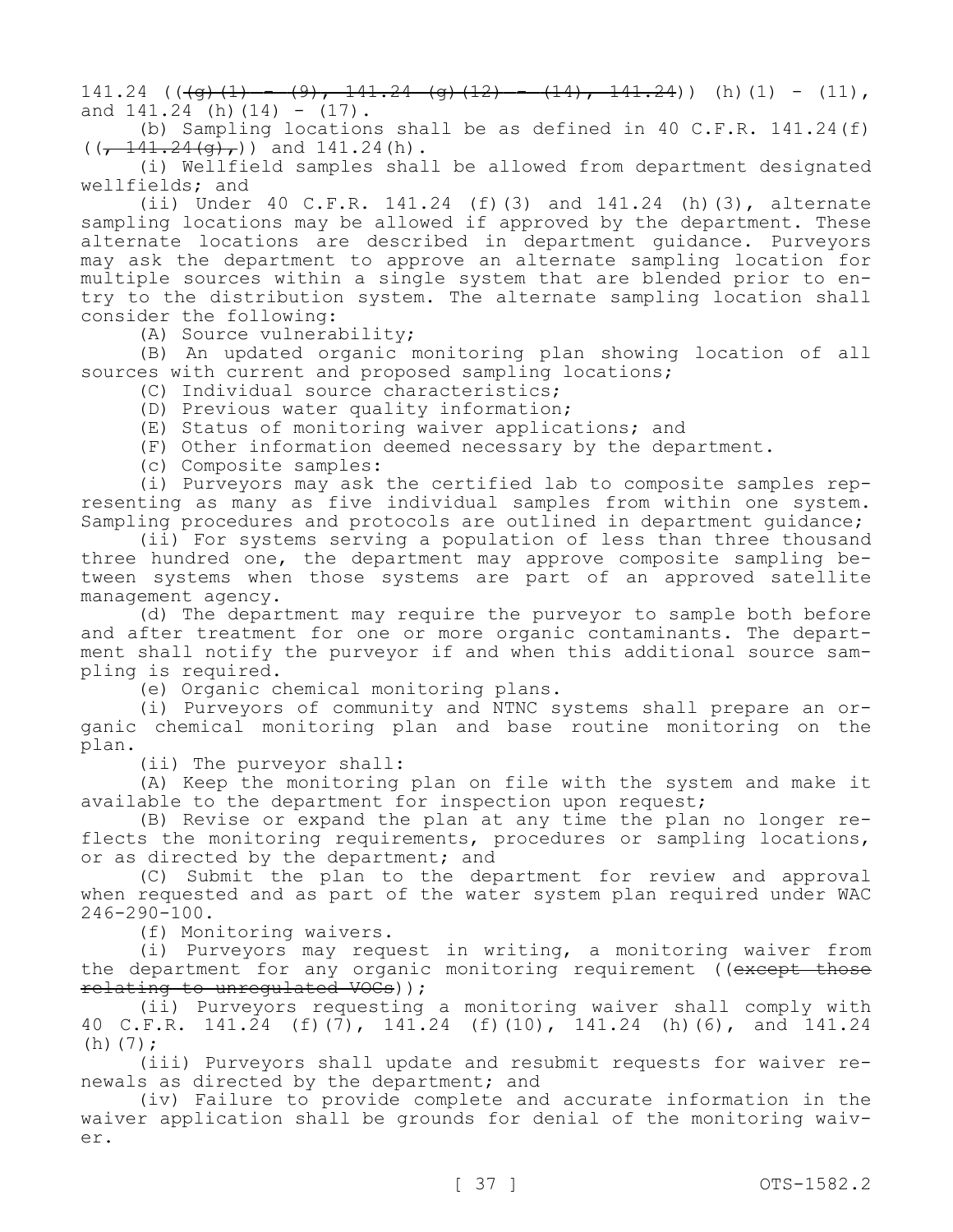(g) Purveyors with emergency and seasonal sources shall monitor those sources under the applicable requirements of this section when they are actively providing water to consumers.

(8) Radionuclides. Monitoring for radionuclides shall be conducted under 40 C.F.R. 141.26.

(9) *Cryptosporidium* and *E. coli* source monitoring. Purveyors with surface water or GWI sources shall monitor the sources in accordance with 40 C.F.R. 141.701 and 702.

(10) ((Other substances.

On the basis of public health concerns, the department may require the purveyor to monitor for additional substances.)) Contaminants with a SAL under WAC 246-290-315, Table 9.

(a) Purveyors shall monitor for contaminants with a SAL in accordance with Table 3.

| <b>Contaminant or Group of</b><br><b>Contaminants</b> | <b>Applicable Water</b><br><b>System</b><br><b>Classification</b> | <b>Initial Sampling</b>                                                      | <b>Routine Sampling</b><br><b>Frequency</b>           | <b>Sampling</b><br>Location                                        |
|-------------------------------------------------------|-------------------------------------------------------------------|------------------------------------------------------------------------------|-------------------------------------------------------|--------------------------------------------------------------------|
|                                                       |                                                                   | Organic Contaminants                                                         |                                                       |                                                                    |
| Bromomethane                                          | Community and<br>NTNC                                             | Performed as part<br>of initial VOC<br>analysis                              | Performed as part<br>of routine VOC<br>analysis       | Per the locations<br>described in WAC<br>$246 - 290 - 300(7)(b)$   |
| <b>DCPA</b> Acid Metabolites                          | Community and<br><b>NTNC</b>                                      | Performed as part<br>of initial herbicide<br>analysis                        | Performed as part<br>of routine<br>herbicide analysis | Per the locations<br>described in WAC<br>$246 - 290 - 300(7)(b)$   |
| Dichlorodifluoromethane                               | Community and<br>NTNC                                             | Performed as part<br>of initial VOC<br>analysis                              | Performed as part<br>of routine VOC<br>analysis       | Per the locations<br>described in WAC<br>246-290-300 (7)(b)        |
| Trichlorofluoromethane                                | Community and<br>NTNC                                             | Performed as part<br>of initial VOC<br>analysis                              | Performed as part<br>of routine VOC<br>analysis       | Per the locations<br>described in WAC<br>$246 - 290 - 300(7)(b)$   |
| Naphthalene                                           | Community and<br>NTNC                                             | Performed as part<br>of initial VOC<br>analysis                              | Performed as part<br>of routine VOC<br>analysis       | Per the locations<br>described in WAC<br>$246 - 290 - 300(7)(b)$   |
| 1,2,3-Trichloropropane                                | Community and<br><b>NTNC</b>                                      | Performed as part<br>of initial VOC<br>analysis                              | Performed as part<br>of routine VOC<br>analysis       | Per the locations<br>described in WAC<br><u>246-290-300 (7)(b)</u> |
| Per- and polyfluoroalkyl<br>substances (PFAS)         | Community and<br>NTNC, and if<br>applicable, TNC                  | One sample within<br>three years of the<br>effective date of<br>this section | Once every three<br>years                             | Per the locations<br>described in WAC<br>246-290-300 (7)(b)        |

TABLE 3 SAL MONITORING

(b) Purveyors shall monitor for bromomethane, dichlorofluoromethane, trichlorofluoromethane, naphthalene, and 1,2,3-trichloropropane at the same frequencies as described in subsection (7)(b) of this section concurrent with analytes listed on the VOC test panel under chapter 246-390 WAC.

(c) Purveyors shall monitor for DCPA acid metabolites at the same frequencies as described in subsection (7)(b) of this section concurrent with analytes listed on the herbicide test panel under chapter 246-390 WAC.

(d) Purveyors shall monitor for the PFAS analytes listed on the PFAS test panels under chapter 246-390 WAC.

(i) Purveyors shall complete initial sampling for each source for PFAS on a schedule determined by the department but no later than three years from the effective date of this section.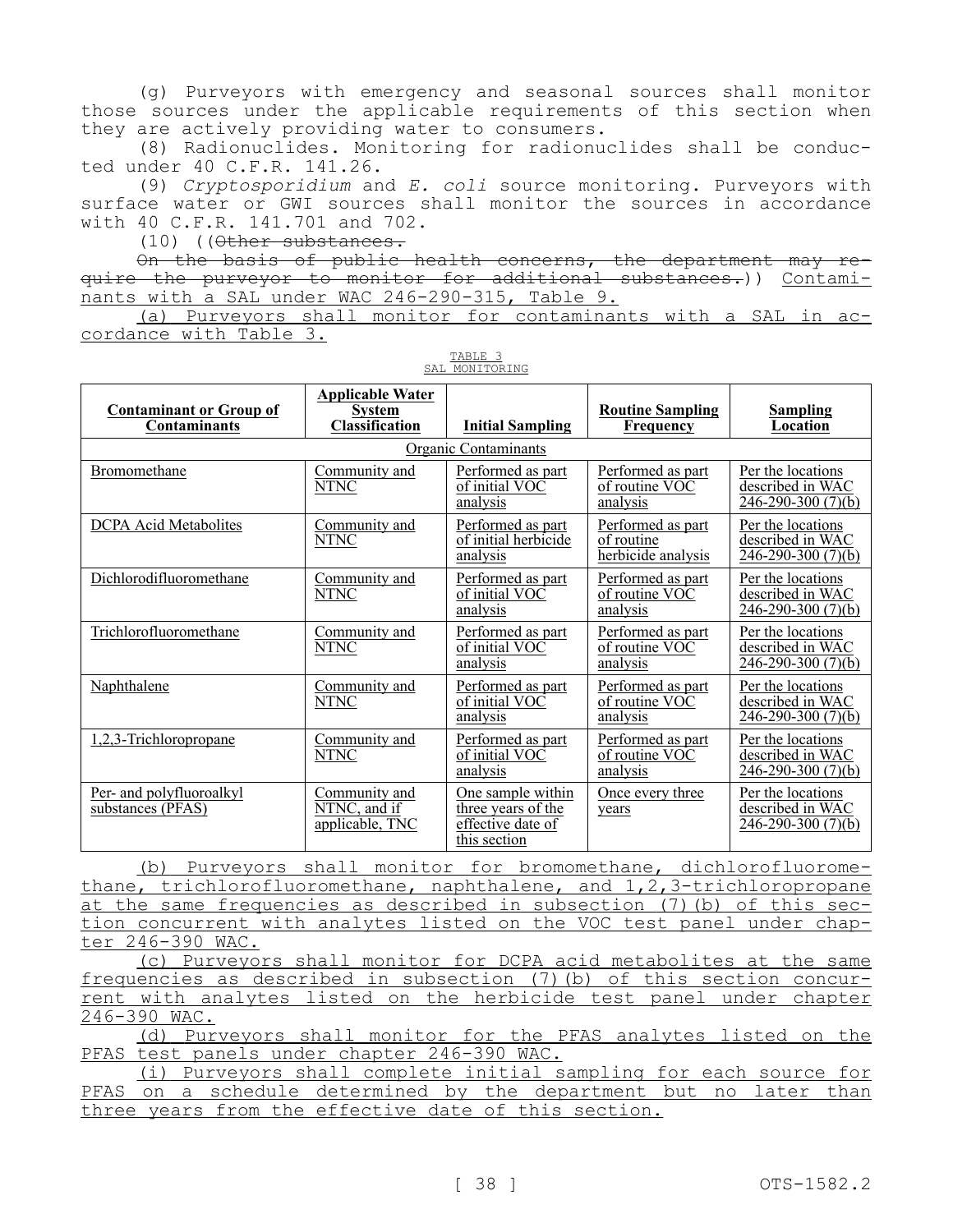(ii) Because some PFAS are bioaccumulative chronic contaminants, purveyors of transient noncommunity water systems determined by the department to be at risk of PFAS contamination due to proximity of the system's water source to known PFAS contamination shall be required to collect a sample for analysis as directed by the department and comply with the follow-up requirements under WAC 246-290-320(8).

(iii) When scheduling initial PFAS sampling, the department shall consider:

(A) Susceptibility of the source water to contamination by surface activities due to physical attributes of the source;

(B) Vulnerability of the source water to PFAS contamination; and (C) Population served.

(e) Analytical results for contaminants or groups of contaminants listed in Table 3 that meet the SDRL under chapter 246-390 WAC and are reported within nine years prior to the effective date of this section may be applied to the initial monitoring requirement.

(f) For sources that become active after the effective date of this section, purveyors shall perform monitoring required as part of the source approval process under WAC 246-290-130.

(g) After completing initial sampling as described in Table 3, each source shall be monitored as follows:

(i) For sources with organic results less than the SDRL, purveyors shall begin routine monitoring as described in Table 3, unless a monitoring waiver is granted by the department under (h) of this subsection.

(ii) For sources with organic detections equal to or greater than the SDRL, purveyors shall conduct follow-up monitoring under WAC 246-290-320(8).

(iii) For sources with inorganic detections below the SAL, purveyors shall monitor as identified in subsection (4) of this section.

(iv) For sources with inorganic detections above the SAL, purveyors shall conduct follow-up monitoring under WAC 246-290-320(9).

(h) Monitoring waivers for contaminants with a SAL.

(i) The department may grant a waiver for SAL monitoring requirements identified in this chapter.

(ii) As a condition of the waiver, the department may require a purveyor take a minimum of one sample per source while the waiver is effective.

(11) Other contaminants. On the basis of public health concerns, the department may require a purveyor to monitor for additional contaminants.

| Sample Type                                                               | Sample Location                                                                                                     |
|---------------------------------------------------------------------------|---------------------------------------------------------------------------------------------------------------------|
| Asbestos                                                                  | One sample from distribution<br>system or if required by<br>department, from the source.                            |
| Bacteriological                                                           | From representative points<br>throughout distribution system.                                                       |
| Cryptosporidium and $E$ .<br>coli (Source Water) - WAC<br>246-290-630(16) | Under 40 C.F.R. 141.703.                                                                                            |
| Complete Inorganic<br>Chemical & Physical                                 | From a point representative of<br>the source, after treatment, and<br>prior to entry to the<br>distribution system. |

#### TABLE 4 MONITORING LOCATION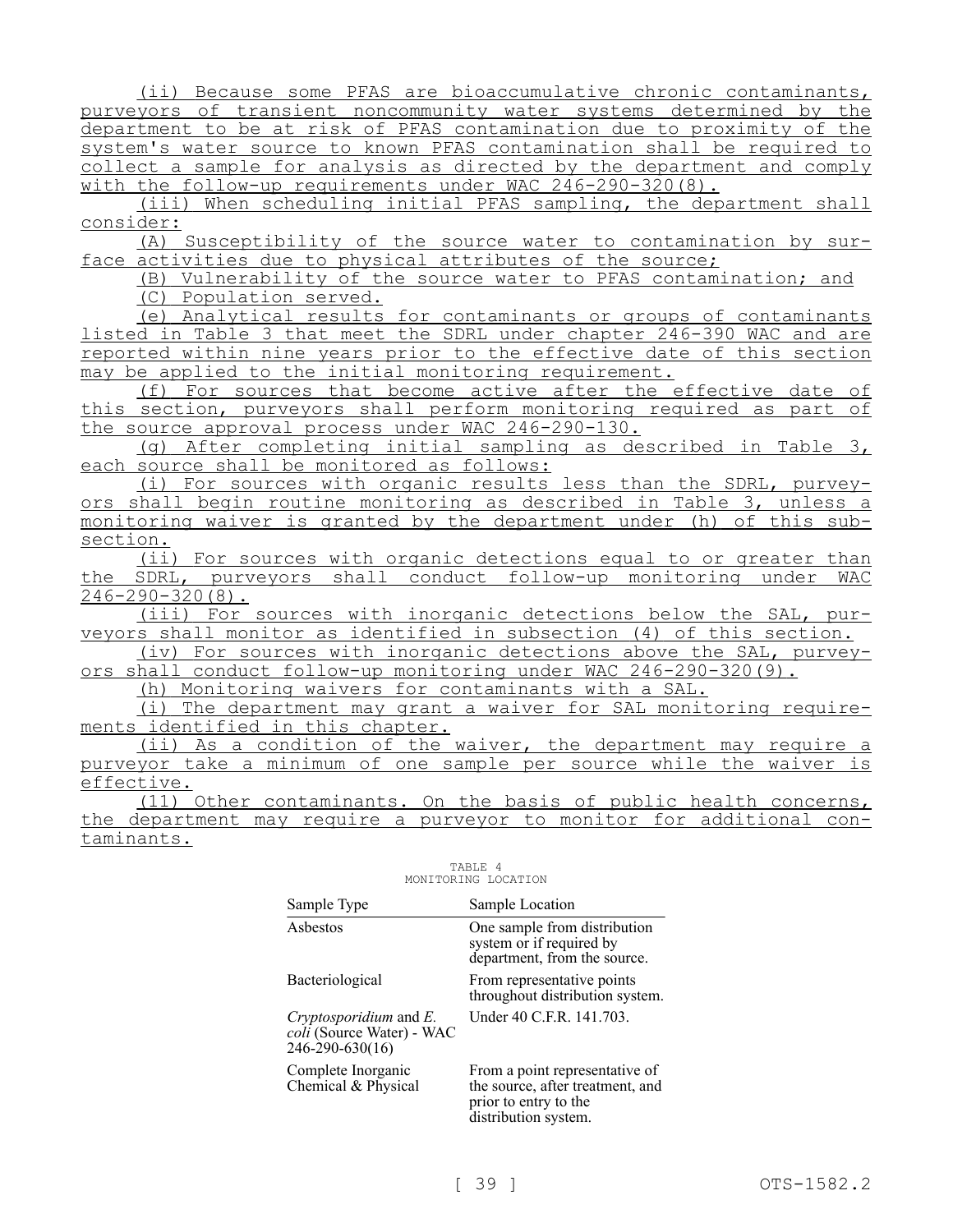| Sample Type                                                                | Sample Location                                                                                                                                                                                   |
|----------------------------------------------------------------------------|---------------------------------------------------------------------------------------------------------------------------------------------------------------------------------------------------|
| Lead/Copper                                                                | From the distribution system at<br>targeted sample tap locations.                                                                                                                                 |
| Nitrate/Nitrite                                                            | From a point representative of<br>the source, after treatment, and<br>prior to entry to the<br>distribution system.                                                                               |
| Disinfection Byproducts -<br>TTHMs and HAA5 - WAC<br>246-290-300(6)        | Under 40 C.F.R. 141.132<br>$(b)(1)$ (Subpart L of the<br>$C.F.R.$ ).                                                                                                                              |
| Disinfection Byproducts -<br>TTHMs and HAA5 - WAC<br>246-290-300(6)        | Under 40 C.F.R. 141.600 - 629<br>(IDSE and LRAA in Subparts<br>U and V of the C.F.R.).                                                                                                            |
| Disinfection Byproducts -<br>Chlorite (Systems adding<br>chlorine dioxide) | Under 40 C.F.R. 141.132<br>$(b)(2)$ .                                                                                                                                                             |
| Disinfection Byproducts -<br>Bromate (Systems adding<br>ozone)             | Under 40 C.F.R. 141.132<br>$(b)(3)$ .                                                                                                                                                             |
| Disinfectant Residuals -<br>Chlorine and Chloramines                       | Under 40 C.F.R. 141.132<br>(c)(1).                                                                                                                                                                |
| Disinfectant Residuals -<br>Chlorine dioxide                               | Under 40 C.F.R. 141.132<br>$(c)(2)$ .                                                                                                                                                             |
| Disinfection Precursors -<br>Total Organic Carbon (TOC)                    | Under 40 C.F.R. 141.132(d).                                                                                                                                                                       |
| Disinfection Precursors -<br>Bromide (Systems using<br>ozone)              | From the source before<br>treatment.                                                                                                                                                              |
| Radionuclides                                                              | From a point representative of<br>the source, after treatment and<br>prior to entry to distribution<br>system.                                                                                    |
| Organic Chemicals<br>(VOCs & SOCs)                                         | From a point representative of<br>the source, after treatment and<br>prior to entry to distribution<br>system.                                                                                    |
| (Other Substances)<br>(unregulated chemicals)))<br>Contaminants with a SAL | From a point representative of<br>the source, after treatment, and<br>prior to entry to the<br>distribution system $((\frac{1}{2} \sigma \sigma \sigma \sigma))$<br>directed by the department)). |
| Other contaminants without<br>a MCL, MRDL, TT or SAL                       | As directed by the department.                                                                                                                                                                    |

AMENDATORY SECTION (Amending WSR 17-01-062, filed 12/14/16, effective 1/14/17)

**WAC 246-290-310 Maximum contaminant levels (MCLs) and maximum residual disinfectant levels (MRDLs).** (1) General.

(a) The purveyor shall be responsible for complying with the standards of water quality identified in this section. If a ((<del>sub-</del> stance)) contaminant exceeds its MCL or its maximum residual disinfectant level (MRDL), the purveyor shall take follow-up action under WAC 246-290-320.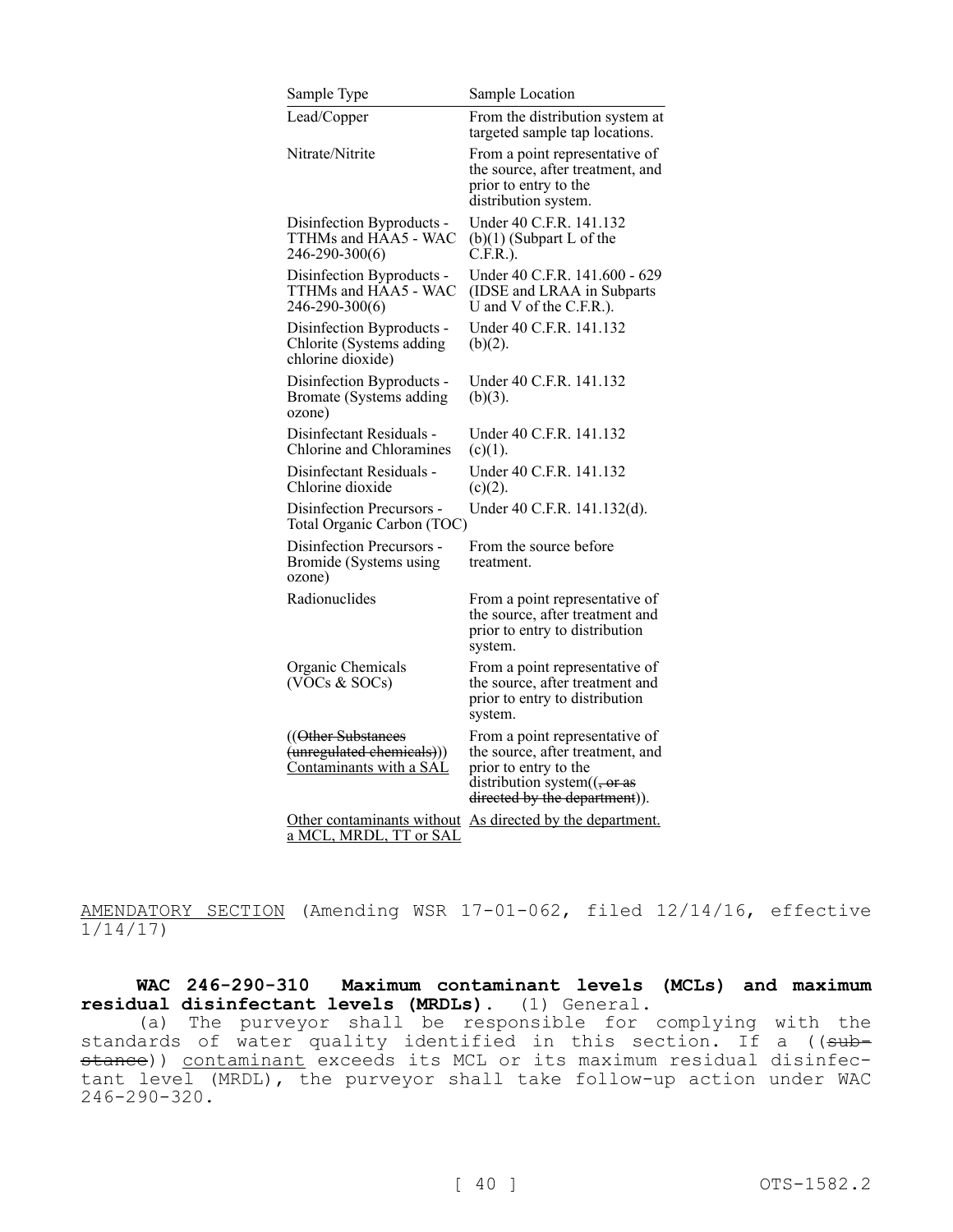(b) When enforcing the standards described under this section, the department shall enforce compliance with the primary standards as its first priority.

(2) Bacteriological.

(a) An *E. coli* MCL under this subsection is considered a primary standard.

(b) *E. coli* MCL. For the purposes of the public notification requirements in Part 7, Subpart A of this chapter, an *E. coli* MCL violation requires Tier 1 public notification. An *E. coli* MCL violation occurs each month in which a system is required to monitor for total coliforms when there is:

(i) *E. coli* presence in a repeat sample following a total coliform presence routine sample;

(ii) Total coliform presence in any repeat samples collected as a follow-up to a sample with *E. coli* presence;

(iii) The system fails to take all required repeat samples following an *E. coli* presence routine sample; or

(iv) The system fails to test for *E. coli* when any repeat samples test positive for total coliform.

((Note: For the purposes of the public notification requirements in Part 7, Subpart A of this chapter, an *E. coli* MCL is a violation that requires Tier 1 public notification.))

(3) Inorganic chemical and physical.

(a) The primary and secondary MCLs are listed in Table 5 and 6:

| ((Substance))                             | Primary                                               |  |
|-------------------------------------------|-------------------------------------------------------|--|
| Contaminant                               | MCLs (mg/L)                                           |  |
| Antimony (Sb)                             | 0.006                                                 |  |
| Arsenic (As)                              | $0.010*$                                              |  |
| Asbestos                                  | 7 million fibers/liter<br>(longer than 10<br>microns) |  |
| Barium (Ba)                               | 2.0                                                   |  |
| Beryllium (Be)                            | 0.004                                                 |  |
| Cadmium (Cd)                              | 0.005                                                 |  |
| Chromium (Cr)                             | 0.1                                                   |  |
| Copper (Cu)                               | **                                                    |  |
| Cyanide (((HCN)))<br>(CN)                 | 0.2                                                   |  |
| Fluoride (F)                              | 4.0                                                   |  |
| Lead (Pb)                                 | **                                                    |  |
| Mercury (Hg)                              | 0.002                                                 |  |
| $((\text{Niekel}(\text{Ni}))$             | $(+.1)$                                               |  |
| Nitrate (as $N$ )                         | 10.0                                                  |  |
| Nitrite (as N)                            | 1.0                                                   |  |
| Selenium (Se)                             | 0.05                                                  |  |
| Sodium (Na)                               | **                                                    |  |
| Thallium (Tl)                             | 0.002                                                 |  |
| (( <del>Substance</del> ))<br>Contaminant | Secondary MCLs (mg/L)                                 |  |
| Chloride (Cl)                             | 250.0                                                 |  |
| Fluoride (F)                              | 2.0                                                   |  |
| Iron (Fe)                                 | 0.3                                                   |  |

TABLE 5 INORGANIC CHEMICAL CHARACTERISTICS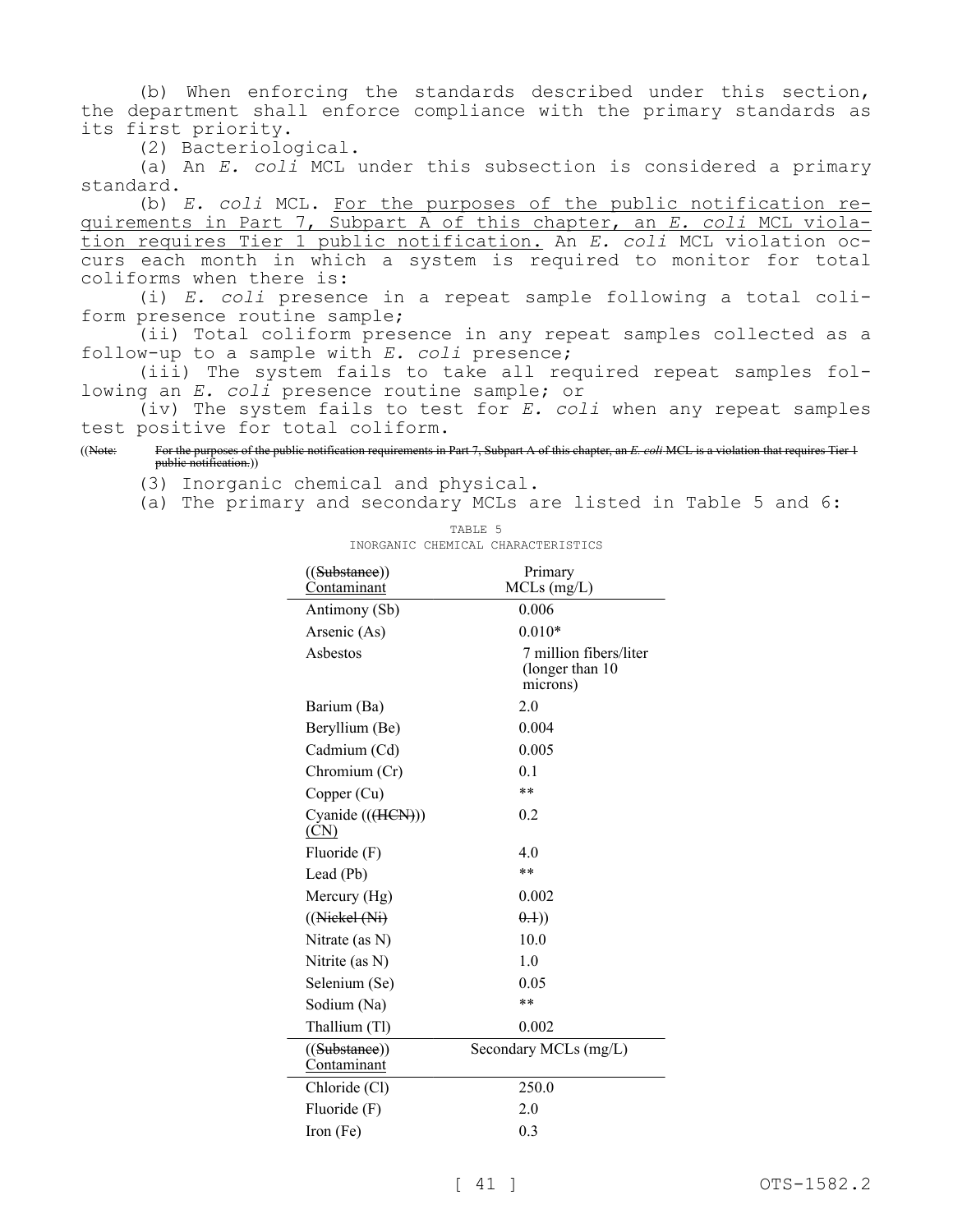| Manganese (Mn)           | 0.05  |
|--------------------------|-------|
| Silver $(Ag)$            | 0.1   |
| Sulfate $(SO_4)$         | 250.0 |
| $\text{Zinc}(\text{Zn})$ | 5.0   |

Note\* Does not apply to TNC systems.

Note\*\* Although the state board of health has not established MCLs for copper, lead, and sodium, there is sufficient public health significance connected with copper, lead, and sodium levels to require inclusion in inorganic chemical and physical source monitoring. For lead and copper, the EPA has established distribution system related levels at which a system is required to consider corrosion control. These levels, called "action levels," are 0.015 mg/L for lead and 1.3 mg/L for copper and are applied to the highest concentration in ten percent of all samples collected from the distribution system. The EPA has also established a recommended level of twenty mg/L for sodium as a level of concern for those consumers that may be restricted for daily sodium intake in their diets.

> TABLE 6 PHYSICAL CHARACTERISTICS

| Substance                    | Secondary MCLs     |
|------------------------------|--------------------|
| Color                        | 15 Color Units     |
| Specific Conductivity        | 700 umhos/cm       |
| Total Dissolved Solids (TDS) | $500 \text{ mg/L}$ |

(b) Compliance with the MCLs, except for nitrate and nitrite, in this subsection is determined by a running annual average at each sampling point. The system will not be considered in violation of the MCL until it has completed one year of quarterly sampling and at least one sampling point is in violation of the MCL. If one sampling point is in violation of the MCL, the system is in violation of the MCL.

(i) If any sample will cause the running annual average to exceed the MCL at any sampling point, the system is out of compliance with the MCL immediately.

(ii) If a system fails to collect the required number of samples, compliance will be based on the total number of samples collected.

(iii) If a sample result is less than the detection limit, zero will be used to calculate the running annual average.

(c) Compliance with the MCLs for nitrate and nitrite is determined based on one sample if the levels of these contaminants are below the MCLs as determined under Table 5 of this section. If the levels of nitrate or nitrite exceed the MCLs in the initial sample, a confirmation sample is required under 40 C.F.R.  $141.23$  (f)(2), and compliance shall be determined based on the average of the initial and confirmation samples.

(4) Disinfection byproducts.

(a) The department shall consider standards under this subsection as primary standards. The MCLs in this subsection apply to monitoring required by WAC 246-290-300(6) and 40 C.F.R. 141.620 - 629.

(b) The MCLs for disinfection byproducts are as follows:

| 5101811901108                  |              |  |
|--------------------------------|--------------|--|
| Disinfection Byproduct         | $MCL$ (mg/L) |  |
| Total Trihalomethanes (TTHMs)  | 0.080        |  |
| Haloacetic acids (five) (HAA5) | 0.060        |  |
| <b>Bromate</b>                 | 0.010        |  |

| DISINFECTION BYPRODUCTS |  |
|-------------------------|--|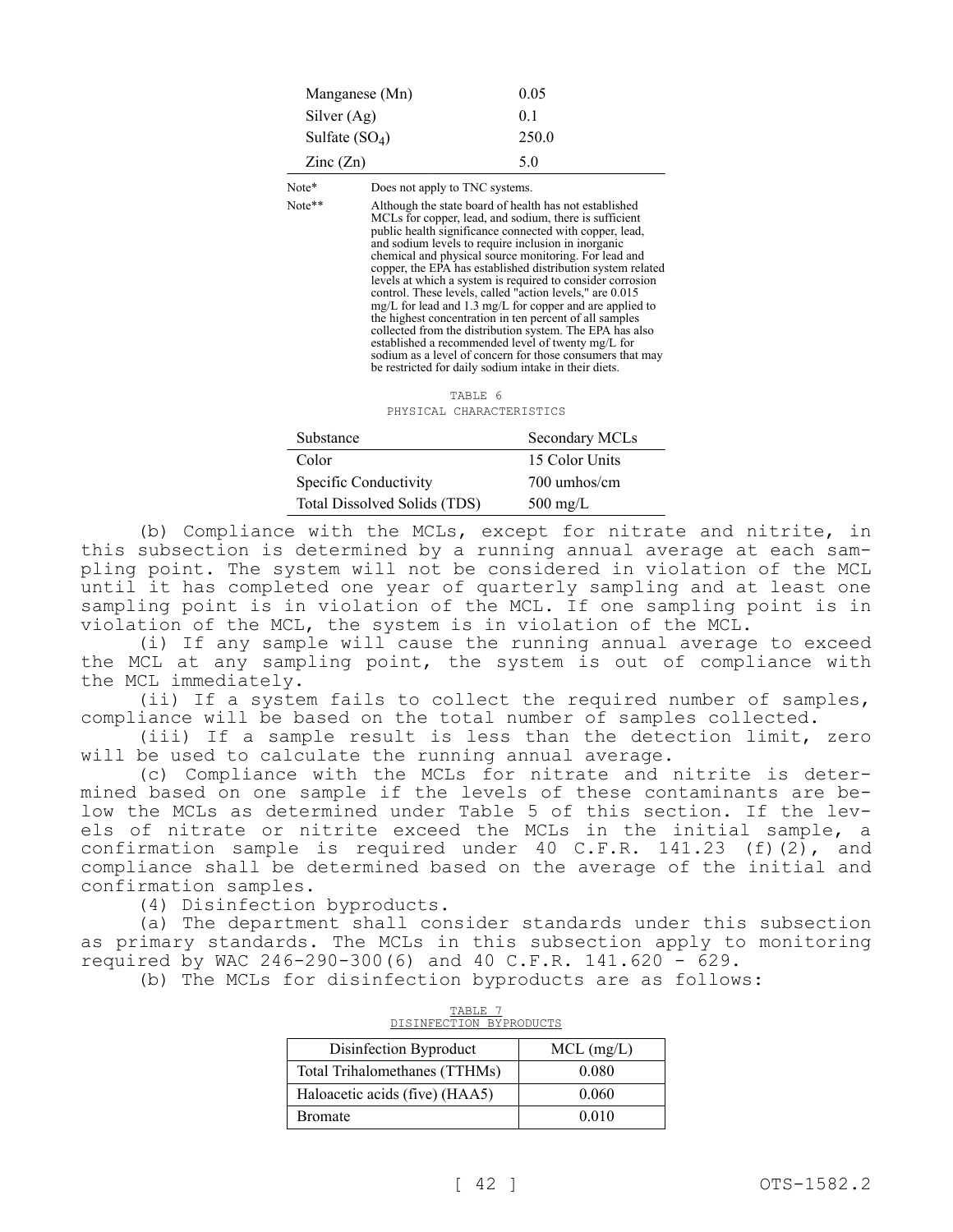| Disinfection Byproduct | $MCL$ (mg/L) |
|------------------------|--------------|
| <b>Chlorite</b>        | l.O          |

(c) Whether a system has exceeded the disinfection byproduct MCLs shall be determined in accordance with 40 C.F.R. 141.133. Beginning on the dates specified for compliance in 40 C.F.R. 141.620(c), compliance with the TTHMs and HAA5 MCLs shall be based on the LRAAs as required by 40 C.F.R. 141.64 (b)(2) and 40 C.F.R. 141.620(d). Compliance with the Bromate and Chlorite MCL will continue to be determined in accordance with 40 C.F.R. 141.133.

(5) Disinfectant residuals.

(a) The department shall consider standards under this subsection primary standards. The MRDLs in this subsection apply to monitoring required by WAC 246-290-300(6).

(b) The MRDL for disinfectants is as follows:

| TABLE 8<br>DISINFECTANT RESIDUAL MRDLS |                              |  |  |
|----------------------------------------|------------------------------|--|--|
| Disinfectant Residual                  | $MRDL$ (mg/L)                |  |  |
| Chlorine                               | 4.0 (as $C1_2$ )             |  |  |
| Chloramines                            | 4.0 (as $C1_2$ )             |  |  |
| Chlorine Dioxide                       | $0.8$ (as C1O <sub>2</sub> ) |  |  |

(c) Whether a system has exceeded MRDLs shall be determined in accordance with 40 C.F.R. 141.133.

(6) Radionuclides.

(a) The department shall consider standards under this subsection primary standards.

(b) The MCLs for radium-226 and radium-228, gross alpha particle activity, beta particle and photon radioactivity, and uranium shall be as listed in 40 C.F.R. 141.66.

(7) Organic chemicals.

(a) The department shall consider standards under this subsection primary standards.

(b) VOCs.

(i) The MCLs for VOCs shall be as listed in 40 C.F.R. 141.61(a).

(ii) The department shall determine compliance with this subsection based on compliance with 40 C.F.R. 141.24(f).

(c) SOCs.

(i) MCLs for SOCs shall be as listed in 40 C.F.R. 141.61(c).

(ii) The department shall determine compliance with this subsection based on compliance with 40 C.F.R. 141.24(h).

(8) Other ((chemicals)) contaminants.

 $((+a))$  The state board of health shall determine ((maximum contaminant levels)) MCLs for any additional ((substances.

(b) Purveyors may be directed by the department to comply with state advisory levels (SALs) for contaminants that do not have a MCL established in chapter 246-290 WAC. SALs shall be:

(i) MCLs that have been promulgated by the EPA, but which have not yet been adopted by the state board of health; or

(ii) State board of health adopted levels for substances recommended by the department and not having an EPA established MCL. A listing of these may be found in the department document titled *Procedures and References for the Determination of State Advisory Levels for Drinking Water Contaminants* dated June 1996, that has been approved by the state board of health and is available)) contaminants.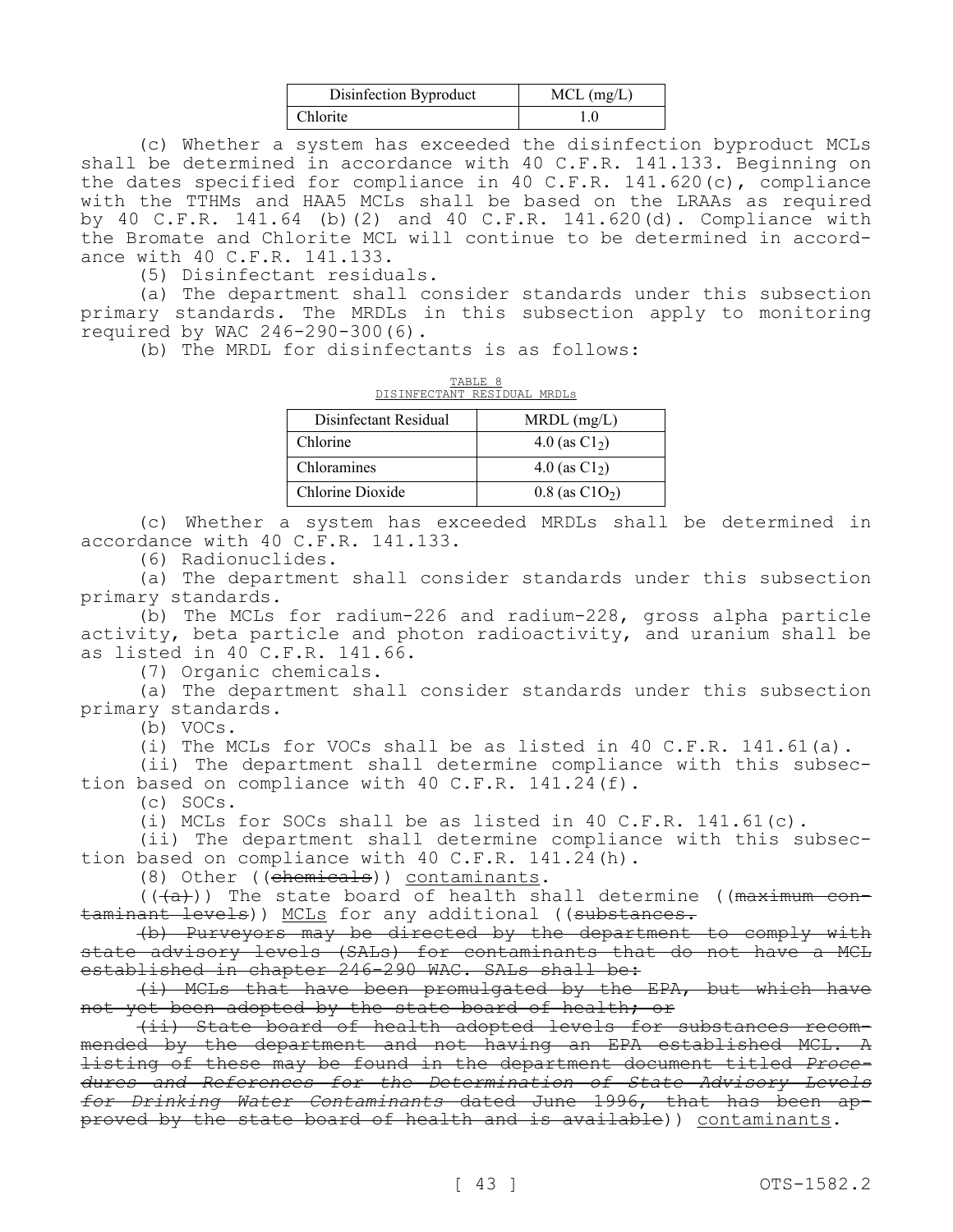**WAC 246-290-315 State action levels (SALs).** (1) The department shall consider the following criteria to select a contaminant for developing a SAL:

(a) Drinking water is a contributor of the contaminant to human exposure.

(b) The contaminant is known to occur or there is a high probability that the contaminant will occur in public water systems at levels of public health concern. Sources of occurrence information include, but are not limited to:

(i) Washington state department of agriculture;

(ii) Washington state department of ecology; and

(iii) Monitoring results reported in accordance with 40 C.F.R. 141.35.

(c) The contaminant has a possible adverse effect on the health of persons exposed based on peer-reviewed scientific literature or government publications, such as:

(i) Integrated risk information system;

(ii) Agency for Toxic Substances and Disease Registry toxicological profiles; and

(iii) EPA exposure factors handbook and guidelines for exposure assessment.

(d) A certified drinking water lab can accurately and precisely measure the concentration of the contaminant in drinking water at and below the level of public health concern using EPA-approved analytical methods.

(2) If a contaminant meets the criteria in subsection (1) of this section, the department may develop a SAL based on the following:

(a) Available peer-reviewed scientific literature and government publications on fate, transport, toxicity and health impacts of the contaminant and relevant metabolites;

(b) The most sensitive human biological system such as reproductive and endocrine systems within the populations of concern such as pregnant females, young children, or overburdened and underserved communities.

(3) The state board of health shall consider the department's findings under subsections (1) and (2) of this section when considering adopting a SAL under this chapter.

(4) Contaminants with a SAL.

(a) If a SAL under Table 9 is exceeded, the purveyor shall take follow-up action as required under WAC 246-290-320.

| Contaminant or<br>Group of<br><b>Contaminants</b> | SAL               | <b>SAL Exceedance</b><br><b>Based On:</b> |
|---------------------------------------------------|-------------------|-------------------------------------------|
| Bromomethane                                      | $5 \text{ ug/L}$  | RAA                                       |
| DCPA acid<br>metabolites                          | $85 \text{ ug/L}$ | RAA                                       |
| Dichlorodifluorom<br>ethane                       | 530 ug/L          | RAA                                       |
| Trichlorofluoromet<br>hane                        | $1,300$ ug/L      | RAA                                       |
| Naphthalene                                       | $14 \text{ ug/L}$ | R A A                                     |

# TABLE 9 STATE ACTION LEVELS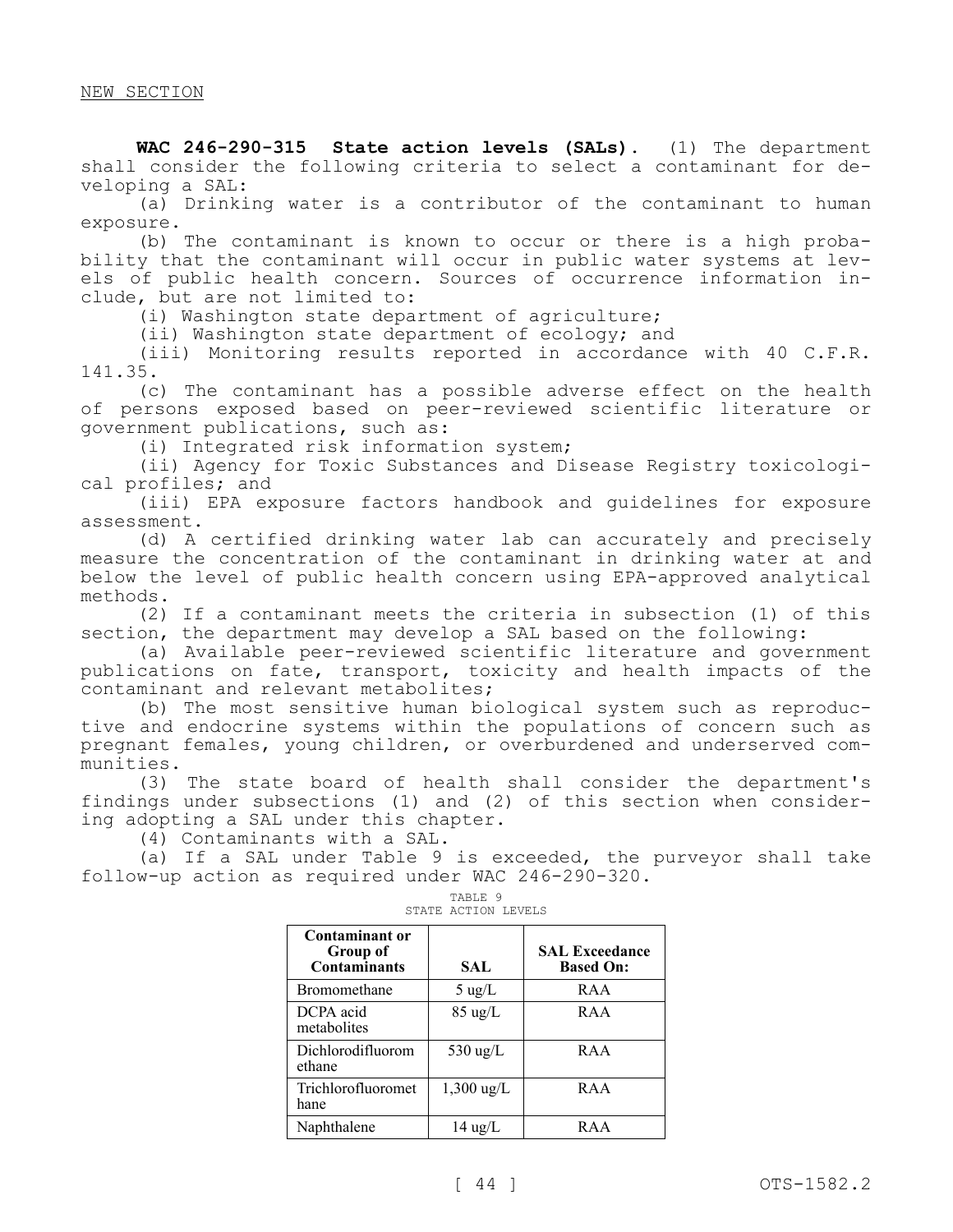| <b>Contaminant or</b><br>Group of<br><b>Contaminants</b> | SAL                                        | <b>SAL Exceedance</b><br><b>Based On:</b> |
|----------------------------------------------------------|--------------------------------------------|-------------------------------------------|
| $1,2,3-$<br>Trichloropropane                             | $21 \text{ ug/L}$                          | RAA                                       |
|                                                          | Per- and polyfluoroalkyl substances (PFAS) |                                           |
| <b>PFOA</b>                                              | $10 \text{ ng/L}$                          | Confirmed<br>detection                    |
| <b>PFOS</b>                                              | $15 \text{ ng/L}$                          | Confirmed<br>detection                    |
| <b>PFHxS</b>                                             | $70 \text{ ng/L}$                          | Confirmed<br>detection                    |
| <b>PFNA</b>                                              | $14 \text{ ng/L}$                          | Confirmed<br>detection                    |
| <b>PFBS</b>                                              | $1,300$ ng/L                               | Confirmed<br>detection                    |

(b) If a system fails to collect and submit a confirmation sample to a certified lab within five business days of notification from the certified lab of the initial sample results, the results of the initial sample will be used to determine compliance with the SAL.

AMENDATORY SECTION (Amending WSR 17-01-062, filed 12/14/16, effective 1/14/17)

# **WAC 246-290-320 Follow-up action.** (1) General.

(a) When an MCL or MRDL violation or SAL exceedance occurs, the purveyor shall take follow-up action as described in this section.

(b) When a primary ((standard)) MCL or MRDL violation occurs, the purveyor shall:

(i) Notify the department under WAC 246-290-480;

(ii) Notify the consumers served by the system and the owner or operator of any consecutive system served in accordance with 40 C.F.R. 141.201 through 208, and Part<sup>7</sup>, Subpart A of this chapter;

(iii) Determine the cause of the contamination; and

(iv) Take action as directed by the department.

(c) When a secondary standard violation occurs, the purveyor shall notify the department and take action as directed by the department.

(d) When a SAL exceedance under WAC 246-290-315 occurs, the purveyor shall:

(i) Notify the department in accordance with WAC 246-290-480;

(ii) Notify water system users and the owner or operator of any consecutive system served water in exceedance of the SAL in accordance with WAC 246-290-71006;

(iii) Continue monitoring in accordance with subsection (8) or (9) of this section as applicable;

(iv) Investigate the cause of the contamination; and

(v) Take action as directed by the department.

(e) The department may require additional sampling for confirmation of results.

(2) Bacteriological. Coliform treatment technique triggers and assessment requirements for protection against potential fecal contamination.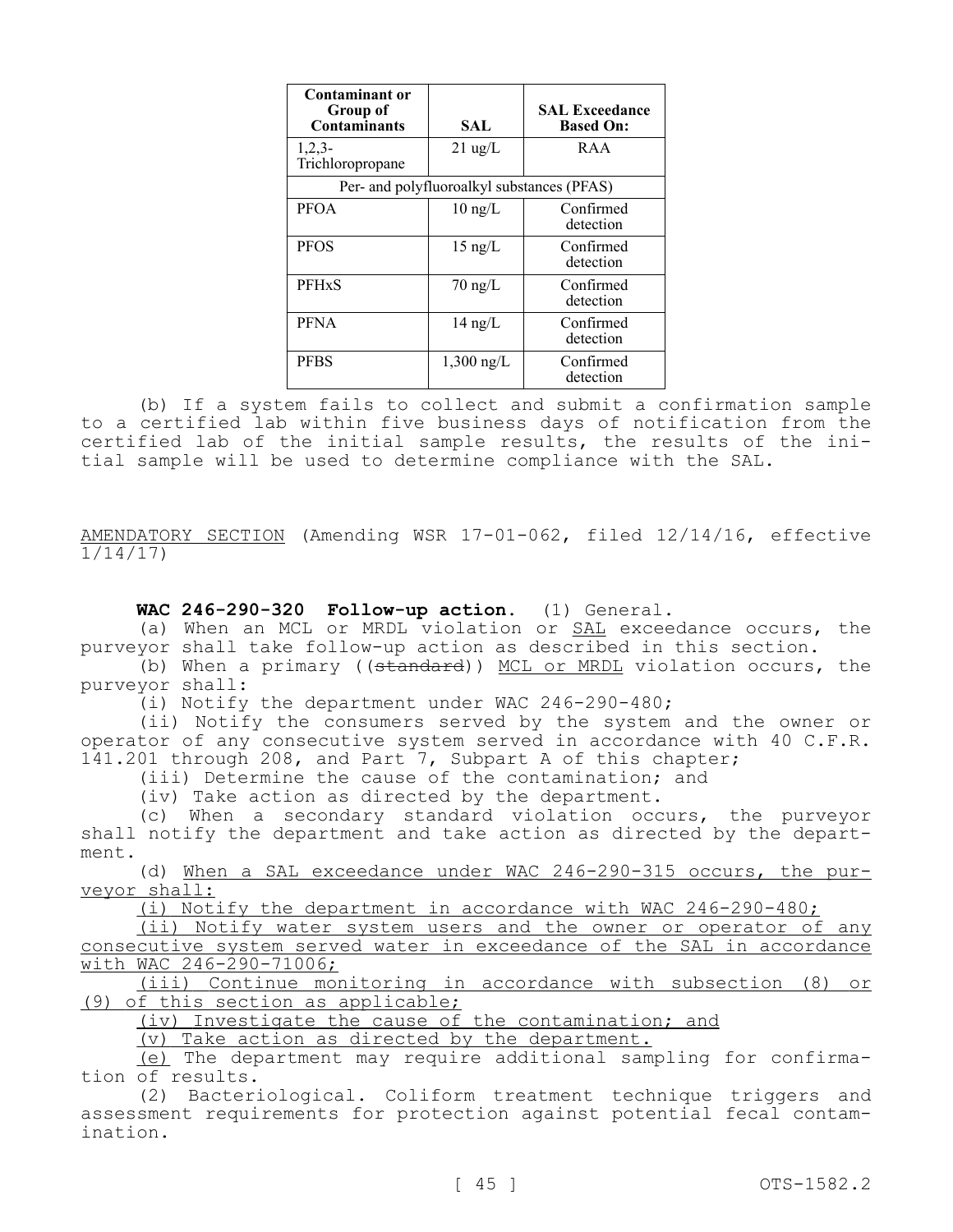(a) Treatment technique triggers. Systems shall conduct assessments in accordance with (b) of this subsection after exceeding treatment technique triggers as follows:

(i) Level 1 treatment technique triggers.

(A) For systems taking forty or more routine samples per month, the system exceeds 5.0 percent total coliform-positive samples for the month.

(B) For systems taking fewer than forty routine samples per month, the system has two or more total coliform-positive samples in the same month.

(C) The system fails to take every required repeat sample after any single total coliform-positive routine sample.

(ii) Level 2 treatment technique triggers.

(A) An *E. coli* MCL violation, as specified in WAC 246-290-310  $(2)(b)$ .

(B) A second level 1 treatment technique trigger as defined in (a)(i) of this subsection within a rolling twelve-month period, unless the department has determined a likely reason that the samples that caused the first level 1 treatment technique trigger were total coliform-positive and has established that the system has corrected the problem.

(b) Requirements for assessments.

(i) Systems shall conduct level 1 and 2 assessments to identify the possible presence of sanitary defects and defects in distribution system coliform monitoring practices. Level 1 assessments must be conducted by the system operator or purveyor. Level 2 assessments must be conducted by the department or a party approved by the department which may include the system operator.

(ii) When conducting assessments, systems shall direct the assessor to evaluate minimum elements that include:

(A) Review and identification of atypical events that could affect distributed water quality or indicate that distributed water quality was impaired;

(B) Changes in distribution operation and maintenance that could affect distributed water quality, including water storage;

(C) Source and treatment considerations that bear on distributed water quality, where appropriate. For example, whether or not a groundwater system is disinfected;

(D) Existing water quality monitoring data;

(E) Inadequacies in sample sites, sampling protocol, and sample processing; and

(F) The system shall conduct the assessment consistent with any department directives that tailor specific assessment elements with respect to the size and type of the system and the size, type, and characteristics of the distribution system.

(iii) Level 1 assessments. A system shall conduct a level 1 assessment consistent with the requirements in subsection (2)(b) of this section if the system exceeds one of the treatment technique triggers in (a)(i) of this subsection.

(A) The system shall complete a level 1 assessment as soon as practical after any treatment technique trigger is met in (a)(i) of this subsection. The completed assessment must describe sanitary defects detected, corrective actions completed, and a proposed timetable for any corrective actions not already completed. The assessment may also note that no sanitary defects were identified. The system shall submit the completed level 1 assessment to the department within thir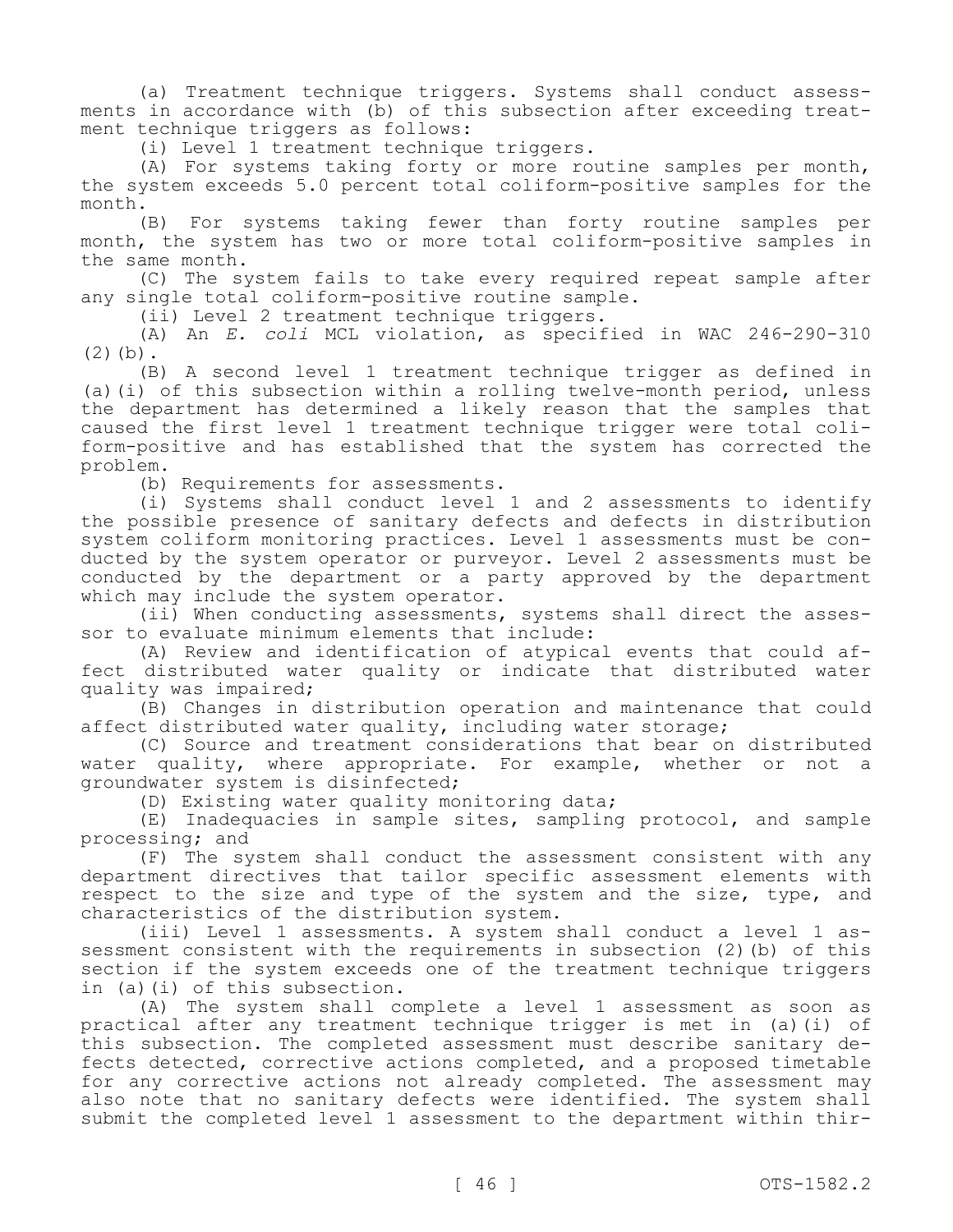ty days after the system learns that it has exceeded a treatment technique trigger.

(B) Upon completion and submission of the level 1 assessment by the system, the department shall determine if the system has identified a likely cause for the level 1 treatment technique trigger and has corrected the problem. If the system has not corrected the problem, the department shall determine if the proposed timetable for corrective action is sufficient.

(C) If after reviewing the completed level 1 assessment, the department determines the assessment is not sufficient, including any proposed timetable for any corrective actions not already completed, the department may require the system to submit a revised assessment to the department within thirty days from the date of department notification.

(iv) Level 2 assessments. A system shall conduct a level 2 assessment consistent with requirements in subsection (2)(b) of this section if the system exceeds one of the treatment technique triggers in (a)(ii) of this subsection. The system shall comply with any expedited actions or additional actions required by the department in the case of an *E. coli* MCL violation.

(A) A level 2 assessment must be conducted as soon as practical after any treatment technique trigger in (a)(ii) of this subsection and shall be conducted by either a water distribution manager 2, 3, or 4 certified in accordance with chapter 246-292 WAC, a licensed professional engineer that meets the requirements of WAC 246-290-040(1), a local health jurisdiction, or the department. The system shall submit a completed level 2 assessment to the department within thirty days after the system learns that it has exceeded a treatment technique trigger. The completed assessment must describe sanitary defects detected, corrective actions completed, and a proposed timetable for any corrective actions not already completed in accordance with (d) of this subsection. The assessment may also note that no sanitary defects were identified.

(B) Upon completion and submission of the level 2 assessment by the system, the department shall determine if the system has identified a likely cause for the level 2 treatment technique trigger and has corrected the problem. If the system has not corrected the problem, the department shall determine if the proposed timetable for corrective action is sufficient.

(C) If after reviewing the submitted level 2 assessment, the department determines the assessment is not sufficient, including any proposed timetable for any corrective actions not already completed in accordance with (d) of this subsection, the department may require the system to submit a revised assessment within thirty days from the date of department notification.

(c) To achieve compliance with the MCL for *E. coli* under WAC 246-290-310 (2)(b), the following are identified as the best technology, treatment techniques, or other means available:

(i) Protection of wells from fecal contamination by appropriate placement and construction;

(ii) Maintenance of a disinfectant residual throughout the distribution system;

(iii) Proper maintenance of the distribution system including appropriate pipe replacement and repair procedures, main flushing programs, proper operation and maintenance of storage tanks and reservoirs, cross-connection control, and continual maintenance of positive water pressure in all parts of the distribution system;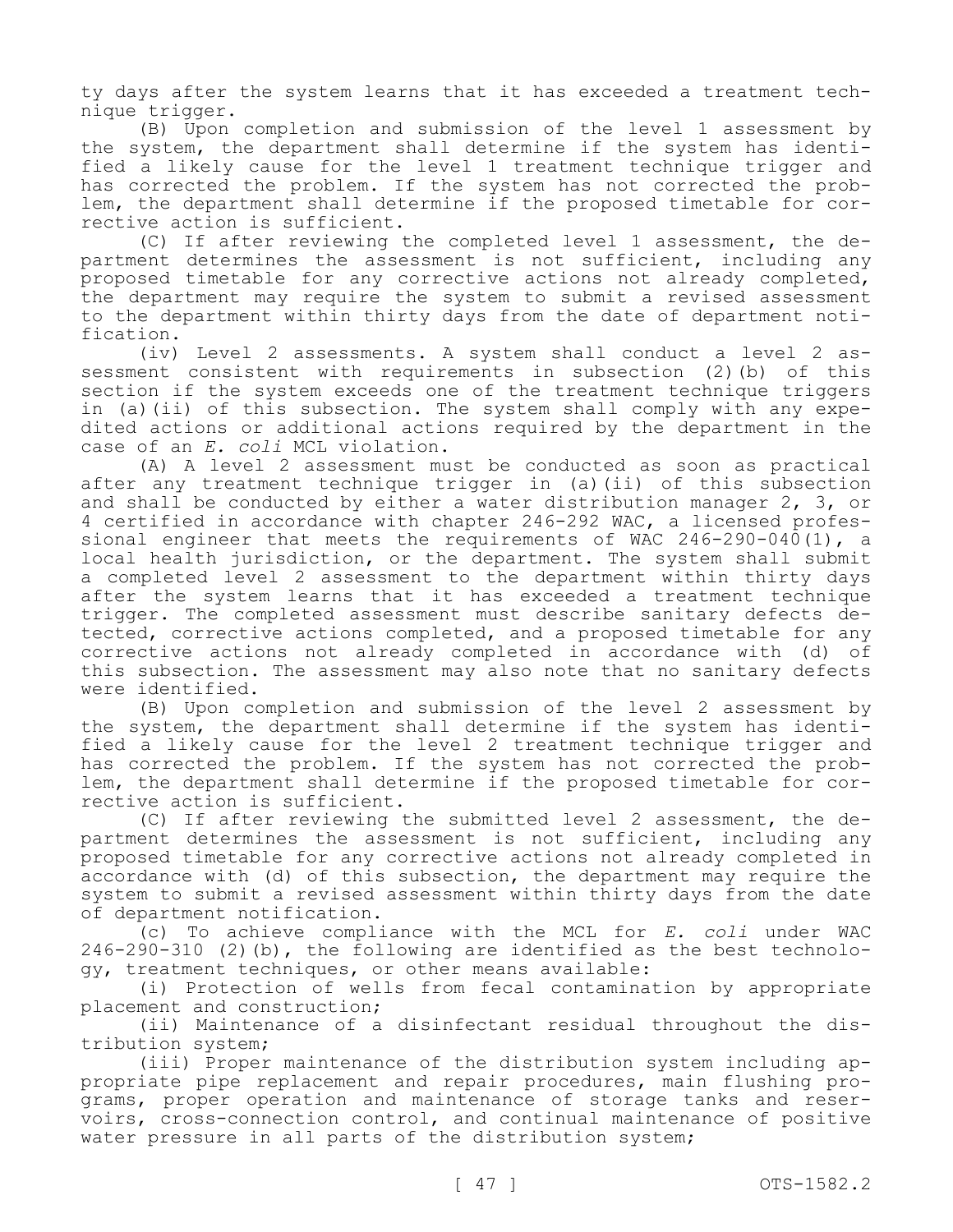(iv) Filtration, disinfection, or both, of surface water, using the proper strength of oxidants such as chlorine, chlorine dioxide, or ozone; and

(v) For systems using groundwater, compliance with a wellhead protection program developed and implemented under WAC 246-290-135(3).

(d) Corrective action. Systems shall correct sanitary defects found through either a level 1 or level 2 assessment conducted under (b) of this subsection. For corrections not completed by the time of submission of the assessment to the department, the system shall complete the corrective actions in compliance with a timetable approved by the department in consultation with the system under (e) of this subsection. The system shall notify the department when each scheduled corrective action is completed.

(e) Consultation. At any time during the assessment or corrective action phase, the water system may request a consultation with the department to determine the appropriate actions to be taken. The system may consult with the department on all relevant information that may impact the system's ability to comply with the requirements of subsection (2) of this section, including the method of accomplishment, an appropriate time frame, and other relevant information.

(f) A treatment technique violation occurs when a system exceeds a treatment technique trigger specified in subsection  $(\vec{2})$  (a) of this section and then fails to conduct the required assessment or complete corrective actions within the time frame specified in subsection (2)(b) and (d) of this section.

(3) Inorganic chemical and physical follow-up monitoring shall be conducted in accordance with the following:

(a) For nonnitrate/nitrite primary inorganic chemicals, 40 C.F.R. 141.23 (a)(4), 141.23 (b)(8), 141.23 (c)(7), 141.23 (c)(9), 141.23 (f)(1),  $141.23(q)$ ,  $141.23(m)$  and  $141.23(n)$ ;

(b) For nitrate, 40 C.F.R. 141.23 (a)(4), 141.23 (d)(2), 141.23 (d)(3), 141.23 (f)(2), 141.23(g), 141.23(m), 141.23(n), and 141.23(o); (c) For nitrite, 40 C.F.R. 141.23 (a)(4), 141.23 (e)(3), 141.23

(f)(2), and 141.23(g); or

(d) The purveyor of any public water system providing service that has secondary inorganic MCL exceedances shall take follow-up action as required by the department. Follow-up action shall be commensurate with the degree of consumer acceptance of the water quality and their willingness to bear the costs of meeting the secondary standard. For new community water systems and new nontransient noncommunity water systems without active consumers, treatment for secondary contaminant MCL exceedances will be required.

(4) Lead and copper follow-up monitoring shall be conducted in accordance with 40 C.F.R. 141.85(c), 141.86 (d)(2), 141.86 (d)(3), 141.87(c), 141.87(d) and 141.88(b) through 141.88(d).

(5) Turbidity.

Purveyors monitoring turbidity in accordance with Part 6 of this chapter shall provide follow-up under WAC 246-290-634.

(6) Organic chemicals. Follow-up monitoring shall be conducted in accordance with the following:

(a) For VOCs, 40 C.F.R. 141.24 (f)(11) through 141.24 (f)(15), and 141.24 (f)(22); or

(b) For SOCs, 40 C.F.R. 141.24(b), 141.24(c) and  $141.24$  (h)(7) through 141.24 (h)(11), and 141.24 (h)(20).

(7) Radionuclide follow-up monitoring shall be conducted under 40 C.F.R. 141.26 (a)(2)(iv), 141.26 (a)(3)(ii) through (v), 141.26 (a)(4), 141.26 (b)(6), and 141.26 (c)(5).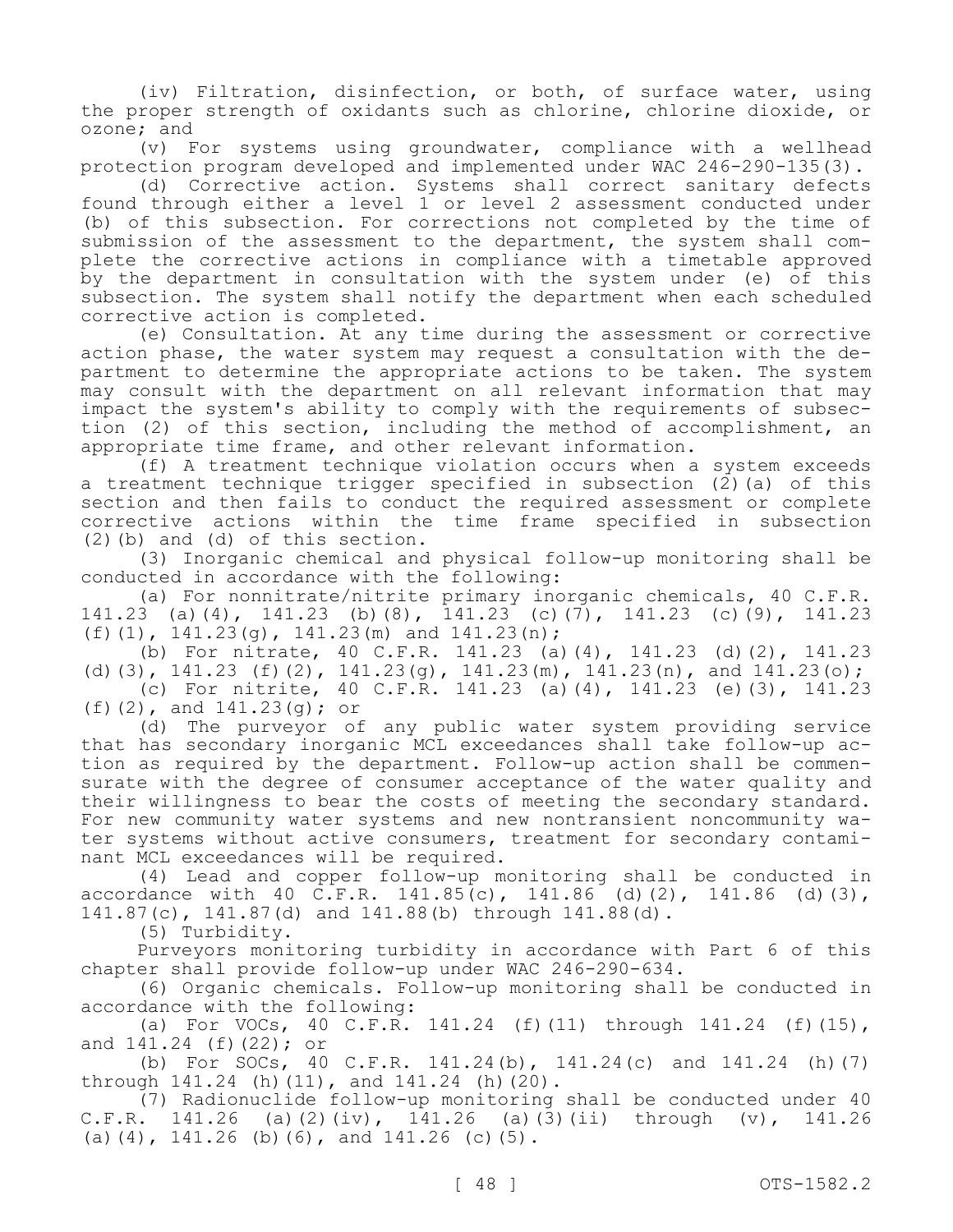(8) Organic contaminants with a SAL.

(a) All increased monitoring for organic contaminants will be for the test panel on which the contaminant is listed in chapter 246-390 WAC.

(b) The purveyor shall sample quarterly as shown in Table 10 at each sampling point beginning in the quarter following the first detection from each sampling point which is equal to or greater than the SDRL under chapter 246-390 WAC. The number of samples required in the three quarters after the first detection will be determined based on the highest detection in the year.

| TABLE 10 |  |  |                                                       |  |  |  |  |
|----------|--|--|-------------------------------------------------------|--|--|--|--|
|          |  |  | MONITORING REOUIREMENTS FOLLOWING THE FIRST DETECTION |  |  |  |  |
|          |  |  | OF AN ORGANIC CONTAMINANT WITH A SAL                  |  |  |  |  |

| If the highest detection in<br>the first year is: | Total number of additional<br>consecutive quarters. |
|---------------------------------------------------|-----------------------------------------------------|
| 20% of the SAL.                                   |                                                     |
| $>$ 20% but < 80% of the<br>SAL.                  |                                                     |
| $\geq$ 80% of the SAL.                            |                                                     |

(c) Ongoing monitoring is specified in Table 11, or as directed by the department. Ongoing monitoring is based upon the results of samples collected in the most recent year of monitoring, or the most recent result for samples collected less frequently than annually.

|  | TABLE 11                                             |  |  |
|--|------------------------------------------------------|--|--|
|  | ONGOING MONITORING REOUIREMENTS FOR SOURCES WITH OR- |  |  |
|  | GANIC CONTAMINANTS WITH A SAL                        |  |  |

| If highest detection being<br>considered is: | Monitoring frequency:                                                                                                                                                                             |
|----------------------------------------------|---------------------------------------------------------------------------------------------------------------------------------------------------------------------------------------------------|
| $\leq$ 20% of the SAL.                       | <u>1 sample every 3 years</u>                                                                                                                                                                     |
| $>$ 20% but < 80% of the<br>SAL.             | Annually                                                                                                                                                                                          |
| $> 80\%$ of the SAL.                         | 1. Quarterly, if<br>contaminant is Tier 1, or<br>Tier 2 and<br><u>bioaccumulative per Table</u><br>17.<br>2. Annually if the<br>contaminant is Tier 2 and<br>not bioaccumulative per<br>Table 17. |

(d) When the monitoring frequency is less often than quarterly, the purveyor shall collect samples during the quarter assigned by the department.

(e) The department may reduce the annual monitoring frequency to one sample every three years after three consecutive years of results that demonstrate the levels are less than eighty percent of the SAL.

(f) The department may increase the monitoring frequency from once every year or once every three years to once every quarter if results of reduced monitoring are equal to or greater than eighty percent of the SAL.

(9) Inorganic contaminants with a SAL.

(a) The purveyor shall collect quarterly samples at each sampling point beginning in the quarter following a detection greater than the SAL under Table 9. Increased monitoring for inorganic contaminants will be for a specific contaminant which is detected above the SAL.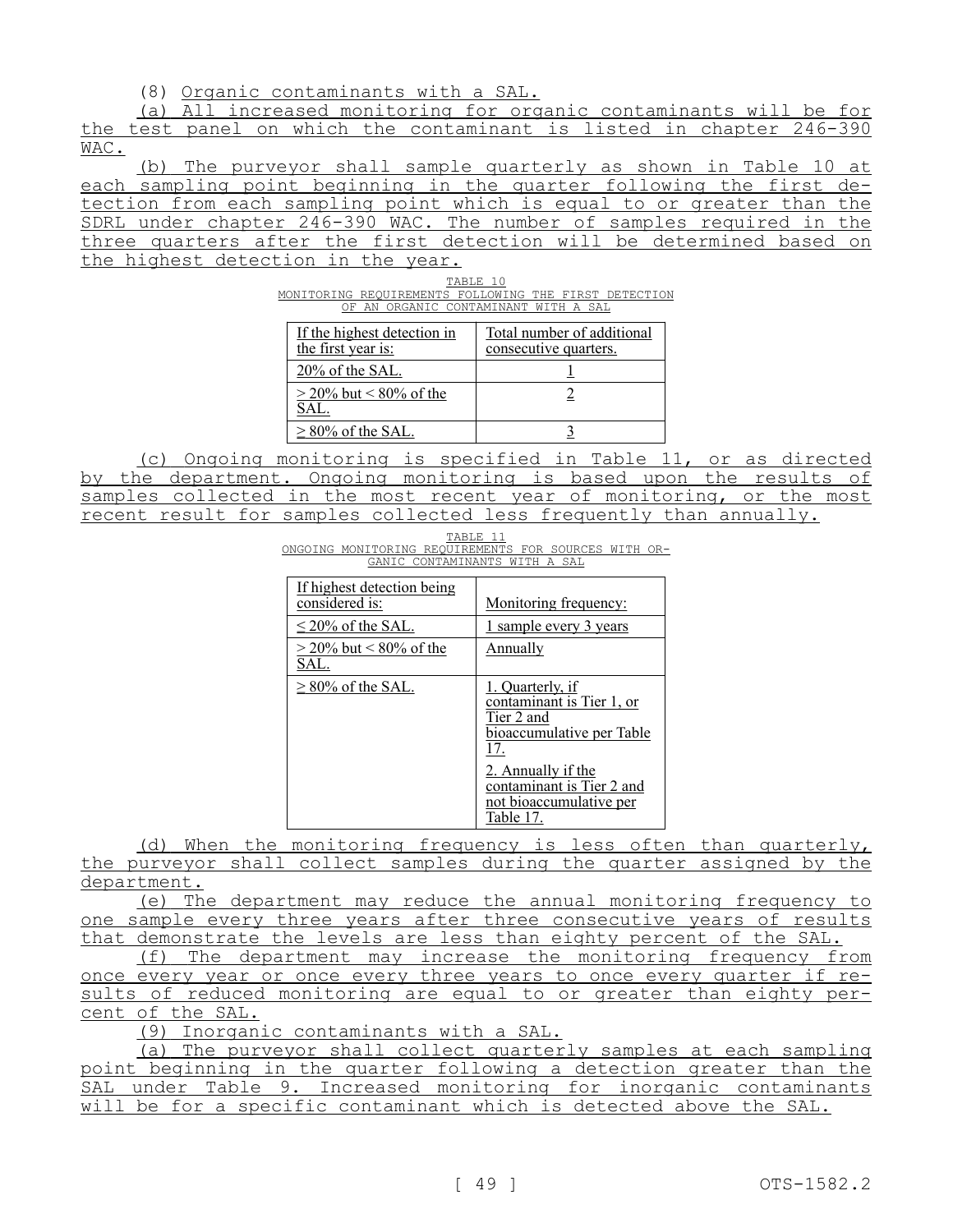(b) The department may reduce the quarterly monitoring frequency when results are reliably and consistently below the SAL, as directed by the department. When the monitoring frequency is less often than quarterly, the purveyor shall collect samples during the quarter assigned by the department.

(10) If a contaminant has no MCL, MRDL, TT, or SAL, the department may use EPAs *2018 Edition of the Drinking Water Standards and Health Advisories Tables* to determine subsequent monitoring per this section.

(11) The department shall determine the purveyor's follow-up action when a ((substance)) contaminant not included in this chapter is detected.

AMENDATORY SECTION (Amending WSR 99-07-021, filed 3/9/99, effective 4/9/99)

**WAC 246-290-455 Operation of chemical contaminant treatment facilities.** (1) Purveyors shall ensure finished drinking water from chemical contaminant treatment facilities complies with the minimum water quality standards established in WAC 246-290-310. This section does not apply to facilities used only for corrosion control treatment purposes.

 $((+2))$  (a) The purveyor shall collect finished drinking water samples at a point directly downstream of the treatment system prior to the first consumer on a monthly basis.

 $((+a))$  (i) Finished drinking water samples from treatment systems utilized for removal of contaminants with established primary MCLs shall be submitted to a certified laboratory for analysis of the specific contaminant(s) of concern.

 $((+b))$  (ii) Finished drinking water samples from treatment systems utilized for removal of contaminants with established secondary MCLs shall be submitted to a certified laboratory for analysis or analyzed for the specific contaminant(s) of concern by the purveyor through department-approved on-site methods.

 $((\langle e \rangle))$  (iii) Additional finished drinking water monitoring may be required by the department based on the complexity or size of the water system.

 $((+3))$  (b) If primary MCLs following treatment are exceeded in four or more months of a consecutive twelve-month compliance period, the purveyor shall submit a project report to the department that addresses the failure to maintain compliance. The project report shall include methods and schedules to correct the treatment deficiency and/or indicate schedules for implementing an alternate source of supply or an effective treatment technology.

 $((+4))$  (c) If secondary MCLs following treatment are exceeded in four or more months of a consecutive twelve-month compliance period, the purveyor shall take action per WAC 246-290-320 (3)( $\overline{d}$ ).

(2) Purveyors using treatment to remove a contaminant with a SAL shall:

(a) Collect finished drinking water samples at a point downstream of the treatment system prior to the first consumer on a quarterly basis; and

(b) Submit the samples to a certified lab for analysis or analyze the samples using department-approved on-site methods.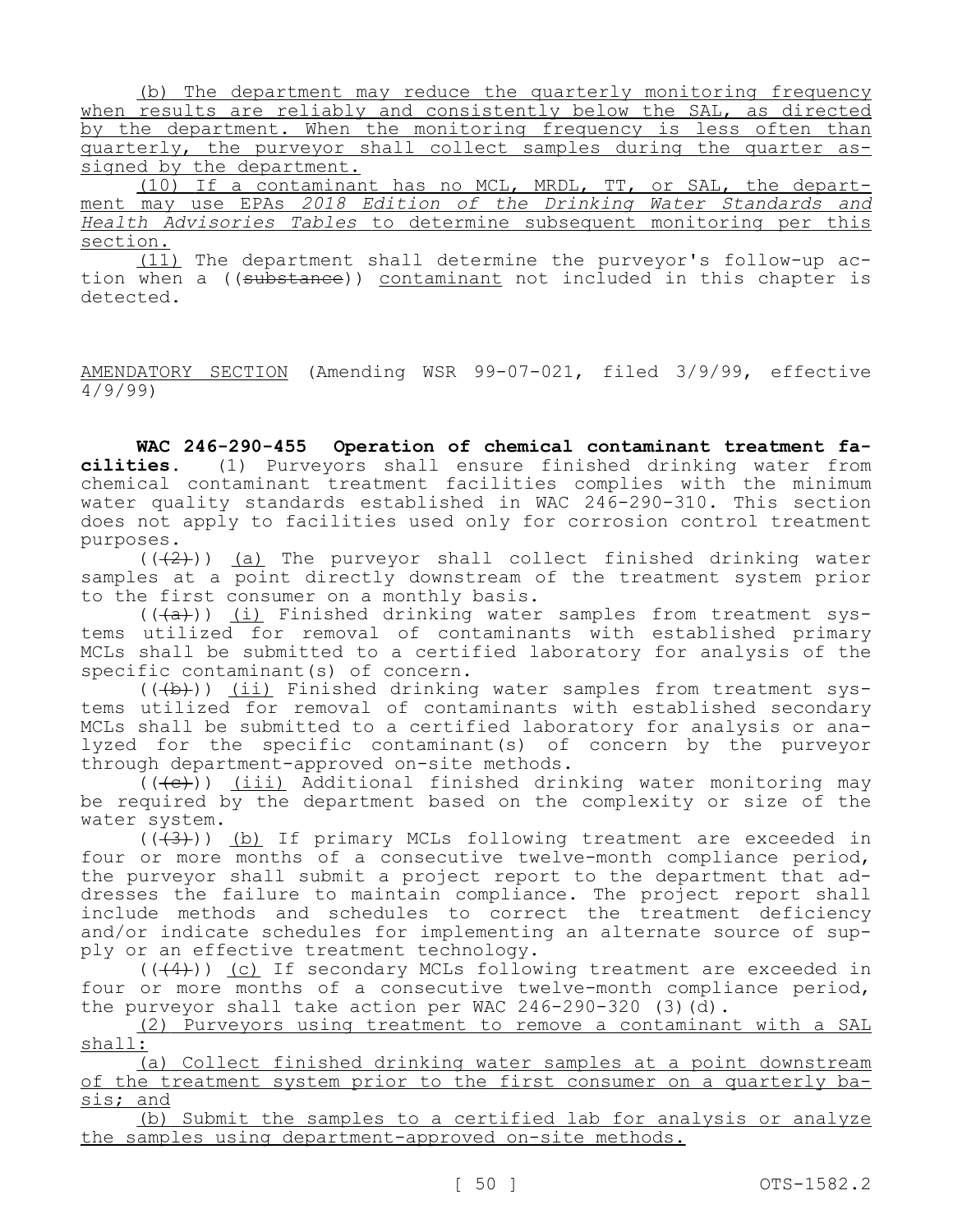AMENDATORY SECTION (Amending WSR 17-01-062, filed 12/14/16, effective 1/14/17)

**WAC 246-290-480 Recordkeeping and reporting.** (1) Records. The purveyor shall keep the following records of operation and water quality analyses:

(a) Bacteriological and turbidity analysis results shall be kept for five years. Chemical analysis results shall be kept for as long as the system is in operation. Records of source meter readings shall be kept for ten years. Other records of operation and analyses required by the department shall be kept for three years. All records shall bear the signature of the operator in responsible charge of the water system or his or her representative. Systems shall keep these records available for inspection by the department and shall send the records to the department if requested. Actual laboratory reports may be kept or data may be transferred to tabular summaries, provided the following information is included:

(i) The date, place, and time of sampling, and the name of the person collecting the sample;

(ii) Identification of the sample type (routine distribution system sample, repeat sample, source or finished water sample, or other special purpose sample);

(iii) Date of analysis;

(iv) Laboratory and person responsible for performing analysis;

(v) The analytical method used; and

(vi) The results of the analysis.

(b) The purveyor shall maintain documentation of any level 1 or level 2 assessment regardless of who conducts the assessment, and documentation of corrective actions completed as a result of the assessments, or other summary documentation of the sanitary defects and corrective actions taken under WAC 246-290-320(2) for department review. The documentation must be maintained by the purveyor for a period of not less than five years after completion of the assessment or corrective action.

(c) For consecutive systems, documentation of notification to the wholesale systems of total coliform-positive samples that are not invalidated under WAC 246-290-300 (3)(d) must be kept for a period of not less than five years.

(d) Records of action taken by the system to correct violations of primary drinking water standards and exceedances of SALs. For each violation of a primary drinking water standard or SAL exceedance, records of actions taken to correct the violations or SAL exceedance, and copies of public notifications ((shall)) must be kept for a period of no less than ten years after the last corrective action taken.

(e) Copies of any written reports, summaries, or communications relating to sanitary surveys or SPIs of the system conducted by system personnel, by a consultant or by any local, state, or federal agency, shall be kept for ten years after completion of the sanitary survey or SPI involved.

(f) Copies of project reports, construction documents and related drawings, inspection reports and approvals shall be kept for the life of the facility.

(g) Where applicable, records of the following shall be kept for a minimum of three years:

(i) Chlorine residual;

(ii) Fluoride level;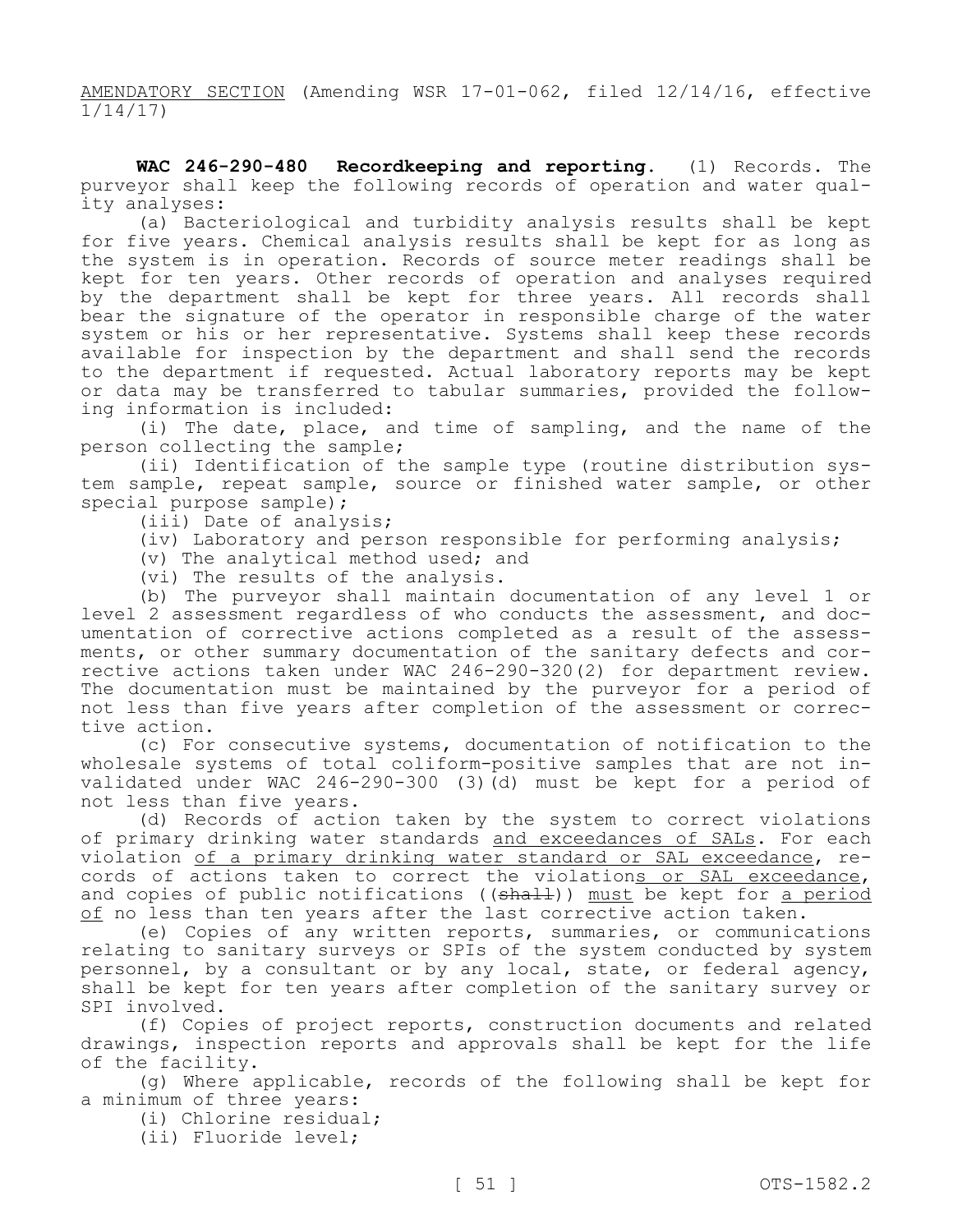(iii) Water treatment plant performance including, but not limited to:

(A) Type of chemicals used and quantity;

(B) Amount of water treated;

(C) Results of analyses; and

(iv) Other information as specified by the department.

(h) The purveyor shall retain copies of public notices made under Part 7, Subpart A of this chapter and certifications made to the department under 40 C.F.R. 141.33(e) for a period of at least three years after issuance.

(i) Purveyors using conventional, direct, or in-line filtration that recycle spent filter backwash water, thickener supernatant, or liquids from dewatering processes within their treatment plant shall, beginning no later than June 8, 2004, collect and retain on file the following information for review and evaluation by the department:

(i) A copy of the recycle notification and information submitted to the department under WAC  $246 - 290 - 660$  (4)(a)(i).

(ii) A list of all recycle flows and the frequency with which they are returned.

(iii) Average and maximum backwash flow rate through the filters and the average and maximum duration of the filter backwash process in minutes.

(iv) Typical filter run length and a written summary of how filter run length is determined.

(v) The type of treatment provided for the recycle flow.

(vi) Data on the physical dimensions of the equalization and/or treatment units, typical and maximum hydraulic loading rates, type of treatment chemicals used and average dose and frequency of use, and frequency at which solids are removed, if applicable.

(j) Purveyors required to conduct disinfection profiling and benchmarking under 40 C.F.R. 141.530 through 141.544 shall retain the results on file indefinitely.

(k) Copies of monitoring plans developed under this chapter shall be kept for the same period of time as the records of analyses taken under the plan are required to be kept under (a) of this subsection.

(l) Purveyors using surface water or GWI sources must keep the records required by 40 C.F.R. 141.722.

(2) Reporting.

(a) Unless otherwise specified in this chapter, the purveyor shall report to the department within forty-eight hours the failure to comply with any national primary drinking water regulation or a SAL (including failure to comply with any monitoring requirements) as set forth in this chapter. For violations assigned to Tier 1 in WAC 246-290-71001 or in Table 16, the department must be notified as soon as possible, but no later than twenty-four hours after the violation or SAL exceedance is known.

(b) The purveyor shall submit to the department reports required by this chapter, including tests, measurements, and analytic reports. Monthly reports are due before the tenth day of the following month, unless otherwise specified in this chapter.

(c) The purveyor shall submit to the department copies of any written summaries or communications relating to the status of monitoring waivers during each monitoring cycle or as directed by the department.

(d) Source meter readings shall be made available to the department.

(e) Water facilities inventory form (WFI).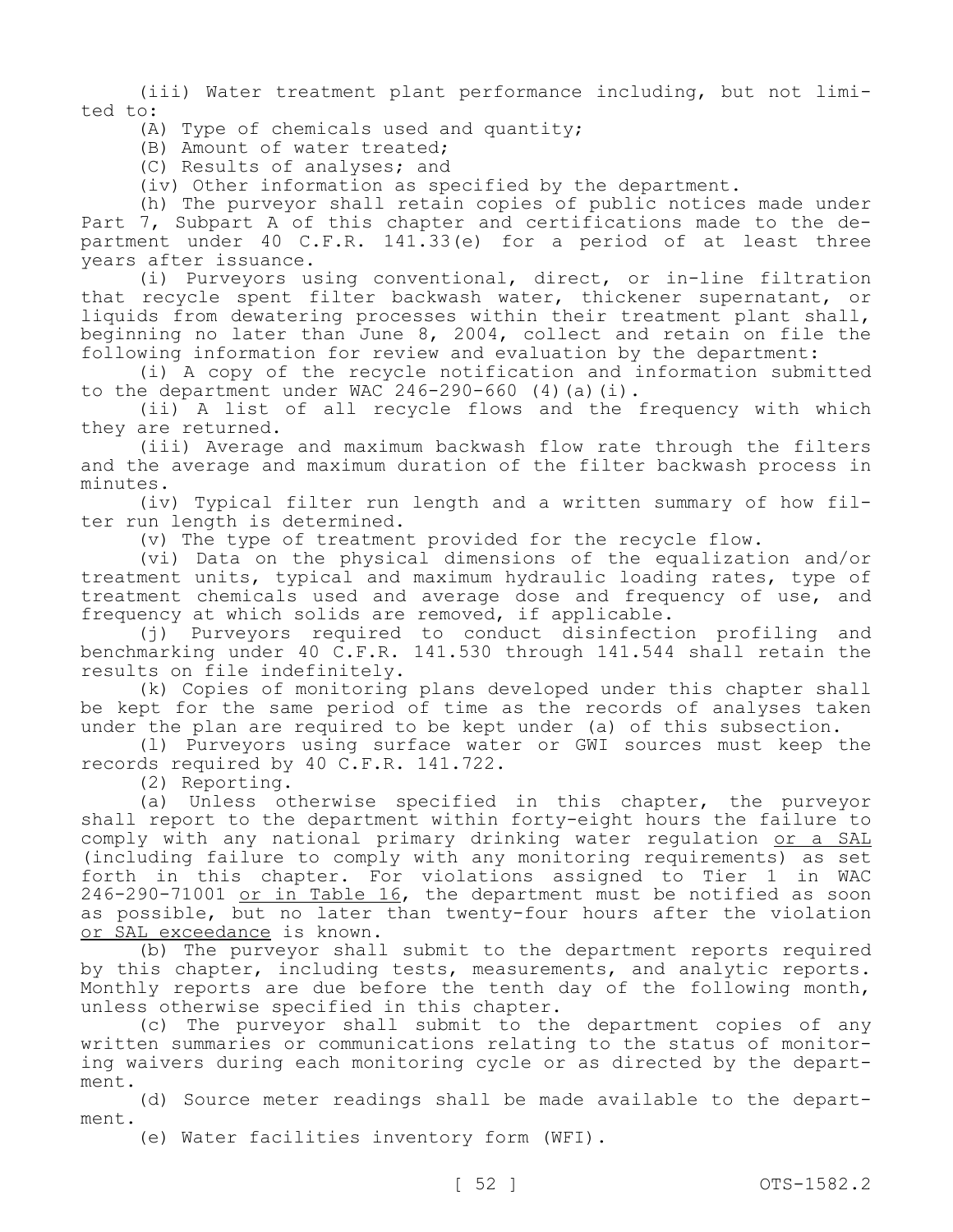(i) Purveyors of **community** and **NTNC** systems shall submit an annual WFI update to the department;

(ii) Purveyors of **TNC** systems shall submit an updated WFI to the department as requested;

(iii) Purveyors shall submit an updated WFI to the department within thirty days of any change in name, category, ownership, or responsibility for management of the water system, or addition of source or storage facilities; and

(iv) At a minimum the completed WFI shall provide the current names, addresses, and telephone numbers of the owners, operators, and emergency contact persons for the system.

(f) Bacteriological.

(i) The purveyor shall notify the department of the presence of total coliform in a sample within ten days of notification by the laboratory;

(ii) Prior to serving water to the public, a seasonal system shall submit a certification to the department demonstrating that the system has complied with the department-approved start-up procedure; and

(iii) The system shall report treatment technique violations identified under WAC 246-290-320 (2)(f) to the department no later than the end of the next business day after the violation is known.

(g) Systems monitoring for disinfection byproducts under WAC 246-290-300(6) shall report information to the department as specified in (a) and (b) of this subsection, and 40 C.F.R. 141.134(b).

(h) Systems monitoring for disinfectant residuals under WAC 246-290-300(6) shall report information to the department as specified in (a) and (b) of this subsection, and  $40 \, \text{C.F.R.}$  141.134(c).

(i) Systems required to monitor for disinfection byproduct precursor removal under WAC 246-290-300(6) shall report information to the department as specified in (a) and (b) of this subsection, and 40 C.F.R. 141.134(d).

(j) Systems required to monitor for disinfection byproducts under WAC 246-290-300(6) shall report information to the department as specified in (a) and (b) of this subsection, and  $40$  C.F.R. 141.600 -629.

(k) Systems subject to the enhanced treatment requirements for *Cryptosporidium* under WAC 246-290-630(4) shall report information to the department as specified in 40 C.F.R. 141.706 and 141.721.

(l) Systems that use acrylamide and epichlorohydrin in the treatment of drinking water, must certify annually in writing to the department that the combination (or product) of dose and monomer level does not exceed the levels specified in (l)(i) and (ii) of this subsection. Certifications shall reference maximum use levels established by an ANSI-accredited listing organization approved by the department.

(i) Acrylamide =  $0.05$  percent dosed at 1 ppm (or equivalent); and

(ii) Epichlorohydrin = 0.01 percent dosed at 20 ppm (or equivalent).

(m) Use of products that exceed the specified levels constitutes a treatment technique violation and the public must be notified under the public notice requirements under Part 7, Subpart A of this chapter.

(n) Systems shall submit to the department, in accordance with 40 C.F.R. 141.31(d), a certification that the system has complied with the public notification regulations (Part 7, Subpart A of this chapter) when a public notification is required. Along with the certifica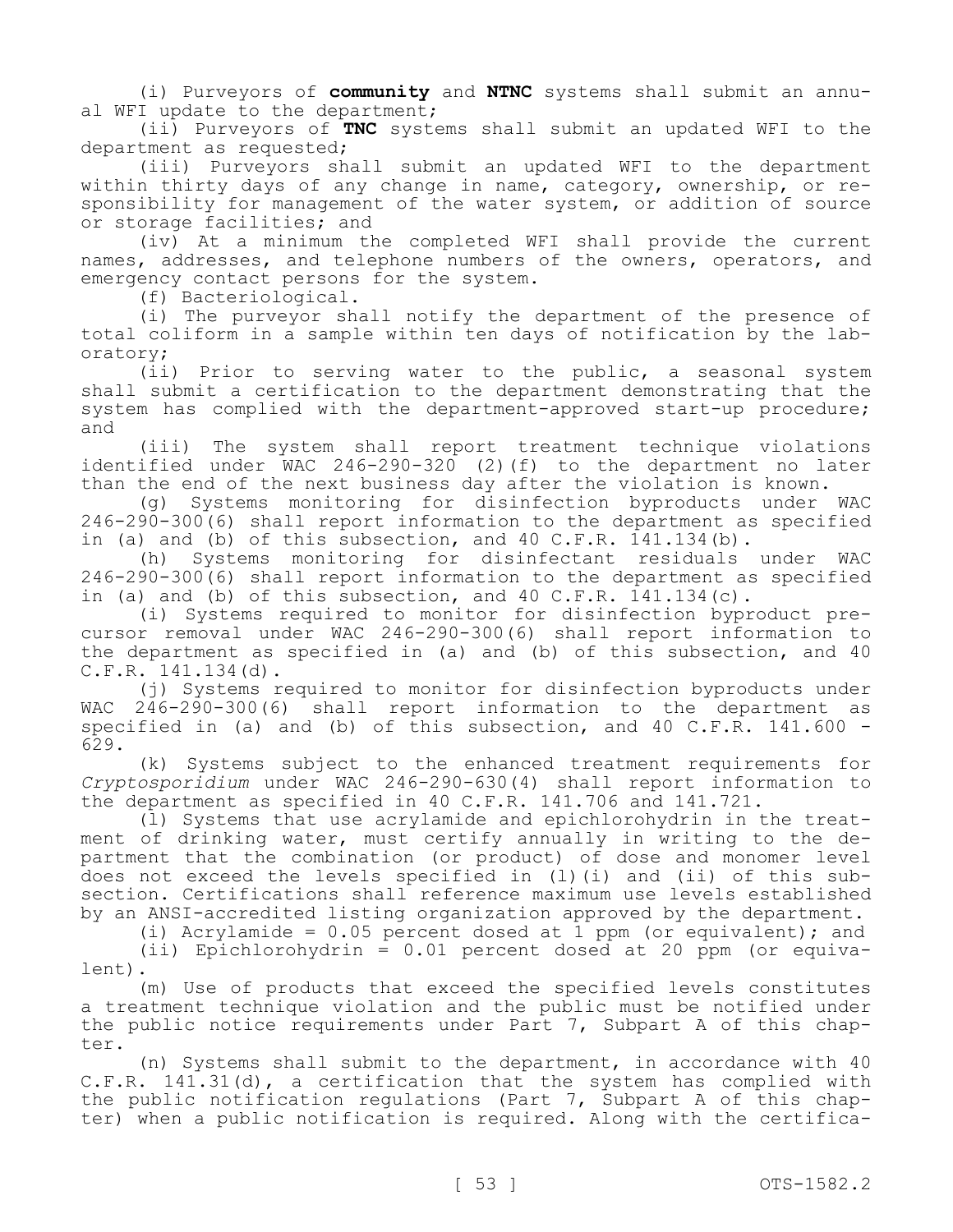tion, the system shall submit a representative copy of each type of notice.

AMENDATORY SECTION (Amending WSR 08-03-061, filed 1/14/08, effective 2/14/08)

**WAC 246-290-490 Cross-connection control.** (1) Applicability, purpose, and responsibility.

(a) All community water systems shall comply with the cross-connection control requirements specified in this section.

(b) All noncommunity water systems shall apply the principles and provisions of this section, including subsection (4)(b) of this section, as applicable to protect the public water system from contamination via cross-connections. Noncommunity systems that comply with subsection (4)(b) of this section and the provisions of WAC 51-56-0600 of the UPC (which addresses the installation of backflow preventers at points of water use within the potable water system) shall be considered in compliance with the requirements of this section.

(c) The purpose of the purveyor's cross-connection control program shall be to protect the public water system, as defined in WAC 246-290-010, from contamination via cross-connections.

(d) The purveyor's responsibility for cross-connection control shall begin at the water supply source, include all the public water treatment, storage, and distribution facilities, and end at the point of delivery to the consumer's water system, which begins at the downstream end of the service connection or water meter located on the public right of way or utility-held easement.

(e) Under this section, purveyors are not responsible for eliminating or controlling cross-connections within the consumer's water system. Under chapter 19.27 RCW, the responsibility for cross-connection control within the consumer's water system, i.e., within the property lines of the consumer's premises, lies with the authority having jurisdiction.

(2) General program requirements.

(a) The purveyor shall develop and implement a cross-connection control program that meets the requirements of this section, but may establish a more stringent program through local ordinances, resolutions, codes, bylaws, or operating rules.

(b) Purveyors shall ensure that good engineering and public health protection practices are used in the development and implementation of cross-connection control programs. Department publications and the most recently published editions of references, such as, but not limited to, those listed below, may be used as guidance for crossconnection program development and implementation:

(i) *Manual of Cross-Connection Control* published by the Foundation for Cross-Connection Control and Hydraulic Research, University of Southern California (USC Manual);

(ii) *Cross-Connection Control Manual, Accepted Procedure and Practice* published by the Pacific Northwest Section of the American Water Works Association (PNWS-AWWA Manual); or

(iii) Guidance document: *Cross-Connection Control for Small Water Systems* published by the department.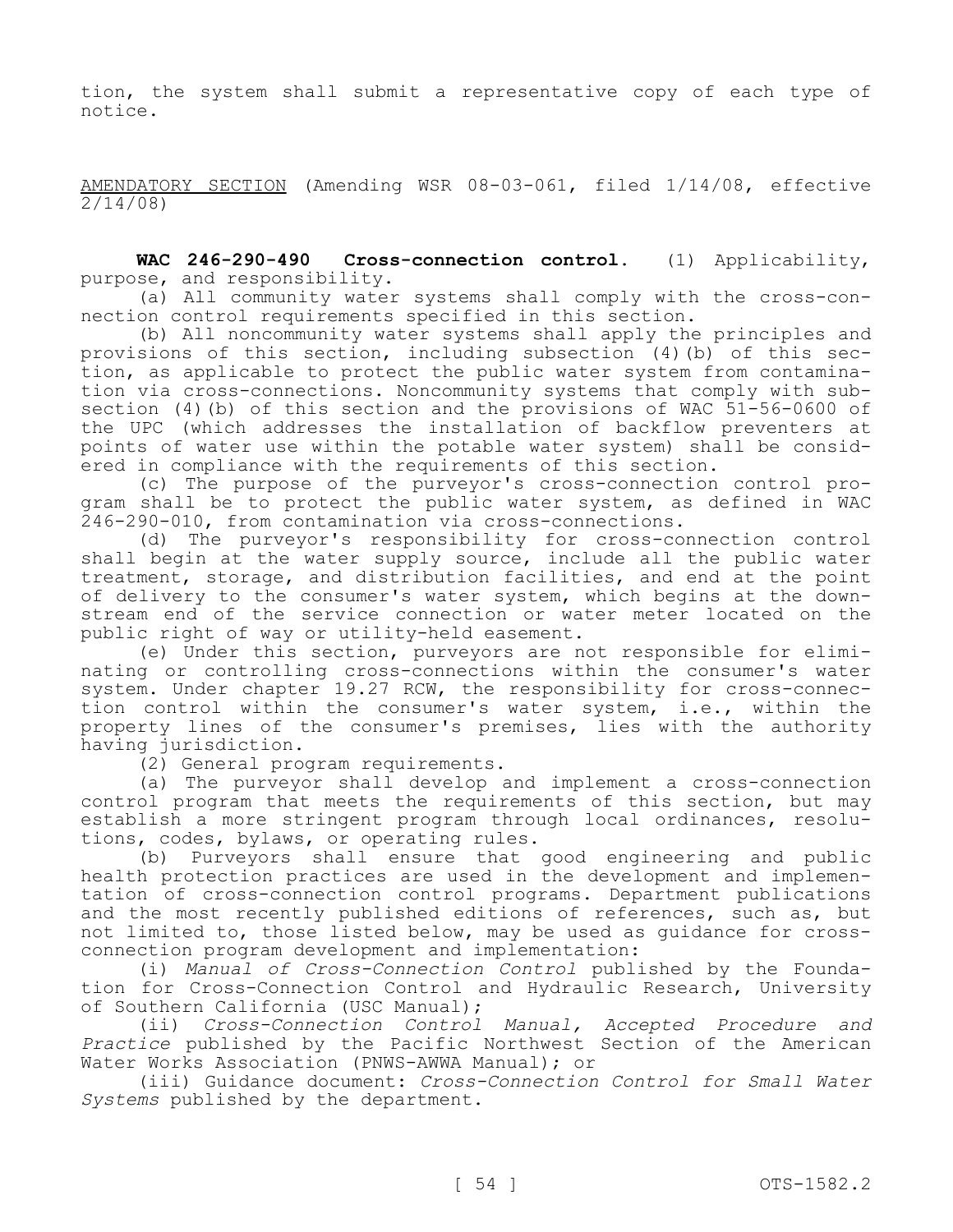(c) The purveyor may implement the cross-connection control program, or any portion thereof, directly or by means of a contract with another agency or party acceptable to the department.

(d) The purveyor shall coordinate with the authority having jurisdiction in all matters concerning cross-connection control. The purveyor shall document and describe the coordination, including delineation of responsibilities, in the written cross-connection control program required in (e) of this subsection.

(e) The purveyor shall include a written description of the cross-connection control program in the water system plan required under WAC 246-290-100 or the small water system management program required under WAC 246-290-105. The cross-connection control program shall include the minimum program elements described in subsection (3) of this section.

(f) The purveyor shall ensure that cross-connections between the distribution system and a consumer's water system are eliminated or controlled by the installation of an approved backflow preventer commensurate with the degree of hazard. This can be accomplished by implementation of a cross-connection program that relies on:

(i) Premises isolation as defined in WAC 246-290-010; or

(ii) Premises isolation and in-premises protection as defined in WAC 246-290-010.

(g) Purveyors with cross-connection control programs that rely both on premises isolation and in-premises protection:

(i) Shall comply with the premises isolation requirements specified in subsection  $(4)$  (b) of this section; and

(ii) May reduce premises isolation requirements and rely on inpremises protection for premises other than the type addressed in subsection (4)(b) of this section, only if the following conditions are met:

(A) The in-premises backflow preventers provide a level of protection commensurate with the purveyor's assessed degree of hazard;

(B) Backflow preventers which provide the in-premises backflow protection meet the definition of approved backflow preventers as described in WAC 246-290-010;

(C) The approved backflow preventers are installed, inspected, tested (if applicable), maintained, and repaired in accordance with subsections (6) and (7) of this section;

(D) Records of the backflow preventers are maintained in accordance with subsections  $(3)(i)$  and  $(8)$  of this section; and

(E) The purveyor has reasonable access to the consumer's premises to conduct an initial hazard evaluation and periodic reevaluations to determine whether the in-premises protection is adequate to protect the purveyor's distribution system.

(h) The purveyor shall take appropriate corrective action as authorized by the legal instrument required by subsection (3)(b) of this section, when:

(i) A cross-connection exists that is not controlled commensurate to the degree of hazard assessed by the purveyor; or

(ii) A consumer fails to comply with the purveyor's requirements regarding the installation, inspection, testing, maintenance or repair of approved backflow preventers required by this chapter.

(i) The purveyor's corrective action may include, but is not limited to:

(i) Denying or discontinuing water service to a consumer's premises until the cross-connection hazard is eliminated or controlled to the satisfaction of the purveyor;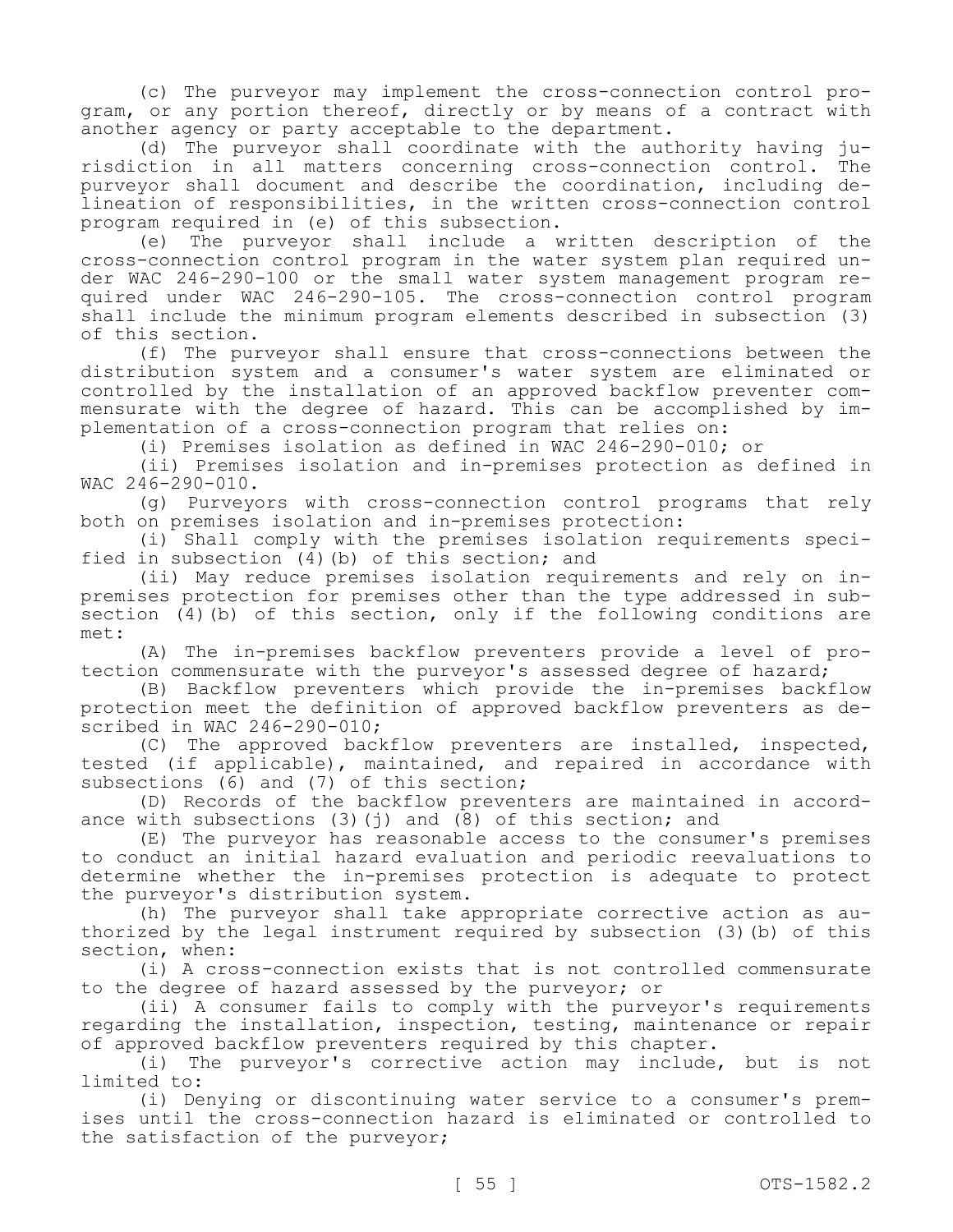(ii) Requiring the consumer to install an approved backflow preventer for premises isolation commensurate with the degree of hazard; or

(iii) The purveyor installing an approved backflow preventer for premises isolation commensurate with the degree of hazard.

(j) Except in the event of an emergency, purveyors shall notify the authority having jurisdiction prior to denying or discontinuing water service to a consumer's premises for one or more of the reasons listed in (h) of this subsection.

(k) The purveyor shall prohibit the intentional return of used water to the purveyor's distribution system. Used water includes, but is not limited to, water used for heating, cooling, or other purposes within the consumer's water system.

(3) Minimum elements of a cross-connection control program.

(a) To be acceptable to the department, the purveyor's cross-connection control program shall include the minimum elements identified in this subsection.

(b) Element 1: The purveyor shall adopt a local ordinance, resolution, code, bylaw, or other written legal instrument that:

(i) Establishes the purveyor's legal authority to implement a cross-connection control program;

(ii) Describes the operating policies and technical provisions of the purveyor's cross-connection control program; and

(iii) Describes the corrective actions used to ensure that consumers comply with the purveyor's cross-connection control requirements.

(c) Element 2: The purveyor shall develop and implement procedures and schedules for evaluating new and existing service connections to assess the degree of hazard posed by the consumer's premises to the purveyor's distribution system and notifying the consumer within a reasonable time frame of the hazard evaluation results. At a minimum, the program shall meet the following:

(i) For connections made on or after April 9, 1999, procedures shall ensure that an initial evaluation is conducted before water service is provided;

(ii) For all other connections, procedures shall ensure that an initial evaluation is conducted in accordance with a schedule acceptable to the department; and

(iii) For all service connections, once an initial evaluation has been conducted, procedures shall ensure that periodic reevaluations are conducted in accordance with a schedule acceptable to the department and whenever there is a change in the use of the premises.

(d) Element 3: The purveyor shall develop and implement procedures and schedules for ensuring that:

(i) Cross-connections are eliminated whenever possible;

(ii) When cross-connections cannot be eliminated, they are controlled by installation of approved backflow preventers commensurate with the degree of hazard; and

(iii) Approved backflow preventers are installed in accordance with the requirements of subsection (6) of this section.

(e) Element 4: The purveyor shall ensure that personnel, including at least one person certified as a CCS, are provided to develop and implement the cross-connection control program.

(f) Element 5: The purveyor shall develop and implement procedures to ensure that approved backflow preventers relied upon to protect the public water system are inspected and/or tested (as applicable) under subsection (7) of this section.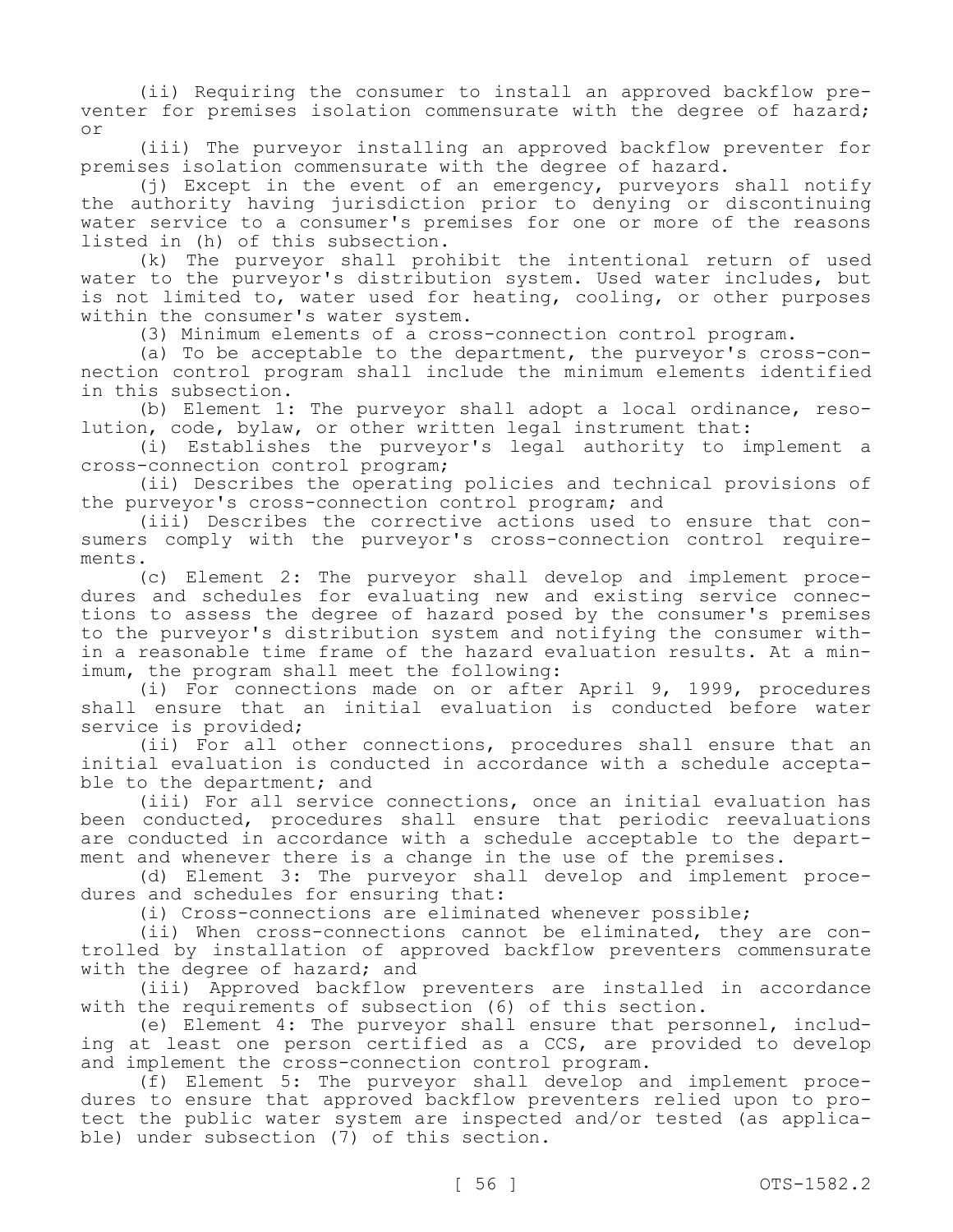(g) Element 6: The purveyor shall develop and implement a backflow prevention assembly testing quality control assurance program, including, but not limited to, documentation of BAT certification and test kit calibration, test report contents, and time frames for submitting completed test reports.

(h) Element 7: The purveyor shall develop and implement (when appropriate) procedures for responding to backflow incidents.

(i) Element 8: The purveyor shall include information on crossconnection control in the purveyor's existing program for educating consumers about water system operation. The public education program may include periodic bill inserts, public service announcements, pamphlet distribution, notification of new consumers and consumer confidence reports.

(j) Element 9: The purveyor shall develop and maintain cross-connection control records including, but not limited to, the following:

(i) A master list of service connections and/or consumer's premises where the purveyor relies upon approved backflow preventers to protect the public water system from contamination, the assessed hazard level of each, and the required backflow preventer(s);

(ii) Inventory information on backflow preventers that protect the public water system including:

(A) Approved air gaps installed in lieu of approved assemblies including exact air gap location, assessed degree of hazard, installation date, history of inspections, inspection results, and person conducting inspections;

(B) Approved backflow assemblies including exact assembly location, assembly description (type, manufacturer, model, size, and serial number), assessed degree of hazard, installation date, history of inspections, tests and repairs, test results, and person performing tests; and

(C) Approved AVBs used for irrigation system applications including location, description (manufacturer, model, and size), installation date, history of inspection(s), and person performing inspection(s).

(iii) Cross-connection program summary reports and backflow incident reports required under subsection (8) of this section.

(k) Element 10: Purveyors who distribute and/or have facilities that receive reclaimed water within their water service area shall meet any additional cross-connection control requirements imposed by the department in a permit issued under chapter 90.46 RCW.

(4) Approved backflow preventer selection.

(a) The purveyor shall ensure that a CCS:

(i) Assesses the degree of hazard posed by the consumer's water system upon the purveyor's distribution system; and

(ii) Determines the appropriate method of backflow protection for premises isolation as described in Table  $((9))$  12.

| APPROPRIATE METHODS OF BACKFLOW PROTECTION FOR PREM- | <b>TABLE</b> ((8)) 12<br>ISES ISOLATION |  |  |  |
|------------------------------------------------------|-----------------------------------------|--|--|--|
|                                                      |                                         |  |  |  |

| Degree of<br><b>Hazard</b>                | <b>Application</b><br>Condition              | Appropriate<br><b>Approved</b><br><b>Backflow</b><br>Preventer |
|-------------------------------------------|----------------------------------------------|----------------------------------------------------------------|
| High health<br>cross-connection<br>hazard | Backsiphonage<br>or backpressure<br>backflow | AG, RPBA, or<br><b>RPDA</b>                                    |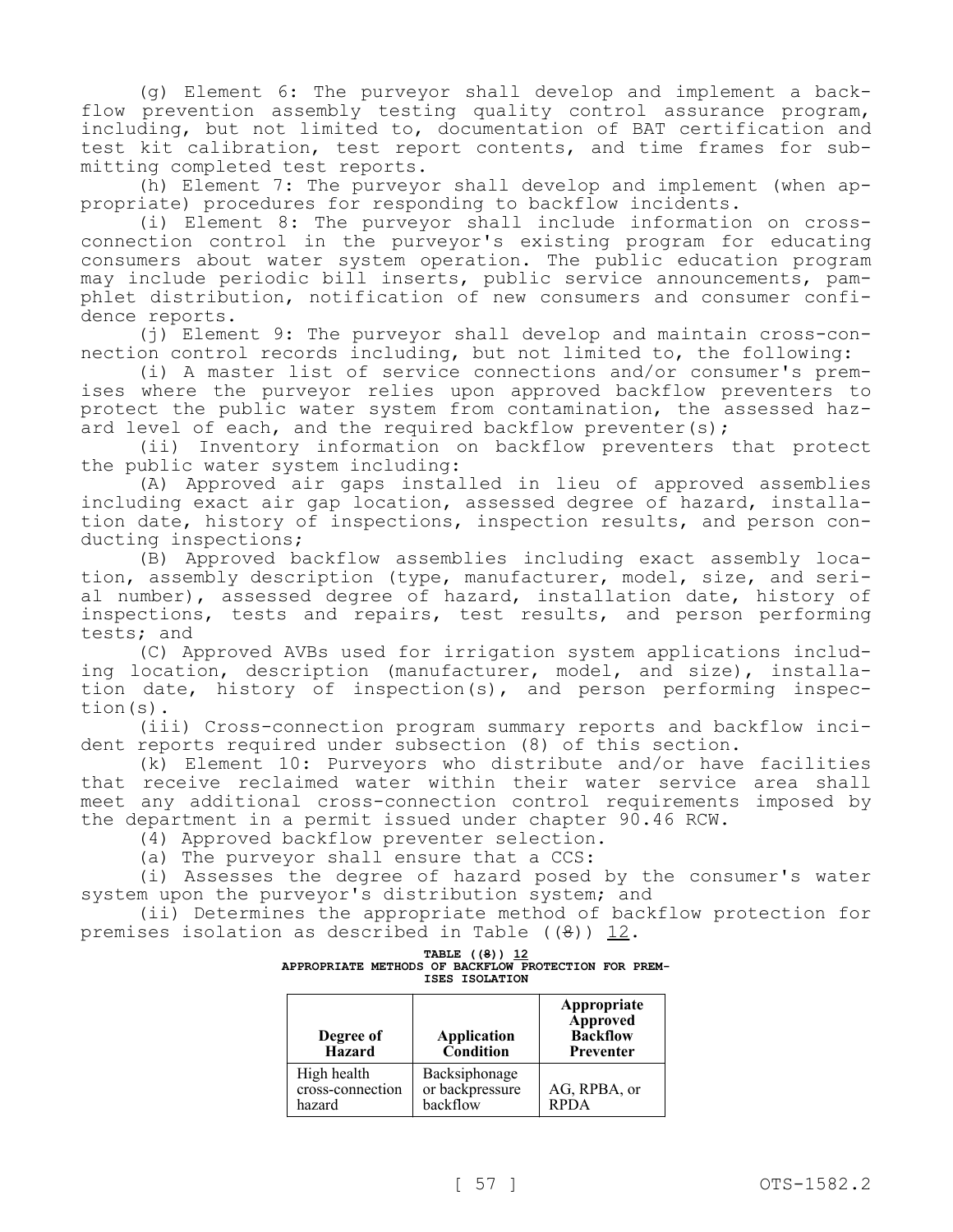| Degree of<br><b>Hazard</b> | <b>Application</b><br>Condition | Appropriate<br><b>Approved</b><br><b>Backflow</b><br>Preventer |
|----------------------------|---------------------------------|----------------------------------------------------------------|
| Low cross-                 | Backsiphonage                   | AG, RPBA,                                                      |
| connection                 | or backpressure                 | RPDA, DCVA,                                                    |
| hazard                     | backflow                        | or DCDA                                                        |

(b) Premises isolation requirements.

(i) The purveyor shall ensure that an approved air gap, RPBA, or RPDA is installed for premises isolation for service connections to premises posing a high health cross-connection hazard including, but not limited to, those premises listed in Table  $(9)$ ) 13, except those premises identified as severe in (b)(ii) of this subsection.

(ii) For service connections to premises posing a severe health cross-connection hazard including wastewater treatment plants, radioactive material processing plants, and nuclear reactors, the purveyor shall ensure that either an:

(A) Approved air gap is installed for premises isolation; or

(B) Approved RPBA or RPDA is installed for premises isolation in combination with an in-plant approved air gap.

(iii) If the purveyor's CCS determines that no hazard exists for a connection serving premises of the type listed in Table ( $(9)$ ) 13, the purveyor may grant an exception to the premises isolation requirements of (b)(i) of this subsection.

(iv) The purveyor shall document, on a case-by-case basis, the reasons for granting an exception under (b)(i) of this subsection and include the documentation in the cross-connection control program annual summary report required in subsection (8) of this section.

> **TABLE ((9)) 13 (formally codified as TABLE 9) SEVERE\* AND HIGH HEALTH CROSS-CONNECTION HAZARD PREM-ISES REQUIRING PREMISES ISOLATION BY AG OR RPBA**

Agricultural (farms and dairies)

Beverage bottling plants

Car washes

Chemical plants

Commercial laundries and dry cleaners

Premises where both reclaimed water and potable water are provided

Film processing facilities

Food processing plants

Hospitals, medical centers, nursing homes, veterinary, medical and dental clinics, and blood plasma centers

Premises with separate irrigation systems using the purveyor's water supply and with chemical addition<sup>+</sup>

Laboratories

Metal plating industries

Mortuaries

Petroleum processing or storage plants

Piers and docks

Radioactive material processing plants or nuclear

reactors\*

Survey access denied or restricted

Wastewater lift stations and pumping stations

Wastewater treatment plants<sup>\*</sup>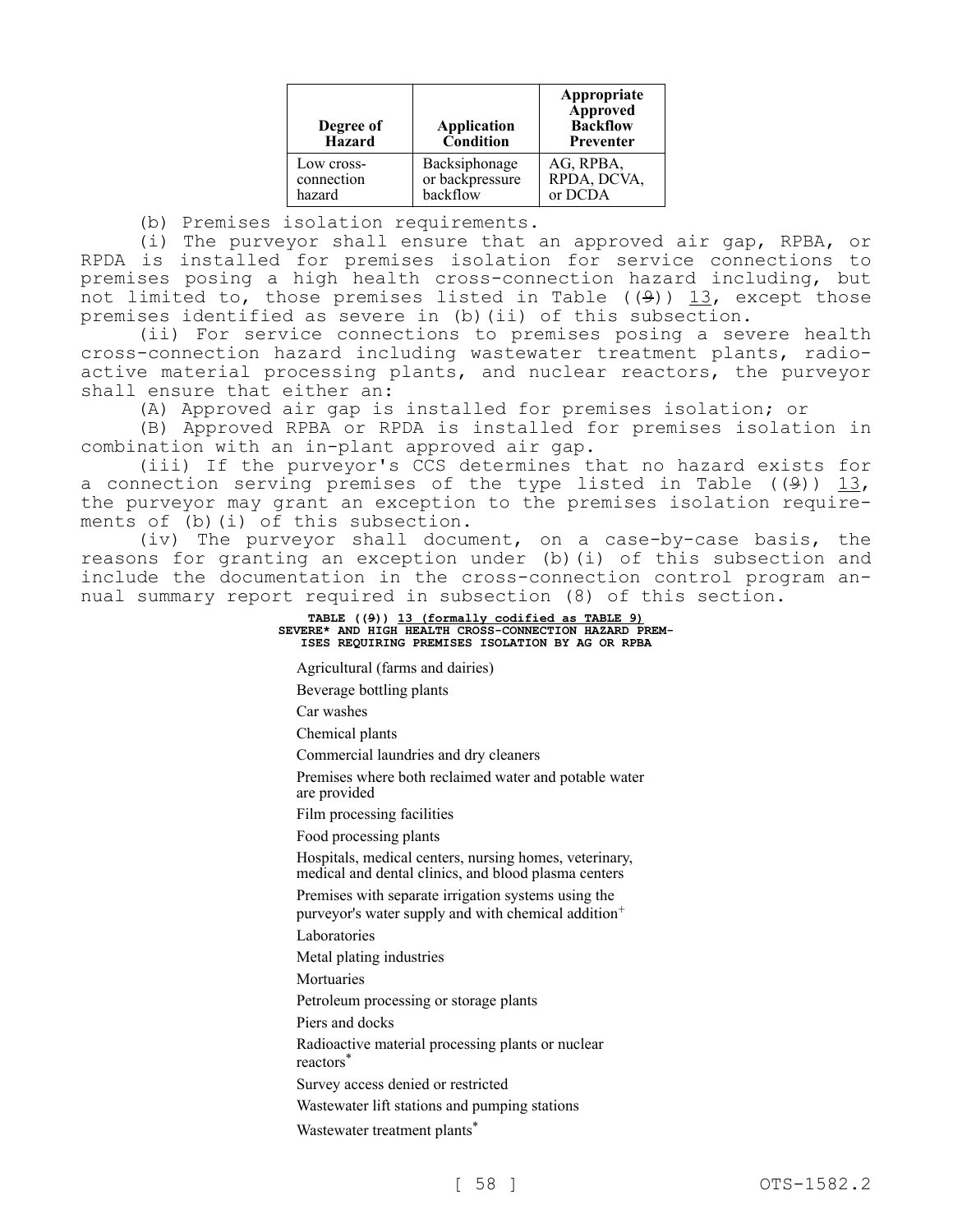## Premises with an unapproved auxiliary water supply interconnected with the potable water supply

For example, parks, playgrounds, golf courses, cemeteries, estates, etc.

\* RPBAs for connections serving these premises are acceptable only when used in combination with an in-plant approved air gap; otherwise, the purveyor shall require an approved air gap at the service connection.

(c) Backflow protection for single-family residences.

(i) For single-family residential service connections, the purveyor shall comply with the premises isolation requirements of (b) of this subsection when applicable.

(ii) If the requirements of (b) of this subsection do not apply and the requirements specified in subsection  $(2)$   $(q)$   $(ii)$  of this section are met, the purveyor may rely on backflow protection provided at the point of hazard in accordance with WAC 51-56-0600 of the UPC for hazards such as, but not limited to:

- (A) Irrigation systems;
- (B) Swimming pools or spas;
- (C) Ponds; and
- (D) Boilers.

For example, the purveyor may accept an approved AVB on a residential irrigation system, if the AVB is properly installed under the UPC.

(d) Backflow protection for fire protection systems.

(i) Backflow protection is not required for residential flowthrough or combination fire protection systems constructed of potable water piping and materials.

(ii) For service connections with fire protection systems other than flow-through or combination systems, the purveyor shall ensure that backflow protection consistent with WAC 51-56-0600 of the UPC is installed. The UPC requires minimum protection as follows:

(A) An RPBA or RPDA for fire protection systems with chemical addition or using unapproved auxiliary water supply; and

(B) A DCVA or DCDA for all other fire protection systems.

(iii) For connections made on or after April 9, 1999, the purveyor shall ensure that backflow protection is installed before water service is provided.

(iv) For existing fire protection systems:

(A) With chemical addition or using unapproved auxiliary supplies, the purveyor shall ensure that backflow protection is installed within ninety days of the purveyor notifying the consumer of the high health cross-connection hazard or in accordance with an alternate schedule acceptable to the purveyor.

(B) Without chemical addition, without on-site storage, and using only the purveyor's water (i.e., no unapproved auxiliary supplies on or available to the premises), the purveyor shall ensure that backflow protection is installed in accordance with a schedule acceptable to the purveyor or at an earlier date if required by the code official administering the State Building Code as defined in chapter 51-04 WAC.

(C) When establishing backflow protection retrofitting schedules for fire protection systems that have the characteristics listed in (d)(iv)(B) of this subsection, the purveyor may consider factors such as, but not limited to, impacts of assembly installation on sprinkler performance, costs of retrofitting, and difficulty of assembly installation.

(e) Purveyors may require approved backflow preventers commensurate with the degree of hazard as determined by the purveyor to be installed for premises isolation for connections serving premises that have characteristics such as, but not limited to, the following: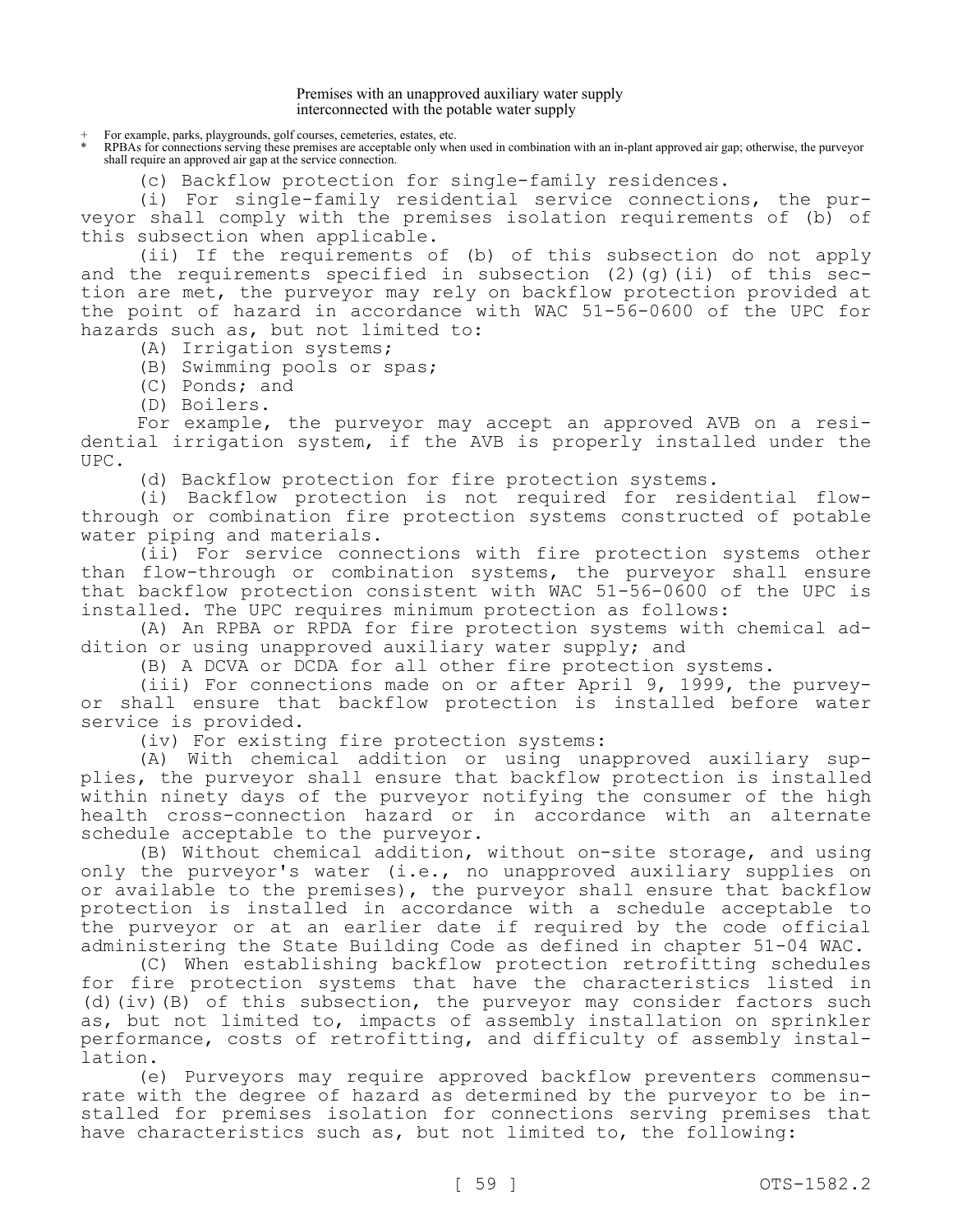(i) Complex plumbing arrangements or plumbing potentially subject to frequent changes that make it impracticable to assess whether cross-connection hazards exist;

(ii) A repeated history of cross-connections being established or reestablished; or

(iii) Cross-connection hazards are unavoidable or not correctable, such as, but not limited to, tall buildings.

(5) Approved backflow preventers.

(a) The purveyor shall ensure that all backflow prevention assemblies relied upon by the purveyor are models included on the current list of backflow prevention assemblies approved for use in Washington state. The current approved assemblies list is available from the department upon request.

(b) The purveyor may rely on testable backflow prevention assemblies that are not currently approved by the department, if the assemblies:

(i) Were included on the department and/or USC list of approved backflow prevention assemblies at the time of installation;

(ii) Have been properly maintained;

(iii) Are commensurate with the purveyor's assessed degree of hazard; and

(iv) Have been inspected and tested at least annually and have successfully passed the annual tests.

(c) The purveyor shall ensure that an unlisted backflow prevention assembly is replaced by an approved assembly commensurate with the degree of hazard, when the unlisted assembly:

(i) Does not meet the conditions specified in (b)(i) through (iv) of this subsection;

(ii) Is moved; or

(iii) Cannot be repaired using spare parts from the original manufacturer.

(d) The purveyor shall ensure that AVBs meet the definition of approved atmospheric vacuum breakers as described in WAC 246-290-010.

(6) Approved backflow preventer installation.

(a) The purveyor shall ensure that approved backflow preventers are installed in the orientation for which they are approved (if applicable).

(b) The purveyor shall ensure that approved backflow preventers are installed in a manner that:

(i) Facilitates their proper operation, maintenance, inspection, in-line testing (as applicable), and repair using standard installation procedures acceptable to the department such as those in the USC Manual or PNWS-AWWA Manual;

(ii) Ensures that the assembly will not become submerged due to weather-related conditions such as flooding; and

(iii) Ensures compliance with all applicable safety regulations.

(c) The purveyor shall ensure that approved backflow assemblies for premises isolation are installed at a location adjacent to the meter or property line or an alternate location acceptable to the purveyor.

(d) When premises isolation assemblies are installed at an alternate location acceptable to the purveyor, the purveyor shall ensure that there are no connections between the point of delivery from the public water system and the approved backflow assembly, unless the installation of the connection meets the purveyor's cross-connection control requirements and is specifically approved by the purveyor.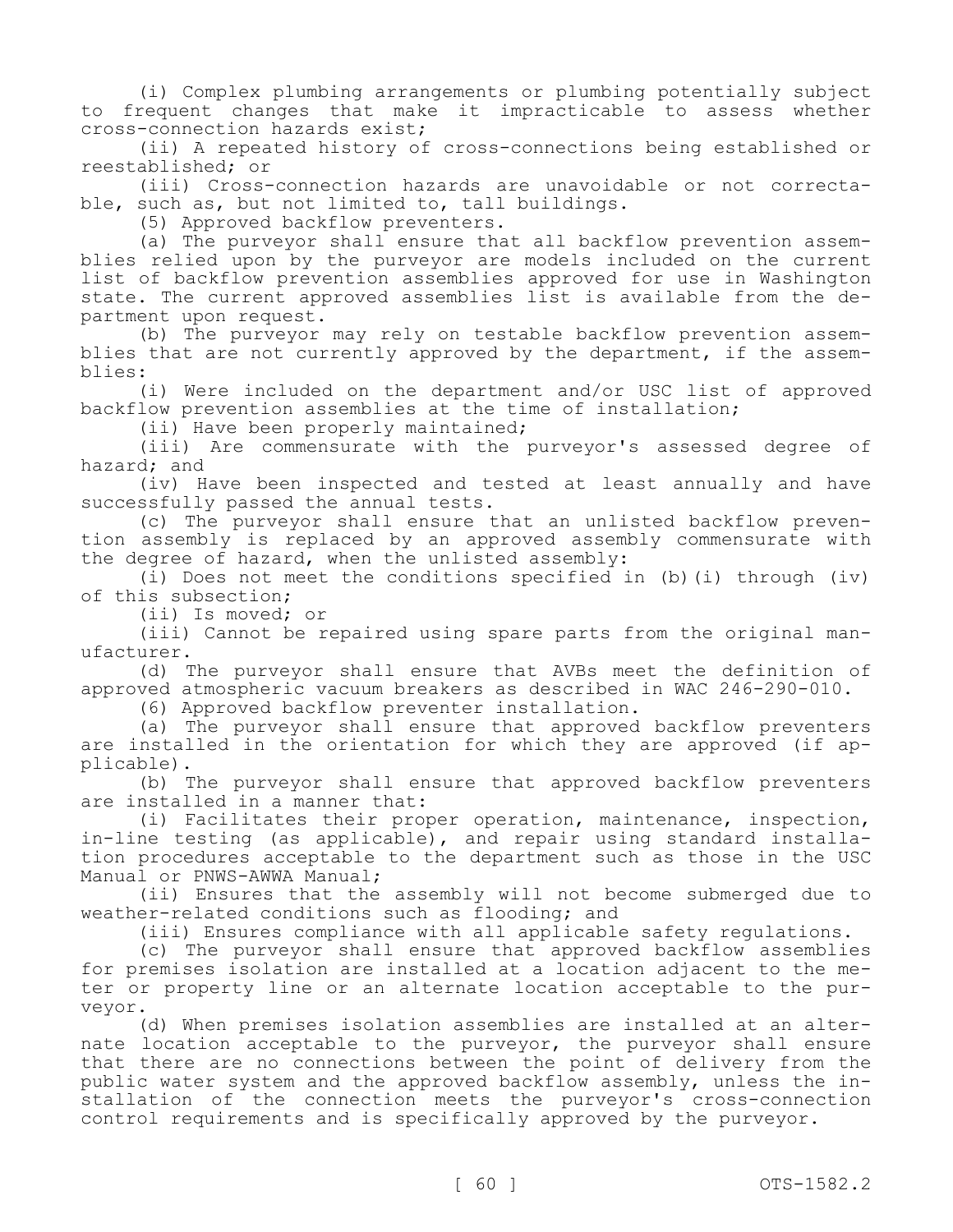(e) The purveyor shall ensure that approved backflow preventers are installed in accordance with the following time frames:

(i) For connections made on or after April 9, 1999, the following conditions shall be met before service is provided:

(A) The provisions of subsection  $(3)$  (d)(ii) of this section; and

(B) Satisfactory completion of the requirements of subsection (7) of this section.

(ii) For existing connections where the purveyor identifies a high health cross-connection hazard, the provisions of (3)(d)(ii) of this section shall be met:

(A) Within ninety days of the purveyor notifying the consumer of the high health cross-connection hazard; or

(B) In accordance with an alternate schedule acceptable to the purveyor.

(iii) For existing connections where the purveyor identifies a low cross-connection hazard, the provisions of subsection (3)(d)(ii) of this section shall be met in accordance with a schedule acceptable to the purveyor.

(f) The purveyor shall ensure that bypass piping installed around any approved backflow preventer is equipped with an approved backflow preventer that:

(i) Affords at least the same level of protection as the approved backflow preventer that is being bypassed; and

(ii) Complies with all applicable requirements of this section.

(7) Approved backflow preventer inspection and testing.

(a) For backflow preventers that protect the public water system, the purveyor shall ensure that:

(i) A CCS inspects backflow preventer installations to ensure that protection is provided commensurate with the assessed degree of hazard;

(ii) Either a BAT or CCS inspects:

(A) Air gaps installed in lieu of approved backflow prevention assemblies for compliance with the approved air gap definition; and

(B) Backflow prevention assemblies for correct installation and approval status.

(iii) A BAT tests approved backflow prevention assemblies for proper operation.

(b) The purveyor shall ensure that inspections and/or tests of approved air gaps and approved backflow assemblies that protect the public water system are conducted:

(i) When any of the following occur:

(A) Upon installation, repair, reinstallation, or relocation of an assembly;

(B) Upon installation or replumbing of an air gap;

(C) After a backflow incident involving the assembly or air gap; and

(ii) Annually thereafter, unless the purveyor requires more frequent testing for high hazard premises or for assemblies that repeatedly fail.

(c) The purveyor shall ensure that inspections of AVBs installed on irrigation systems are conducted:

(i) At the time of installation;

(ii) After a backflow incident; and

(iii) After repair, reinstallation, or relocation.

(d) The purveyor shall ensure that approved backflow prevention assemblies are tested using procedures acceptable to the department, such as those specified in the most recently published edition of the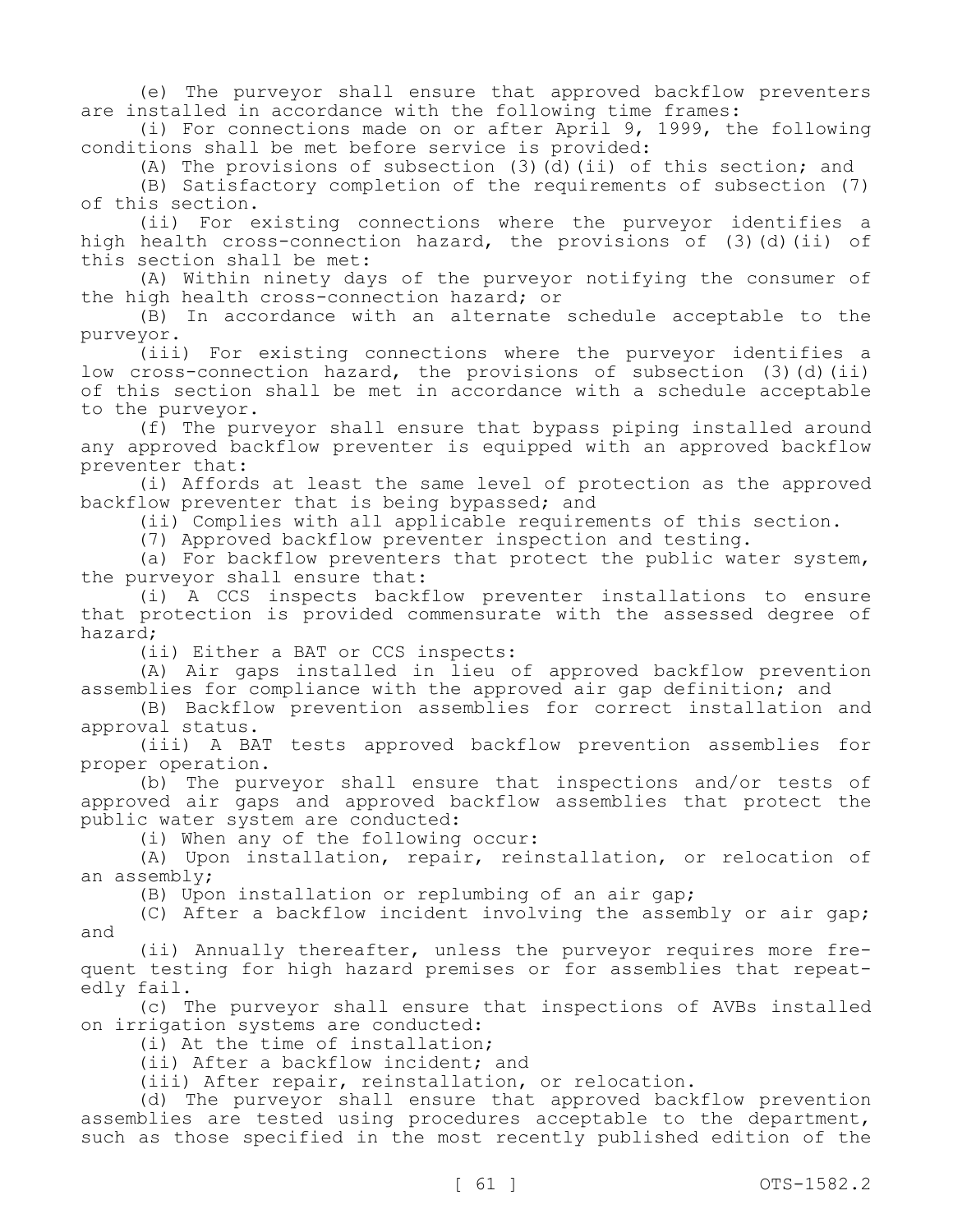USC Manual. When circumstances, such as, but not limited to, configuration or location of the assembly, preclude the use of USC test procedures, the purveyor may allow, on a case-by-case basis, the use of alternate (non-USC) test procedures acceptable to the department.

(e) The purveyor shall ensure that results of backflow prevention assembly inspections and tests are documented and reported in a manner acceptable to the purveyor.

(f) The purveyor shall ensure that an approved backflow prevention assembly or AVB, whenever found to be improperly installed, defective, not commensurate with the degree of hazard, or failing a test (if applicable) is properly reinstalled, repaired, overhauled, or replaced.

(g) The purveyor shall ensure that an approved air gap, whenever found to be altered or improperly installed, is properly replumbed or, if commensurate with the degree of hazard, is replaced by an approved RPBA.

(8) Recordkeeping and reporting.

(a) Purveyors shall keep cross-connection control records for the following time frames:

(i) Records pertaining to the master list of service connections and/or consumer's premises required in subsection  $(3)(i)(i)$  of this section shall be kept as long as the premises pose a cross-connection hazard to the purveyor's distribution system;

(ii) Records regarding inventory information required in subsection (3)(j)(ii) of this section shall be kept for five years or for the life of the approved backflow preventer whichever is shorter; and

(iii) Records regarding backflow incidents and annual summary reports required in subsection  $(3)(i)(iii)$  of this section shall be kept for five years.

(b) Purveyors may maintain cross-connection control records in original form or transfer data to tabular summaries.

(c) Purveyors may maintain records or data in any media, such as paper, film, or electronic format.

(d) The purveyor shall complete the cross-connection control program summary report annually. Report forms and guidance on completing the report are available from the department.

(e) The purveyor shall make all records and reports required in subsection  $(3)(i)$  of this section available to the department or its representative upon request.

(f) The purveyor shall notify the department, authority having jurisdiction, and local health jurisdiction as soon as possible, but no later than the end of the next business day, when a backflow incident is known by the purveyor to have:

(i) Contaminated the public water system; or

(ii) Occurred within the premises of a consumer served by the purveyor.

(g) The purveyor shall:

(i) Document details of backflow incidents contaminating the public water system on a backflow incident report form available from the department; and

(ii) Include all backflow incident report(s) in the annual crossconnection program summary report referenced in (d) of this subsection, unless otherwise requested by the department.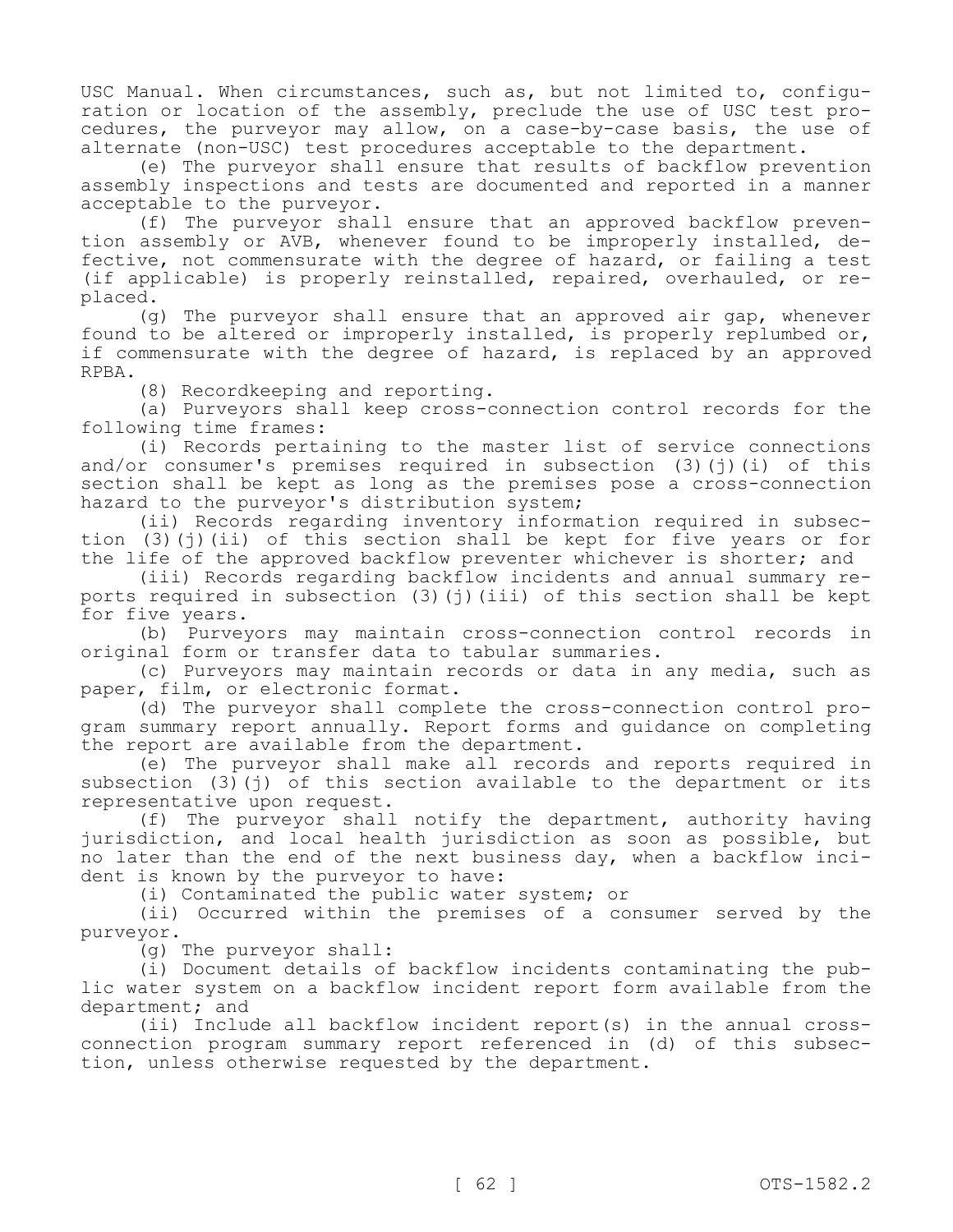AMENDATORY SECTION (Amending WSR 19-07-063, filed 3/19/19, effective 4/19/19)

**WAC 246-290-638 Analytical requirements.** (1) The purveyor shall ensure that only qualified persons conduct measurements for pH, temperature, turbidity, and residual disinfectant concentrations. In this section, qualified means:

(a) A person certified under chapter 246-292 WAC;

(b) An analyst, with experience conducting these measurements, from the state public health laboratory or another laboratory certified by the department;

(c) A state or local health jurisdiction professional experienced in conducting these measurements; or

(d) For the purpose of monitoring distribution system residual disinfectant concentration only, a person designated by and under the direct supervision of a waterworks operator certified under chapter 246-292 WAC.

(2) The purveyor shall ensure that measurements for temperature, turbidity, pH, and residual disinfectant concentration are made in accordance with "standard methods," or other EPA approved methods.

(3) The purveyor shall ensure that samples for coliform and HPC analysis are:

(a) Collected and transported in accordance with department-approved methods; and

(b) Submitted to the state public health laboratory or another laboratory certified by the department to conduct the analyses.

(4) Turbidity monitoring.

(a) The purveyor shall equip the system's water treatment facility laboratory with a:

(i) Bench model turbidimeter; and

(ii) Continuous turbidimeter and recorder if required under WAC 246-290-664 or 246-290-694.

(b) The purveyor shall ensure that bench model and continuous turbidimeters are:

(i) Designed to meet the criteria in "standard methods," approved methods under 40 C.F.R. 141.74 (a)(1), or alternative testing methods under Appendix A to Subpart C of 40 C.F.R. Part 141; and

(ii) Properly operated, calibrated, and maintained at all times in accordance with the manufacturer's recommendations.

(c) The purveyor shall validate continuous turbidity measurements for accuracy as follows:

(i) Calibrate turbidity equipment ((based upon)) using a primary standard ((in the expected range of measurements)) on at least a quarterly basis for instruments using an incandescent light source and on at least an annual basis for instruments using an LED or laser light source; and

(ii) Verify continuous turbidimeter performance on a weekly basis, not on consecutive days, with grab sample measurements made using either a properly calibrated bench model turbidimeter or a secondary standard as specified by the manufacturer.

(d) When continuous turbidity monitoring equipment fails, the purveyor shall measure turbidity on grab samples collected at least every four hours from the combined filter effluent and individual filters while the system serves water to the public and the equipment is being repaired or replaced. The purveyor shall have continuous monitoring equipment online within five working days of failure.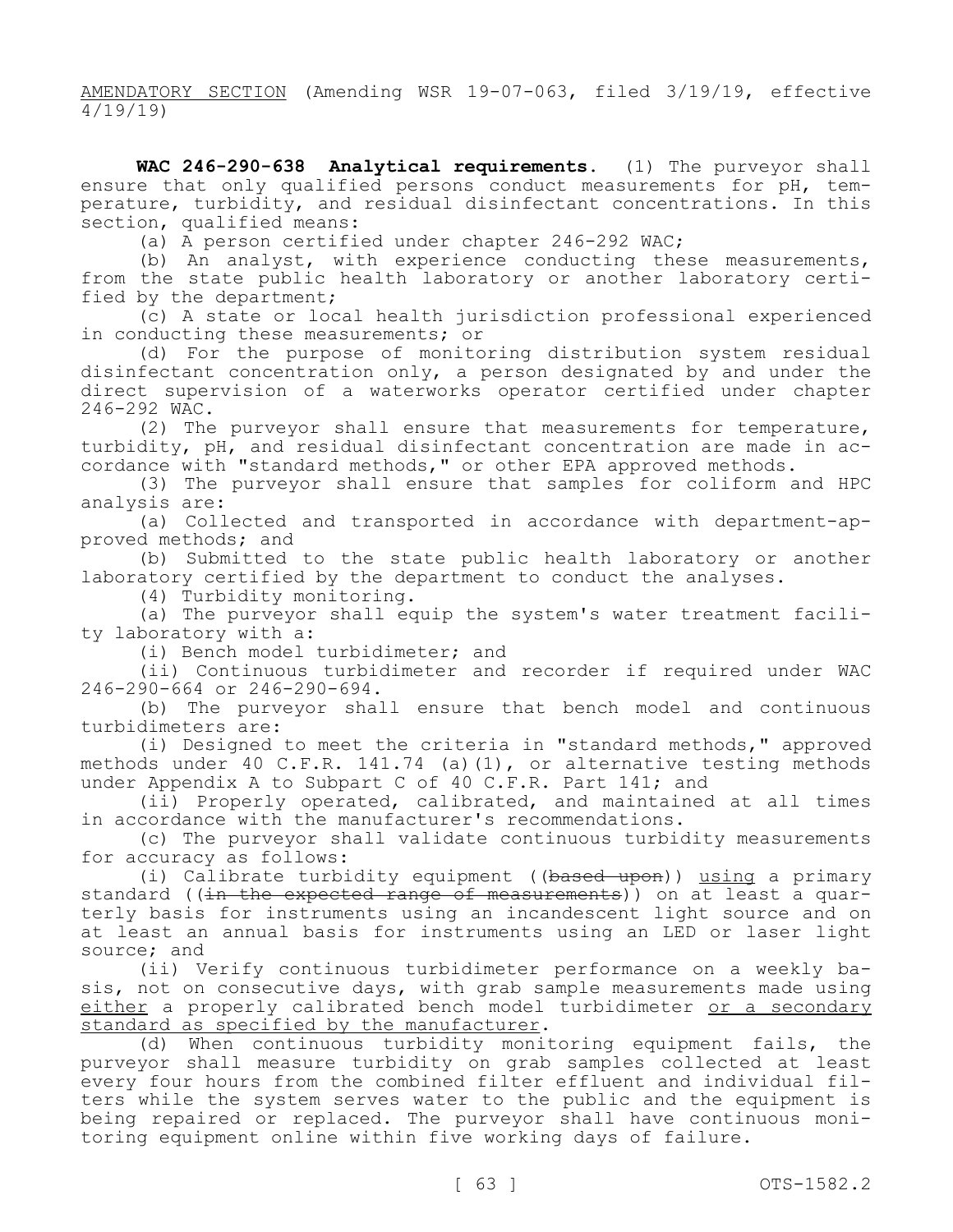(5) Purveyors shall verify instruments used for continuous monitoring of free and total chlorine residual with a grab sample measurement at least every five days, or with a protocol approved by the department as required under  $40$  C.F.R. 141.74 (a)(2).

(6) Purveyors monitoring for *Cryptosporidium* or *E. coli* as required under 40 C.F.R. 141.701 shall collect samples and have them analyzed under 40 C.F.R. 141.704 and 141.705.

AMENDATORY SECTION (Amending WSR 17-01-062, filed 12/14/16, effective 1/14/17)

**WAC 246-290-654 Treatment criteria for filtered systems.** (1) The purveyor shall operate filters so that maximum flow rates do not exceed those specified in Table  $((10))$  14. The purveyor may operate filters at higher flow rates, if the purveyor demonstrates to the department's satisfaction that filtration at the higher rate consistently achieves at least 99 percent (2-log) removal of *Giardia lamblia*  cysts and 99 percent (2-log) removal of *Cryptosporidium* oocysts and meets the turbidity performance requirements of Table ( $(11)$ ) 15.

| <b>FILTRATION TECHNOLOGY/</b><br><b>MEDIA</b>          | <b>MAXIMUM</b><br><b>FILTRATION RATE</b><br>(gpm/ft <sup>2</sup> ) |
|--------------------------------------------------------|--------------------------------------------------------------------|
| Conventional, Direct and In-Line                       |                                                                    |
| Gravity Filters with Single<br>Media                   | 3                                                                  |
| Gravity Filters with Deep<br>Bed, Dual or Mixed Media  | 6                                                                  |
| Pressure Filters with Single<br>Media                  | 2                                                                  |
| Pressure Filters with Deep<br>Bed, Dual or Mixed Media | 3                                                                  |
| Slow Sand                                              | 0.1                                                                |
| Diatomaceous Earth                                     |                                                                    |

**Table ((10)) 14 FILTRATION OPERATION CRITERIA**

(2) The purveyor using conventional, direct or in-line filtration shall ensure that effective coagulation is in use at all times the water treatment facility produces water served to the public.

(3) The purveyor using conventional, direct, or in-line filtration shall demonstrate treatment effectiveness for *Giardia lamblia*  cyst and *Cryptosporidium* oocyst removal by one of the following methods:

(a) Turbidity reduction method.

(i) The purveyor shall make source and filtered water turbidity measurements in accordance with WAC 246-290-664 (2) and (3) respectively.

(ii) The purveyor shall achieve:

(A) The turbidity performance requirements specified in WAC 246-290-660(1) and at least an eighty percent reduction in source turbidity based on an average of the daily turbidity reductions measured in a calendar month; or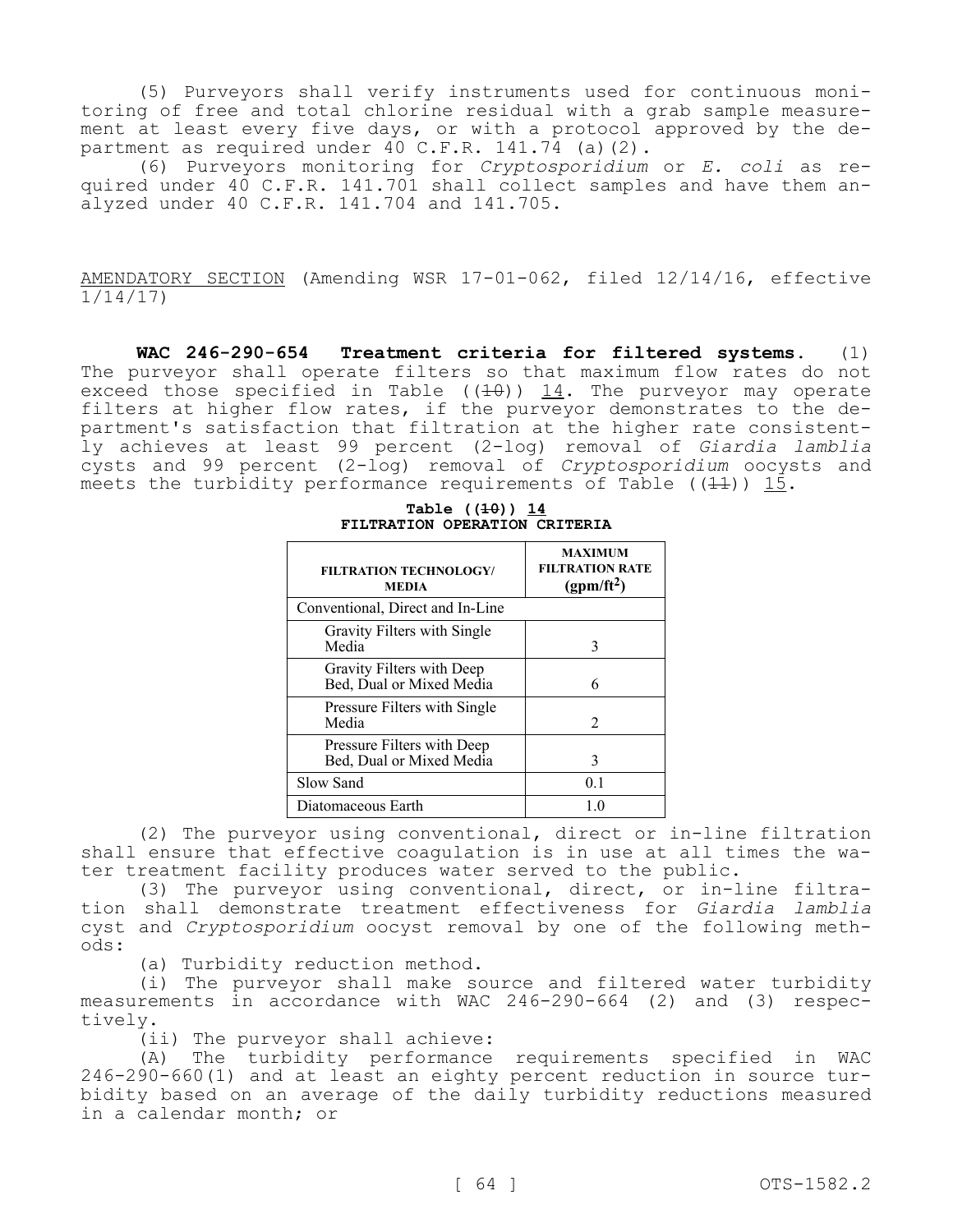(B) An average daily filtered water turbidity less than or equal to 0.1 NTU.

(b) Particle counting method. The purveyor shall:

(i) Use a particle counting protocol acceptable to the department; and

(ii) Demonstrate at a frequency acceptable to the department at least the following log reduction of particles in the size range of five to fifteen microns (*Giardia lamblia* cyst-sized particles) and three to five microns (*Cryptosporidium* oocyst-sized particles), as applicable:

(A) 2.5-log reduction in *Giardia lamblia* cyst-sized particles and a 2-log reduction in *Cryptosporidium* particles for systems using conventional filtration; or

(B) 2.0 log reduction for systems using direct or in-line filtration.

(c) Microscopic particulate analysis method. The purveyor shall:

(i) Use a protocol acceptable to the department; and

(ii) Demonstrate at a frequency acceptable to the department at least the following log reduction of *Giardia lamblia* cysts and *Cryptosporidium* oocysts or *Giardia lamblia* cyst and *Cryptosporidium* oocyst surrogate indicators as applicable:

(A) 2.5-log reduction in *Giardia lamblia* cysts or surrogates and a 2-log reduction in *Cryptosporidium* oocyst or surrogates for systems using conventional filtration; and

(B) 2.0 log reduction for systems using direct or in-line filtration.

(d) Other methods acceptable to the department.

(4) The purveyor shall ensure continuous disinfection of all water delivered to the public and shall:

(a) Maintain an adequate supply of disinfection chemicals and keep back-up system components and spare parts on hand;

(b) Develop, maintain, and post at the water treatment facility a plan detailing:

(i) How water delivered to the public will be continuously and adequately disinfected; and

(ii) The elements of an emergency notification plan to be implemented whenever the residual disinfectant concentration at entry to distribution falls below 0.2 mg/L for more than one hour.

(c) Implement the plan during an emergency affecting disinfection.

(5) Operations program.

(a) For each water treatment facility treating a surface or GWI source, the purveyor shall develop an operations program and make it available to the department for review upon request.

(b) The program shall be submitted to the department as an addendum to the purveyor's water system plan (WAC 246-290-100) or small water system management program (WAC 246-290-105).

(c) The program shall detail how the purveyor will produce optimal filtered water quality at all times the water treatment facility produces water to be served to the public.

(d) The purveyor shall operate the water treatment facility in accordance with the operations program.

(e) The operations program shall include, but not be limited to, a description of:

(i) For conventional, direct or in-line filtration, procedures used to determine and maintain optimized coagulation as demonstrated by meeting the requirements of WAC  $246-290-654(3)$ ;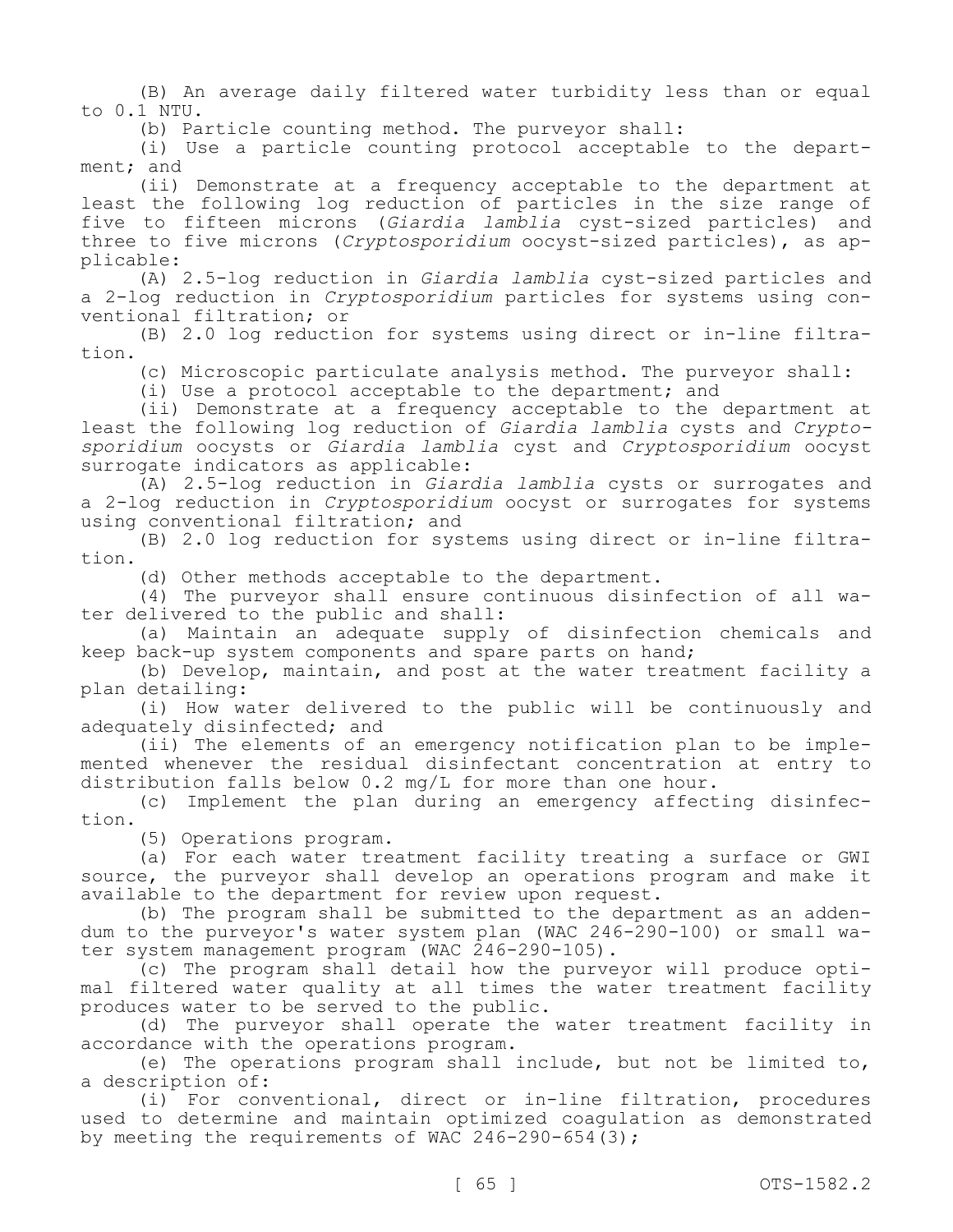(ii) Procedures used to determine chemical dose rates;

(iii) How and when each unit process is operated;

(iv) Unit process equipment maintenance program;

(v) Treatment plant performance monitoring program;

(vi) Laboratory procedures;

(vii) Records;

(viii) Reliability features; and

(ix) Response plans for water treatment facility emergencies, including disinfection failure and watershed emergencies.

(f) The purveyor shall ensure the operations program is:

(i) Readily available at the water treatment facility for use by operators and for department inspection;

(ii) Consistent with department guidelines for operations procedures such as those described in department guidance on surface water treatment and water system planning; and

(iii) Updated as needed to reflect current water treatment facility operations.

(6) Pressure filters. Purveyors using pressure filters shall:

(a) Inspect and evaluate the filters, at least every six months, for conditions that would reduce their effectiveness in removing *Giardia lamblia* cysts;

(b) Maintain, and make available for department review, a written record of pressure filter inspections; and

(c) Be prepared to conduct filter inspections in the presence of a department representative, if requested.

# AMENDATORY SECTION (Amending WSR 17-01-062, filed 12/14/16, effective 1/14/17)

**WAC 246-290-660 Filtration.** (1) Turbidity performance requirements.

(a) The purveyor shall ensure that the turbidity level of representative filtered water samples:

(i) Complies with the performance standards in Table ( $(1+1)$ ) 15;

(ii) Never exceeds 5.0 NTU for any system using slow sand, diatomaceous earth;

(iii) Never exceeds 1.0 NTU for any system using conventional, direct, or in-line filtration; and

(iv) Never exceeds the maximum allowable turbidity determined by the department on a case-by-case basis for any system using an alternative filtration technology approved under WAC  $246-290-676$  (2)(b).

| <b>Filtration Technology</b>        | Filtered water turbidity (in NTUs) shall<br>be less than or equal to this value in at<br>least 95% of the measurements made<br>each calendar month |
|-------------------------------------|----------------------------------------------------------------------------------------------------------------------------------------------------|
| Conventional, Direct and<br>In-line | 0.30                                                                                                                                               |
| Slow Sand                           | 1.0                                                                                                                                                |
| Diatomaceous Earth                  | 1.0                                                                                                                                                |
| Alternative Technology              | As determined by the department<br>through case-by-case approval of<br>technology, under WAC 246-290-676<br>2(b)                                   |

## **Table ((11)) 15 TURBIDITY PERFORMANCE STANDARDS**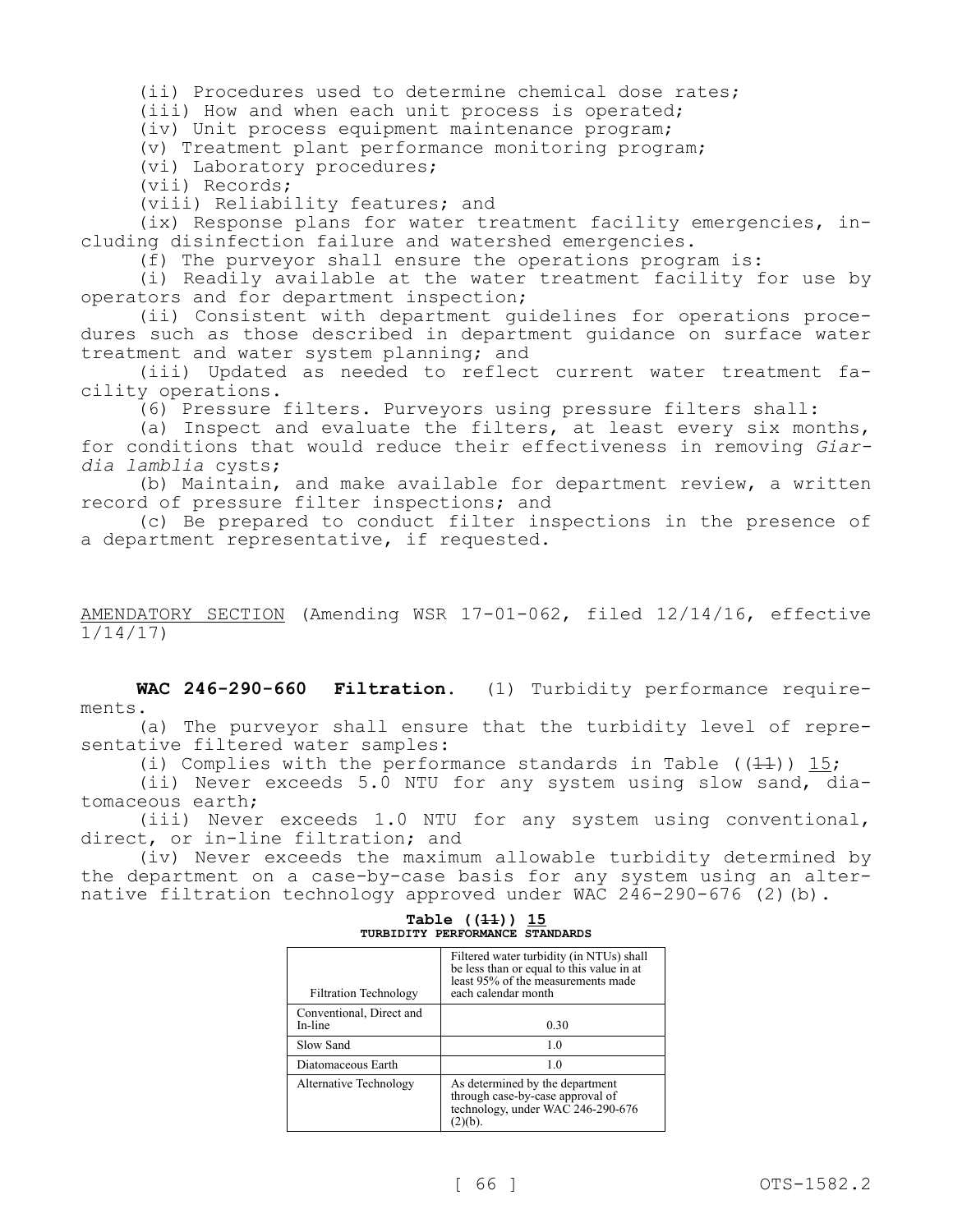(b) The department may allow the turbidity of filtered water from a system using slow sand filtration to exceed 1.0 NTU, but never 5.0 NTU, if the system demonstrates to the department's satisfaction that the higher turbidity level will not endanger the health of consumers served by the system. As a condition of being allowed to produce filtered water with a turbidity exceeding 1.0 NTU, the purveyor may be required to monitor one or more parameters in addition to the parameters specified under WAC 246-290-664. The department shall notify the purveyor of the type and frequency of monitoring to be conducted.

(2) *Giardia lamblia, Cryptosporidium,* and virus removal credit.

(a) The department shall notify the purveyor of the removal credit granted for the system's filtration process. The department shall specify removal credit for:

(i) Existing filtration facilities based on periodic evaluations of performance and operation; and

(ii) New or modified filtration facilities based on results of pilot plant studies or full scale operation.

(b) Conventional, direct, and in-line filtration.

(i) The removal credit the department may grant to a system using conventional, direct, or in-line filtration and demonstrating effective treatment is as follows:

| Percent Removal Credit (log) |         |     |         |     |                 |     |
|------------------------------|---------|-----|---------|-----|-----------------|-----|
| <b>Filtration Technology</b> | Giardia |     | Virus   |     | Cryptosporidium |     |
|                              | Percent | log | Percent | log | Percent         | log |
| Conventional                 | 99.7    | 2.5 | gg      | 2.0 | 99              | 2.0 |
| Direct and in-line           | 99      | 2.0 | 90      |     | 99              | 2.0 |

(ii) A system using conventional, direct, or in-line filtration shall be considered to provide effective treatment, if the purveyor demonstrates to the satisfaction of the department that the system meets the:

(A) Turbidity performance requirements under subsection (1) of this section; and

(B) Operations requirements of WAC 246-290-654.

(iii) The department shall not grant removal credit to a system using conventional, direct, or in-line filtration that:

(A) Fails to meet the minimum turbidity performance requirements under subsection (1) of this section; or

(B) Fails to meet the operating requirements under WAC 246-290-654.

(c) Slow sand filtration.

The department may grant a system using slow sand filtration 99 percent (2-log) *Giardia lamblia* cyst and *Cryptosporidium* oocyst removal credit and 99 percent (2-log) virus removal credit, if the system meets the department design requirements under WAC 246-290-676 and meets the minimum turbidity performance requirements in subsection (1) of this section.

(d) Diatomaceous earth filtration.

The department may grant a system using diatomaceous earth filtration 99 percent (2-log) *Giardia lamblia* cyst and *Cryptosporidium*  oocyst removal credit and 90 percent (1 log) virus removal credit, if the system meets the department design requirements under WAC 246-290-676 and meets the minimum turbidity performance requirements in subsection (1) of this section.

(e) Alternative filtration technology.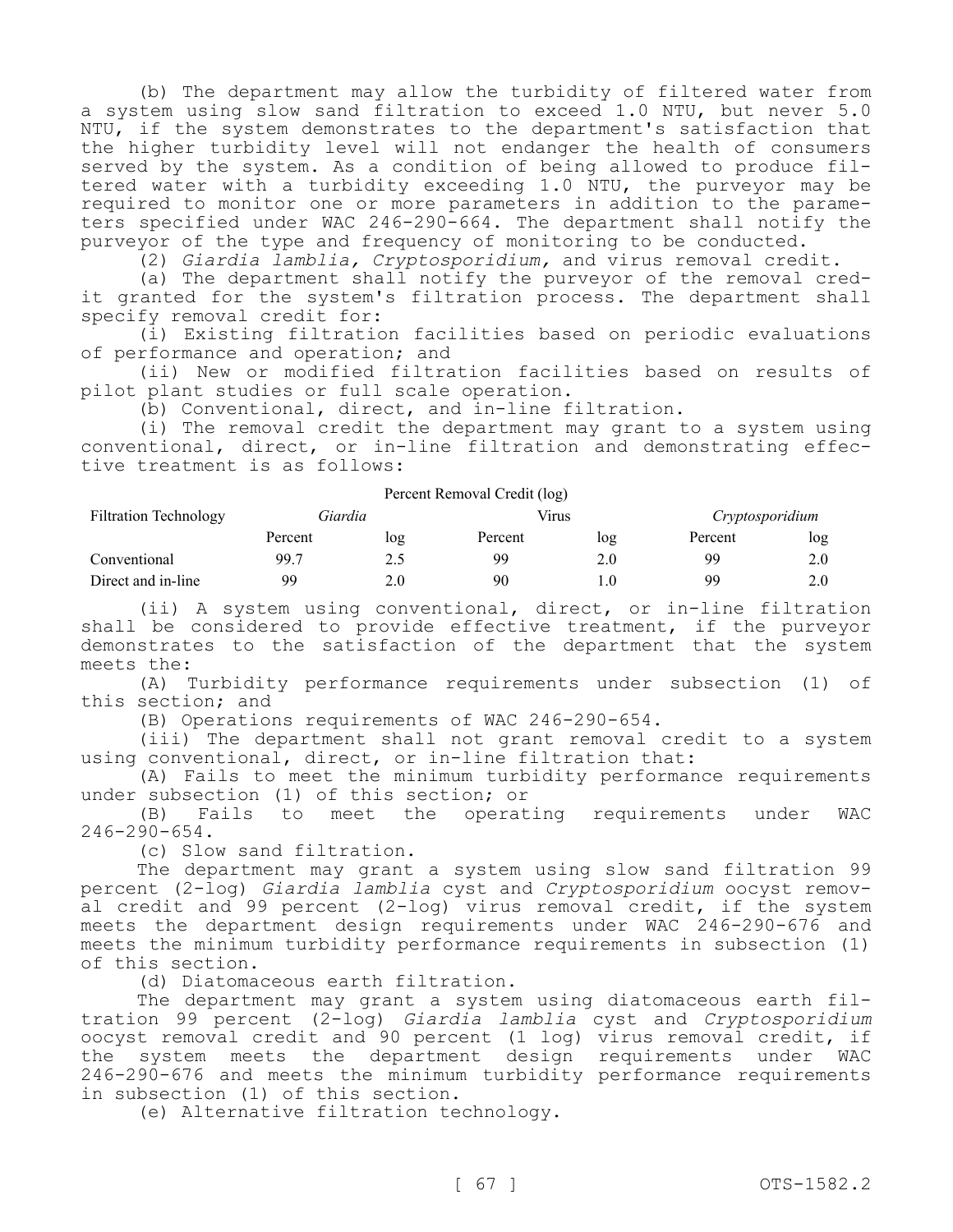The department shall grant, on a case-by-case basis, *Giardia lamblia* cyst, *Cryptosporidium* oocyst, and virus removal credit for systems using alternative filtration technology based on results of product testing acceptable to the department.

(f) The purveyor granted no *Giardia lamblia* cyst removal credit and no *Cryptosporidium* oocyst removal credit shall:

(i) Provide treatment under WAC  $246 - 290 - 662$  (2)(d); and

(ii) Within ninety days of department notification regarding removal credit, submit an action plan to the department for review and approval. The plan shall:

(A) Detail how the purveyor plans to comply with the turbidity performance requirements in subsection (1) of this section and operating requirements of WAC 246-290-654; and

(B) Identify the proposed schedule for implementation.

(iii) Be considered in violation of the treatment technique specified in WAC 246-290-632 (2)(a)(i) and shall take follow-up action specified in WAC 246-290-634.

(g) Higher level removal credit.

(i) The department may grant a higher level of *Giardia lamblia*, *Cryptosporidium*, and virus removal credit than listed under (b) through (e) of this subsection, if the purveyor demonstrates to the department's satisfaction that the higher level can be consistently achieved.

(ii) As a condition of maintaining the maximum removal credit, purveyors may be required to periodically monitor one or more parameters not routinely monitored under WAC 246-290-664. The department shall notify the purveyor of the type and frequency of monitoring to be conducted.

(3) Disinfection byproduct precursor removal requirements.

(a) Conventional systems using sedimentation shall meet the treatment technique requirements for control of disinfection byproduct precursors specified in 40 C.F.R. 141.135.

(i) Applicability of this requirement shall be determined in accordance with 40 C.F.R. 141.135(a).

(ii) Enhanced coagulation and enhanced softening shall be provided in accordance with 40 C.F.R. 141.135(b), if applicable.

(iii) Compliance with the treatment technique requirements for control of disinfection byproduct precursors shall be determined in accordance with 40 C.F.R. 141.135(c).

(b) For the purposes of compliance with (a) of this subsection, sedimentation shall be considered applicable when:

(i) Surface overflow rates and other design parameters are in conformance with traditionally accepted industry standards and textbook values, such as those prescribed in nationally accepted standards, including the most recent version of the *Recommended Standards for Water Works, A Committee Report of the Great Lakes - Upper Mississippi River Board of State Public Health and Environmental Managers*; and

(ii) The system has received pathogen removal credit for the sedimentation basin.

(4) Filter backwash recycling requirements.

(a) Purveyors using conventional, direct, or in-line filtration must **report** to the department, in writing, whether they recycle spent filter backwash water, thickener supernatant, or liquids from dewatering processes within the treatment plant. Purveyors that **do** recycle spent filter backwash water, thickener supernatant, or liquids from dewatering processes must also report the following information: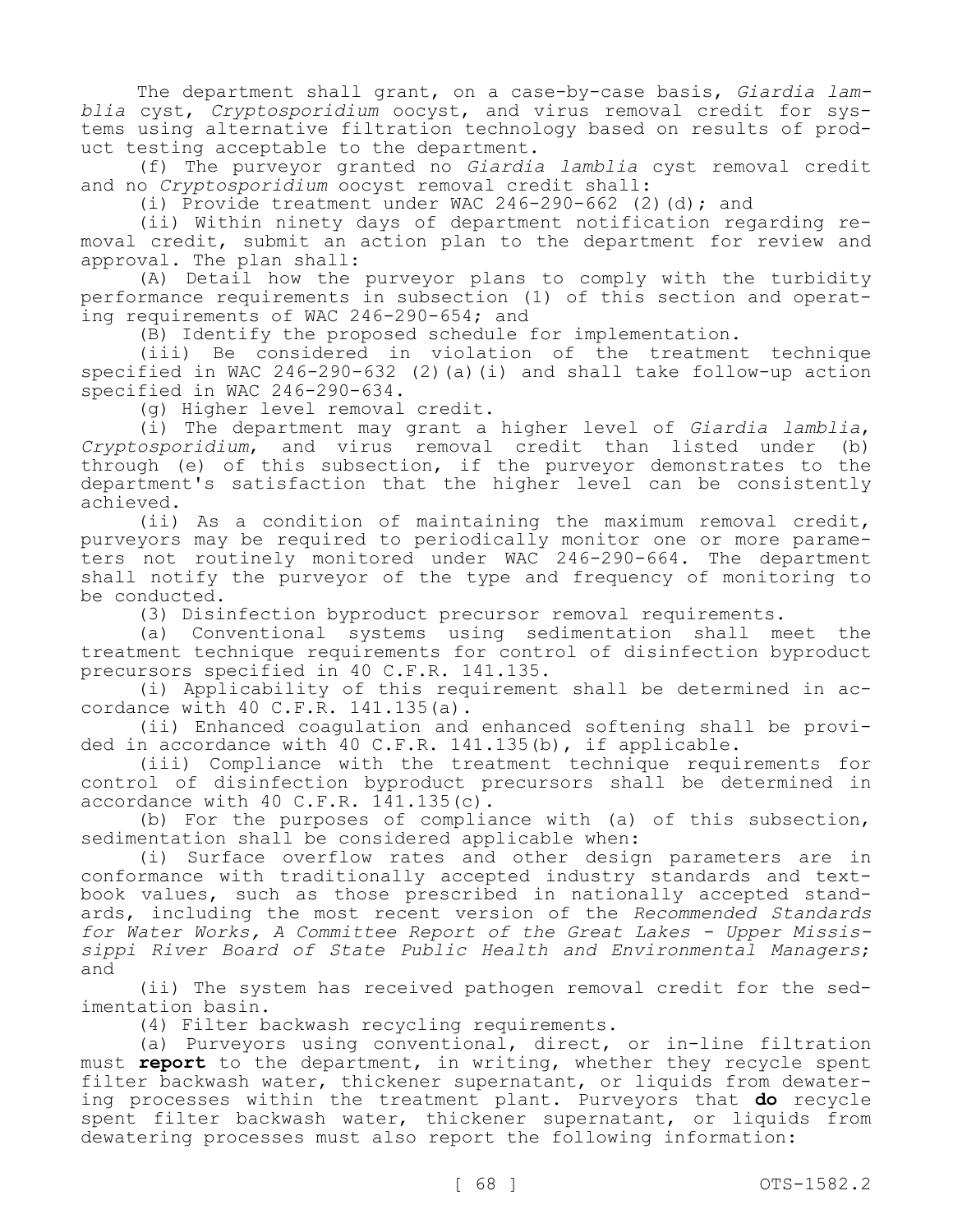(i) A plant schematic showing the origin of all flows that are recycled (including, but not limited to, spent filter backwash water, thickener supernatant, and liquids from dewatering processes), the hydraulic conveyance (i.e., pipe, open channel) used to transport them, and the location where they are reintroduced back into the treatment plant.

(ii) Typical recycle flow in gallons per minute (gpm), the highest observed plant flow experienced in the previous year (gpm), design flow for the treatment plant (gpm), and the approved operating capacity for the plant.

(b) Purveyors using conventional, direct, or in-line filtration that recycle spent filter backwash water, thickener supernatant, or liquids from dewatering processes within the treatment plant shall:

(i) Return the recycled flow prior to, or concurrent with the location where primary coagulant is introduced into the flow stream.

(ii) By no later than June 8, 2006, complete any capital improvements (physical modifications requiring engineering planning, design, and construction) necessary to meet the requirements of (b)(i) of this subsection.

(iii) On a case-by-case basis, the department may approve an alternate location for the return of recycle flows.

AMENDATORY SECTION (Amending WSR 10-20-068, filed 9/29/10, effective 11/1/10)

**WAC 246-290-686 Compliance requirements for unfiltered systems.**  (1) The purveyor using an unfiltered surface or GWI source shall comply with:

(a) Subparts A and D of Part 6 of chapter 246-290 WAC; and

(b) All other applicable sections of this chapter.

(2) The purveyor purchasing water from a system using a surface or GWI source shall comply with:

(a) The applicable requirements of Subpart A of Part 6 of chapter 246-290 WAC;

(b) The disinfection, monitoring and reporting requirements under WAC 246-290-692 (5)(b), 246-290-694 (8)(b) and 246-290-696(4) respectively when purchasing completely treated surface or GWI water; or

(c) The treatment technique, monitoring and reporting requirements as directed by the department when the purveyor is purchasing incompletely treated surface or GWI water.

(3) The purveyor using an unfiltered GWI source shall be subject to the effective dates, compliance requirements, and violations specified in Table  $((12))$  16.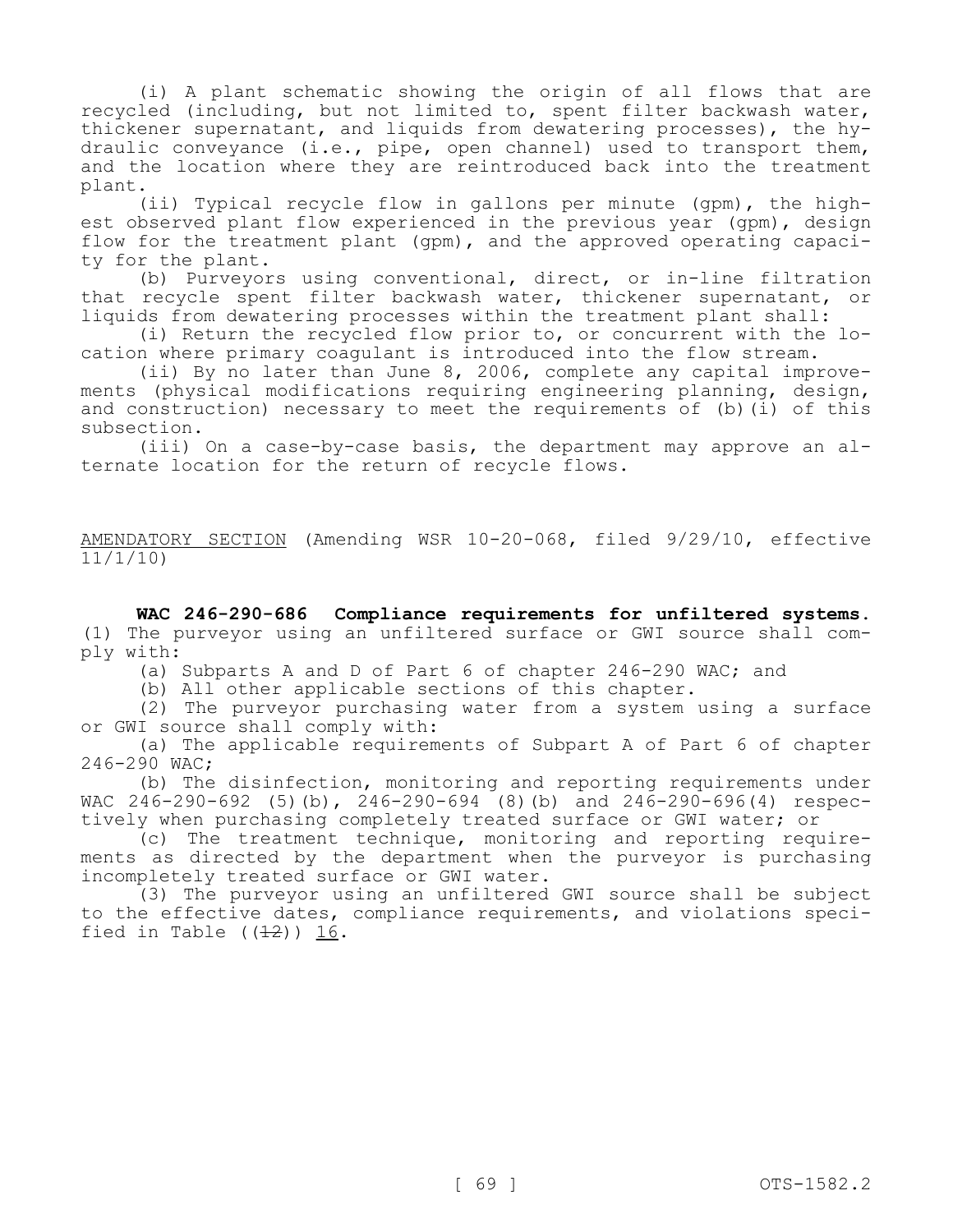|            | <b>REOUIRE-</b>                                   |                                                                                                                                         | <b>VIOLATION TYPE</b>                              |                                                         |  |
|------------|---------------------------------------------------|-----------------------------------------------------------------------------------------------------------------------------------------|----------------------------------------------------|---------------------------------------------------------|--|
|            | <b>MENTS</b><br><b>BECOME</b><br><b>EFFECTIVE</b> | <b>APPLICABLE</b><br>PART <sub>6</sub><br><b>REQUIREMENTS</b>                                                                           | Turbidity<br>MCL.                                  | Treatment<br>Technique                                  |  |
|            | Six months<br>after GWI<br>determination          | Only Analytical,<br>Monitoring and<br>Reporting<br>Requirements (WAC<br>246-290-638.<br>246-290-694 and<br>246-290-696<br>respectively) | Refer to<br>$40$ C.F.R.<br>141.13<br>and<br>141.22 | Not in effect<br>yet                                    |  |
| <b>GWI</b> | Eighteen<br>months after<br>determination         | Subparts A and D                                                                                                                        | No longer<br>in effect                             | In effect as<br>defined in<br><b>WAC</b><br>246-290-632 |  |

### **Table ((12)) 16 COMPLIANCE REQUIREMENTS FOR SYSTEMS USING UNFILTERED GWI SOURCES**

(4) Purveyors of **community** systems using surface water sources had the option to remain unfiltered if they demonstrated compliance with the department's criteria to remain unfiltered by December 30, 1991.

(5) A purveyor that served water to the public before January 1, 1991, using a GWI source may have that source remain unfiltered, if, within eighteen months of GWI determination, the purveyor complies with Part 6 of this chapter and, the source water quality and sitespecific conditions under WAC 246-290-690 or 246-290-691 as demonstrated through monitoring conducted in accordance with WAC 246-290-694.

(6) The purveyor with sources that are approved to remain unfiltered shall comply with the source water quality and site-specific conditions under WAC  $246-290-690$  or  $246-290-691$  as through monitoring conducted in accordance with WAC 246-290-694.

(7) The purveyor shall install filtration when the system fails to meet one or more of the source water quality and site-specific conditions under WAC 246-290-690 and 246-290-691, or the department determines that installation of filtration is necessary to protect the health of consumers served by the water system.

(8) The purveyor, in response to a written notification by the department, shall install filtration within eighteen months.

(9) The purveyor may comply with the requirements to install filtration by:

(a) Constructing a water treatment facility that is designed, operated, and maintained in accordance with Subparts A, B, and C of Part 6 of this chapter;

(b) Satisfying the source water quality and site-specific criteria specified in WAC 246-290-691 and constructing treatment facilities that are designed, operated, and maintained to provide a limited alternative to filtration in accordance with WAC 246-290-692; or

(c) Abandoning the surface water or GWI source, and:

(i) Developing an alternate, department-approved groundwater source; or

(ii) Purchasing completely treated water from a department-approved public water system.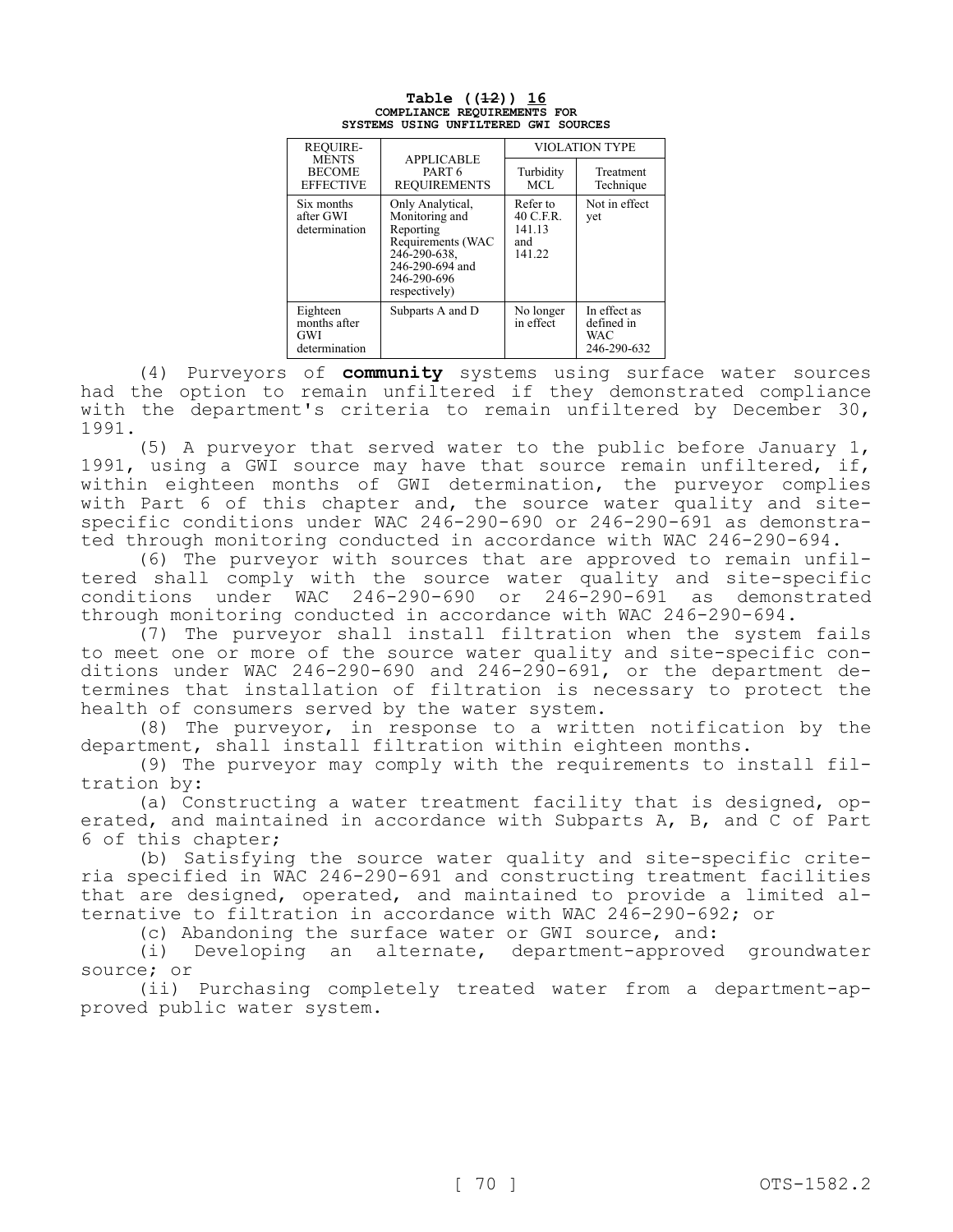AMENDATORY SECTION (Amending WSR 03-08-037, filed 3/27/03, effective 4/27/03)

**WAC 246-290-71006 ((Consumer information.)) Public notice for contaminants with a SAL.** (1) The purveyor shall provide ((consumer information)) <u>public notice</u> to the water system users ((<del>within twenty-</del> one days of receipt of confirmation sample results)) when the department determines that a ((substance not included in this chapter is confirmed at a level greater than a SAL.

(1) Consumer information shall include:

(a) Name and level of chemical detected;

(b) Location where the chemical was detected;

(c) Any health effects that the chemical could cause at its present concentration;

(d) Plans for follow-up activities; and

(e) The purveyor's name and telephone number.

(2) Consumer information shall be distributed by any of the following methods:

(a) Notice placed in a daily newspaper of general circulation or in a weekly newspaper of general circulation if a daily newspaper does not serve the affected area;

(b) Direct mail to consumers;

(c) Posting for at least one week if a NTNC system; or

(d) Any other method approved by the department.)) contaminant exceeds a SAL listed in WAC 246-290-315, Table 9.

(2) The public notice must be in conformance with the requirements under WAC 246-290-71001 through 246-290-71004 and based upon the public notice tier designation of the contaminant or group of contaminants in Table 17.

PUBLIC NOTICE TIER DESIGNATION FOR CONTAMINANTS WITH A SAL

| <b>Contaminant or</b><br><b>Group of</b><br><b>Contaminants</b> | <b>Public Notice</b><br><b>Tier</b> | <b>Bioaccumlative</b>     |
|-----------------------------------------------------------------|-------------------------------------|---------------------------|
| Bromomethane                                                    | Tier 2                              | <u>No</u>                 |
| DCPA acid<br>metabolites                                        | Tier 2                              | $\underline{\mathrm{No}}$ |
| Dichlorodifluoro<br>methane                                     | Tier 2                              | <u>No</u>                 |
| Trichlorofluoro<br>methane                                      | Tier 2                              | No                        |
| Naphthalene                                                     | Tier 2                              | <u>No</u>                 |
| 1, 2, 3<br>Trichloropropane                                     | Tier 2                              | No                        |
| <u>PFOA</u>                                                     | Tier 2                              | Yes                       |
| PFOS                                                            | Tier 2                              | <b>Yes</b>                |
| PFHxS                                                           | Tier 2                              | Yes                       |
| PFNA                                                            | Tier 2                              | Yes                       |
| <b>PFBS</b>                                                     | Tier 2                              | Yes                       |

(a) The purveyor shall complete public notification for an initial exceedance of a Tier 1 designated SAL within twenty-four hours of confirmation, and for every subsequent quarter in which analytical results exceed a SAL.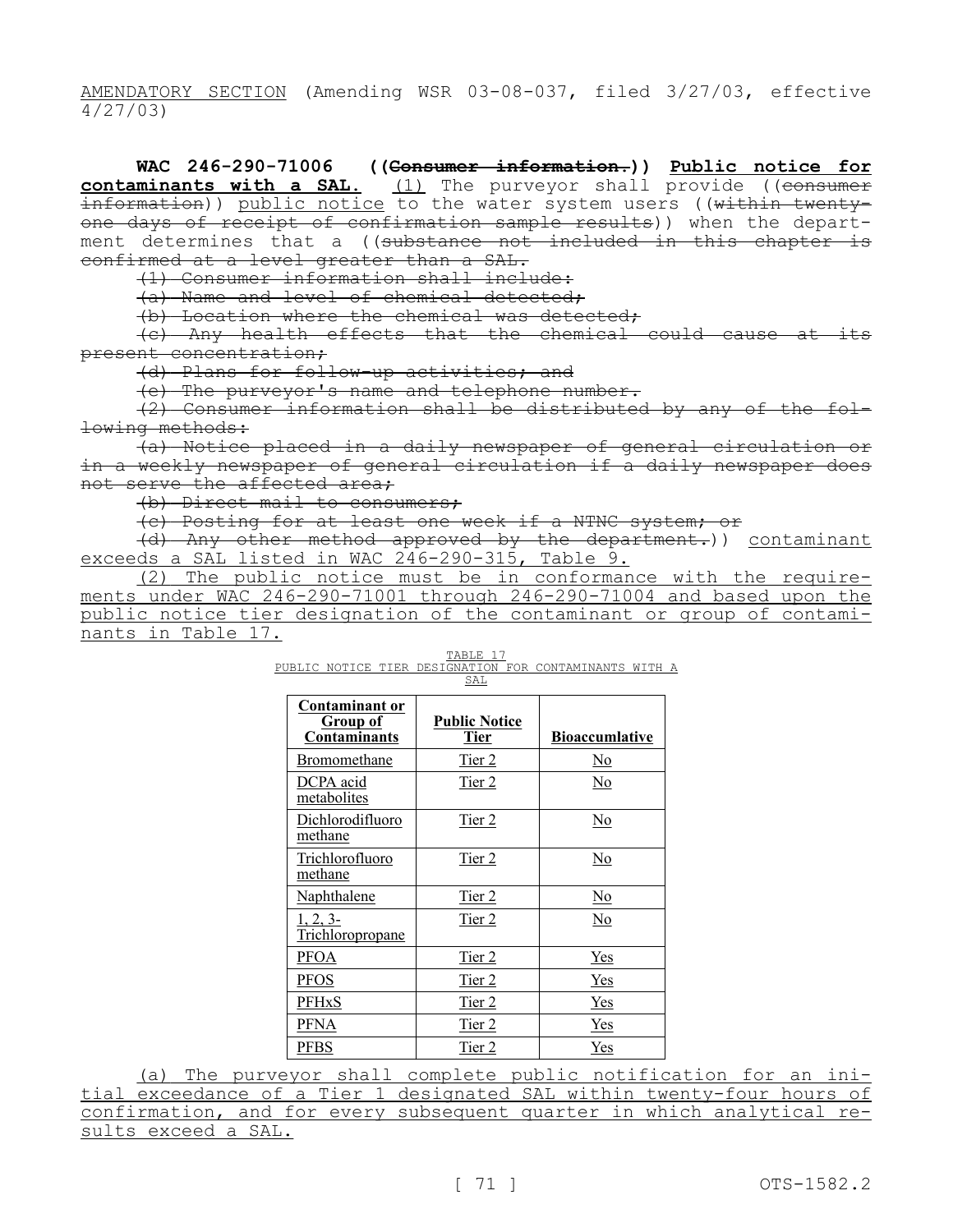(b)(i) The purveyor shall complete public notification for an initial exceedance of a Tier 2 designated SAL within thirty days of exceeding the RAA, and annually thereafter in any year in which the RAA exceeds the SAL, except as noted in (b)(ii) of this subsection, or as directed by the department.

(ii) The purveyor shall complete the Tier 2 public notification for a confirmed exceedance of a bioaccumulative contaminant as soon as possible, and in every subsequent quarter in which the analytical result or most recent analytical result exceeds a SAL.

AMENDATORY SECTION (Amending WSR 17-01-062, filed 12/14/16, effective 1/14/17)

**WAC 246-290-72001 Purpose and applicability of the consumer confidence report requirements.** WAC 246-290-72001 through 246-290-72012 establishes minimum requirements for the content of annual reports that community water systems must deliver to their customers. WAC 246-290-72013 establishes additional requirements for the content of annual reports that community water systems using groundwater must deliver to their customers. These reports must contain information on the quality of the water delivered by the systems and characterize the risks (if any) from exposure to contaminants detected in the drinking water in an accurate and understandable manner.

(1) This section applies only to community water systems.

(2) For the purpose of WAC 246-290-72001 through 246-290-72013:

(a) "Customers" means billing units or service connections to which water is delivered by a community water system.

(b) "Detected" means at or above the ((levels prescribed by WAC 246-290-300(4) for inorganic contaminants, at or above the levels prescribed by WAC 246-290-300(7) for organic contaminants, at or above the levels prescribed by 40 C.F.R. 141.131 (b)(2)(iv) for disinfection byproducts, and at or above the levels prescribed by 40 C.F.R. 141.25(c) for radioactive contaminants)) SDRLs under chapter 246-390 WAC.

AMENDATORY SECTION (Amending WSR 17-01-062, filed 12/14/16, effective  $1/14/17$ 

**WAC 246-290-72004 Report contents—Definitions.** (1) Each report must include the following definitions:

(a) Maximum contaminant level goal or MCLG: The level of a contaminant in drinking water below which there is no known or expected risk to health. MCLGs allow for a margin of safety.

(b) Maximum contaminant level or MCL: The highest level of a contaminant that is allowed in drinking water. MCLs are set as close to the MCLGs as feasible using the best available treatment technology.

(2) A report for a community water system operating under a variance or an exemption issued under WAC 246-290-060 must include the following definition: Variances and exemptions: State or EPA permis-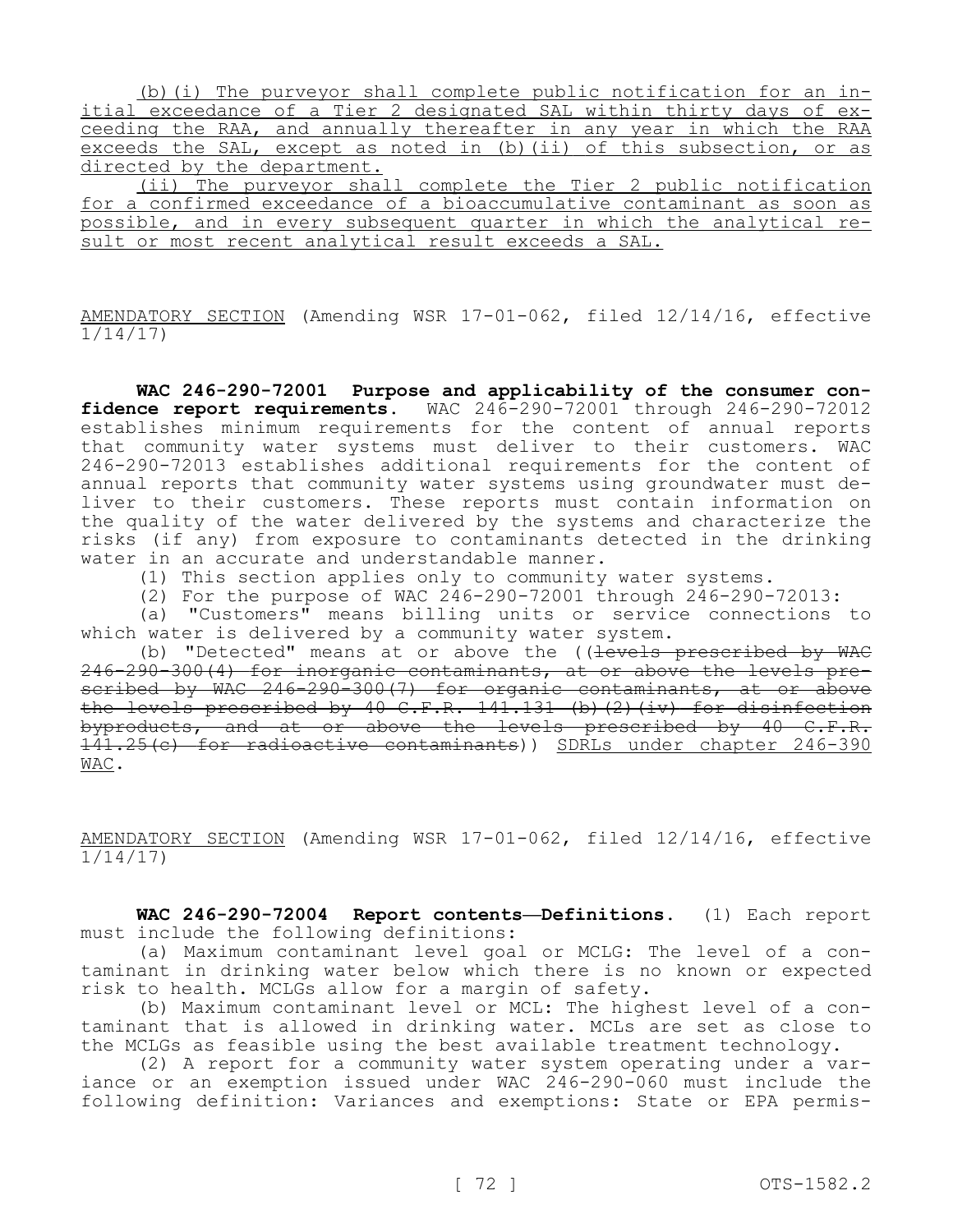sion not to meet an MCL or a treatment technique under certain conditions.

(3) A report that contains data on contaminants that the Environmental Protection Agency regulates using any of the following terms must include the applicable definitions:

(a) Treatment technique: A required process intended to reduce the level of a contaminant in drinking water.

(b) Action level: The concentration of a contaminant which, if exceeded, triggers treatment or other requirements which a water system must follow.

(c) Maximum residual disinfectant level goal or MRDLG: The level of a drinking water disinfectant below which there is no known or expected risk to health. MRDLGs do not reflect the benefits of the use of disinfectants to control microbial contaminants.

(d) Maximum residual disinfectant level or MRDL: The highest level of a disinfectant allowed in drinking water. There is convincing evidence that addition of a disinfectant is necessary for control of microbial contaminants.

(4) A report that contains level 1 or level 2 assessment information must include the applicable definitions:

(a) Level 1 assessment: A level 1 assessment is a study of the water system to identify potential problems and determine, if possible, why total coliform bacteria have been found in our water system.

(b) Level 2 assessment: A level 2 assessment is a very detailed study of the water system to identify potential problems and determine, if possible, why an *E. coli* MCL violation has occurred and, if applicable, why total coliform bacteria have been found in our water system on multiple occasions.

(5) A report that contains information regarding a detection of a contaminant with a SAL must include the following definition: State action level (SAL) means the concentration of a contaminant in drinking water established to protect public health and which, if exceeded, triggers actions a water system must take. SALs are established for contaminants without an MCL, federal action level, or TT.

AMENDATORY SECTION (Amending WSR 17-01-062, filed 12/14/16, effective 1/14/17)

**WAC 246-290-72005 Report contents—Information on detected contaminants.** (1) This section specifies the requirements for information to be included in each report for contaminants subject to mandatory monitoring. It applies to:

(a) Contaminants subject to an MCL, action level,  $((\text{maximum }+\text{e}$ sidual disinfectant level or treatment technique)) SAL, TT, or MRDL (regulated contaminants);

(b) Detected ((unregulated)) contaminants without an MCL, federal action level, SAL, TT, or MRDL for which monitoring is required ((under WAC 246-290-300(10) and 40 C.F.R. 140.40)); and

(c) Disinfection byproducts for which monitoring is required  $((by))$  under WAC 246-290-300(6) ((and 40 C.F.R. 141.142)) or microbial contaminants for which monitoring is required by WAC 246-290-300(3) ((and 40 C.F.R. 141.143)), except as provided under WAC 246-290-72006(1), and which are detected in the finished water.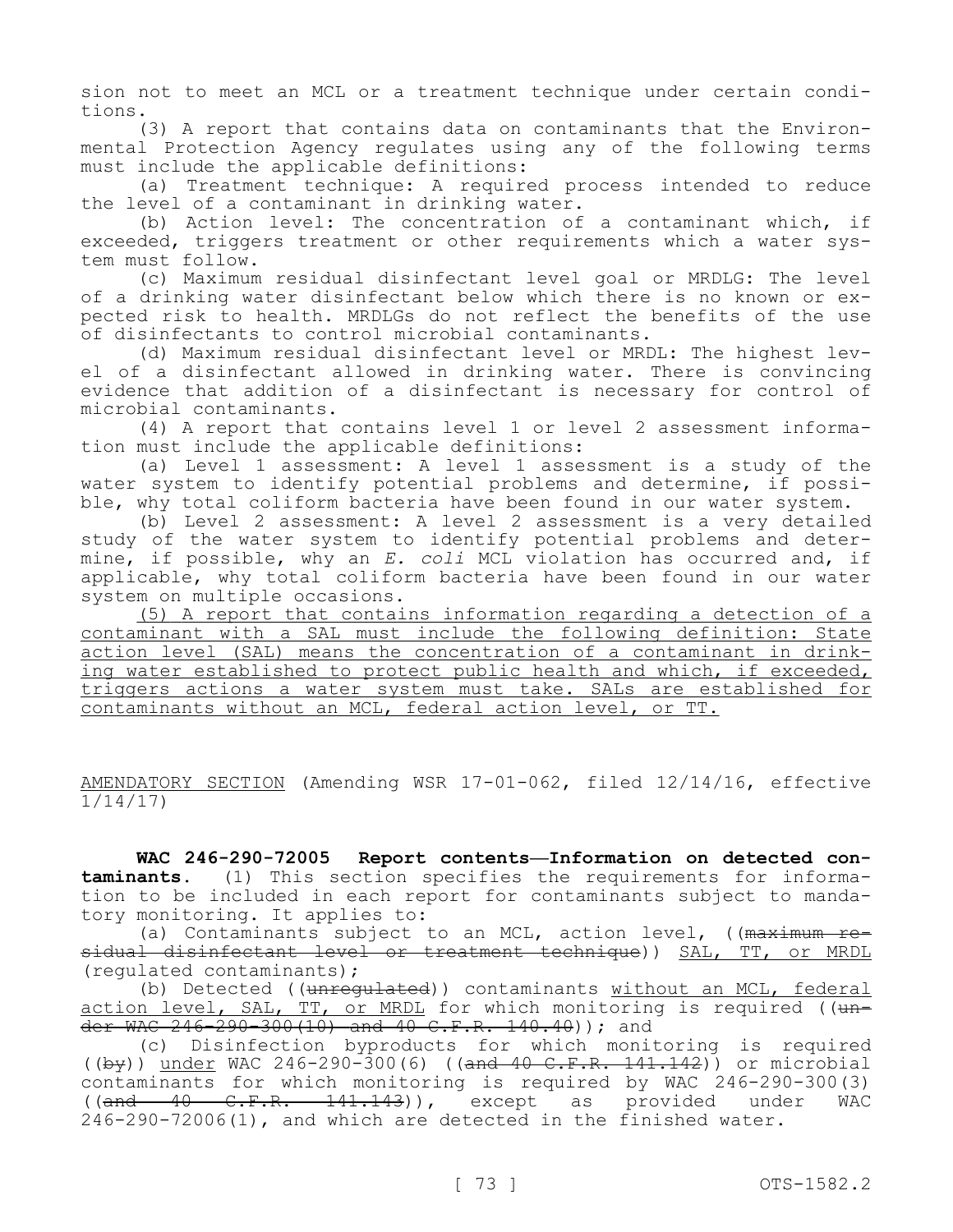(2) The data relating to these contaminants must be displayed in one table or in several adjacent tables. Any additional monitoring results which a community water system chooses to include in its report must be displayed separately.

(3) The data must be derived from data collected to comply with EPA and state monitoring and analytical requirements during the previous calendar year except that  $($ :

 $(a+)$ ) where a system is allowed to monitor for regulated contaminants less than once a year, the table(s) must include the date and results of the most recent sampling and the report must include a brief statement indicating that the data presented in the report are from the most recent testing done in accordance with the regulations. No data older than five years need be included.

(((b) Results of monitoring in compliance with 40 C.F.R. 141.142 and 40 C.F.R. 141.143 need only be included for five years from the date of last sample or until any of the detected contaminants becomes regulated and subject to routine monitoring requirements, whichever comes first.))

(4) For detected regulated contaminants listed in WAC 246-290-72012, the table(s) must contain:

(a) The MCL or SAL for that contaminant expressed as a number equal to or greater than  $1.0$  (as provided in WAC 246-290-72012);

(b) The MCLG for that contaminant expressed in the same units as the MCL;

(c) If there is no MCL or SAL for a detected contaminant, the table must indicate that there is a treatment technique, or specify the action level, applicable to that contaminant, and the report must include the definitions for treatment technique and/or action level, as appropriate, specified in WAC 246-290-72004;

(d) For contaminants ((subject to an MCL)) with a SAL, or contaminants with an established MCL, except turbidity, total coliform, and *E. coli*, the highest contaminant level used to determine compliance with a SAL or a National Primary Drinking Water Regulation and the range of results, as follows:

(i) When compliance with the MCL or SAL is determined annually or less frequently: The highest detected level at any sampling ((point)) location and the range of results expressed in the same units as the MCL or SAL.

(ii) When compliance with the MCL or SAL is determined by calculating a running annual average of all samples taken at a sampling ((point)) location: The highest average of any of the sampling ((points)) location and the range of all sampling ((points)) locations expressed in the same units as the MCL or SAL. For the TTHM and HAA5 MCLs determined on the basis of the LRAA, systems must include the highest LRAA for TTHM and HAA5 and the range of individual sample results for all monitoring locations expressed in the same units as the MCL. If more than one location exceeds the TTHM or HAA5 MCL, the system must include the LRAA for all locations that exceed the MCL.

(iii) When compliance with the MCL is determined on a system-wide basis by calculating a running annual average of all samples at all sampling points: The average and range of detection expressed in the same units as the MCL. The system is required to include individual sample results for the IDSE conducted under WAC 246-290-300 (6)(b)(i)(F) when determining the range of TTHM and HAA5 results to be reported in the annual consumer confidence report for the calendar year that the IDSE samples were taken.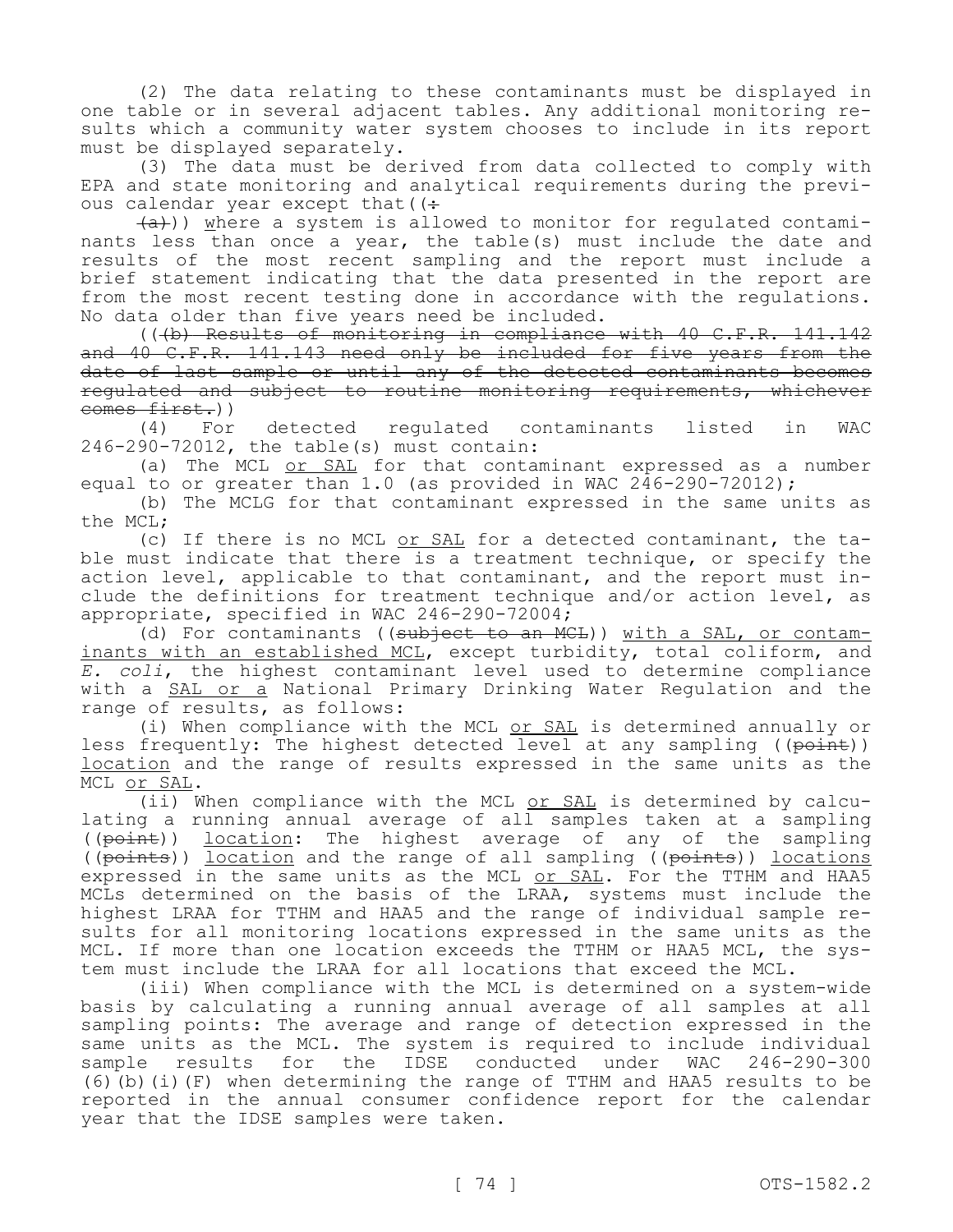(iv) Note to WAC 246-290-72005 (4)(d): When rounding of results to determine compliance with the MCL or SAL is allowed by the regulations, rounding should be done prior to multiplying the results by the factor listed in WAC 246-290-72012;

(e) For turbidity.

(i) When it is reported under chapter 246-290 WAC Part 6, Subpart C: The highest average monthly value.

(ii) When it is reported under the requirements of chapter 246-290 WAC Part 6, Subpart D: The highest monthly value. The report should include an explanation of the reasons for measuring turbidity.

(iii) When it is reported under chapter 246-290 WAC Part 6, Subpart B: The highest single measurement and the lowest monthly percentage of samples meeting the turbidity limits specified in chapter 246-290 WAC Part 6, Subpart B for the filtration technology being used. The report should include an explanation of the reasons for measuring turbidity;

(f) For lead and copper: The 90th percentile value of the most recent round of sampling and the number of sampling sites exceeding the action level;

(g) For *E. coli* analytical results under WAC 246-290-300 (3)(e) through (g): The total number of positive samples; and

(h) The likely source(s) of detected contaminants to the best of the purveyor's knowledge. Specific information regarding contaminants may be available in sanitary surveys and source water assessments, and should be used when available to the purveyor. If the purveyor lacks specific information on the likely source, the report must include one or more of the typical sources for that contaminant listed in WAC 246-290-72012 which are most applicable to the system.

(5) If a community water system distributes water to its customers from multiple hydraulically independent distribution systems that are fed by different raw water sources, the table should contain a separate column for each service area and the report should identify each separate distribution system. Alternatively, systems could produce separate reports tailored to include data for each service area.

(6) The table(s) must clearly identify any data indicating violations of MCLs, MRDLs, or treatment techniques and the report must contain a clear and readily understandable explanation of the violation including: The length of the violation, the potential adverse health effects, and actions taken by the system to address the violation. To describe the potential health effects, the system must use the relevant language of WAC 246-290-72012.

(7) ((For detected unregulated)) Detected contaminants without a MCL, SAL, action level, TT or MRDL for which monitoring is required, the table( $(\{s\})$ ) must contain the average and range at which the contaminant was detected. The report may include a brief explanation of the reasons for monitoring for unregulated contaminants.

AMENDATORY SECTION (Amending WSR 17-01-062, filed 12/14/16, effective 1/14/17)

**WAC 246-290-72012 Regulated contaminants.**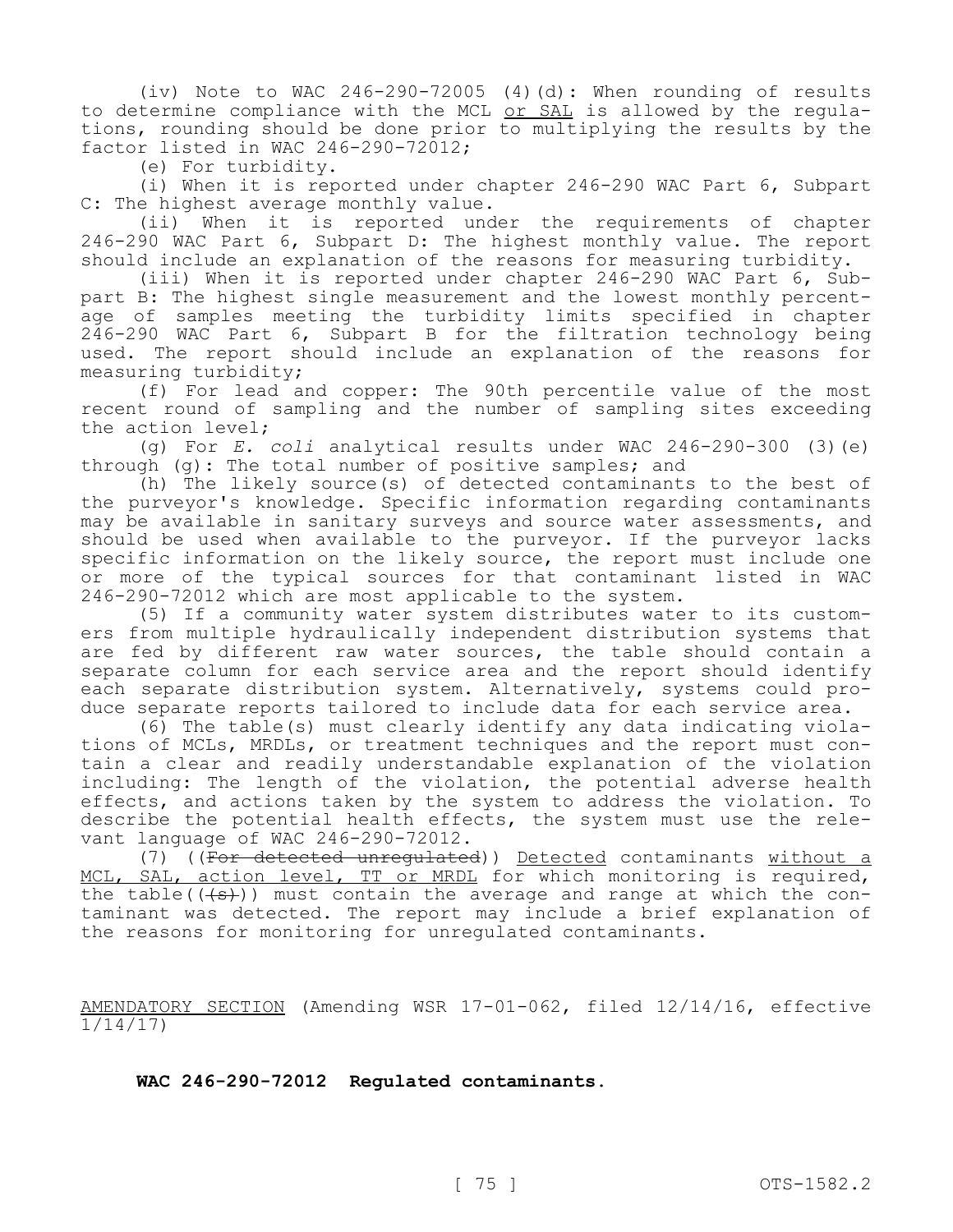|                                            | ((traditional<br>M <del>CL in</del><br>mg/L)<br>MCL or SAL                                                                                                                                                                                                                                                                               | To convert<br>lab results |                                                                                                                                                                                                                                                                                                                                           |                        | Major Sources                              |                                                                                                                                                                                                                                                                                                                                                                                                                                                                                                                                                                                                      |
|--------------------------------------------|------------------------------------------------------------------------------------------------------------------------------------------------------------------------------------------------------------------------------------------------------------------------------------------------------------------------------------------|---------------------------|-------------------------------------------------------------------------------------------------------------------------------------------------------------------------------------------------------------------------------------------------------------------------------------------------------------------------------------------|------------------------|--------------------------------------------|------------------------------------------------------------------------------------------------------------------------------------------------------------------------------------------------------------------------------------------------------------------------------------------------------------------------------------------------------------------------------------------------------------------------------------------------------------------------------------------------------------------------------------------------------------------------------------------------------|
| Contaminant (((units)))<br>or substance    | (units match)<br>lab results)                                                                                                                                                                                                                                                                                                            | for CCR,<br>multiply by   | MCL in<br>CCR units                                                                                                                                                                                                                                                                                                                       | MCLG in<br>CCR units   | in<br>Drinking Water                       | Health Effects Language                                                                                                                                                                                                                                                                                                                                                                                                                                                                                                                                                                              |
| <b>Microbiological Contaminants</b>        |                                                                                                                                                                                                                                                                                                                                          |                           |                                                                                                                                                                                                                                                                                                                                           |                        |                                            |                                                                                                                                                                                                                                                                                                                                                                                                                                                                                                                                                                                                      |
| Total Coliform Bacteria                    | <b>TT</b>                                                                                                                                                                                                                                                                                                                                | $\overline{a}$            | <b>TT</b>                                                                                                                                                                                                                                                                                                                                 | $((\overline{N/A}))$ 0 | Naturally<br>present in the<br>environment | Coliforms are bacteria that are<br>naturally present in the environment<br>and are used as an indicator that<br>other, potentially harmful,<br>waterborne pathogens may be<br>present or that a potential pathway<br>exists through which contamination<br>may enter the drinking water<br>distribution system. We found<br>coliforms indicating the need to look<br>for potential problems in water<br>treatment or distribution. When this<br>occurs, we are required to conduct<br>assessment(s) to identify problems<br>and to correct any problems that<br>were found during these assessments. |
| E. coli                                    | Routine and<br>repeat<br>samples are<br>total<br>coliform-<br>positive and<br>either is $E$ .<br><i>coli-positive</i><br>or system<br>fails to take<br>repeat<br>samples<br>following $E$ .<br>coli-positive<br>routine<br>sample or<br>system fails<br>to analyze<br>total<br>coliform-<br>positive<br>repeat sample<br>for $E$ , coli. | $\Box$                    | Routine<br>and repeat<br>samples<br>are total<br>coliform-<br>positive<br>and either<br>is $E$ . coli-<br>positive or<br>system<br>fails to<br>take repeat<br>samples<br>following<br>E. coli-<br>positive<br>routine<br>sample or<br>system<br>fails to<br>analyze<br>total<br>coliform-<br>positive<br>repeat<br>sample for<br>E. coli. | $\mathbf{0}$           | Human and<br>animal fecal<br>waste         | E. coli are bacteria whose presence<br>indicates that the water may be<br>contaminated with human or animal<br>wastes. Human pathogens in these<br>wastes can cause short-term effects.<br>such as diarrhea, cramps, nausea,<br>headaches, or other symptoms. They<br>may pose a greater health risk for<br>infants, young children, the elderly,<br>and people with severely-<br>compromised immune systems.                                                                                                                                                                                        |
| Fecal indicators (E. coli)                 | <b>TT</b>                                                                                                                                                                                                                                                                                                                                | $\overline{\phantom{a}}$  | <b>TT</b>                                                                                                                                                                                                                                                                                                                                 | $((\overline{N/A}))$ 0 | Human and<br>animal fecal<br>waste         | Fecal indicators are microbes whose<br>presence indicates that the water may<br>be contaminated with human or<br>animal wastes. Microbes in these<br>wastes can cause short-term health<br>effects, such as diarrhea, cramps,<br>nausea, headaches, or other<br>symptoms. They may pose a special<br>health risk for infants, young<br>children, some of the elderly, and<br>people with severely compromised<br>immune systems.                                                                                                                                                                     |
| Total organic carbon<br>$((\text{(ppm)}))$ | <b>TT</b>                                                                                                                                                                                                                                                                                                                                | $\overline{\phantom{a}}$  | <b>TT</b>                                                                                                                                                                                                                                                                                                                                 | N/A                    | Naturally<br>present in the<br>environment | Total organic carbon (TOC) has no<br>health effects. However, total organic<br>carbon provides a medium for the<br>formation of disinfection byproducts.<br>These byproducts include<br>trihalomethanes (THMs) and<br>haloacetic acids (HAAs). Drinking<br>water containing these byproducts in<br>excess of the MCL may lead to<br>adverse health effects, liver or kidney<br>problems, or nervous system effects,<br>and may lead to an increased risk of<br>getting cancer.                                                                                                                       |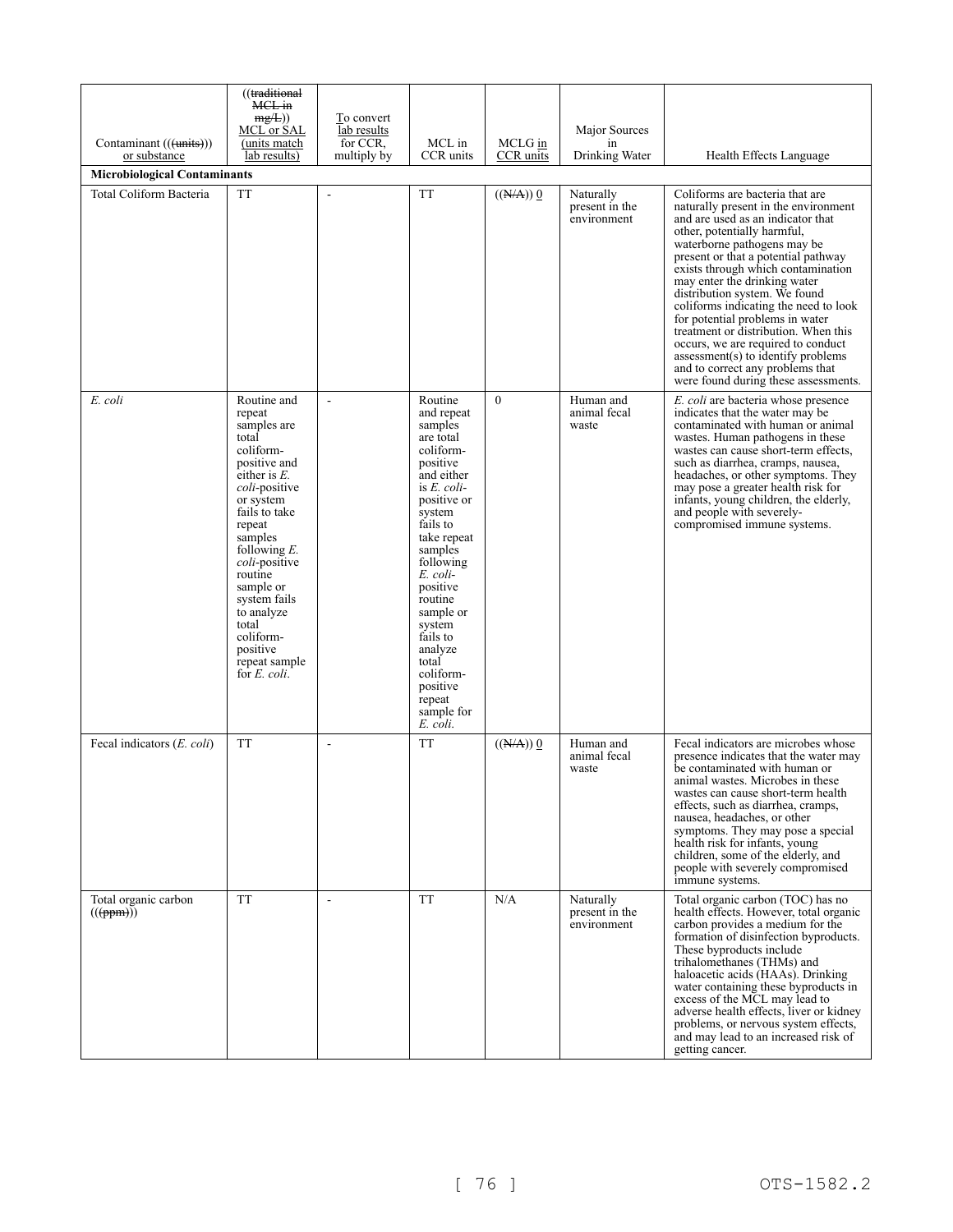|                                                                                                  | ((traditional<br>MCL in<br>mg/L)<br>MCL or SAL | To convert<br>lab results |                     |                                      | Major Sources                                                                                                               |                                                                                                                                                                                                                                                                                                                                                                          |  |  |
|--------------------------------------------------------------------------------------------------|------------------------------------------------|---------------------------|---------------------|--------------------------------------|-----------------------------------------------------------------------------------------------------------------------------|--------------------------------------------------------------------------------------------------------------------------------------------------------------------------------------------------------------------------------------------------------------------------------------------------------------------------------------------------------------------------|--|--|
| Contaminant (((units)))<br>or substance                                                          | (units match<br>lab results)                   | for CCR,<br>multiply by   | MCL in<br>CCR units | MCLG in<br>CCR units                 | in<br>Drinking Water                                                                                                        | Health Effects Language                                                                                                                                                                                                                                                                                                                                                  |  |  |
| Turbidity (((NTU)))                                                                              | <b>TT</b>                                      |                           | <b>TT</b>           | N/A                                  | Soil runoff                                                                                                                 | Turbidity has no health effects.<br>However, turbidity can interfere with<br>disinfection and provide a medium<br>for microbial growth. Turbidity may<br>indicate the presence of disease-<br>causing organisms. These organisms<br>include bacteria, viruses, and<br>parasites that can cause symptoms<br>such as nausea, cramps, diarrhea and<br>associated headaches. |  |  |
| Giardia lamblia Viruses<br>Cryptosporidium                                                       | <b>TT</b>                                      |                           | <b>TT</b>           | $((N/A))$ 0                          | Human and<br>animal fecal<br>waste                                                                                          | Inadequately treated water may<br>contain disease-causing organisms.<br>These organisms include bacteria<br>viruses, and parasites which can<br>cause symptoms such as nausea,<br>cramps, diarrhea, and associated<br>headaches.                                                                                                                                         |  |  |
| Heterotrophic plate<br>count (HPC) bacteria                                                      | <b>TT</b>                                      |                           | <b>TT</b>           | N/A                                  | HPC measures a<br>range of bacteria<br>that are naturally<br>present in the<br>environment                                  | Inadequately treated water may<br>contain disease-causing organisms.<br>These organisms include bacteria<br>viruses, and parasites which can<br>cause symptoms such as nausea,<br>cramps, diarrhea, and associated<br>headaches.                                                                                                                                         |  |  |
| Legionella                                                                                       | <b>TT</b>                                      | $\overline{\phantom{a}}$  | <b>TT</b>           | $((N/A))$ 0                          | Found naturally<br>in water;<br>multiplies in<br>heating systems                                                            | Inadequately treated water may<br>contain disease-causing organisms.<br>These organisms include bacteria<br>viruses, and parasites which can<br>cause symptoms such as nausea,<br>cramps, diarrhea, and associated<br>headaches.                                                                                                                                         |  |  |
| <b>Radioactive Contaminants</b>                                                                  |                                                |                           |                     |                                      |                                                                                                                             |                                                                                                                                                                                                                                                                                                                                                                          |  |  |
| Beta/photon emitters<br>(mrem/yr)                                                                | $4((\text{merm/yr}))$                          | $\Box$                    | 4                   | $((\overline{N/A}))$<br>$\mathbf{0}$ | Decay of natural<br>and man-made<br>deposits                                                                                | Certain minerals are radioactive and<br>may emit forms of radiation known<br>as photons and beta radiation. Some<br>people who drink water containing<br>beta and photon emitters in excess of<br>the MCL over many years may have<br>an increased risk of getting cancer.                                                                                               |  |  |
| Alpha emitters $((\overline{pG/H}))$<br>[gross alpha excluding]<br>uranium and radon]<br>(pCi/L) | 15 $((pLi)$                                    | $\overline{\phantom{a}}$  | 15                  | ((N/A))<br>$\theta$                  | Erosion of<br>natural deposits                                                                                              | Certain minerals are radioactive and<br>may emit a form of radiation known<br>as alpha radiation. Some people who<br>drink water containing alpha emitters<br>in excess of the MCL over many<br>years may have an increased risk of<br>getting cancer.                                                                                                                   |  |  |
| Combined radium<br>$((\neq$ Gi/I)) [226 & 228]<br>(pCi/L)                                        | $5$ ((pGiA))                                   |                           | 5                   | ((N/A))<br>$\theta$                  | Erosion of<br>natural deposits                                                                                              | Some people who drink water<br>containing radium 226 or 228 in<br>excess of the MCL over many years<br>may have an increased risk of getting<br>cancer.                                                                                                                                                                                                                  |  |  |
| Uranium $((\phi \rightarrow \psi))$<br>(ppb)                                                     | $30$ ((micro)<br>g(A)                          | ÷,                        | 30                  | $\theta$                             | Erosion of<br>natural deposits                                                                                              | Some people who drink water<br>containing uranium in excess of the<br>MCL over many years may have an<br>increased risk of getting cancer and<br>kidney toxicity.                                                                                                                                                                                                        |  |  |
| <b>Inorganic Contaminants</b>                                                                    |                                                |                           |                     |                                      |                                                                                                                             |                                                                                                                                                                                                                                                                                                                                                                          |  |  |
| Antimony $((ppb))$                                                                               | $.006$ ppm                                     | 1000                      | 6 ppm               | $6$ ppm                              | Discharge from<br>petroleum<br>refineries: fire<br>retardants;<br>ceramics;<br>electronics;<br>solder                       | Some people who drink water<br>containing antimony well in excess<br>of the MCL over many years could<br>experience increases in blood<br>cholesterol and decreases in blood<br>sugar.                                                                                                                                                                                   |  |  |
| Arsenic $((\{ppb\}))$                                                                            | $0.010$ ppm                                    | 1000                      | $10$ ppb            | $\mathbf{0}$                         | Erosion of<br>natural deposits;<br>Runoff from<br>orchards; Runoff<br>from glass and<br>electronics<br>production<br>wastes | Some people who drink water<br>containing arsenic in excess of the<br>MCL over many years could<br>experience skin damage or problems<br>with their circulatory system, and<br>may have an increased risk of getting<br>cancer.                                                                                                                                          |  |  |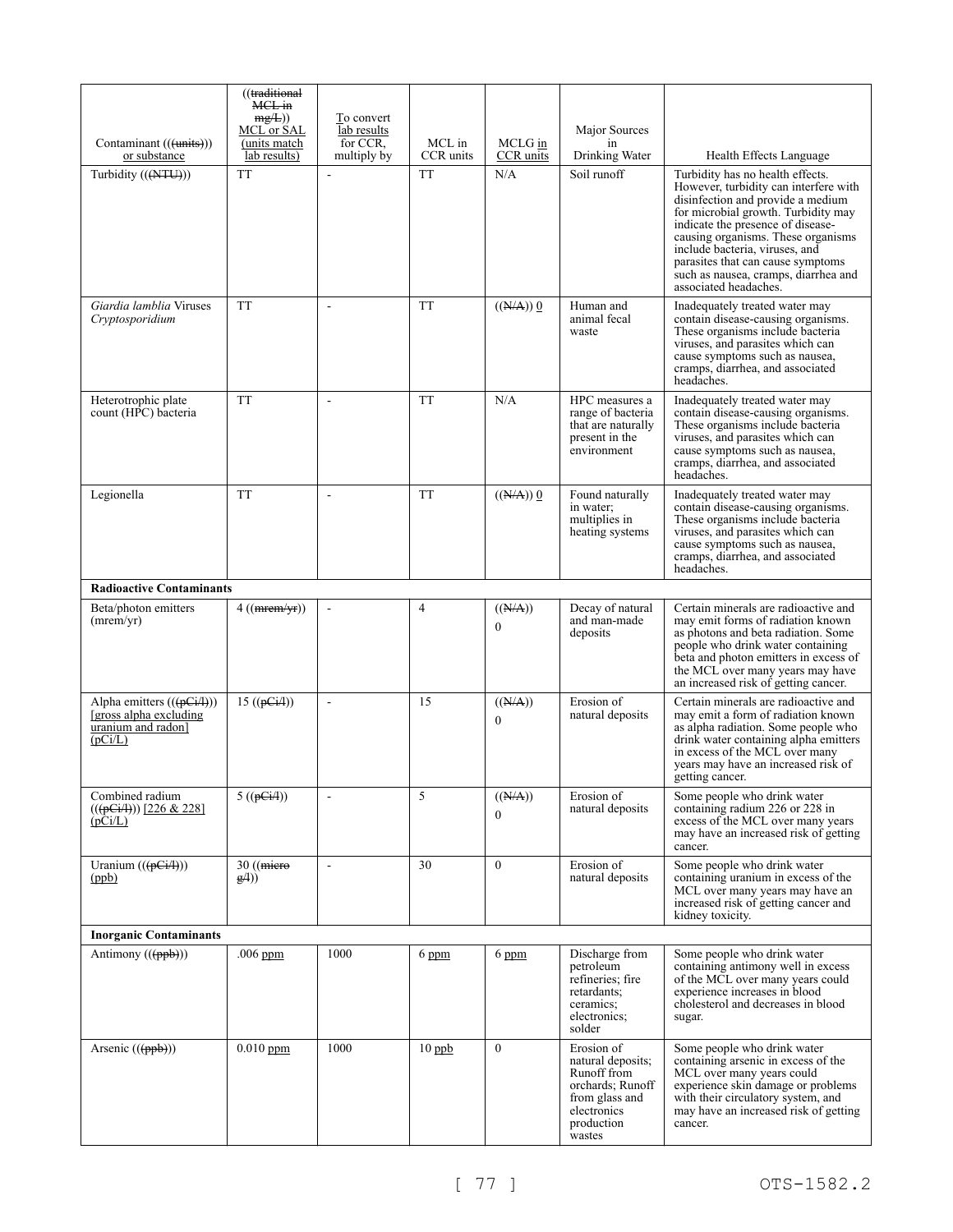| Contaminant (((units)))        | ((traditional<br>MCL in<br>mg/L)<br>MCL or SAL<br>(units match)<br>lab results) | To convert<br>lab results<br>for CCR.<br>multiply by | MCL in<br>CCR units | MCLG in<br>CCR units | Major Sources<br>in<br>Drinking Water                                                                                                                          |                                                                                                                                                                                                                                                                                                                                                                                                                                                                                                                 |
|--------------------------------|---------------------------------------------------------------------------------|------------------------------------------------------|---------------------|----------------------|----------------------------------------------------------------------------------------------------------------------------------------------------------------|-----------------------------------------------------------------------------------------------------------------------------------------------------------------------------------------------------------------------------------------------------------------------------------------------------------------------------------------------------------------------------------------------------------------------------------------------------------------------------------------------------------------|
| or substance<br>Asbestos (MFL) | $7 ((\text{MFE}))$                                                              | Ĭ.                                                   | $\overline{7}$      | $\tau$               | Decay of<br>asbestos cement<br>water mains:<br>Erosion of<br>natural deposits                                                                                  | Health Effects Language<br>Some people who drink water<br>containing asbestos in excess of the<br>MCL over many years may have an<br>increased risk of developing benign<br>intestinal polyps.                                                                                                                                                                                                                                                                                                                  |
| Barium (ppm)                   | $\overline{2}$                                                                  | $\sim$                                               | $\overline{c}$      | 2                    | Discharge of<br>drilling wastes;<br>Discharge from<br>metal refineries:<br>Erosion of<br>natural deposits                                                      | Some people who drink water<br>containing barium in excess of the<br>MCL over many years could<br>experience an increase in their blood<br>pressure.                                                                                                                                                                                                                                                                                                                                                            |
| Beryllium $((ppb))$            | $.004$ ppm.                                                                     | 1000                                                 | 4 ppb               | 4 ppb                | Discharge from<br>metal refineries<br>and coal-burning<br>factories:<br>Discharge from<br>electrical,<br>aerospace, and<br>defense<br>industries               | Some people who drink water<br>containing beryllium well in excess<br>of the MCL over many years could<br>develop intestinal lesions.                                                                                                                                                                                                                                                                                                                                                                           |
| Cadmium $((\{ppb\}))$          | $.005$ ppm                                                                      | 1000                                                 | $5$ ppb             | $5$ ppb              | Corrosion of<br>galvanized<br>pipes; Erosion<br>of natural<br>deposits:<br>Discharge from<br>metal refineries;<br>Runoff from<br>waste batteries<br>and paints | Some people who drink water<br>containing cadmium in excess of the<br>MCL over many years could<br>experience kidney damage.                                                                                                                                                                                                                                                                                                                                                                                    |
| Chromium $((ppb))$             | .1 ppm                                                                          | 1000                                                 | $100$ ppb           | $100$ ppb            | Discharge from<br>steel and pulp<br>mills; Erosion of<br>natural deposits                                                                                      | Some people who use water<br>containing chromium well in excess<br>of the MCL over many years could<br>experience allergic dermatitis.                                                                                                                                                                                                                                                                                                                                                                          |
| Copper (ppm)                   | $AL = 1.3$                                                                      | $\overline{\phantom{a}}$                             | $AL = 1.3$          | 1.3                  | Corrosion of<br>household<br>plumbing<br>systems; Erosion<br>of natural<br>deposits                                                                            | Copper is an essential nutrient, but<br>some people who drink water<br>containing copper in excess of the<br>action level over a relatively short<br>amount of time could experience<br>gastrointestinal distress. Some people<br>who drink water containing copper in<br>excess of the action level over many<br>years could suffer liver or kidney<br>damage. People with Wilson's<br>Disease should consult their personal<br>doctor.                                                                        |
| Cyanide (((ppb)))              | $.2~\mathrm{ppm}$                                                               | 1000                                                 | $200$ ppb           | $200$ ppb            | Discharge from<br>steel/metal<br>factories:<br>Discharge from<br>plastic and<br>fertilizer<br>factories                                                        | Some people who drink water<br>containing cyanide well in excess of<br>the MCL over many years could<br>experience nerve damage or<br>problems with their thyroid.                                                                                                                                                                                                                                                                                                                                              |
| Fluoride (ppm)                 | $\overline{4}$                                                                  | $\sim$                                               | $\overline{4}$      | $\overline{4}$       | Erosion of<br>natural deposits;<br>Water additive<br>which promotes<br>strong teeth;<br>Discharge from<br>fertilizer and<br>aluminum<br>factories              | Some people who drink water<br>containing fluoride in excess of the<br>MCL over many years could get<br>bone disease, including pain and<br>tenderness of the bones. Fluoride in<br>drinking water at half the MCL or<br>more may cause mottling of<br>children's teeth, usually in children<br>less than nine years old. Mottling,<br>also known as dental fluorosis, may<br>include brown staining and/or pitting<br>of the teeth, and occurs only in<br>developing teeth before they erupt<br>from the gums. |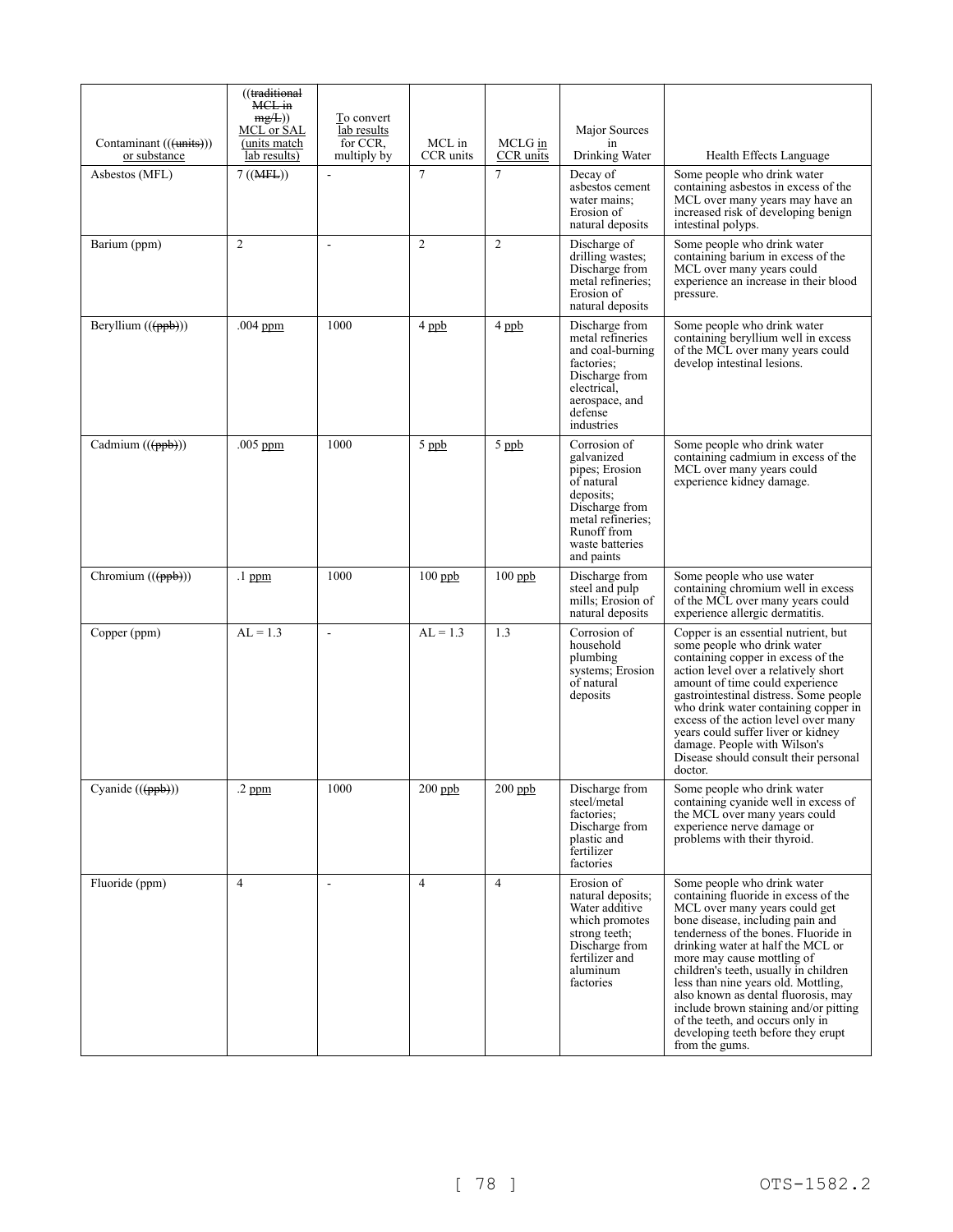| Contaminant (((units)))                     | ((traditional<br>MCL in<br>mg/L)<br>MCL or SAL<br>(units match | To convert<br>lab results<br>for CCR, | MCL in                 | MCLG in                     | Major Sources<br>1n                                                                                                                    |                                                                                                                                                                                                                                                                                                                                                                |
|---------------------------------------------|----------------------------------------------------------------|---------------------------------------|------------------------|-----------------------------|----------------------------------------------------------------------------------------------------------------------------------------|----------------------------------------------------------------------------------------------------------------------------------------------------------------------------------------------------------------------------------------------------------------------------------------------------------------------------------------------------------------|
| or substance                                | lab results)                                                   | multiply by                           | CCR units              | CCR units                   | Drinking Water                                                                                                                         | Health Effects Language                                                                                                                                                                                                                                                                                                                                        |
| Lead $((ppb))$                              | TT<br>$AL = .015$<br>ppm                                       | 1000                                  | TT<br>$AL = 15$<br>ppb | $\theta$                    | Corrosion of<br>household<br>plumbing<br>systems; Erosion<br>of natural<br>deposits                                                    | Infants and children who drink water<br>containing lead in excess of the<br>action level could experience delays<br>in their physical or mental<br>development. Children could show<br>slight deficits in attention span and<br>learning abilities. Adults who drink<br>this water over many years could<br>develop kidney problems or high<br>blood pressure. |
| Mercury [inorganic]<br>$((\theta, \theta))$ | $.002$ ppm                                                     | 1000                                  | $2$ ppb                | $2$ ppb                     | Erosion of<br>natural deposits;<br>Discharge from<br>refineries and<br>factories; Runoff<br>from landfills;<br>Runoff from<br>cropland | Some people who drink water<br>containing inorganic mercury well in<br>excess of the MCL over many years<br>could experience kidney damage.                                                                                                                                                                                                                    |
| Nitrate (ppm)                               | 10                                                             | $\overline{\phantom{a}}$              | 10                     | 10                          | Runoff from<br>fertilizer use;<br>Leaching from<br>septic tanks,<br>sewage; Erosion<br>of natural<br>deposits                          | Infants below the age of six months<br>who drink water containing nitrate in<br>excess of the MCL could become<br>seriously ill and, if untreated, may<br>die. Symptoms include shortness of<br>breath and blue baby syndrome.                                                                                                                                 |
| Nitrite (ppm)                               | 1                                                              | $\blacksquare$                        | 1                      | $\mathbf{1}$                | Runoff from<br>fertilizer use;<br>Leaching from<br>septic tanks,<br>sewage; Erosion<br>of natural<br>deposits                          | Infants below the age of six months<br>who drink water containing nitrite in<br>excess of the MCL could become<br>seriously ill and, if untreated, may<br>die. Symptoms include shortness of<br>breath and blue baby syndrome.                                                                                                                                 |
| Selenium $((ppb))$                          | $.05$ ppm                                                      | 1000                                  | $50$ ppb               | $50$ ppb                    | Discharge from<br>petroleum and<br>metal refineries;<br>Erosion of<br>natural deposits;<br>Discharge from<br>mines                     | Selenium is an essential nutrient.<br>However, some people who drink<br>water containing selenium in excess<br>of the MCL over many years could<br>experience hair or fingernail losses,<br>numbness in fingers or toes, or<br>problems with their circulation.                                                                                                |
| Thallium $((ppb))$                          | $.002$ ppm                                                     | 1000                                  | $2$ ppb                | $0.5$ ppb                   | Leaching from<br>ore-processing<br>sites; Discharge<br>from electronics,<br>glass, and drug<br>factories                               | Some people who drink water<br>containing thallium in excess of the<br>MCL over many years could<br>experience hair loss, changes in their<br>blood, or problems with their<br>kidneys, intestines, or liver.                                                                                                                                                  |
| <b>Disinfection Byproducts (DBPs)</b>       |                                                                |                                       |                        |                             |                                                                                                                                        |                                                                                                                                                                                                                                                                                                                                                                |
| <b>Bromate</b>                              | $.010$ ppm                                                     | 1000                                  | $10$ ppb               | $\boldsymbol{0}$            | Byproduct of<br>drinking water<br>disinfection                                                                                         | Some people who drink water<br>containing bromate in excess of the<br>MCL over many years may have an<br>increased risk of getting cancer.                                                                                                                                                                                                                     |
| Chloramines (ppm)                           | $MRDL = 4$                                                     | $\bar{\Xi}$                           | $MRDL = 4$             | $MRDLG =$<br>$\overline{4}$ | Water additive<br>used to control<br>microbes                                                                                          | Some people who use drinking water<br>containing chloramines well in<br>excess of the MRDL could<br>experience irritating effects to their<br>eyes and nose. Some people who<br>drink water containing chloramines<br>well in excess of the MRDL could<br>experience stomach discomfort or<br>anemia.                                                          |
| Chlorine (ppm)                              | $MRDL = 4$                                                     | $\bar{\Xi}$                           | $MRDL = 4$             | $MRDLG =$<br>4              | Water additive<br>used to control<br>microbes                                                                                          | Some people who use drinking water<br>containing chlorine well in excess of<br>the MRDL could experience<br>irritating effects to their eyes and<br>nose. Some people who drink water<br>containing chlorine well in excess of<br>the MRDL could experience stomach<br>discomfort.                                                                             |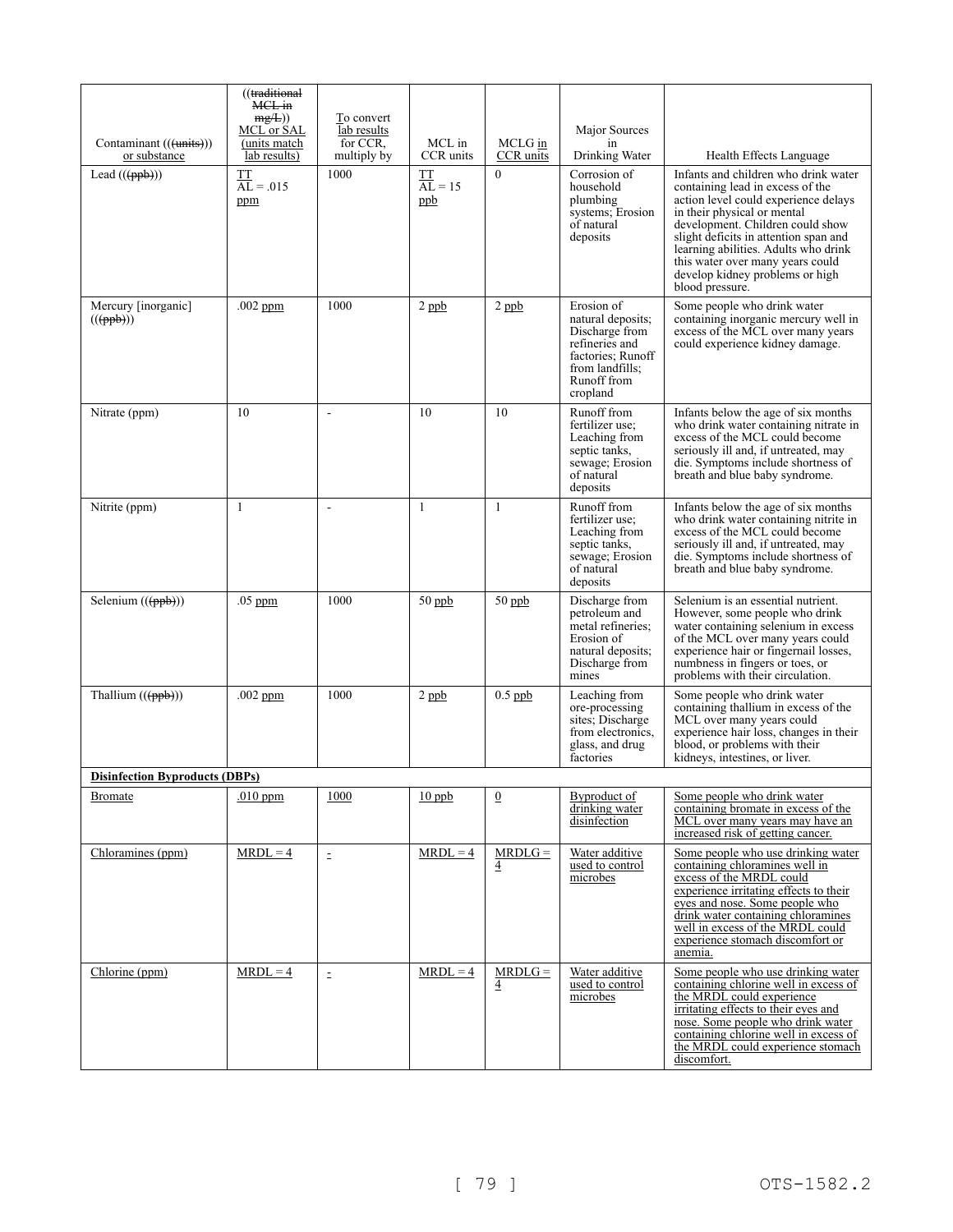| Contaminant (((units)))                                                   | ((traditional<br>MCL in<br>mg/L)<br>MCL or SAL<br>(units match | To convert<br>lab results<br>for CCR. | MCL in                | MCLG in                                                                                                                                                      | Major Sources<br>in                                         |                                                                                                                                                                                                                                                                                                                                   |
|---------------------------------------------------------------------------|----------------------------------------------------------------|---------------------------------------|-----------------------|--------------------------------------------------------------------------------------------------------------------------------------------------------------|-------------------------------------------------------------|-----------------------------------------------------------------------------------------------------------------------------------------------------------------------------------------------------------------------------------------------------------------------------------------------------------------------------------|
| or substance                                                              | lab results)                                                   | multiply by                           | CCR units             | CCR units                                                                                                                                                    | Drinking Water                                              | Health Effects Language                                                                                                                                                                                                                                                                                                           |
| Chlorite (ppm)                                                            | $\overline{1}$                                                 | $\bar{\Xi}$                           | $\underline{1}$       | 0.8                                                                                                                                                          | Byproduct of<br>drinking water<br>disinfection              | Some infants and young children<br>who drink water containing chlorite<br>in excess of the MCL could<br>experience nervous system effects.<br>Similar effects may occur in fetuses<br>of pregnant mothers who drink water<br>containing chlorite in excess of the<br>MCL. Some people may experience<br>anemia.                   |
| Chlorine dioxide                                                          | $MRDL =$<br>$.8$ ppm                                           | 1000                                  | $MRDL =$<br>$800$ ppb | $MRDLG =$<br>$800$ ppb                                                                                                                                       | Water additive<br>used to control<br>microbes               | Some infants and young children<br>who drink water containing chlorine<br>dioxide in excess of the MRDL could<br>experience nervous system effects.<br>Similar effects may occur in fetuses<br>of pregnant mothers who drink water<br>containing chlorine dioxide in excess<br>of the MRDL. Some people may<br>experience anemia. |
| Haloacetic Acids<br>$(HAA5)$ (ppb)                                        | 60                                                             | 1000                                  | 60                    | $N/A$ for<br>combined<br>dichloroac<br>$etic acid =$<br>0:<br>monochlor<br>oacetic<br>$\alpha$ acid = 70;<br>trichloroac<br>etic $acid =$<br>$\overline{20}$ | Byproduct of<br>drinking water<br>disinfection              | Some people who drink water<br>containing haloacetic acids in excess<br>of the MCL over many years may<br>have an increased risk of getting<br>cancer.                                                                                                                                                                            |
| <b>Total Trihalomethanes</b><br>$[THMs]$ (ppb)                            | 80                                                             | 1000                                  | 80                    | N/A<br>(chlorofor<br>$m = 70$ ;<br>dibromoch<br>lorometha<br>$ne = 60$ ;<br>bromofor<br>$m = 0$ ;<br>bromodich<br>lorometha<br>$ne = 0$                      | Byproduct of<br>drinking water<br>disinfection              | Some people who drink water<br>containing trihalomethanes in excess<br>of the MCL over many years may<br>experience problems with their liver,<br>kidneys, or central nervous systems,<br>and may have an increased risk of<br>getting cancer.                                                                                    |
| <b>Synthetic Organic Contaminants including Pesticides and Herbicides</b> |                                                                |                                       |                       |                                                                                                                                                              |                                                             |                                                                                                                                                                                                                                                                                                                                   |
| $2,4-D$ (ppb)                                                             | $((.07))$ 70                                                   | $((1000)) -$                          | 70                    | 70                                                                                                                                                           | Runoff from<br>herbicide used<br>on row crops               | Some people who drink water<br>containing the weed killer 2,4-D well<br>in excess of the MCL over many<br>years could experience problems<br>with their kidneys, liver, or adrenal<br>glands.                                                                                                                                     |
| $2,4,5$ -TP [Silvex](ppb)                                                 | $((.05))$ 50                                                   | $((1000))_2$                          | 50                    | 50                                                                                                                                                           | Residue of<br>banned<br>herbicide                           | Some people who drink water<br>containing silvex in excess of the<br>MCL over many years could<br>experience liver problems.                                                                                                                                                                                                      |
| ((Aerylamide)                                                             | <b>TT</b>                                                      | $\overline{\phantom{a}}$              | ŦŦ                    | $\theta$                                                                                                                                                     | Added to water<br>during sewage/<br>wastewater<br>treatment | Some people who drink water<br>containing high levels of acrylamide<br>over a long period of time could have<br>problems with their nervous system<br>or blood, and may have an increased<br>risk of getting cancer.)                                                                                                             |
| Alachlor (ppb)                                                            | ((.002))2                                                      | $((1000))_2$                          | $\mathfrak{2}$        | $\theta$                                                                                                                                                     | Runoff from<br>herbicide used<br>on row crops               | Some people who drink water<br>containing alachlor in excess of the<br>MCL over many years could have<br>problems with their eyes, liver,<br>kidneys, or spleen, or experience<br>anemia, and may have an increased<br>risk of getting cancer.                                                                                    |
| Atrazine (ppb)                                                            | $((.003))$ 3                                                   | $((1000))_2$                          | 3                     | 3                                                                                                                                                            | Runoff from<br>herbicide used<br>on row crops               | Some people who drink water<br>containing atrazine well in excess of<br>the MCL over many years could<br>experience problems with their<br>cardiovascular system or<br>reproductive difficulties.                                                                                                                                 |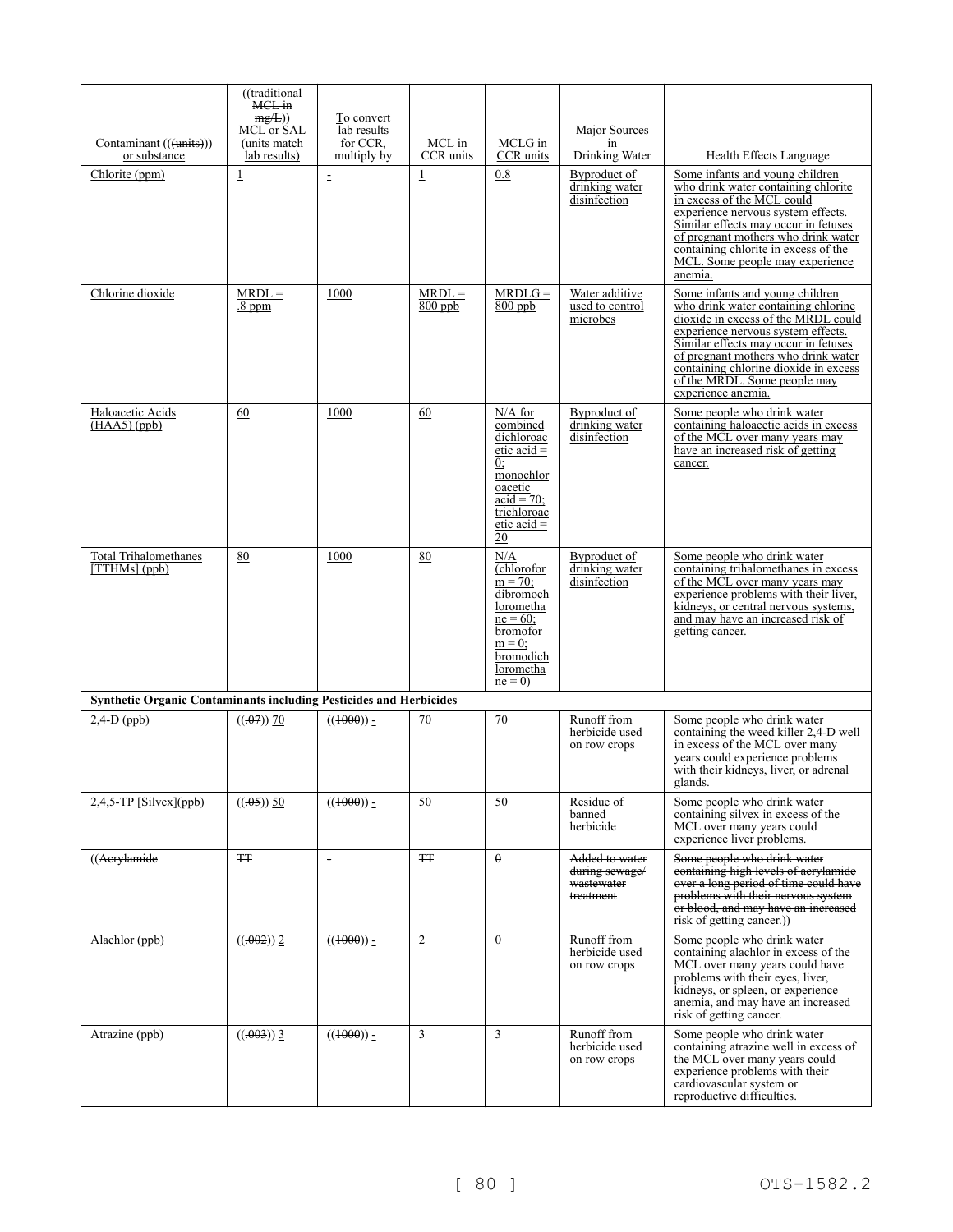|                                                                                              | ((traditional<br>MCL in<br>mg/L)<br>MCL or SAL | To convert<br>lab results |                     |                      | Major Sources                                                                                                  |                                                                                                                                                                                                                                                                  |
|----------------------------------------------------------------------------------------------|------------------------------------------------|---------------------------|---------------------|----------------------|----------------------------------------------------------------------------------------------------------------|------------------------------------------------------------------------------------------------------------------------------------------------------------------------------------------------------------------------------------------------------------------|
| Contaminant (((units)))<br>or substance                                                      | (units match)<br>lab results)                  | for CCR.<br>multiply by   | MCL in<br>CCR units | MCLG in<br>CCR units | in<br>Drinking Water                                                                                           | Health Effects Language                                                                                                                                                                                                                                          |
| Benzo(a)pyrene [PAH]<br>$(($ ( $(\text{nanograms/H}))$ )                                     | $((.0002))$ .2<br>ppb                          | ((1,000,000))<br>1000     | $200$ ppt           | $\theta$             | Leaching from<br>linings of water<br>storage tanks<br>and distribution<br>lines                                | Some people who drink water<br>containing benzo(a)pyrene in excess<br>of the MCL over many years may<br>experience reproductive difficulties<br>and may have an increased risk of<br>getting cancer.                                                             |
| Carbofuran (ppb)                                                                             | $((.04))$ 40                                   | $((1000))$ -              | 40                  | 40                   | Leaching of soil<br>fumigant used<br>on rice and<br>alfalfa                                                    | Some people who drink water<br>containing carbofuran in excess of<br>the MCL over many years could<br>experience problems with their<br>blood, or nervous or reproductive<br>systems.                                                                            |
| Chlordane (ppb)                                                                              | $((.002))$ 2                                   | $((1000))_2$              | $\mathfrak{2}$      | $\theta$             | Residue of<br>banned<br>termiticide                                                                            | Some people who drink water<br>containing chlordane in excess of the<br>MCL over many years could<br>experience problems with their liver<br>or nervous system, and may have an<br>increased risk of getting cancer.                                             |
| Dalapon (ppb)                                                                                | $((.2))$ 200                                   | $((1000))_2$              | 200                 | 200                  | Runoff from<br>herbicide used<br>on rights of way                                                              | Some people who drink water<br>containing dalapon well in excess of<br>the MCL over many years could<br>experience minor kidney changes.                                                                                                                         |
| $DCPA$ (ppb)                                                                                 | $SAL = 85$                                     | $\bar{\Xi}$               | $SAL = 85$          | N/A                  | Breakdown of<br>the herbicide<br>Dacthal used on<br>grasses and<br>weeds                                       | Some people who drink water<br>containing DCPA and its metabolites<br>above the SAL over many years<br>could experience problems with their<br>lungs, kidneys, liver, thyroid, or<br>eyes, or may have an increased risk<br>of getting cancer.                   |
| $Di(2-ethylhexyl)$ adipate<br>(ppb)                                                          | $((-4))$ 400                                   | $((1000)) -$              | 400                 | 400                  | Discharge from<br>chemical<br>factories                                                                        | Some people who drink water<br>containing di (2-ethylhexyl) adipate<br>well in excess of the MCL over<br>many years could experience toxic<br>effects or reproductive difficulties.                                                                              |
| $Di(2-ethylhexyl)$<br>phthalate (ppb)                                                        | $((.006))$ 6                                   | $((1000))$ -              | 6                   | $\theta$             | Discharge from<br>rubber and<br>chemical<br>factories                                                          | Some people who drink water<br>containing di (2-ethylhexyl)<br>phthalate well in excess of the MCL<br>over many years may have problems<br>with their liver, or experience<br>reproductive difficulties, and may<br>have an increased risk of getting<br>cancer. |
| Dibromochloropropane<br>$((\left(\frac{\mathsf{p}}{\mathsf{p}}\right))   \text{DBC}\hat{P}]$ | $((.0002))$ .2<br>ppb                          | ((1,000,000))<br>1000     | $200$ ppt           | $\mathbf{0}$         | Runoff/leaching<br>from soil<br>fumigant used<br>on soybeans,<br>cotton,<br>pineapples, and<br>orchards        | Some people who drink water<br>containing DBCP in excess of the<br>MCL over many years could<br>experience reproductive problems<br>and may have an increased risk of<br>getting cancer.                                                                         |
| Dinoseb (ppb)                                                                                | $((.007))$ 7                                   | $((1000))_2$              | $\tau$              | $\tau$               | Runoff from<br>herbicide used<br>on soybeans and<br>vegetables                                                 | Some people who drink water<br>containing dinoseb well in excess of<br>the MCL over many years could<br>experience reproductive difficulties.                                                                                                                    |
| (( <b>Digit</b> ( <b>ppb</b> ))                                                              | $+02$                                          | $+000$                    | 20                  | 20                   | Runoff from<br>herbieide use                                                                                   | Some people who drink water<br>containing diquat in excess of the<br>MCL over many years could get<br>eataracts.)                                                                                                                                                |
| Dioxin $[2,3,7,8$ -TCDD]<br>$((\theta_{\text{ppq}}))$                                        | ((.00000003))<br>$.03$ ppt                     | 1,000,000,000             | 30                  | $\mathbf{0}$         | Emissions from<br>waste<br>incineration and<br>other<br>combustion;<br>Discharge from<br>chemical<br>factories | Some people who drink water<br>containing dioxin in excess of the<br>MCL over many years could<br>experience reproductive difficulties<br>and may have an increased risk of<br>getting cancer.                                                                   |
| ((Endothall (ppb))                                                                           | $\pm$                                          | +000                      | $+00$               | $+00$                | Runoff from<br>herbieide use                                                                                   | Some people who drink water<br>containing endothall in excess of the<br>MCL over many years could<br>experience problems with their<br>stomach or intestines.))                                                                                                  |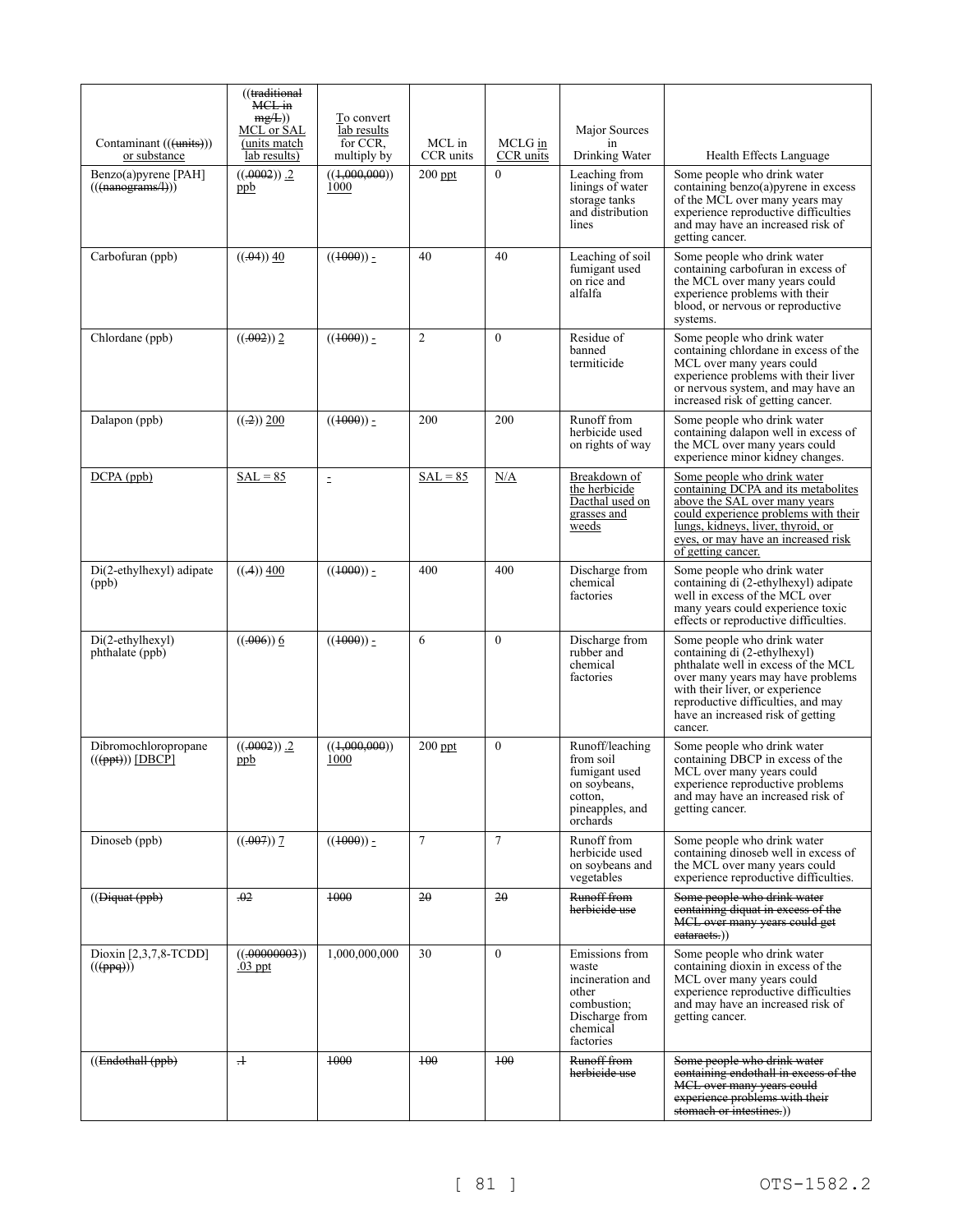|                                                     | ((traditional<br>MCL in<br>mg/L)<br>MCL or SAL | To convert<br>lab results |                     |                      | Major Sources                                                                                                    |                                                                                                                                                                                                                                                           |
|-----------------------------------------------------|------------------------------------------------|---------------------------|---------------------|----------------------|------------------------------------------------------------------------------------------------------------------|-----------------------------------------------------------------------------------------------------------------------------------------------------------------------------------------------------------------------------------------------------------|
| Contaminant (((units)))<br>or substance             | (units match)<br>lab results)                  | for CCR.<br>multiply by   | MCL in<br>CCR units | MCLG in<br>CCR units | in<br>Drinking Water                                                                                             | Health Effects Language                                                                                                                                                                                                                                   |
| Diquat (ppb)                                        | .02                                            | 1000                      | 20                  | 20                   | Runoff from<br>herbicide use                                                                                     | Some people who drink water<br>containing diquat in excess of the<br>MCL over many years could get<br>cataracts.                                                                                                                                          |
| Endothall (ppb)                                     | 100                                            | $\equiv$                  | 100                 | 100                  | Runoff from<br>herbicide use                                                                                     | Some people who drink water<br>containing endothall in excess of the<br>MCL over many years could<br>experience problems with their<br>stomach or intestines.                                                                                             |
| Endrin (ppb)                                        | $((-0.02))$ 2                                  | $((1000)) =$              | $\overline{2}$      | $\overline{2}$       | Residue of<br>banned<br>insecticide                                                                              | Some people who drink water<br>containing endrin in excess of the<br>MCL over many years could<br>experience liver problems.                                                                                                                              |
| ((Epichlorohydrin                                   | <b>TT</b>                                      | $\blacksquare$            | <b>TT</b>           | $\theta$             | Discharge from<br>industrial<br>ehemieal<br>factories; An<br>impurity of<br>some water<br>treatment<br>ehemicals | Some people who drink water<br>containing high levels of<br>epichlorohydrin over a long period of<br>time could experience stomach<br>problems, and may have an increased<br>risk of getting cancer.)                                                     |
| Ethylene dibromide<br>$((\overline{(\text{ppt})}))$ | $((.00005))$ .05<br>ppb                        | ((1,000,000))<br>1000     | $50$ ppt            | $\theta$             | Discharge from<br>petroleum<br>refineries                                                                        | Some people who drink water<br>containing ethylene dibromide in<br>excess of the MCL over many years<br>could experience problems with their<br>liver, stomach, reproductive system,<br>or kidneys, and may have an<br>increased risk of getting cancer.  |
| Glyphosate (ppb)                                    | $((\n 0.7) 700)$                               | $((1000))$ -              | 700                 | 700                  | Runoff from<br>herbicide use                                                                                     | Some people who drink water<br>containing glyphosate in excess of<br>the MCL over many years could<br>experience problems with their<br>kidneys or reproductive difficulties.                                                                             |
| Heptachlor $((ppt))$                                | $((.0004))$ .4<br>ppb                          | ((1,000,000))<br>1000     | 400                 | $\mathbf{0}$         | Residue of<br>banned pesticide                                                                                   | Some people who drink water<br>containing heptachlor in excess of<br>the MCL over many years could<br>experience liver damage and may<br>have an increased risk of getting<br>cancer.                                                                     |
| Heptachlor epoxide<br>$((\overline{(\text{ppt})}))$ | $((.0002))$ .2<br>ppb                          | ((0.000, 000))<br>1000    | $200$ ppt           | $\theta$             | Breakdown of<br>heptachlor                                                                                       | Some people who drink water<br>containing heptachlor epoxide in<br>excess of the MCL over many years<br>could experience liver damage, and<br>may have an increased risk of getting<br>cancer.                                                            |
| Hexachlorobenzene<br>(ppb)                          | $((.001))$ 1                                   | $((1000))_2$              | 1                   | $\mathbf{0}$         | Discharge from<br>metal refineries<br>and agricultural<br>chemical<br>factories                                  | Some people who drink water<br>containing hexachlorobenzene in<br>excess of the MCL over many years<br>could experience problems with their<br>liver or kidneys, or adverse<br>reproductive effects, and may have<br>an increased risk of getting cancer. |
| Hexachlorocyclo-<br>pentadiene (ppb)                | $((.05))$ 50                                   | $((1000))_2$              | 50                  | 50                   | Discharge from<br>chemical<br>factories                                                                          | Some people who drink water<br>containing<br>hexachlorocyclopentadiene well in<br>excess of the MCL over many years<br>could experience problems with their<br>kidneys or stomach.                                                                        |
| Lindane $((\text{fppt}))$                           | $((.0002))$ .2<br>ppb                          | ((1,000,000))<br>1000     | $200$ ppt           | $200$ ppt            | Runoff/leaching<br>from insecticide<br>used on cattle.<br>lumber, gardens                                        | Some people who drink water<br>containing lindane in excess of the<br>MCL over many years could<br>experience problems with their<br>kidneys or liver.                                                                                                    |
| Methoxychlor (ppb)                                  | $((.04))$ 40                                   | $((1000))_2$              | 40                  | 40                   | Runoff/leaching<br>from insecticide<br>used on fruits,<br>vegetables,<br>alfalfa, livestock                      | Some people who drink water<br>containing methoxychlor in excess of<br>the MCL over many years could<br>experience reproductive difficulties.                                                                                                             |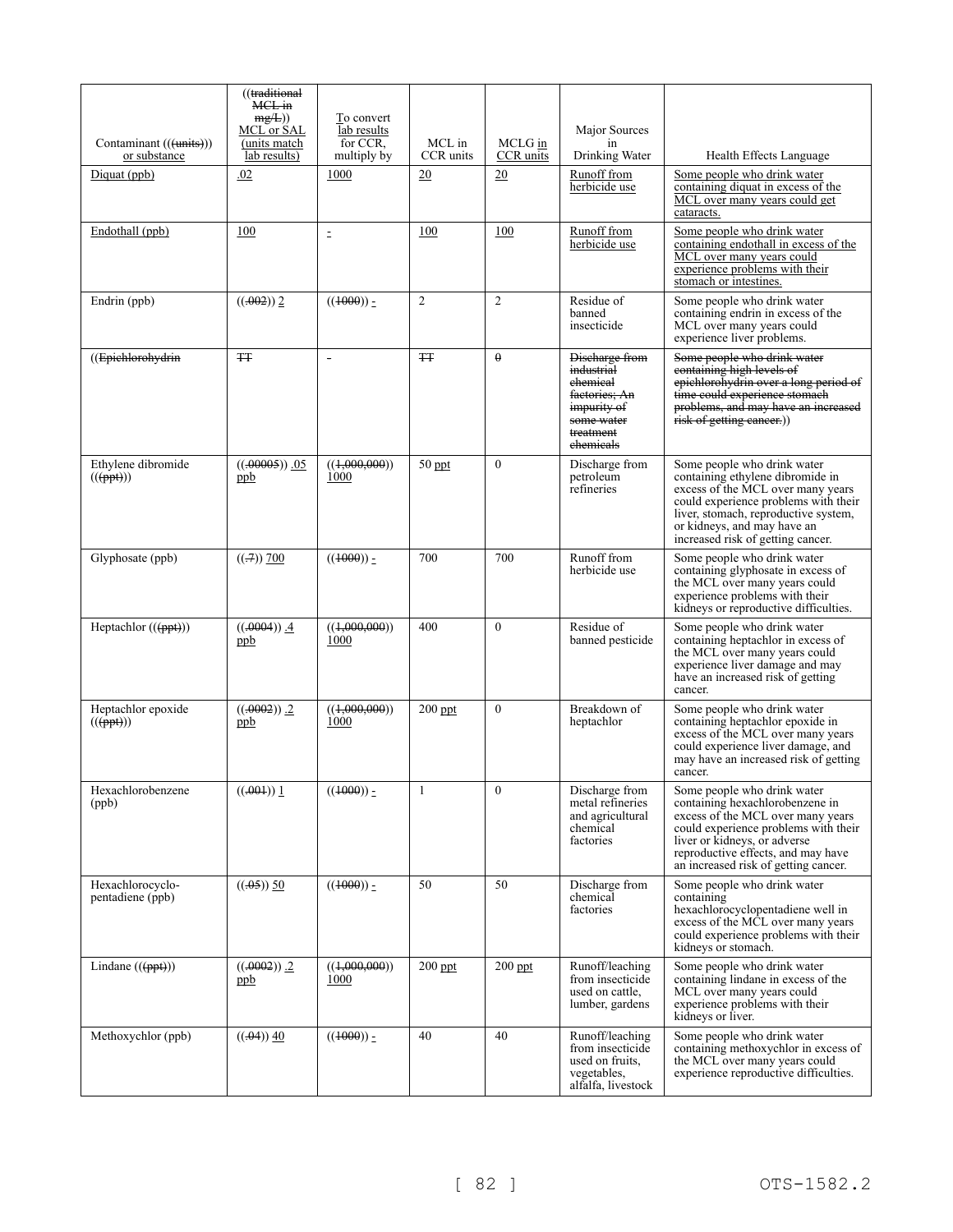|                                           | ((traditional<br>MCL in<br>mg/L)<br>MCL or SAL | To convert<br>lab results | MCL in         |                      | Major Sources                                                                                                                      |                                                                                                                                                                                                                                                                                                           |
|-------------------------------------------|------------------------------------------------|---------------------------|----------------|----------------------|------------------------------------------------------------------------------------------------------------------------------------|-----------------------------------------------------------------------------------------------------------------------------------------------------------------------------------------------------------------------------------------------------------------------------------------------------------|
| Contaminant (((units)))<br>or substance   | (units match)<br>lab results)                  | for CCR.<br>multiply by   | CCR units      | MCLG in<br>CCR units | in<br>Drinking Water                                                                                                               | Health Effects Language                                                                                                                                                                                                                                                                                   |
| Oxamyl [Vydate] (ppb)                     | ((.2)) 200                                     | $((1000))_2$              | 200            | 200                  | Runoff/leaching<br>from insecticide<br>used on apples,<br>potatoes and<br>tomatoes                                                 | Some people who drink water<br>containing oxamyl in excess of the<br>MCL over many years could<br>experience slight nervous system<br>effects.                                                                                                                                                            |
| PCBs [Polychlorinated<br>biphenyls] (ppt) | $((.0005))$ .<br>ppb                           | ((1,000,000))<br>1000     | $500$ ppt      | $\mathbf{0}$         | Runoff from<br>landfills:<br>Discharge of<br>waste chemicals                                                                       | Some people who drink water<br>containing PCBs in excess of the<br>MCL over many years could<br>experience changes in their skin,<br>problems with their thymus gland,<br>immune deficiencies, or reproductive<br>or nervous system difficulties, and<br>may have an increased risk of getting<br>cancer. |
| Pentachlorophenol (ppb)                   | ((.001)) 1                                     | $((1000))_2$              | 1              | $\theta$             | Discharge from<br>wood preserving<br>factories                                                                                     | Some people who drink water<br>containing pentachlorophenol in<br>excess of the MCL over many years<br>could experience problems with their<br>liver or kidneys, and may have an<br>increased risk of getting cancer.                                                                                     |
| PFOA (ppt)                                | 20                                             |                           | 20             | N/A                  | Run-off or<br>leaching from<br>fire-fighting<br>foam, industrial<br>discharge,<br>landfills, and<br>wastewater<br>treatment plants | Some people who drink water<br>containing certain PFOA with<br>prolonged exposure may have higher<br>cholesterol and liver enzymes,<br>reduced immune response, lower<br>birthweight, reproductive difficulties,<br>altered levels of thyroid and other<br>hormones and certain types of<br>cancer.       |
| PFOS (ppt)                                | 15                                             |                           | 15             | N/A                  | Run-off or<br>leaching from<br>fire-fighting<br>foam, industrial<br>discharge,<br>landfills, and<br>wastewater<br>treatment plants | Some people who drink water<br>containing certain PFOS with<br>prolonged exposure may have higher<br>cholesterol and liver enzymes,<br>reduced immune response, lower<br>birthweight, reproductive difficulties,<br>altered levels of thyroid and other<br>hormones and certain types of<br>cancer.       |
| PFH <sub>x</sub> S (ppt)                  | 50                                             |                           | 50             | N/A                  | Run-off or<br>leaching from<br>fire-fighting<br>foam, industrial<br>discharge,<br>landfills, and<br>wastewater<br>treatment plants | Some people who drink water<br>containing certain PFHxS with<br>prolonged exposure may have<br>increased risk of higher liver<br>enzymes, altered levels of thyroid<br>hormones, reduced immune<br>response, and altered behavior in<br>children.                                                         |
| PFNA (ppt)                                | 25                                             |                           | 25             | N/A                  | Run-off or<br>leaching from<br>fire-fighting<br>foam, industrial<br>discharge,<br>landfills, and<br>wastewater<br>treatment plants | Some people who drink water<br>containing certain PFNA with<br>prolonged exposure may have higher<br>cholesterol and liver enzymes,<br>reduced immune response, lower<br>birthweight, reproductive difficulties,<br>and altered levels of thyroid and<br>other hormones.                                  |
| $PFBS$ (ppt)                              | 40                                             |                           | 40             | N/A                  | Run-off or<br>leaching from<br>fire-fighting<br>foam, industrial<br>discharge,<br>landfills, and<br>wastewater<br>treatment plants | Some people who drink water<br>containing certain PFBS with<br>prolonged exposure may have higher<br>risk of liver and kidney problems,<br>altered levels of thyroid hormones<br>and reproductive or developmental<br>effects.                                                                            |
| Picloram (ppb)                            | $((.5))$ 500                                   | $((1000))_2$              | 500            | 500                  | Herbicide runoff                                                                                                                   | Some people who drink water<br>containing picloram in excess of the<br>MCL over many years could<br>experience problems with their liver.                                                                                                                                                                 |
| Simazine (ppb)                            | $((.004))$ 4                                   | $((1000))_7$              | $\overline{4}$ | 4                    | Herbicide runoff                                                                                                                   | Some people who drink water<br>containing simazine in excess of the<br>MCL over many years could<br>experience problems with their<br>blood.                                                                                                                                                              |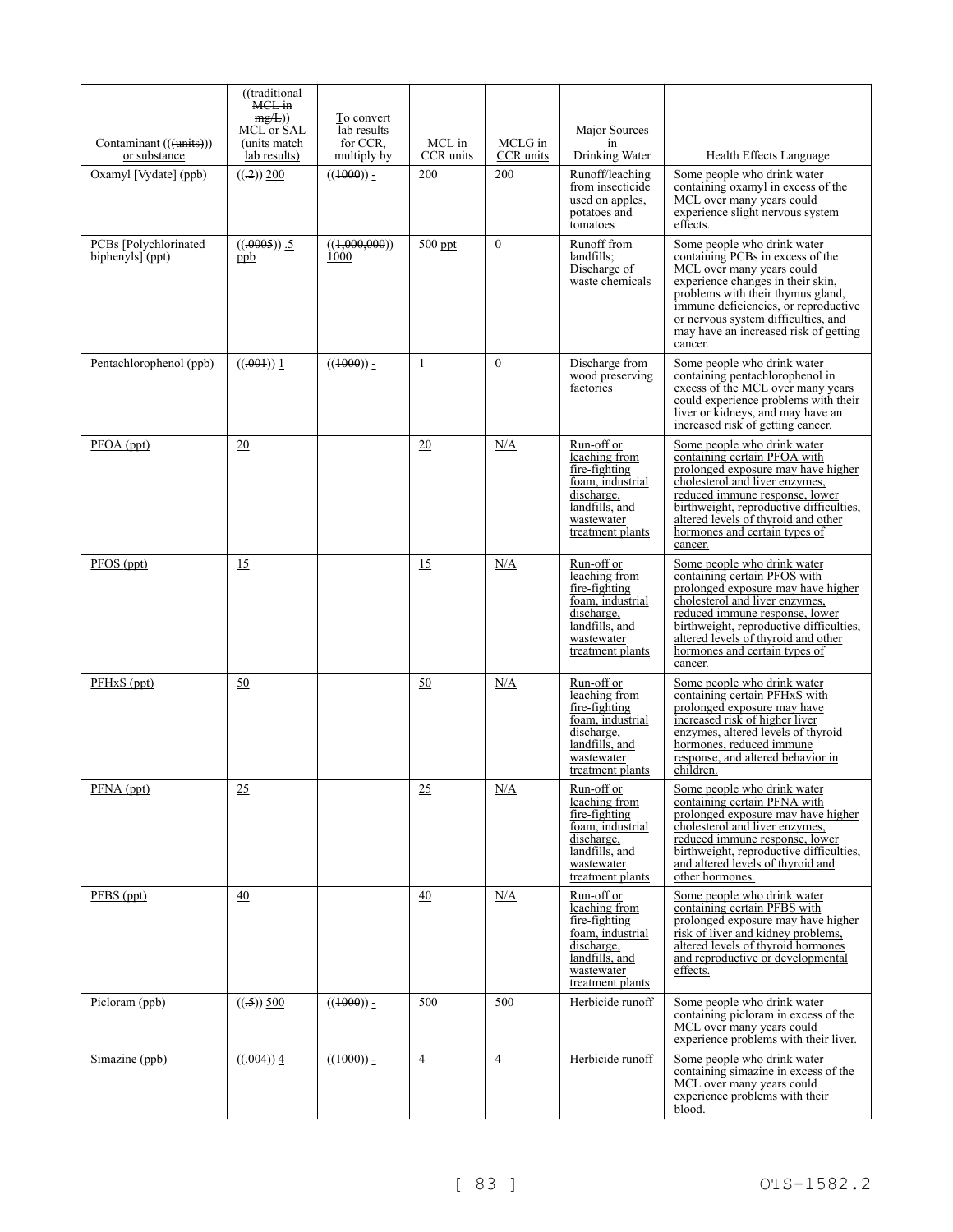| Contaminant (((units)))<br>or substance | ((traditional<br>MCL in<br>mg/L)<br>MCL or SAL<br>(units match)<br>lab results) | To convert<br>lab results<br>for CCR.<br>multiply by | MCL in<br>CCR units   | MCLG in<br>CCR units   | Major Sources<br>in<br>Drinking Water                                                  | Health Effects Language                                                                                                                                                                                                                                                                                                             |  |  |  |  |
|-----------------------------------------|---------------------------------------------------------------------------------|------------------------------------------------------|-----------------------|------------------------|----------------------------------------------------------------------------------------|-------------------------------------------------------------------------------------------------------------------------------------------------------------------------------------------------------------------------------------------------------------------------------------------------------------------------------------|--|--|--|--|
| Toxaphene (ppb)                         | $((.003))$ 3                                                                    | $((1000))_2$                                         | 3                     | $\mathbf{0}$           | Runoff/leaching<br>from insecticide<br>used on cotton<br>and cattle                    | Some people who drink water<br>containing toxaphene in excess of the<br>MCL over many years could have<br>problems with their kidneys, liver, or<br>thyroid, and may have an increased<br>risk of getting cancer.                                                                                                                   |  |  |  |  |
| <b>Volatile Organic Contaminants</b>    |                                                                                 |                                                      |                       |                        |                                                                                        |                                                                                                                                                                                                                                                                                                                                     |  |  |  |  |
| Benzene (ppb)                           | $((.005))$ 5                                                                    | $((1000))_2$                                         | 5                     | $\Omega$               | Discharge from<br>factories;<br>Leaching from<br>gas storage<br>tanks and<br>landfills | Some people who drink water<br>containing benzene in excess of the<br>MCL over many years could<br>experience anemia or a decrease in<br>blood platelets, and may have an<br>increased risk of getting cancer.                                                                                                                      |  |  |  |  |
| ((Bromate (ppb)                         | .010                                                                            | 4000                                                 | $\overline{10}$       | $\theta$               | Byproduct of<br>drinking water<br>disinfection                                         | Some people who drink water<br>containing bromate in excess of the<br>MCL over many years may have an<br>increased risk of getting cancer.))                                                                                                                                                                                        |  |  |  |  |
| Bromomethane (ppb)                      | $SAL = 5$                                                                       | $\bar{z}$                                            | $SAL = 5$             | N/A                    | Fumigant for<br>pests; Byproduct<br>of drinking<br>water<br>disinfection               | Some people who drink water<br>containing bromomethane in excess<br>of the SAL over many years may<br>have affects of the nervous system,<br>the eyes, gait, behavioral changes,<br>mild liver and kidney dysfunction.                                                                                                              |  |  |  |  |
| Carbon tetrachloride<br>(ppb)           | $((.005))$ 5                                                                    | $((1000)) -$                                         | 5                     | $\mathbf{0}$           | Discharge from<br>chemical plants<br>and other<br>industrial<br>activities             | Some people who drink water<br>containing carbon tetrachloride in<br>excess of the MCL over many years<br>could experience problems with their<br>liver and may have an increased risk<br>of getting cancer.                                                                                                                        |  |  |  |  |
| ((Chloramines (ppm)                     | $MRDL = 4$                                                                      | $\blacksquare$                                       | $MRDL = 4$            | $MRDEG =$<br>4         | Water additive<br>used to control<br>microbes                                          | Some people who use drinking water<br>containing chloramines well in<br>excess of the MRDL could<br>experience irritating effects to their<br>eyes and nose. Some people who<br>drink water containing chloramines<br>well in excess of the MRDL could<br>experience stomach discomfort or<br>anemia.                               |  |  |  |  |
| Chlorine (ppm)                          | $MRDL = 4$                                                                      | $\overline{a}$                                       | $MRDL = 4$            | $MRDLG =$<br>4         | Water additive<br>used to control<br>microbes                                          | Some people who use drinking water<br>containing chlorine well in excess of<br>the MRDL could experience<br>irritating effects to their eyes and<br>nose. Some people who drink water<br>containing chlorine well in excess of<br>the MRDL could experience stomach<br>discomfort.                                                  |  |  |  |  |
| Chlorite (ppm)                          | $\pm$                                                                           | $\overline{\phantom{a}}$                             | $\ddagger$            | 0.8                    | Byproduct of<br>drinking water<br>disinfection                                         | Some infants and young children<br>who drink water containing chlorite<br>in excess of the MCL could<br>experience nervous system effects.<br>Similar effects may occur in fetuses<br><del>of pregnant mothers who drink water</del><br>containing chlorite in excess of the<br>MCL. Some people may experience<br>anemia.          |  |  |  |  |
| Chlorine dioxide (ppb)                  | $MRDL=.8$                                                                       | $+000$                                               | <b>MRDL</b><br>$-800$ | <b>MRDLG</b><br>$-800$ | Water additive<br>used to control<br>microbes                                          | Some infants and young children<br>who drink water containing chlorine<br>dioxide in excess of the MRDL could<br>experience nervous system effects.<br>Similar effects may occur in fetuses<br>of pregnant mothers who drink water<br>containing chlorine dioxide in excess<br>of the MRDL. Some people may<br>experience anemia.)) |  |  |  |  |
| Chlorobenzene (ppb)                     | $((\pm)) 100$                                                                   | $((1000))_2$                                         | 100                   | 100                    | Discharge from<br>chemical and<br>agricultural<br>chemical<br>factories                | Some people who drink water<br>containing chlorobenzene in excess<br>of the MCL over many years could<br>experience problems with their liver<br>or kidneys.                                                                                                                                                                        |  |  |  |  |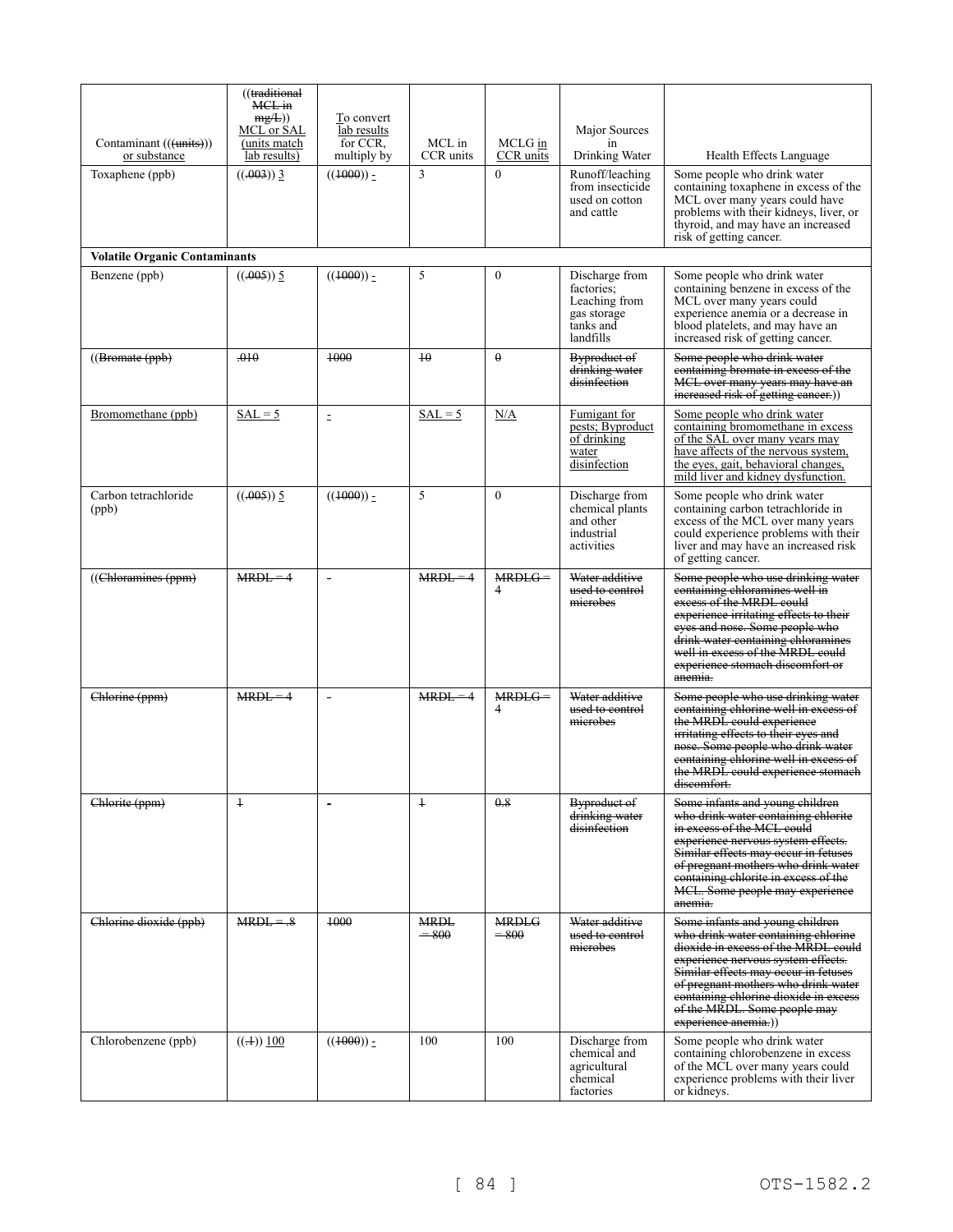| Contaminant (((units)))                | ((traditional<br>MCL in<br>mg/L)<br>MCL or SAL<br>(units match | To convert<br>lab results<br>for CCR. | MCL in         | MCLG in        | Major Sources<br>in                                                       |                                                                                                                                                                                                                                                                                                                                                     |
|----------------------------------------|----------------------------------------------------------------|---------------------------------------|----------------|----------------|---------------------------------------------------------------------------|-----------------------------------------------------------------------------------------------------------------------------------------------------------------------------------------------------------------------------------------------------------------------------------------------------------------------------------------------------|
| or substance                           | lab results)                                                   | multiply by                           | CCR units      | CCR units      | Drinking Water                                                            | Health Effects Language                                                                                                                                                                                                                                                                                                                             |
| o-Dichlorobenzene (ppb)                | $((-6))$ 600                                                   | $((1000)) -$                          | 600            | 600            | Discharge from<br>industrial<br>chemical<br>factories                     | Some people who drink water<br>containing o-dichlorobenzene well in<br>excess of the MCL over many years<br>could experience problems with their<br>liver, kidneys, or circulatory systems.                                                                                                                                                         |
| p-Dichlorobenzene (ppb)                | $((.075))$ 75                                                  | $((1000))_2$                          | 75             | 75             | Discharge from<br>industrial<br>chemical<br>factories                     | Some people who drink water<br>containing p-dichlorobenzene in<br>excess of the MCL over many years<br>could experience anemia, damage to<br>their liver, kidneys, or spleen, or<br>changes in their blood.                                                                                                                                         |
| Dichlorodifluoromethane<br>(ppb)       | $SAL = 530$                                                    | $\equiv$                              | $SAL = 530$    | N/A            | Refrigerant;<br>leaching from<br>landfills                                | Some people who drink water<br>containing dichlorodifluoromethane<br>may experience irritation of the skin<br>and eyes. Exposure to high levels can<br>also cause dizziness.<br>lightheadedness, and make it hard to<br>concentrate. It may also cause an<br>irregular heartbeat.                                                                   |
| 1,2-Dichloroethane (ppb)               | $((.005))$ 5                                                   | $((1000))_2$                          | 5              | $\theta$       | Discharge from<br>industrial<br>chemical<br>factories                     | Some people who drink water<br>containing 1,2-dichloroethane in<br>excess of the MCL over many years<br>may have an increased risk of getting<br>cancer.                                                                                                                                                                                            |
| 1,1-Dichloroethylene<br>(ppb)          | $((.007))$ 7                                                   | $((1000)) =$                          | $\overline{7}$ | $\overline{7}$ | Discharge from<br>industrial<br>chemical<br>factories                     | Some people who drink water<br>containing 1,1-dichloroethylene in<br>excess of the MCL over many years<br>could experience problems with their<br>liver.                                                                                                                                                                                            |
| cis-1,2-Dichloroethylene<br>(ppb)      | $((.07))$ 70                                                   | $((1000)) -$                          | 70             | 70             | Discharge from<br>industrial<br>chemical<br>factories                     | Some people who drink water<br>containing cis-1,2-dichloroethylene<br>in excess of the MCL over many<br>years could experience problems<br>with their liver.                                                                                                                                                                                        |
| $trans-1.2-$<br>Dichloroethylene (ppb) | $((\pm)) 100$                                                  | $((1000))$ -                          | 100            | 100            | Discharge from<br>industrial<br>chemical<br>factories                     | Some people who drink water<br>containing trans-1,2-dichloroethylene<br>well in excess of the MCL over<br>many years could experience<br>problems with their liver.                                                                                                                                                                                 |
| Dichloromethane (ppb)                  | $((.005))$ 5                                                   | $((1000)) =$                          | 5              | $\theta$       | Discharge from<br>pharmaceutical<br>and chemical<br>factories             | Some people who drink water<br>containing dichloromethane in<br>excess of the MCL over many years<br>could have liver problems and may<br>have an increased risk of getting<br>cancer.                                                                                                                                                              |
| 1,2-Dichloropropane<br>(ppb)           | $((.005))$ 5                                                   | $((1000))_2$                          | 5              | $\mathbf{0}$   | Discharge from<br>industrial<br>chemical<br>factories                     | Some people who drink water<br>containing 1,2-dichloropropane in<br>excess of the MCL over many years<br>may have an increased risk of getting<br>cancer.                                                                                                                                                                                           |
| Ethylbenzene (ppb)                     | $((.7))$ 700                                                   | $((1000)) -$                          | 700            | 700            | Discharge from<br>petroleum<br>refineries                                 | Some people who drink water<br>containing ethylbenzene well in<br>excess of the MCL over many years<br>could experience problems with their<br>liver or kidneys.                                                                                                                                                                                    |
| (Haloacetic Acids)<br>$(HAA)$ (ppb)    | .060                                                           | 1000                                  | 60             | n/a            | Byproduct of<br>drinking water<br>disinfection                            | Some people who drink water<br>containing haloacetic acids in excess<br>of the MCL over many years may<br>have an increased risk of getting<br>eancer.)                                                                                                                                                                                             |
| Naphthalene (ppb)                      | $SAL = 14$                                                     | $\bar{\Xi}$                           | $SAL = 14$     | N/A            | Discharge from<br>creosote, fuel<br>spills, or<br>petroleum<br>refineries | Some people who drink water<br>containing naphthalene may<br>experience anemia, damage to the<br>liver, damage or destroy some red<br>blood cells. Exposure over many<br>years could cause eye problems such<br>as cataracts and retinal hemorrhage,<br>inflammation of the lungs and nose,<br>and may have an increased risk of<br>getting cancer. |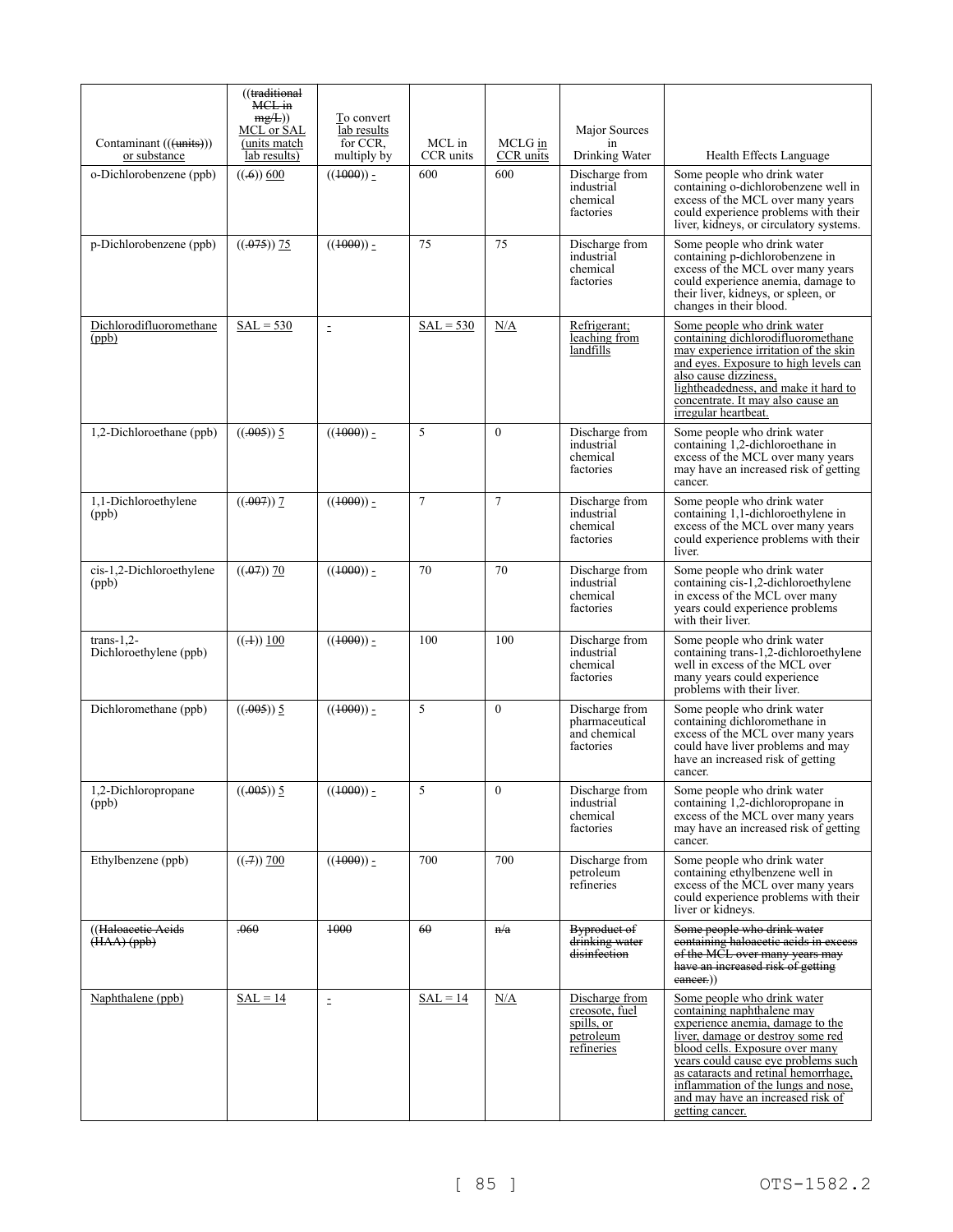|                                                | ((traditional<br>MCL in<br>mg/L)<br>MCL or SAL | To convert<br>lab results |                     |                      | Major Sources                                                                                        |                                                                                                                                                                                                                                                             |
|------------------------------------------------|------------------------------------------------|---------------------------|---------------------|----------------------|------------------------------------------------------------------------------------------------------|-------------------------------------------------------------------------------------------------------------------------------------------------------------------------------------------------------------------------------------------------------------|
| Contaminant (((units)))<br>or substance        | (units match<br>lab results)                   | for CCR.<br>multiply by   | MCL in<br>CCR units | MCLG in<br>CCR units | in<br>Drinking Water                                                                                 | Health Effects Language                                                                                                                                                                                                                                     |
| Styrene (ppb)                                  | $((\pm)) 100$                                  | $((1000))_2$              | 100                 | 100                  | Discharge from<br>rubber and<br>plastic factories;<br>Leaching from<br>landfills                     | Some people who drink water<br>containing styrene well in excess of<br>the MCL over many years could<br>have problems with their liver,<br>kidneys, or circulatory system.                                                                                  |
| Tetrachloroethylene<br>(ppb)                   | $((.005))$ 5                                   | $((1000))_2$              | 5                   | $\theta$             | Discharge from<br>factories and dry<br>cleaners                                                      | Some people who drink water<br>containing tetrachloroethylene in<br>excess of the MCL over many years<br>could have problems with their liver,<br>and may have an increased risk of<br>getting cancer.                                                      |
| 1,2,4-Trichlorobenzene<br>(ppb)                | ((.07) 70)                                     | $((1000))_2$              | 70                  | 70                   | Discharge from<br>textile-finishing<br>factories                                                     | Some people who drink water<br>containing 1,2,4-trichlorobenzene<br>well in excess of the MCL over<br>many years could experience<br>changes in their adrenal glands.                                                                                       |
| 1,1,1-Trichloroethane<br>(ppb)                 | $((-2)) 200$                                   | $((1000)) -$              | 200                 | 200                  | Discharge from<br>metal degreasing<br>sites and other<br>factories                                   | Some people who drink water<br>containing 1,1,1-trichloroethane in<br>excess of the MCL over many years<br>could experience problems with their<br>liver, nervous system, or circulatory<br>system.                                                         |
| 1,1,2-Trichloroethane<br>(ppb)                 | $((.005))$ 5                                   | $((1000))$ -              | 5                   | $\overline{3}$       | Discharge from<br>industrial<br>chemical<br>factories                                                | Some people who drink water<br>containing 1,1,2-trichloroethane well<br>in excess of the MCL over many<br>years could have problems with their<br>liver, kidneys, or immune systems.                                                                        |
| ((Trichloroethylene)<br>(ppb)                  | .005                                           | +000                      | 5                   | $\theta$             | Discharge from<br>metal degreasing<br>sites and other<br>factories                                   | Some people who drink water<br>containing trichloroethylene in<br>excess of the MCL over many years<br>could experience problems with their<br>liver and may have an increased risk<br>of getting cancer.                                                   |
| <b>TTHMs</b> [Total]<br>trihalomethanes] (ppb) | .080                                           | $+000$                    | 80                  | N/A                  | Byproduct of<br>drinking water<br>disinfection                                                       | Some people who drink water<br>containing trihalomethanes in excess<br>of the MCL over many years may<br>experience problems with their liver,<br>kidneys, or central nervous systems,<br>and may have an increased risk of<br>getting cancer.)             |
| Trichlorofluoromethane<br>(ppb)                | $SAL = 1300$                                   | $\bar{z}$                 | $SAL =$<br>1300     | N/A                  | Refrigerant;<br>leaching from<br>landfills                                                           | Some people who drink water<br>containing trichlorofluoromethane<br>may experience skin and eye<br>irritation. Long-term exposure may<br>cause dryness and crack of the skin.                                                                               |
| $1,2,3-$<br>Trichloropropane(ppb)              | $SAL = 21$                                     | $\equiv$                  | $SAL = 21$          | N/A                  | Leaching from<br>hazardous waste<br>sites or<br>agricultural soils<br>treated with<br>some fumigants | Some people who drink water<br>containing trichloropropane may<br>experience throat and eye irritation<br>and may affect muscle coordination<br>and concentration from short-term<br>use. Long-term exposure can affect<br>body weight and kidney function. |
| Toluene (ppm)                                  | $((4))$ 1000                                   | $\sim$                    | $((4))$ 1000        | $((4))$ 1000         | Discharge from<br>petroleum<br>factories                                                             | Some people who drink water<br>containing toluene well in excess of<br>the MCL over many years could<br>have problems with their nervous<br>system, kidneys, or liver.                                                                                      |
| Vinyl Chloride (ppb)                           | ((.002))2                                      | $((1000))_2$              | 2                   | $\mathbf{0}$         | Leaching from<br>PVC piping:<br>Discharge from<br>plastics factories                                 | Some people who drink water<br>containing vinyl chloride in excess of<br>the MCL over many years may have<br>an increased risk of getting cancer.                                                                                                           |
| $Xylenes ((\theta(p+m))) (ppb)$                | ((40) 10,000)                                  | $\overline{\phantom{a}}$  | ((40))<br>10,000    | ((40))<br>10,000     | Discharge from<br>petroleum<br>factories:<br>Discharge from<br>chemical<br>factories                 | Some people who drink water<br>containing xylenes in excess of the<br>MCL over many years could<br>experience damage to their nervous<br>system.                                                                                                            |
| <b>Treatment Technique Violations</b>          |                                                |                           |                     |                      |                                                                                                      |                                                                                                                                                                                                                                                             |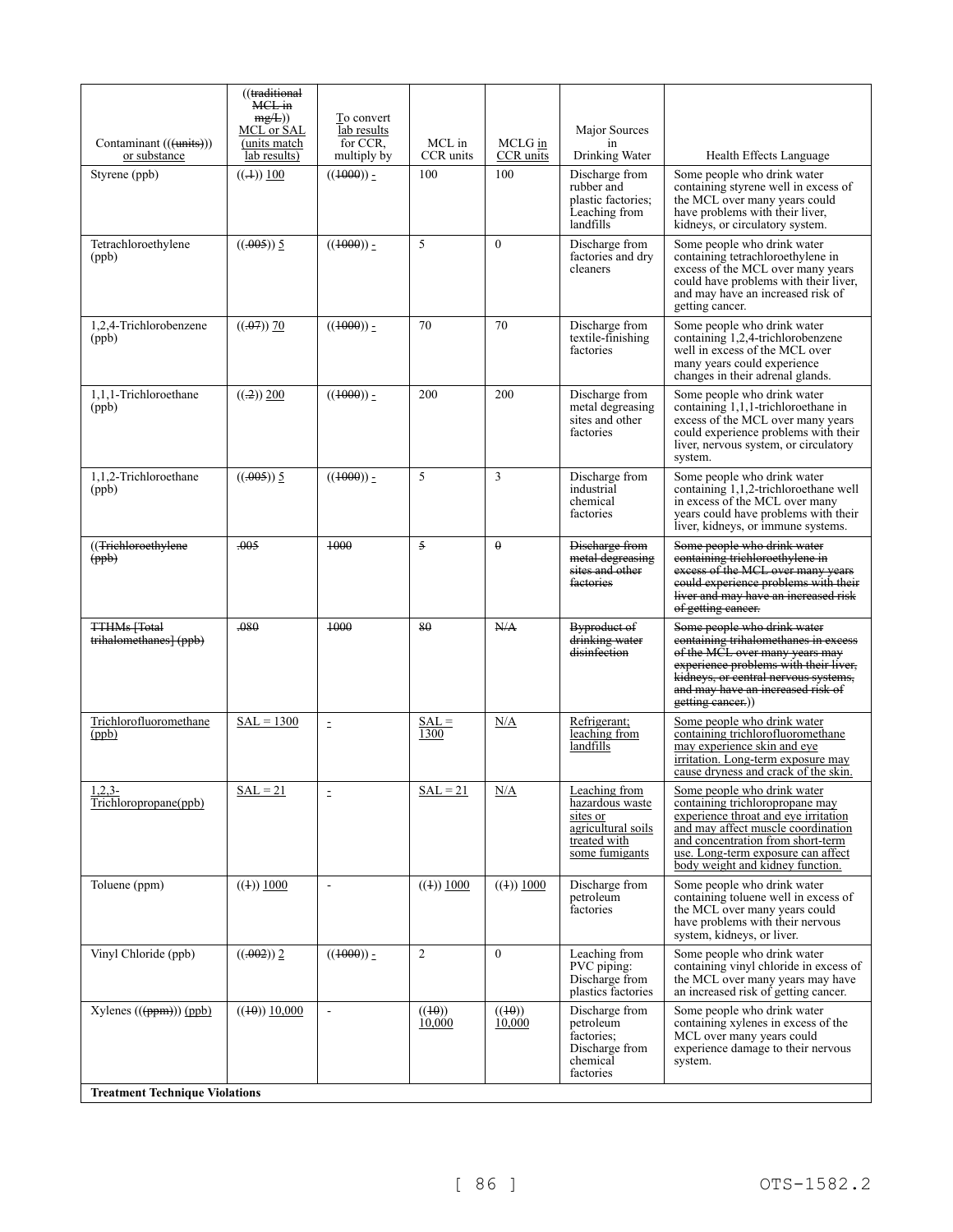| Contaminant (((units)))<br>or substance                                          | ((traditional<br>MCL in<br>mg/L)<br>MCL or SAL<br>(units match<br>lab results) | To convert<br>lab results<br>for CCR.<br>multiply by | MCL in<br>CCR units      | MCLG in<br>CCR units | Major Sources<br>in<br>Drinking Water                                                                            | Health Effects Language                                                                                                                                                                                              |  |  |
|----------------------------------------------------------------------------------|--------------------------------------------------------------------------------|------------------------------------------------------|--------------------------|----------------------|------------------------------------------------------------------------------------------------------------------|----------------------------------------------------------------------------------------------------------------------------------------------------------------------------------------------------------------------|--|--|
| Acrylamide                                                                       | TT                                                                             | $\bar{\Xi}$                                          | $\mathcal{T}\mathcal{T}$ | $\boldsymbol{0}$     | Added to water<br>during sewage/<br>wastewater<br>treatment                                                      | Some people who drink water<br>containing high levels of acrylamide<br>over a long period of time could have<br>problems with their nervous system<br>or blood, and may have an increased<br>risk of getting cancer. |  |  |
| Epichlorohydrin                                                                  | <b>TT</b>                                                                      | $\equiv$                                             | <b>TT</b>                | $\bf{0}$             | Discharge from<br>industrial<br>chemical<br>factories; an<br>impurity of<br>some water<br>treatment<br>chemicals | Some people who drink water<br>containing high levels of<br>epichlorohydrin over a long period of<br>time could experience stomach<br>problems, and may have an increased<br>risk of getting cancer.                 |  |  |
| Groundwater rule TT<br>violations                                                | <b>TT</b>                                                                      | $\overline{\phantom{a}}$                             | <b>TT</b>                | N/A                  |                                                                                                                  | Inadequately treated or inadequately<br>protected water may contain disease-<br>causing organisms. These organisms<br>can cause symptoms such as<br>diarrhea, nausea, cramps, and<br>associated headaches.           |  |  |
| Key                                                                              |                                                                                |                                                      |                          |                      |                                                                                                                  |                                                                                                                                                                                                                      |  |  |
| $AL = Action Level$                                                              |                                                                                |                                                      |                          |                      |                                                                                                                  |                                                                                                                                                                                                                      |  |  |
| $MCL =$ Maximum Contaminant Level                                                |                                                                                |                                                      |                          |                      |                                                                                                                  |                                                                                                                                                                                                                      |  |  |
| MCLG = Maximum Contaminant Level Goal                                            |                                                                                |                                                      |                          |                      |                                                                                                                  |                                                                                                                                                                                                                      |  |  |
| $MFL =$ million fibers per liter                                                 |                                                                                |                                                      |                          |                      |                                                                                                                  |                                                                                                                                                                                                                      |  |  |
| $MRDL = Maximum Residual Disinfectant Level$                                     |                                                                                |                                                      |                          |                      |                                                                                                                  |                                                                                                                                                                                                                      |  |  |
| $MRDLG = Maximum Residual Disinfectant Level Goal$                               |                                                                                |                                                      |                          |                      |                                                                                                                  |                                                                                                                                                                                                                      |  |  |
| $merm/year = millirems per year (a measure of radiation absorbed by the body)$   |                                                                                |                                                      |                          |                      |                                                                                                                  |                                                                                                                                                                                                                      |  |  |
| $N/A = Not Applicable$                                                           |                                                                                |                                                      |                          |                      |                                                                                                                  |                                                                                                                                                                                                                      |  |  |
| $NTU = Nephelometric Turbidity Units (a measure of water clarity)$               |                                                                                |                                                      |                          |                      |                                                                                                                  |                                                                                                                                                                                                                      |  |  |
| $((pCi/4))$ pCi/L = picocuries per liter (a measure of radioactivity)            |                                                                                |                                                      |                          |                      |                                                                                                                  |                                                                                                                                                                                                                      |  |  |
| <b>ppm</b> = parts per million, or milligrams per liter $((\text{mg}/1))$ (mg/L) |                                                                                |                                                      |                          |                      |                                                                                                                  |                                                                                                                                                                                                                      |  |  |
| $ppb$ = parts per billion, or micrograms per liter (ug/L)                        |                                                                                |                                                      |                          |                      |                                                                                                                  |                                                                                                                                                                                                                      |  |  |
| $ppt$ = parts per trillion, or nanograms per liter $(ng/L)$                      |                                                                                |                                                      |                          |                      |                                                                                                                  |                                                                                                                                                                                                                      |  |  |
| $ppq$ = parts per quadrillion, or picograms per liter ( $pg/L$ )                 |                                                                                |                                                      |                          |                      |                                                                                                                  |                                                                                                                                                                                                                      |  |  |
| SAL = State Action Level                                                         |                                                                                |                                                      |                          |                      |                                                                                                                  |                                                                                                                                                                                                                      |  |  |
| $TT = Treatment Technique$                                                       |                                                                                |                                                      |                          |                      |                                                                                                                  |                                                                                                                                                                                                                      |  |  |

AMENDATORY SECTION (Amending WSR 17-01-062, filed 12/14/16, effective 1/14/17)

**WAC 246-290-810 Water use efficiency program.** (1) Water system plans and small water system management programs submitted for approval for the first year after the effective date of this rule, must describe the municipal water supplier's existing water use efficiency program. The municipal water supplier must continue existing levels of water use efficiency.

(2) Subsections (3) and (4) of this section apply to:

(a) Water system plans submitted to the department for approval under WAC 246-290-100 one year after the effective date of this rule.

(b) Small water system management programs developed and implemented or submitted to the department for approval one year after the effective date of this rule.

(3) Municipal water suppliers shall develop and implement a water use efficiency program which includes sufficient cost-effective water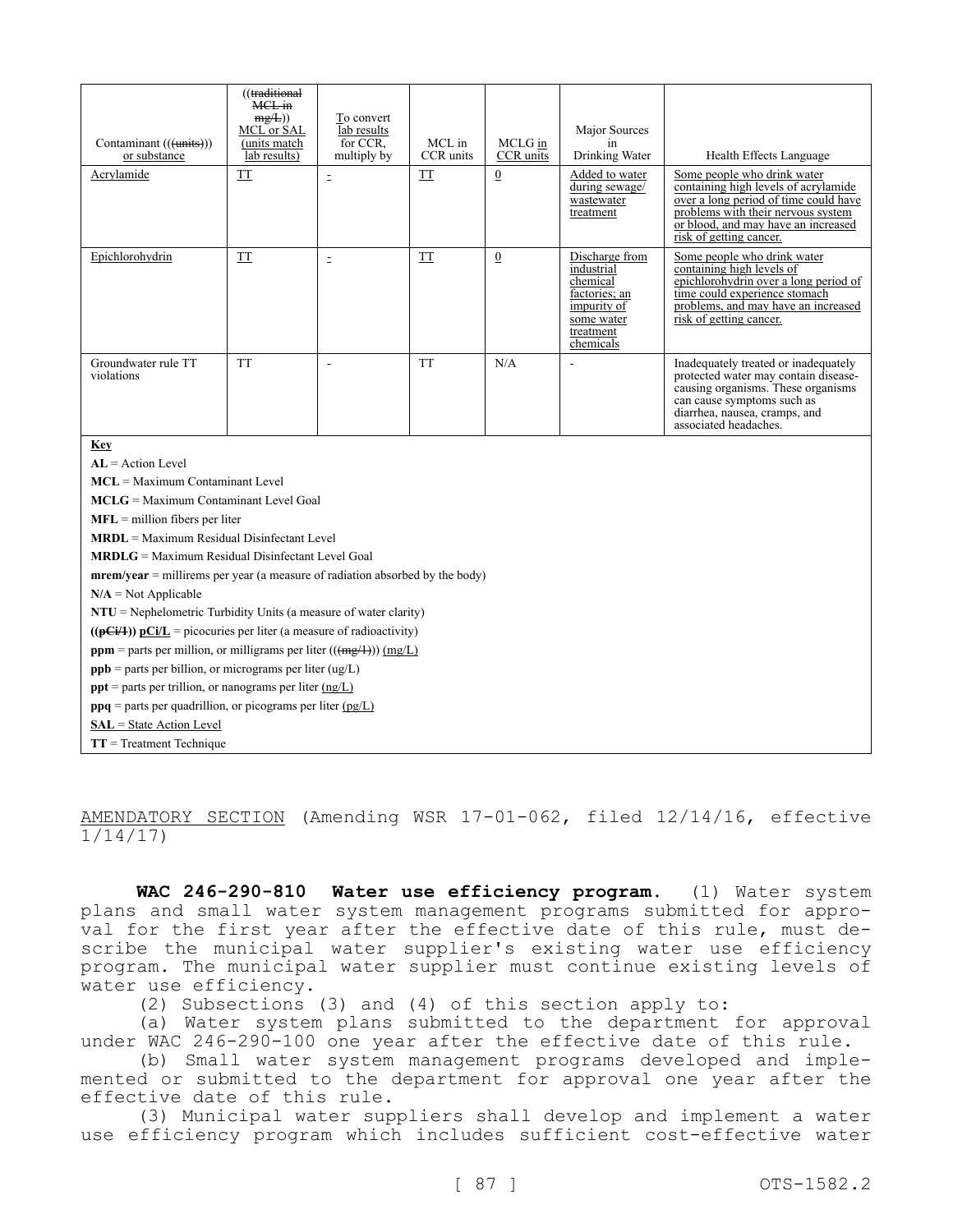use efficiency measures to meet the water use efficiency goals developed under WAC 246-290-830.

(4) Municipal water suppliers shall complete the following items in the water use efficiency program:

(a) Describe the current water use efficiency program;

(b) For systems serving one thousand or more total connections, estimate the amount of water saved through implementation of the water use efficiency program over the prior six or more years; the estimate may include the entire approval period of the most recent water system plan required under WAC 246-290-100;

(c) Describe the chosen water use efficiency goals and document the goals were established in accordance with WAC 246-290-830;

(d) Evaluate water use efficiency measures to determine if they are cost-effective as follows:

(i) Evaluate or implement, at a minimum, the number of water use efficiency measures specified in Table ( $(1-3)$ ) 18 based on the system's total number of connections.

(ii) Evaluate or implement water use efficiency measures from the following categories of measures if they are applicable: Indoor residential, outdoor, and industrial/commercial/institutional.

(iii) For systems serving less than one thousand total connections, describe the evaluation process used to select water use efficiency measures.

(iv) For systems serving one thousand or more total connections, include the following criteria when evaluating water use efficiency measures:

(A) Quantitatively evaluate water use efficiency measures to determine if they are cost-effective from the system's perspective including the marginal costs of producing water.

(B) Address whether the water use efficiency measures are costeffective if the costs are shared with other entities.

(C) Quantitatively or qualitatively evaluate water use efficiency measures to determine if they are cost-effective from the societal perspective.

| Number of connections            | Less than 500 | 500-999 | .000-2.499 | 2.500-9.999 | 10,000-49,999 | $50,000$ or more |
|----------------------------------|---------------|---------|------------|-------------|---------------|------------------|
| Water use efficiency<br>measures |               |         |            |             |               | $\overline{ }$   |

**Table ((13)) 18**

(e) Describe all water use efficiency measures to be implemented over the next six or more years, including a schedule and a budget that demonstrates how the water use efficiency measures will be funded. Purveyors may submit a schedule and budget for the entire water system plan approval period, if the approval period is longer than six years;

(f) Describe how consumers will be educated on water use efficiency practices;

(g) Estimate projected water savings from selected water use efficiency measures;

(h) Describe how the water use efficiency program will be evaluated for effectiveness;

(i) Evaluate water distribution system leakage as follows:

(i) Include distribution system leakage annual totals in accordance with WAC 246-290-820 for each of the past six or more years. Purveyors shall submit distribution system leakage annual totals for the entire water system plan approval period if the approval period was longer than six years.